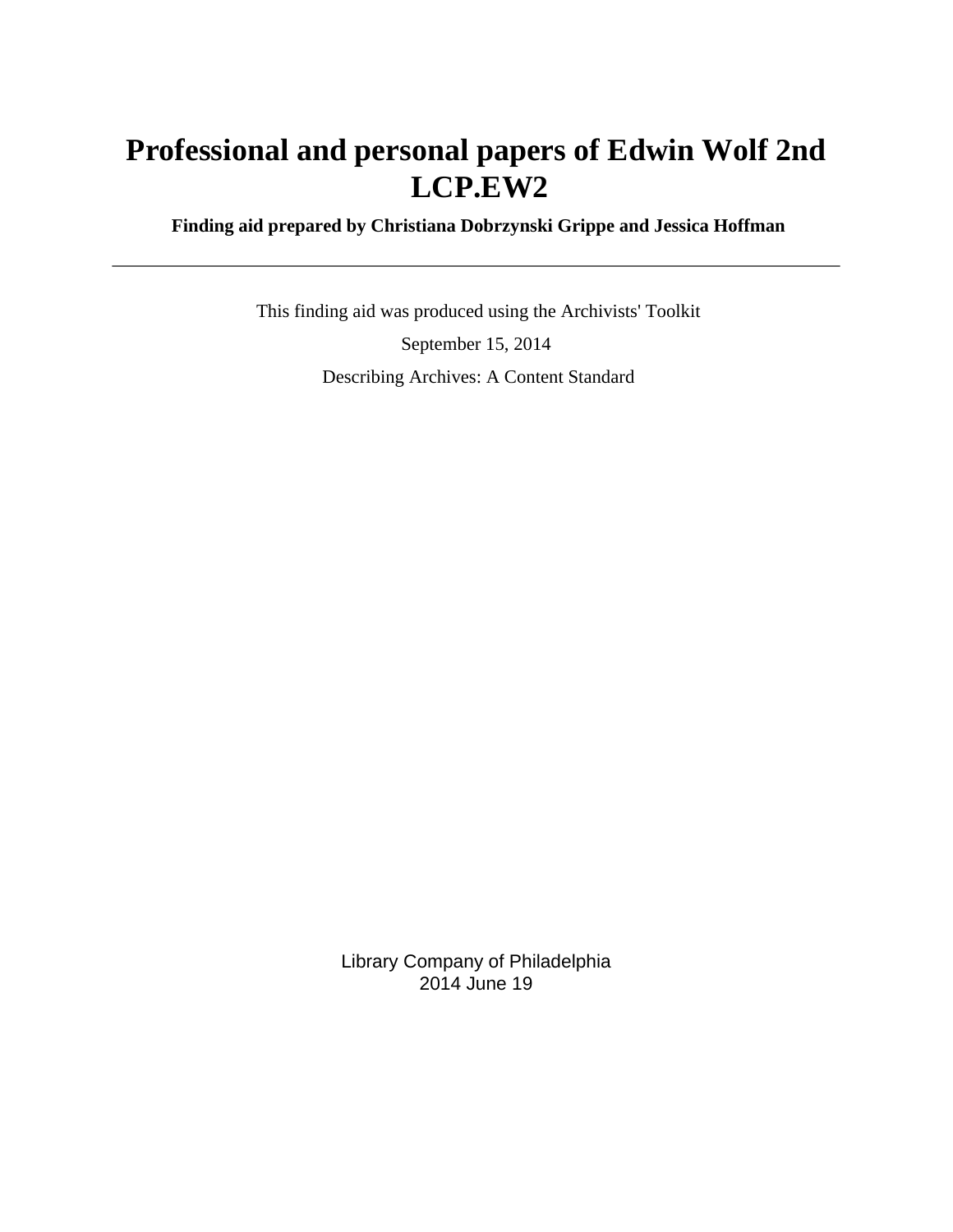# **Table of Contents**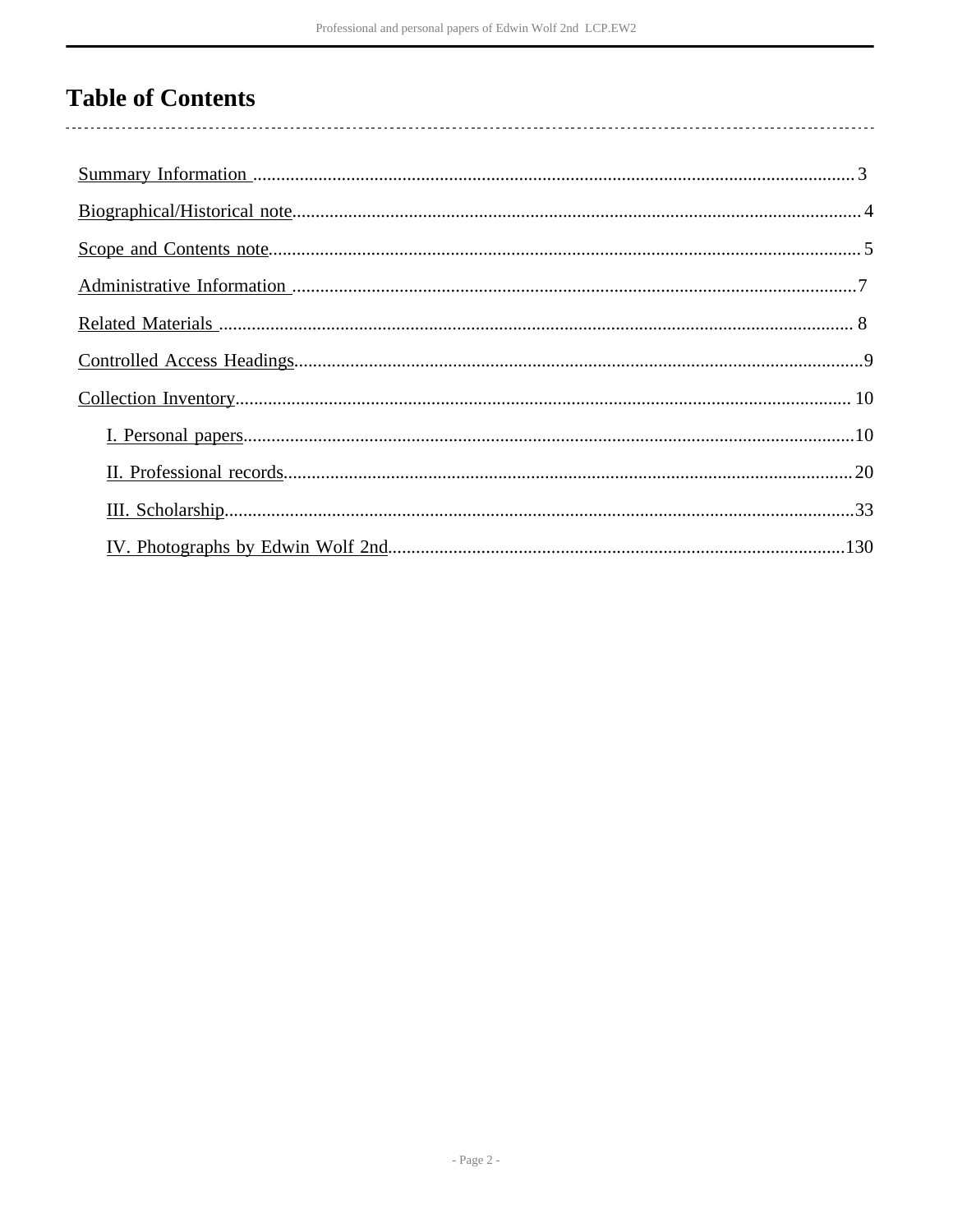## <span id="page-2-0"></span>**Summary Information**

| <b>Repository</b> | Library Company of Philadelphia                                                                                                                                                                                                                                                                                                                                                                                                                                                                                                                                                                                                             |
|-------------------|---------------------------------------------------------------------------------------------------------------------------------------------------------------------------------------------------------------------------------------------------------------------------------------------------------------------------------------------------------------------------------------------------------------------------------------------------------------------------------------------------------------------------------------------------------------------------------------------------------------------------------------------|
| <b>Creator</b>    | Wolf, Edwin, 2nd.                                                                                                                                                                                                                                                                                                                                                                                                                                                                                                                                                                                                                           |
| <b>Title</b>      | The professional and personal papers of Edwin Wolf 2nd                                                                                                                                                                                                                                                                                                                                                                                                                                                                                                                                                                                      |
| Date [bulk]       | Bulk, 1920-1988                                                                                                                                                                                                                                                                                                                                                                                                                                                                                                                                                                                                                             |
| Date [inclusive]  | 1798-1996                                                                                                                                                                                                                                                                                                                                                                                                                                                                                                                                                                                                                                   |
| <b>Extent</b>     | 20.0 Linear feet                                                                                                                                                                                                                                                                                                                                                                                                                                                                                                                                                                                                                            |
| Language          | English                                                                                                                                                                                                                                                                                                                                                                                                                                                                                                                                                                                                                                     |
| <b>Abstract</b>   | Edwin Wolf 2nd (1911-1991) was a librarian, bibliophile, author,<br>historian, Franklin scholar, and a civic leader in Philadelphia. Wolf was<br>Curator of the Library Company from 1953 to 1955, and then served<br>as Librarian from 1955 to 1984. During those years, he led the Library<br>Company though a period of rejuvenation, growth, and prosperity. The<br>Edwin Wolf 2nd papers contain correspondence, research files, volumes,<br>publications, photographs, and other records that document the education,<br>career, and personal family life of one of Philadelphia's most prominent<br>bookmen during the 20th century. |

## **Preferred Citation note**

[Description and date of item], [Box/folder number], Wolf papers,The Library Company of Philadelphia.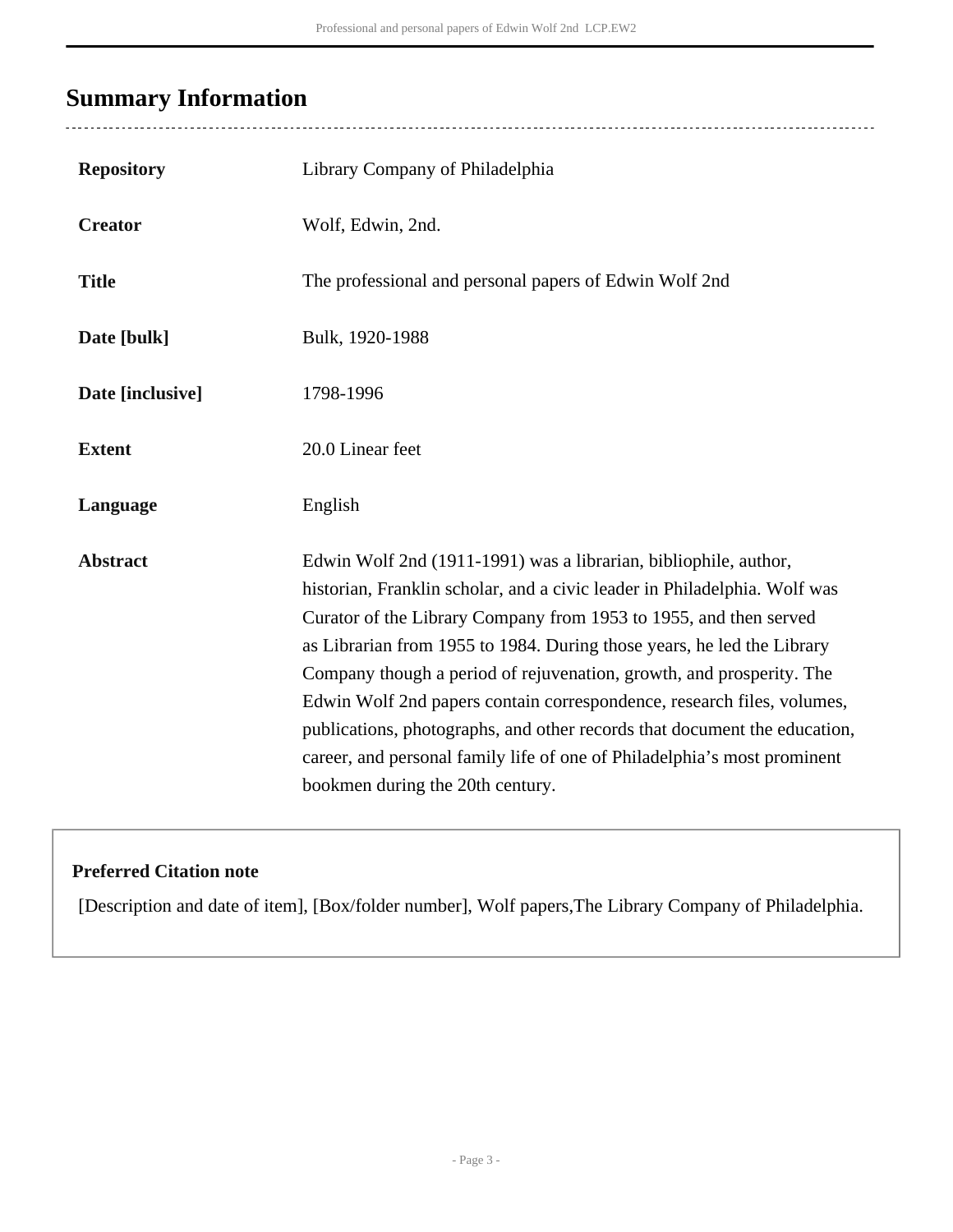## <span id="page-3-0"></span>**Biographical/Historical note**

Edwin Wolf 2nd (1911-1991) was a librarian, bibliophile, author, historian, Franklin scholar, and civic leader in Philadelphia. He was born on December 6, 1911 to a German Jewish family in Philadelphia. His father, Morris Wolf, was a founding partner of the law firm Wolf, Block, Schorr and Solis-Cohen. Wolf attended the William Penn Charter School, graduated at age fifteen, and then went on to study at the Bedales School in England. Upon his return to the United States in 1930, he began working for Dr. Abraham Simon Wolf Rosenbach, a famous collector and dealer of rare books, where he learned bibliographical description and cataloging of rare books.

In 1943, Wolf left the employ of Dr. Rosenbach to join the United States Army and serve in World War II. Under the Army Specialized Training Program, he learned German, then was trained in Army intelligence. In 1944, Wolf was sent to Europe, where he was responsible for turning in Nazis with arrest warrants. He also spent part of his service recovering ancient and rare books (including copies of the Gutenberg Bible) that had been hidden throughout the German countryside for protection. Wolf left the Army in 1945 and returned to working for Dr. Rosenbach in 1946.

Upon Dr. Rosenbach's death in 1952, Wolf joined the Library Company of Philadelphia as a consultant and advisor. He was tasked with surveying the contents of the building (the Ridgeway building at 900 South Broad Street) and make recommendations on the future direction of the Library Company. Wolf found that the institution's collections were of significant research value, and recommended that the Library Company cease circulation of its holdings and become a scholarly research library specializing in American history and culture to 1880. He also suggested that the collections be cataloged and moved out of the Ridgeway building, which was in deteriorating condition. Wolf was hired to carry out this plan and was named Curator of the Library Company in 1953, and Librarian in 1955.

It was in this capacity that Wolf revitalized the Library Company of Philadelphia. He cataloged the institution's holdings according to a classification system devised by Wolf to meet the unique needs of the institution and collection and sold duplicate volumes to earn money to increase the Library Company's holdings and fill in collection gaps. In 1960, he petitioned the Orphan's Court to sell the Ridgeway building so that the Library Company could build and move into a new building next door to the Historical Society of Pennsylvania.

As Librarian, Wolf made great strides in promoting the Library Company through his Annual Reports (which showcased new acquisitions and the institution's achievements) and curated exhibitions. He collaborated with the Historical Society of Pennsylvania and the American Philosophical Society to produce catalogs on the subjects of American agriculture, natural history, education, and philanthropy. Wolf's efforts to revive the Library Company garnered notable donations of books and manuscripts, and also earned funding from grantors and individuals.

Wolf was also a prolific scholar, historian, and writer. His major publications include *A History of the Jews of Philadelphia from Colonial Times to the Age of Jackson* (co-authored with Maxwell Whiteman),  *Rosenbach: A Biography* (co-authored with John Fleming), and *The Library of James Logan of Philadelphia, 1674-1751*. He served as associate editor for the volume *Philadelphia: A 300-Year*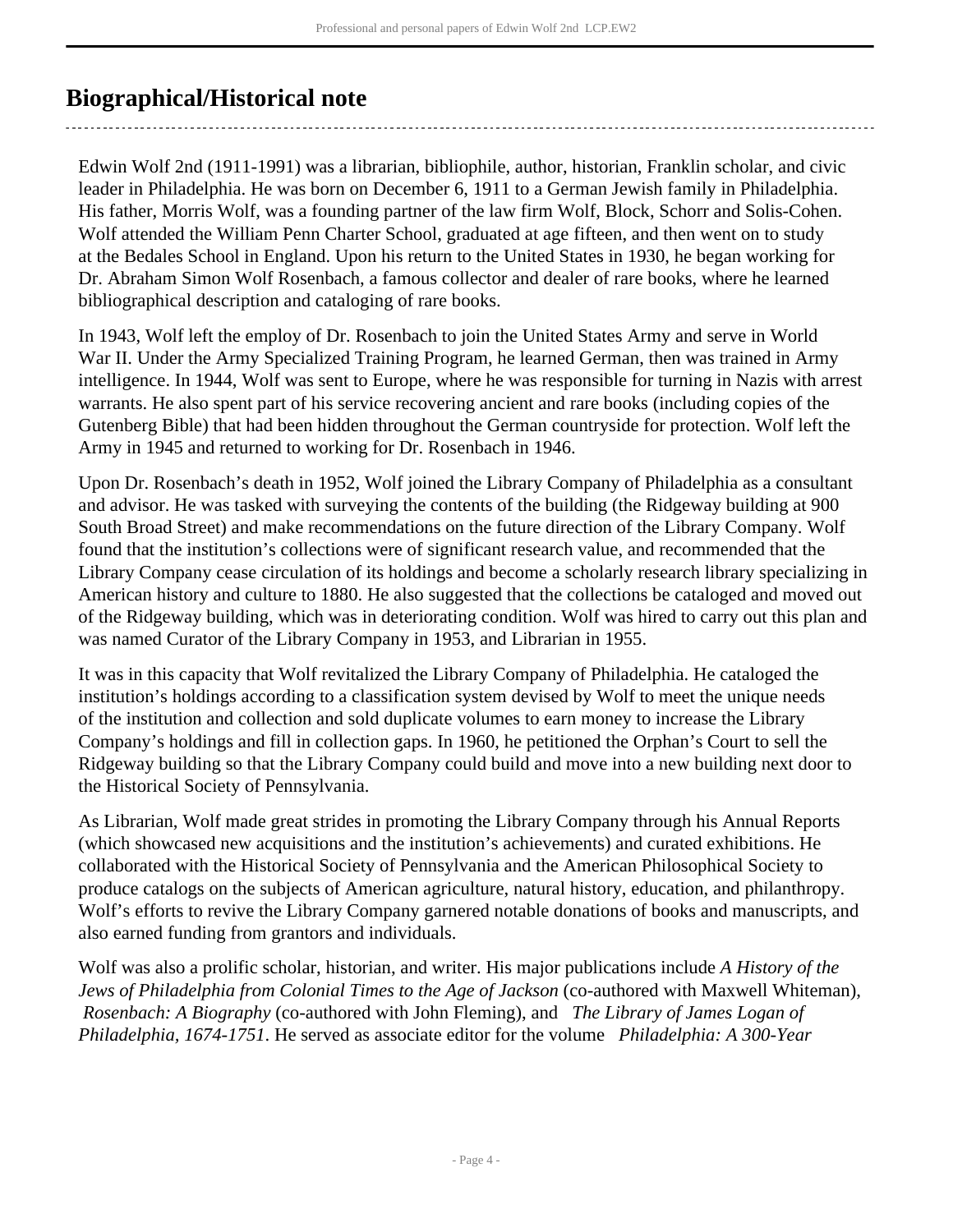*History*, and wrote and organized the picture book *Philadelphia: Portrait of an American City*. Wolf was named Lyell Reader in Bibliography at Oxford University for the academic year 1985-1986. The lectures that he gave at Oxford (see the Lyell Lectures in Bibliography in Series IIIb) were developed into a book called *The Book Culture of a Colonial American City: Philadelphia Books, Bookmen, and Booksellers*. The book *Library of Benjamin Franklin* was published in 2006 (with Kevin J. Hayes), and was based on Wolf's extensive research into the library of Benjamin Franklin, which he conducted over his entire career.

Wolf was comprehensively involved in the professional field of rare books and bibliography. He helped found the Philadelphia Area Consortium of Special Collections Libraries, served as President of the Bibliographical Society of America, served on the Board of the Free Library of Philadelphia, was a member of the American Philosophical Society and the American Antiquarian Society, was chairman of the Rare Books and Manuscripts section of the American Library Association, and received honorary degrees from the University of Pennsylvania and LaSalle University.

Wolf was also a civic leader and served with numerous organizations. In the 1940s and 1950s, he worked for the Community Chest, the United Fund, the Young Men's and Women's Hebrew Association, and the local Jewish Welfare Board. Wolf acted as President of the Jewish Publication Society of America, the National Foundation of Jewish Culture, and the Federation of Jewish Agencies of Greater Philadelphia. He was an early board member of Philadelphia's chapter of Americans for Democratic Action. Wolf received the Philadelphia Award in 1982 for his service in the arts in Philadelphia (specifically the Mayor's Cultural Advisory Board).

Wolf married Margaret ("Peggy") Gimbel Dannenbaum in 1934, with whom he had three children. Peggy died in a car accident in 1964. In 1965, Wolf was remarried to Mary Paxson Matthews, who had four daughters, three of whom Wolf adopted. Edwin Wolf died at the age of 79 on February 20, 1991, at his home in Philadelphia.

### BIBLIOGRAPHY

Korey, Marie Elena. "The Wolf Years: The Renascence of the Library Company of Philadelphia." Philadelphia: The Library Company of Philadelphia, 1984.

Van Horne, John C. "Edwin Wolf 2nd (6 December 1911-20 February 1991)." *Proceedings of the American Philosophical Society*, Vol. 137, No. 2, June 1993.

Wolf, Edwin. "An Autobiographical Sketch Written in 1987 and a Bibliography of the Published Writings of Edwin Wolf 2nd." Philadelphia: The Library Company of Philadelphia, 1991.

## <span id="page-4-0"></span>**Scope and Contents note**

The professional and personal papers of Edwin Wolf 2nd houses the professional and personal records of Edwin Wolf 2nd, Curator (1953-1955) and Librarian (1955-1984) of the Library Company of Philadelphia. This collection, which dates from 1798 to 1996 (with bulk dates of 1920 to 1988), contains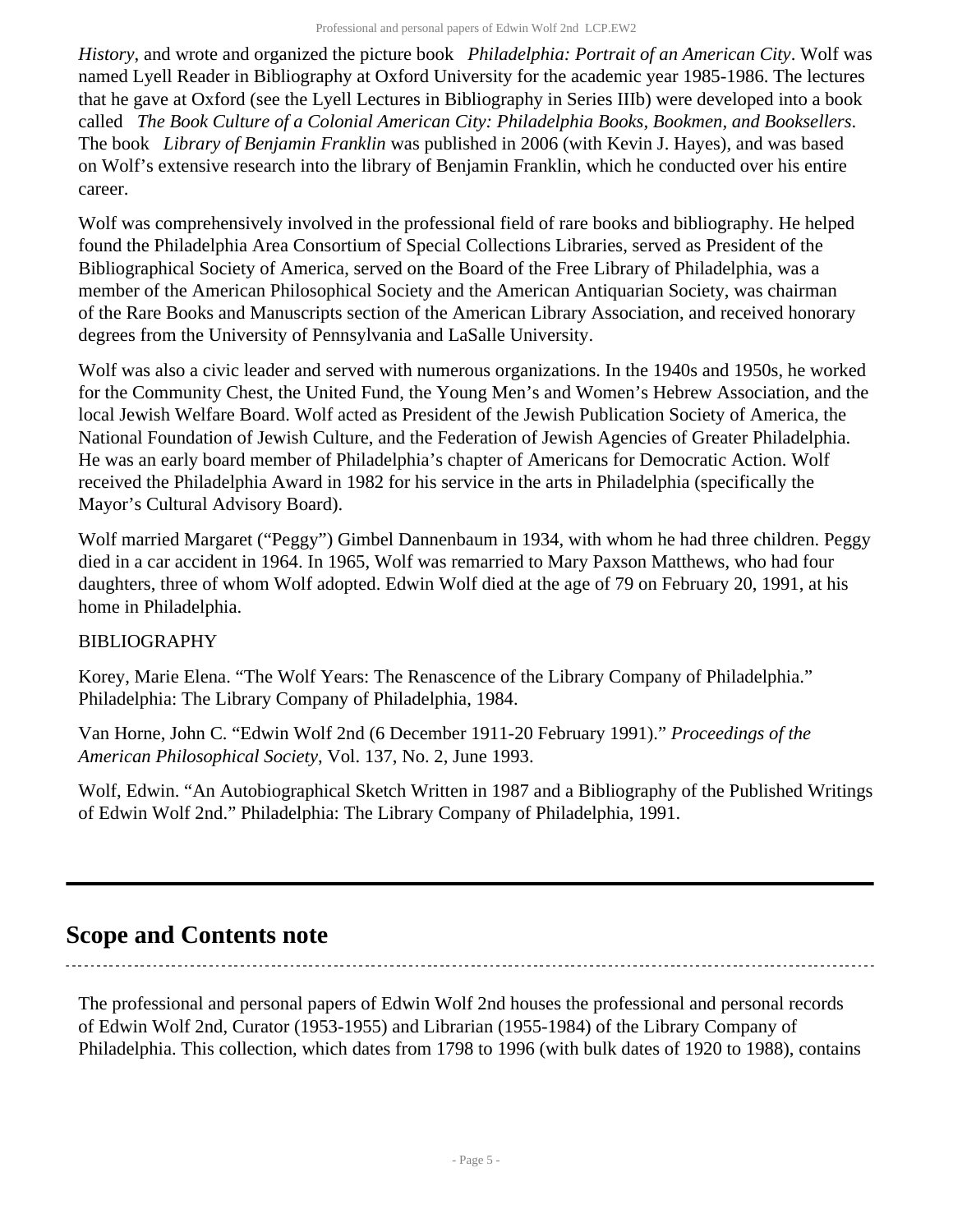correspondence, research files, volumes, publications, photographs, and other records that document the education, career, and personal family life of one of Philadelphia's most prominent bookmen during the 20th century. The collection is arranged into four series: "I. Personal papers, 1798-1991," II. Professional records, 1899-1992," "III. Scholarship, 1833-1996," and "IV. Photographs by Edwin Wolf 2nd, 1970s."

Series "I. Personal papers" dates from 1798 to 1991, with bulk dates of 1920 to 1948. This series documents Wolf's time at the Bedales School in England, his time abroad during his service in World War II, and his family life. Records include photographs, school notebooks, a field notebook from his time in Europe, documenting perceived Nazi activity, and extensive correspondence between Wolf and his parents, between Wolf and his first wife (Peggy) and children, and between Wolf and friends and colleagues. Records also include volumes from Wolf's personal library (including a family Bible, Wolf's baby book, and books given as gifts by his colleagues at the Library Company) and honorary degrees awarded to Wolf by University of Pennsylvania and LaSalle University. This series is arranged into three separate runs of records. First in the series is a chronological run of general personal records, followed by a chronological run of volumes from Wolf's personal library, and ending with a run of family records, arranged by family member.

Series "II. Professional records" dates from 1889 to 1992, with bulk dates of 1930 to 1985, and is broken into two subseries: "IIa. Professional correspondence" and "IIb. Professional affiliations."

Subseries "IIa. Professional correspondence" dates from 1930 to 1985 and documents Wolf's professional endeavors while working with Dr. Rosenbach and the Library Company of Philadelphia and contains mostly correspondence. Notable topics include various research projects and interests of both Wolf and his colleagues, appraisal and acquisitions, research services, and professional events and milestones. This subseries is arranged alphabetically by correspondent.

Subseries "IIb. Professional affiliations" dates from 1889 to 1992, with bulk dates of 1931 to 1969. This series documents Wolf's involvement with many professional and scholarly groups and civic organizations in and around Philadelphia. Records in this subseries include correspondence, reports, notes, pamphlets, meeting minutes, and reports and ephemera related to various professional organization and events. Included in this subseries are materials regarding membership to various scholarly organizations, the notes and reports from Wolf's survey of the holdings of the Library Company and the Ridgeway Library in 1952, and the citation from Mayor W. Wilson Goode for Wolf's service on the Mayor's Cultural Advisory Council and receipt of the Philadelphia Award. This subseries is arranged alphabetically by organization.

Series "III. Scholarship" dates from 1833 to 1996, with bulk dates of 1945 to 1988, and is broken into two subseries: "IIIa. Talks and publications" and "IIIb. Research." Researchers should note that there is significant overlap between materials and topics in these two subseries.

Subseries "IIIa. Talks and publications" dates from 1895 to 1990, with bulk dates of 1960 to 1988, and contains typescripts, notes, and research materials that document the numerous lectures and addresses given at various meetings, as well as many articles and book reviews. Subjects include the Eighteenth Century Short Title Catalogue, research on the libraries of notable figures in history (William Byrd, Benjamin Chew, Samuel Johnson, James Madison, Benjamin Rush), research on private and public libraries, notices and reviews of publications by Wolf, and correspondence regarding research requests. This subseries is arranged into separate runs of material. First are the talks and publications, followed by a run of additional research materials for talks and publications by Wolf. These first two runs of materials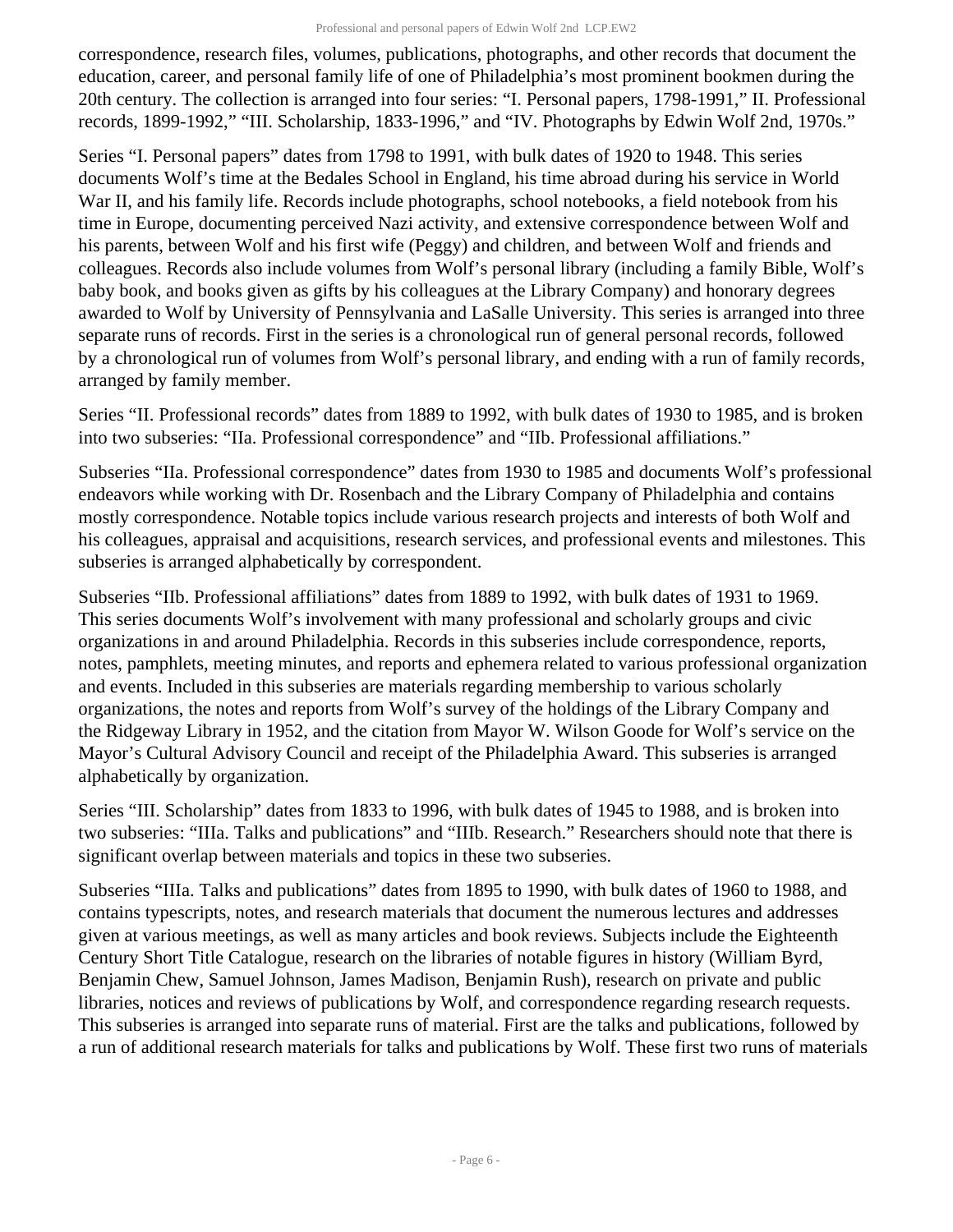are roughly arranged alphabetically by subject, according to a legacy arrangement. Next is a run of correspondence related to Wolf's talks and publications (subjects include offprints/reprints and research requests). Last in the subseries is a run of bound reprints of articles and books, mostly published by Wolf, with some published by colleagues. These include newsletters from the Bedales School and William Penn Charter School, yearbooks from summer camp, and articles written by Wolf for several publications, including the *JPS Bookmark*, *Proceedings of the American Philosophical Society*, *The Pennsylvania Magazine of History and Biography*, and *Papers of the Bibliographical Society of America*. Researchers can find many of the published articles from the beginning of this subseries here.

Subseries "IIIb: Research" dates from 1833 to 1996, with bulk dates of 1945 to 1988. This subseries contains research files, notes, and correspondence relating to Wolf's diverse research interests, including commonplace books, Benjamin Franklin's library, and the Polock family. A major component of this subseries is Wolf's research material and lectures delivered during his tenure as the Lyell Reader in Bibliography at Oxford University. These lectures form the basis for his book *The Book Culture of a Colonial American City: Philadelphia Books, Bookmen, and Booksellers*. This subseries also contains a run of autographed reprints and offprints from fellow bibliographic scholars and writers, including Whitfied J. Bell, Jr., David Vieth, and Justin G. Turner. This subseries is arranged alphabetically by subject, and chronologically within each subject. The autographed reprints and offprints follow and are arranged alphabetically by publication. Researchers should note that the majority of Wolf's material on the Polock papers are not physically integrated within this collection; they were processed separately and are not housed with the rest of the Wolf papers.

The final series, "IV. Photographs by Edwin Wolf 2nd," dates from the 1970s, and contains photographic prints, negatives, contact sheets, and notes from a photography class taken by Wolf. Subjects include landscapes, portraits and candid shots of people, and self-portraits. The materials are arranged by format. Although the subjects of the photographs do not relate directly to Wolf's tenure at the Library Company, they offer a glimpse into his personal artistic interests towards the end of his life.

The Professional and personal papers of Edwin Wolf, 2nd documents the professional, personal, and civic life of one of the country's most eminent book scholars, and his diverse research interests in the libraries of many prominent historical figures (including Benjamin Franklin and James Logan), the Polock family, the 1708 Philadelphia charter, the history of the Jews in Philadelphia, book culture in America and colonial Philadelphia, printing and books, and provenance of books. The personal correspondence in this collection provides rich documentation of Wolf's time in the Army, both while training and while serving in Germany.

## <span id="page-6-0"></span>**Administrative Information**

## **Publication Information**

Library Company of Philadelphia 2014 June 19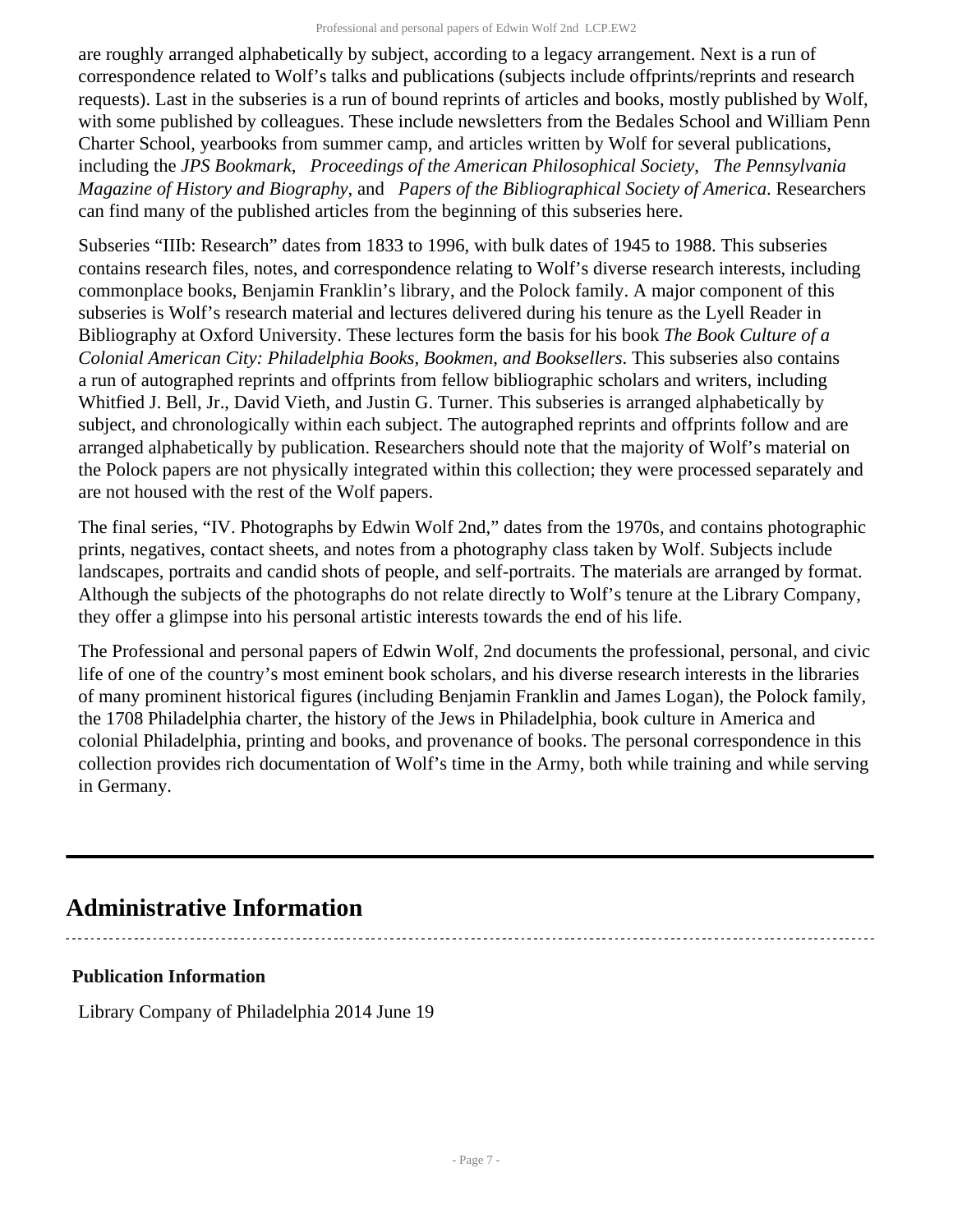#### **Revision Description**

2014 July 29

#### **Conditions Governing Access note**

This collection is open for research use.

#### **Copyright**

Copyright restrictions may apply. Please contact the Archives with requests for copying and for authorization to publish, quote or reproduce the material. Rights and Reproductions policies are available on our web site or from the Print and Photograph Department staff.

#### **Provenance**

Gift of Edwin Wolf 2nd 1988-1990.

#### **Processing Information note**

The processing of this collection was made possible through generous funding from The Andrew W. Mellon Foundation, administered through the Council on Library and Information Resources' "Cataloging Hidden Special Collections and Archives" Project.

This collection was minimally processed in 2013-2014, as part of an experimental project conducted under the auspices of the Philadelphia Area Consortium of Special Collections Libraries to help eliminate processing backlog in Philadelphia repositories. A minimally processed collection is one processed at a less intensive rate than traditionally thought necessary to make a collection ready for use by researchers. When citing sources from this collection, researchers are advised to defer to folder titles provided in the finding aid rather than those provided on the physical folder.

Employing processing strategies outlined in Mark Greene's and Dennis Meissner's 2005 article "More Product, Less Process: Revamping Traditional Processing Approaches to Deal With Late 20th-Century Collections," the project team tested the limits of minimal processing on collections of all types and ages in 16 Philadelphia area repositories. A primary goal of the project, the team processed at an average rate of 4 hours per linear foot of records, a fraction of the time ordinarily reserved for the arrangement and description of collections. Among other time saving strategies, the project team did not extensively review the content of the collections or complete any preservation work.

## <span id="page-7-0"></span>**Related Materials**

#### **Related Archival Materials note**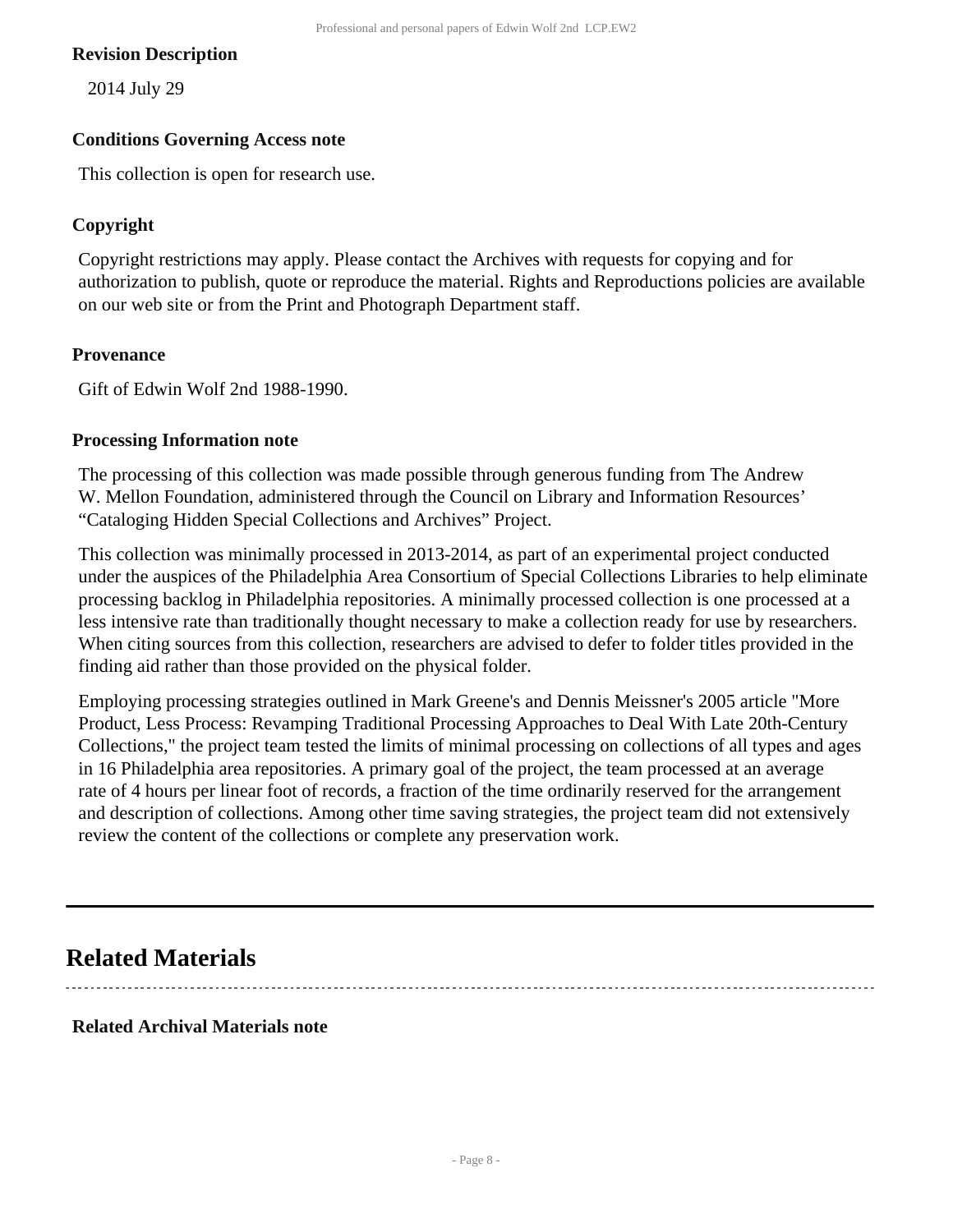Professional and personal papers of Edwin Wolf 2nd LCP.EW2

*The Wolf Years: The Renascence of the Library Company of Philadelphia 1952-1984*, by Marie Elena Korey. Philadelphia: The Library Company of Philadelphia, 1984.

Photographs of Edwin Wolf are available in the Print and Photograph Department and the LCP Archives.

Painting of Edwin Wolf on display in the Library Company first floor Cataloging Office.

## <span id="page-8-0"></span>**Controlled Access Headings**

## **Corporate Name(s)**

• Library Company of Philadelphia

## **Genre(s)**

- Correspondence
- Photographs
- School records

## **Geographic Name(s)**

• Philadelphia (Pa.)

## **Subject(s)**

- Embossed bindings
- Libraries
- Lyell lectures in bibliography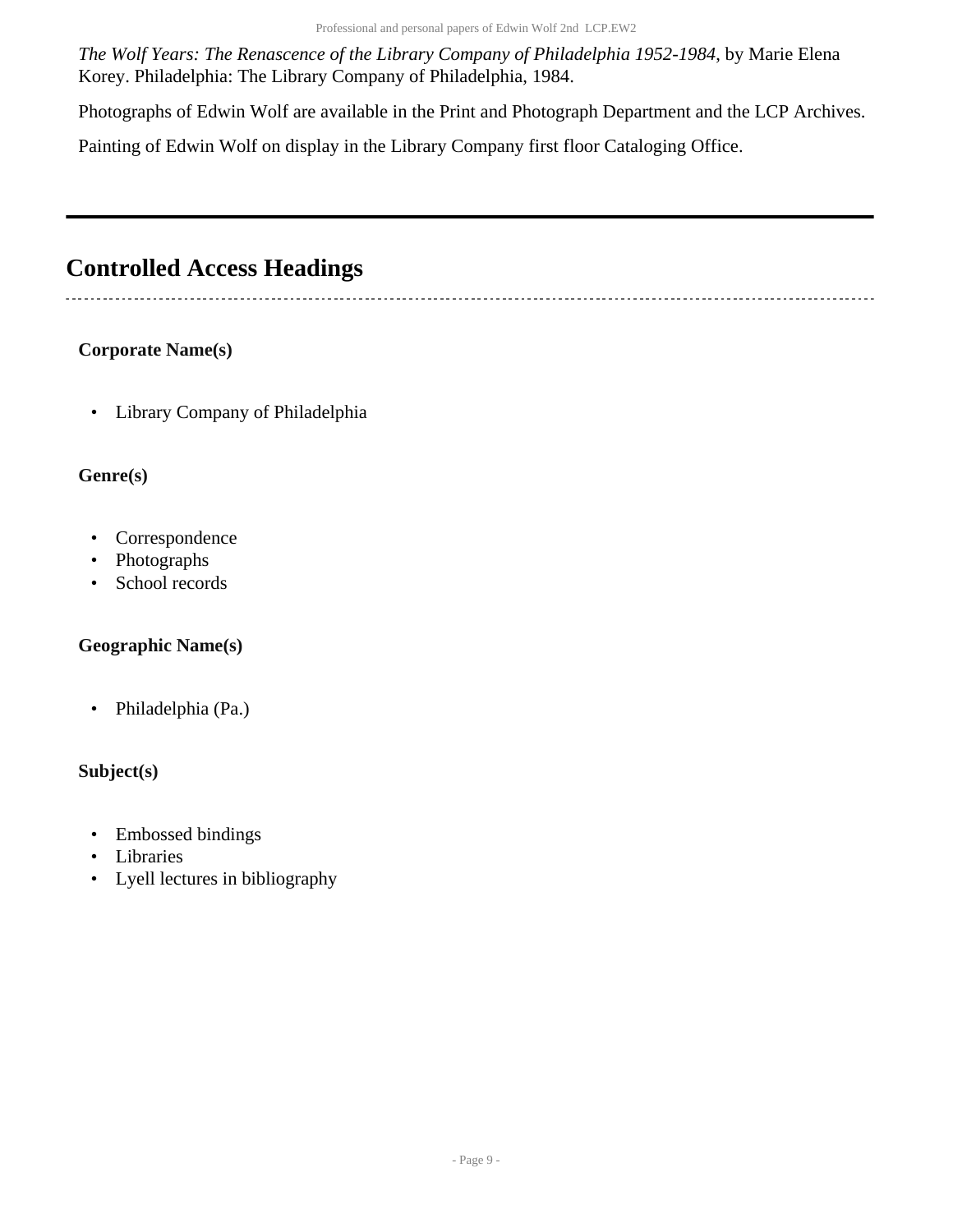# <span id="page-9-0"></span>**Collection Inventory**

<span id="page-9-1"></span>

| I. Personal papers 1798-1991 (Bulk, 1920-1948)                                                                                                           |              |                |
|----------------------------------------------------------------------------------------------------------------------------------------------------------|--------------|----------------|
|                                                                                                                                                          | <b>Box</b>   | <b>Folder</b>  |
| Various loose photographs circa 1920-1930                                                                                                                | $\mathbf{1}$ | $\mathbf{1}$   |
| Various loose photographs and photograph albums circa 1920-1930                                                                                          | $\mathbf{1}$ | $\overline{2}$ |
| Correspondence: From Edwin to various individuals 1926, 1927                                                                                             | $\mathbf{1}$ | 3              |
| The William Penn Charter School: Programs, clipping, dance card,<br>notes, draft of debate speech, and application to Haverford College 1927,<br>undated | $\mathbf{1}$ | $\overline{4}$ |
| The William Penn Charter School: American History notebook circa 1927                                                                                    | $\mathbf{1}$ | 5              |
| Bedales School: Cricket, tennis, football, and lacrosse fixture<br>cards 1927-1929                                                                       | $\mathbf{1}$ | 6              |
| Bedales School: Playbills 1927-1930                                                                                                                      | $\mathbf{1}$ | $\overline{7}$ |
| Bedales School: Term reports 1927-1930                                                                                                                   | $\mathbf{1}$ | 8              |
| Bedales School: Photograph of Leslie Scott and envelope circa 1927-1930                                                                                  | $\mathbf{1}$ | 9              |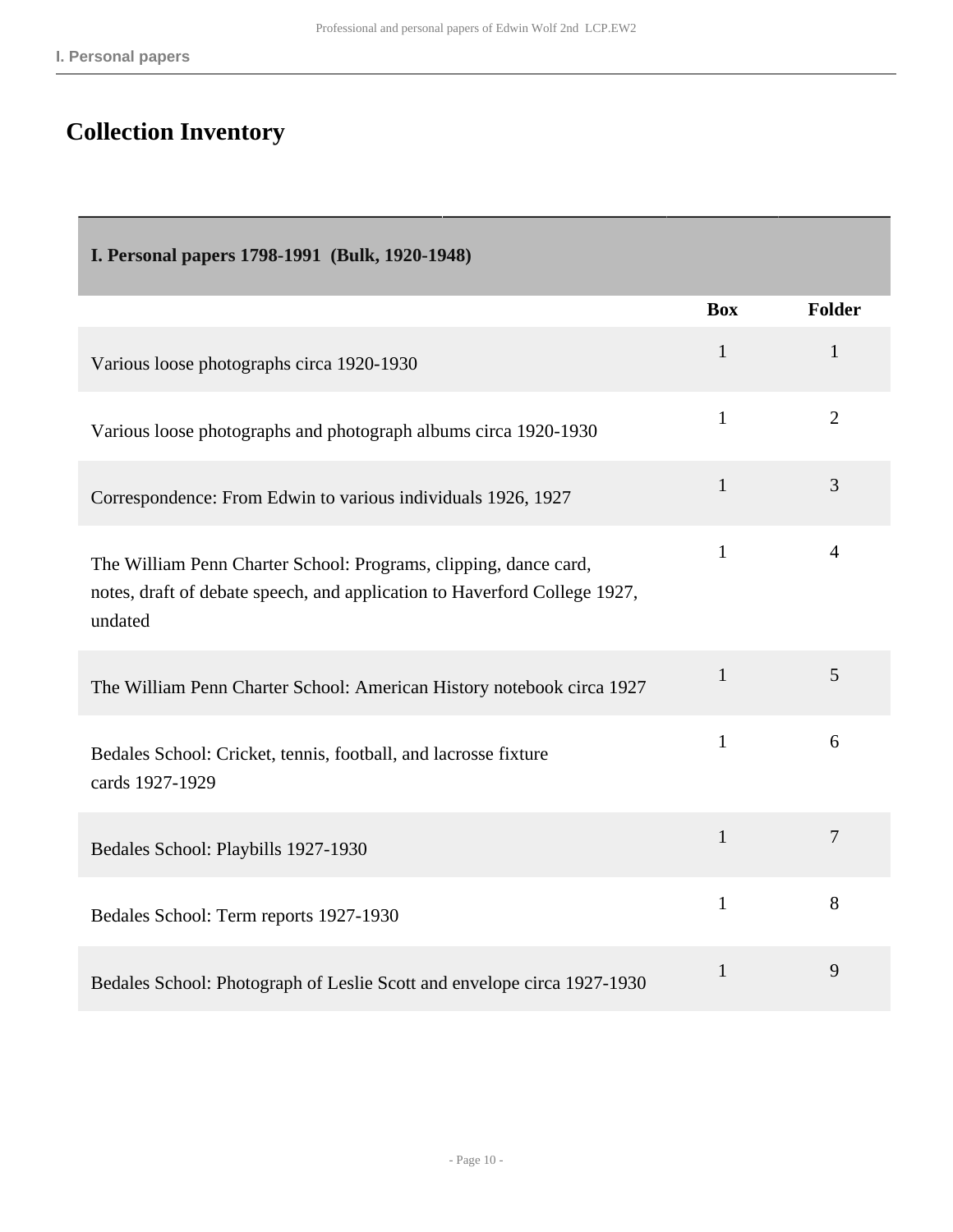| Bedales School: Various writings and assignments circa 1927-1930                   | $\mathbf{1}$   | 10             |
|------------------------------------------------------------------------------------|----------------|----------------|
| Bedales School: Notices, pamphlets, invitations 1927-1930, 1932, 1934              | $\mathbf{1}$   | 11             |
| Bedales School: The Royal Life Saving Society instruction booklet 1928             | $\mathbf{1}$   | 12             |
| Bedales School: Spring term fees receipt 1928                                      | $\mathbf{1}$   | 13             |
| Bedales School: "Aliens Order, 1920. Certificate of<br>Registration" 1928-1930     | $\mathbf{1}$   | 14             |
| Travel: Hotel bills, itinerary, White Star Line passenger lists 1928-1931,<br>1943 | $\mathbf{1}$   | 15             |
| Bedales School: Exams circa 1927-1930                                              | $\mathbf{1}$   | 16             |
| Bedales School: Latin notebooks circa 1927-1930                                    | $\overline{2}$ | $\mathbf{1}$   |
| Bedales School: History notebooks circa 1927-1930                                  | $\overline{2}$ | $\overline{2}$ |
| Bedales School: Greek notebooks circa 1927-1930                                    | $\overline{2}$ | 3              |
| Bedales School: English essay notebooks circa 1927-1930                            | 3              | $\mathbf{1}$   |
|                                                                                    |                | Map-case       |
| Bedales School: Class photographs (oversize) 1928-1930                             |                | $\mathbf{1}$   |
|                                                                                    | <b>Box</b>     | <b>Folder</b>  |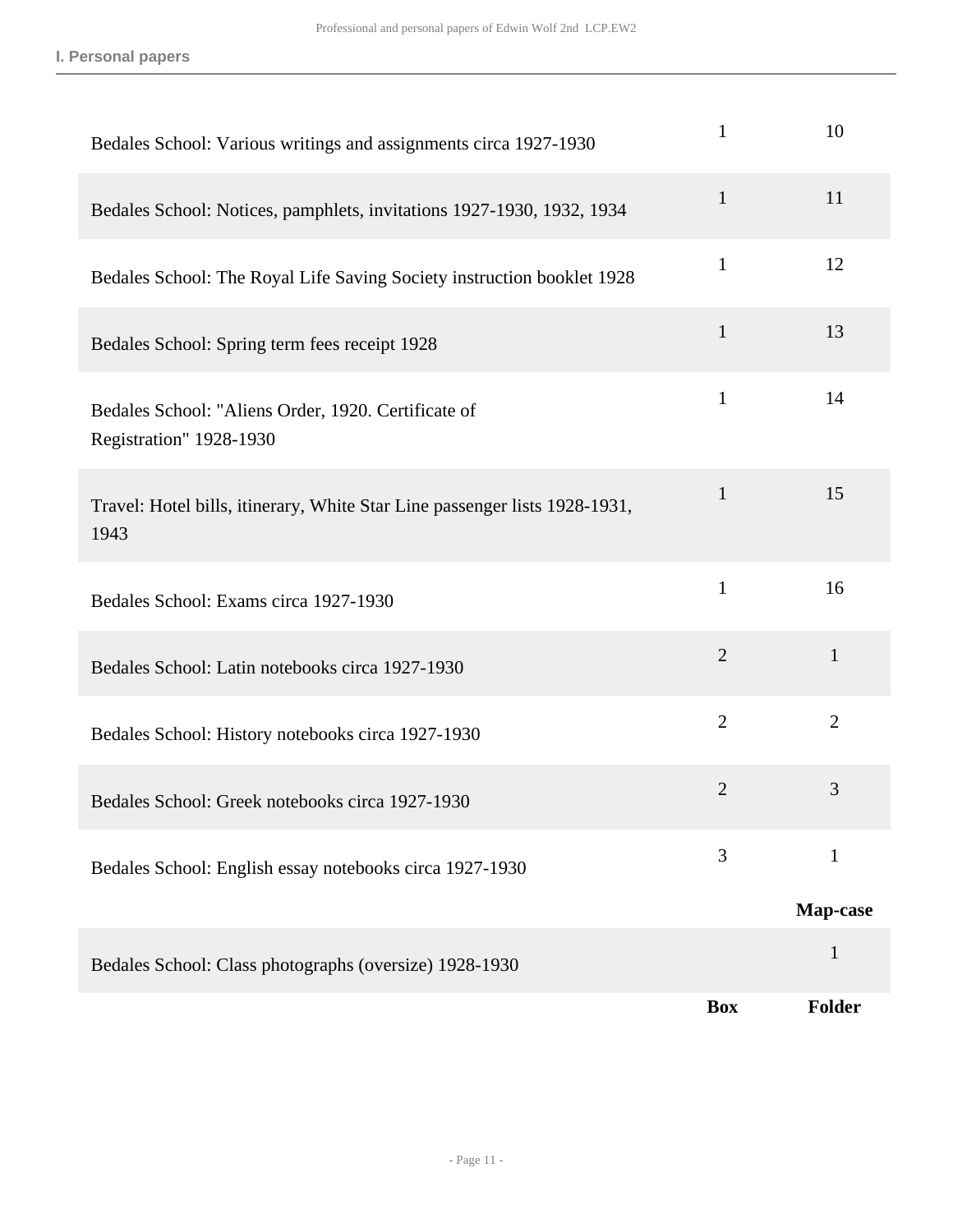| Bedales School: Correspondence 1929-1931                                                                                                                                                                                                                                                                                                                                                                                                                                                                                                         | 3              | $\overline{2}$ |
|--------------------------------------------------------------------------------------------------------------------------------------------------------------------------------------------------------------------------------------------------------------------------------------------------------------------------------------------------------------------------------------------------------------------------------------------------------------------------------------------------------------------------------------------------|----------------|----------------|
| Correspondence: Between Peggy and her parents circa 1920s                                                                                                                                                                                                                                                                                                                                                                                                                                                                                        | 3              | 3              |
| Correspondence: From Edwin to his parents circa 1920s                                                                                                                                                                                                                                                                                                                                                                                                                                                                                            | 3              | 4              |
| Travel: Menus, brochures, postcards, regarding Italy, Santo Domingo, and<br>others circa 1920s-1930s                                                                                                                                                                                                                                                                                                                                                                                                                                             | 3              | 5              |
| Bedales School: Class schedules for spring and summer terms 1930                                                                                                                                                                                                                                                                                                                                                                                                                                                                                 | 3              | 6              |
| Cigar box labels circa 1930                                                                                                                                                                                                                                                                                                                                                                                                                                                                                                                      | $\overline{3}$ | $\overline{7}$ |
| Correspondence: From Edwin to his family 1930-1934, undated                                                                                                                                                                                                                                                                                                                                                                                                                                                                                      | 3              | 8              |
| Library philanthropy: Receipts of gifts by Edwin to Franklin Institute, Free<br>Library of Philadelphia, Library Company of Philadelphia, Philadelphia<br>school districts, and J. C. Brown Library, letter from W. Earl Smith<br>to H. Blum, facsimile of a letter written by John Adams, pamphlet list<br>of materials desired by the Princeton Library, Research News of the<br>Clements Library, letter from N. Taylor to Edwin, and book dealer contract<br>(typescript) of Rosenbach representative Arthur D. MacCoy 1933-1965,<br>undated | 3              | 9              |
| Collecting activities, Lord Nelson: Letters between Edwin and MacMillan<br>and Company, P. Fitzhugh Stryker, James Normile, D. H. Coblentz, M.<br>Butlin, Arthur Swann, John Carter, and J. Fairbanks (9 items), essay<br>entitled "Four Letters From William Hayley to Emma Hamilton,"<br>photographs of paintings related to Lord Nelson, Bruce Gimelson<br>Autographs dealer catalogue, The First Hundred, clippings regarding                                                                                                                | 3              | 10             |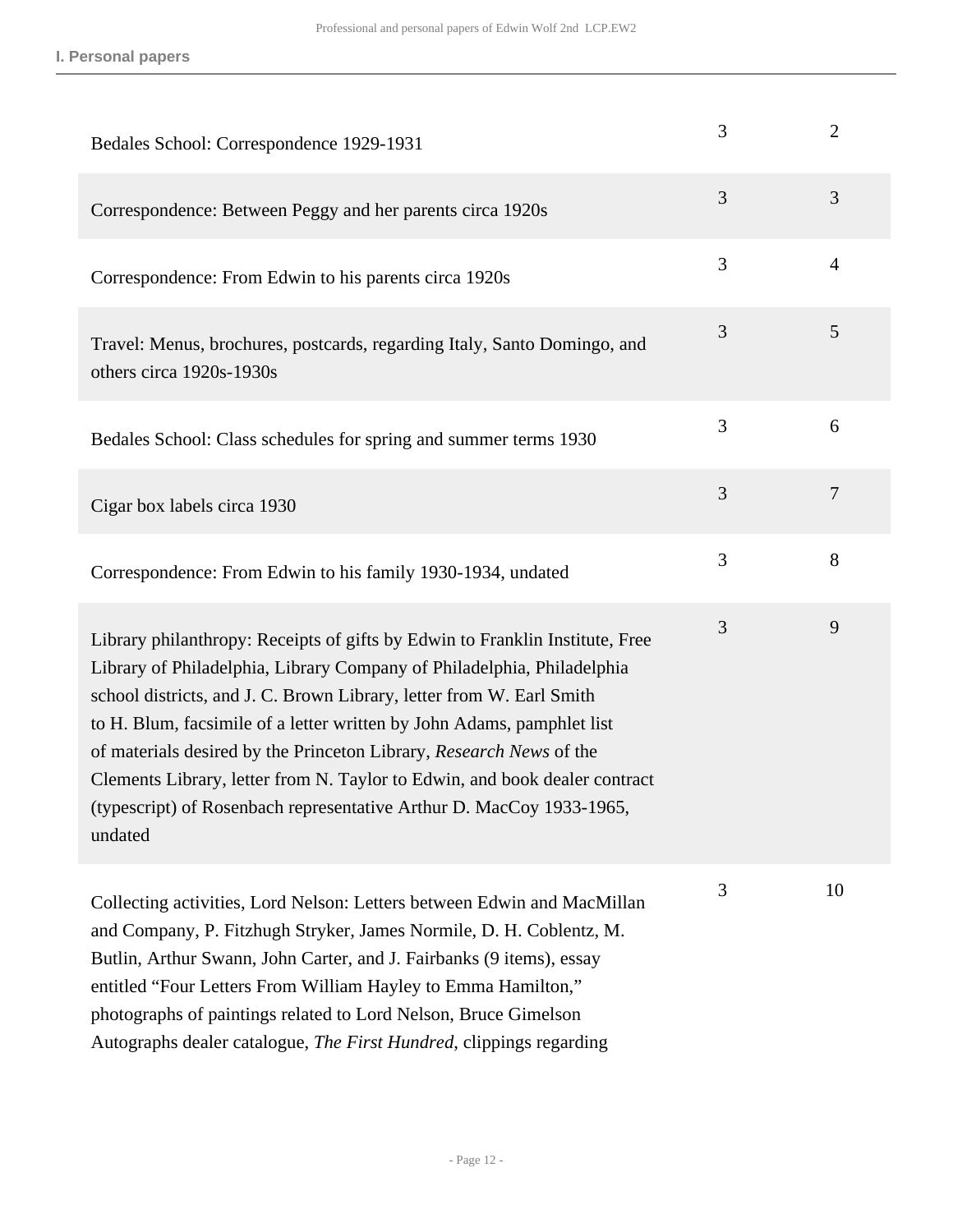## Nelson/Hamilton love letters held at Free Library of Philadelphia 1934, 1937, 1962-1968, undated

| Bedales School: Letter from B. H. Crumb to Edwin, appealing for<br>endowment funds, and copies of Bedales Chronicle 1935 June 9, 1958,<br>1961                                                                           | 3              | 11             |
|--------------------------------------------------------------------------------------------------------------------------------------------------------------------------------------------------------------------------|----------------|----------------|
| Financial records: Cancelled checks 1937, 1938                                                                                                                                                                           | 3              | 12             |
| Financial records: Tuition receipts, household expenses, household<br>inventory 1937, 1942, 1984, undated                                                                                                                | $\overline{3}$ | 13             |
| Correspondence: To Edwin from J. Sloane, I. Schamberg, R. A. Hunter, J.<br>F. Lewis, Frederick Goff, A. L. Sacher, and L. J. Rosenwald (25 letters, 1<br>postcard [3 without dates]) 1937 May 19-1967 January 1, undated | 3              | 14             |
| Financial records: Various receipts, bills, notes, and stock and bond<br>registers 1930s                                                                                                                                 | 3              | 15             |
| Correspondence: To Edwin from various individuals 1930s                                                                                                                                                                  | 3              | 16             |
| Correspondence: To Edwin from his parents 1930s, undated                                                                                                                                                                 | 3              | 17             |
| Correspondence: From Edwin to his parents circa 1930                                                                                                                                                                     | $\overline{4}$ | $\mathbf{1}$   |
| Correspondence: To Edwin and Peggy circa 1930s-1940s                                                                                                                                                                     | $\overline{4}$ | $\overline{2}$ |
| Correspondence: To Edwin from various individuals circa 1930s-1940s                                                                                                                                                      | $\overline{4}$ | 3              |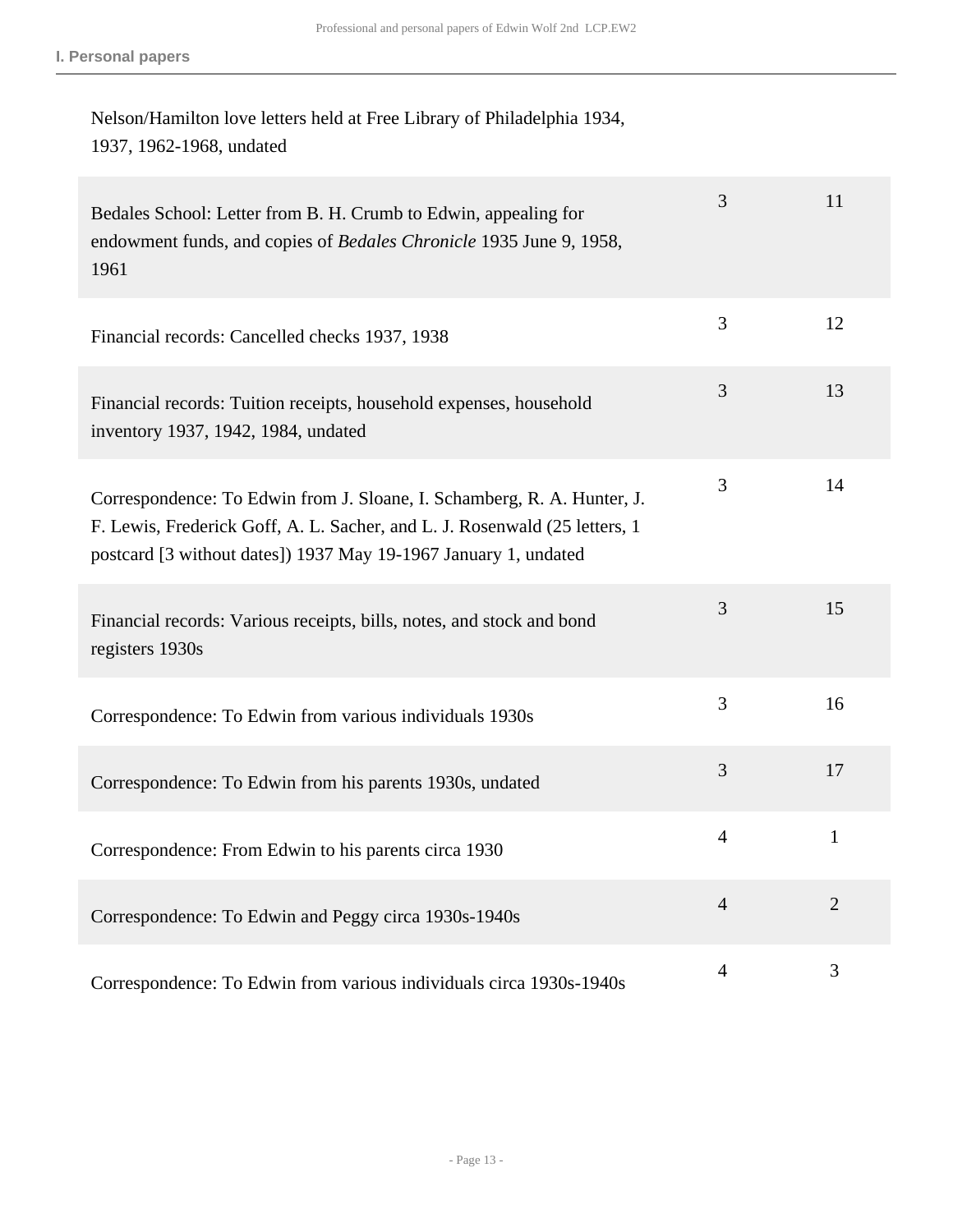**I. Personal papers**

| Correspondence: To Edwin from Babette circa 1930s-1940s                                                                                                                                                                                                                                                                                  | $\overline{4}$ | $\overline{4}$ |
|------------------------------------------------------------------------------------------------------------------------------------------------------------------------------------------------------------------------------------------------------------------------------------------------------------------------------------------|----------------|----------------|
| Correspondence: Wedding invitations 1938-1942                                                                                                                                                                                                                                                                                            | $\overline{4}$ | 5              |
| Correspondence: Christmas cards 1938-1942, undated                                                                                                                                                                                                                                                                                       | $\overline{4}$ | 6              |
| Correspondence: Between Edwin and Seymour Dribben (11 letters) 1939<br>November 27-1942 November 2                                                                                                                                                                                                                                       | $\overline{4}$ | 7              |
| Correspondence: Between Edwin and others, including Earle Haggerty,<br>W. H. Sylk, Phillip Kind, Jr., Oscar Kind, Louis Levinthal, and Y. A.<br>Schekter. Also includes grade card of Margaret Dannenbaum Wolf at<br>Temple University and wills of Edwin M. Dannebaum and Gertrude<br>Gimbel Dannebaum 1940 January 5-1968 September 15 | $\overline{4}$ | 8              |
| Correspondence and other materials related to military service 1940-1945                                                                                                                                                                                                                                                                 | 5              | $\mathbf{1}$   |
| Clipping regarding Rosenbach 16th century suit of armor donated to scrap<br>metal drive circa 1942                                                                                                                                                                                                                                       | 5              | $\overline{2}$ |
| Correspondence: From Edwin to his parents 1943                                                                                                                                                                                                                                                                                           | 5              | 3              |
| Correspondence: To Edwin from various individuals 1943                                                                                                                                                                                                                                                                                   | 5              | $\overline{4}$ |
| Change of address forms 1943, 1945                                                                                                                                                                                                                                                                                                       | 5              | 5              |
| Correspondence: From Edwin to Peggy 1943, undated                                                                                                                                                                                                                                                                                        | 5              | 6              |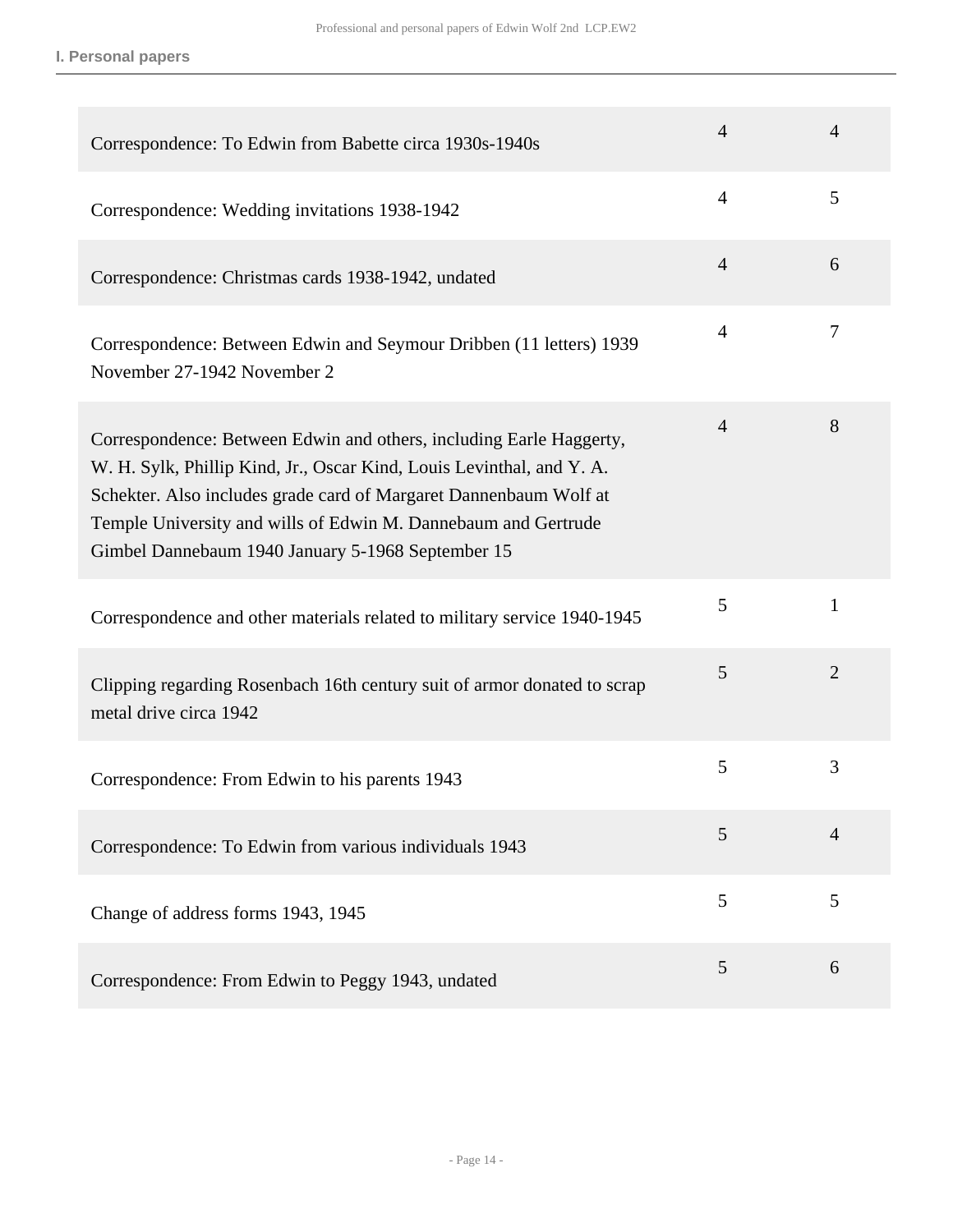| Correspondence: From Edwin to Peggy 1944                                                                                                                                                                                                                                                 | 5 | 7            |
|------------------------------------------------------------------------------------------------------------------------------------------------------------------------------------------------------------------------------------------------------------------------------------------|---|--------------|
| Correspondence: To Edwin from various individuals 1944                                                                                                                                                                                                                                   | 5 | 8            |
| Correspondence: From Edwin to Peggy 1945                                                                                                                                                                                                                                                 | 5 | 9            |
| Correspondence: From Edwin to his parents 1945                                                                                                                                                                                                                                           | 5 | 10           |
| Correspondence: From Edwin to various individuals 1945                                                                                                                                                                                                                                   | 5 | 11           |
| Military notebook circa 1945                                                                                                                                                                                                                                                             | 5 | 12           |
| Collecting activities, Lord Nelson: Letters between Edwin and H. S. Mott,<br>D. Pollen, L. Rosenwald, S. Davis, A. H. Able, S. Moyerman, and Paul C.<br>Richards (12 items) 1948 December 31-1963 May 21                                                                                 | 5 | 13           |
| Library philanthropy: Letters to Edwin from Mrs. Marny Max-Muller, R.<br>F. Metzdorf, W. L.Fox, and L. Massey, funding application for the Stephen<br>Memorial Library, American Philosophical Society Committee on the<br>1974 library annual report 1949 May 24-1964 February 12, 1975 | 5 | 14           |
| Correspondence: To Edwin from Peggy circa 1940s                                                                                                                                                                                                                                          | 5 | 15           |
| Assorted clippings circa 1940s                                                                                                                                                                                                                                                           | 5 | 16           |
| Correspondence: To Peggy from various individuals circa 1940s-1950s                                                                                                                                                                                                                      | 6 | $\mathbf{1}$ |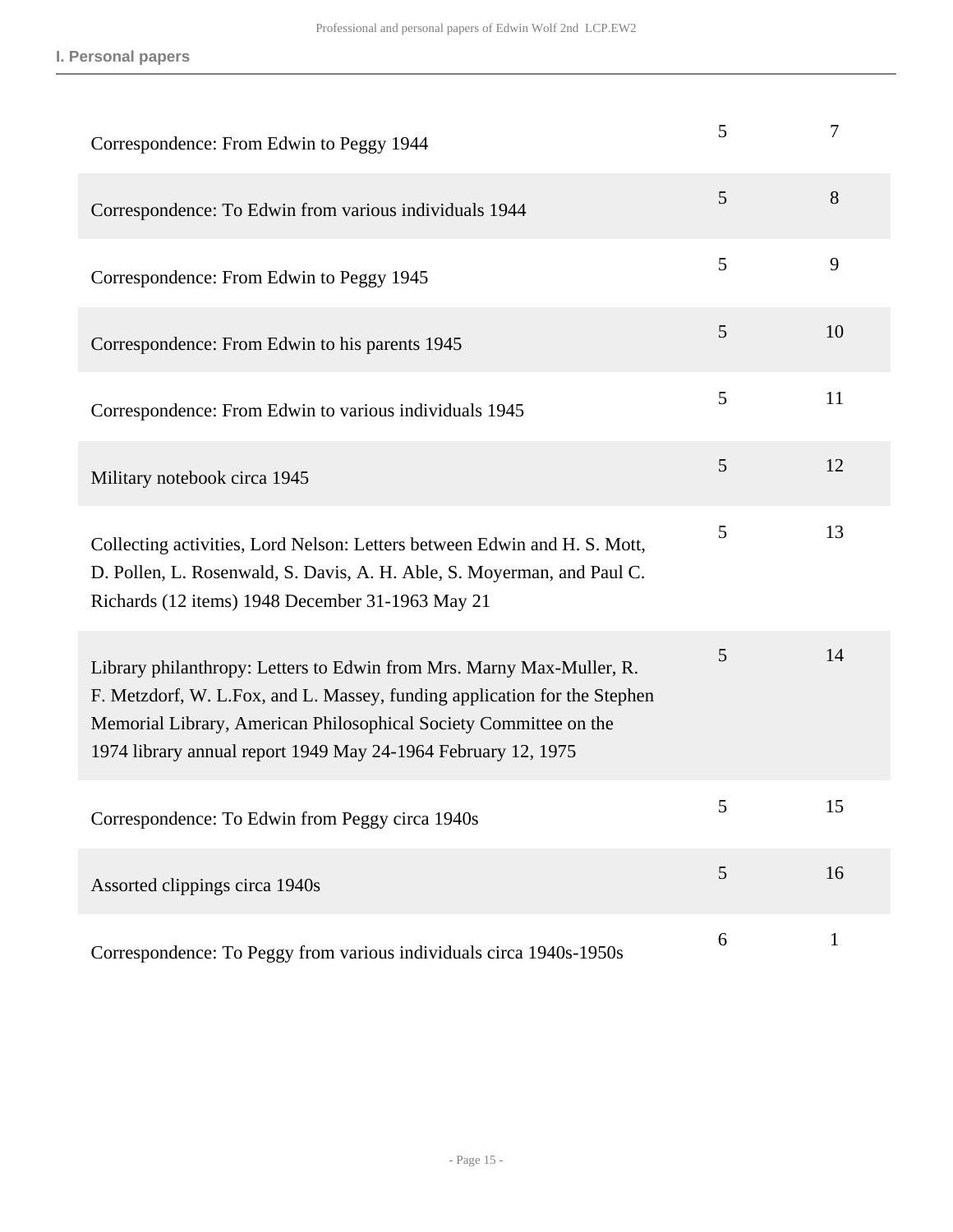**I. Personal papers**

| Assorted records: Book plates, poem, written sheet music, business cards,<br>program from Gimbel Philadelphia Award luncheon circa 1940s-1960s                   | 6  | $\overline{2}$ |
|------------------------------------------------------------------------------------------------------------------------------------------------------------------|----|----------------|
| Correspondence: Between Edwin and others, including Lessing J.<br>Rosenwald and W. Annenberg (7 letters) 1949 October 27-1950 December<br>14                     | 6  | 3              |
| Correspondence: To Edwin from various individuals 1950                                                                                                           | 6  | $\overline{4}$ |
| Americans for Democratic Action: Meeting flyer, letters, and<br>memoranda 1950-1951                                                                              | 6  | 5              |
| Correspondence: From Edwin to his parents 1952 July 4                                                                                                            | 6  | 6              |
| Blank stationery and stamps 1955, undated                                                                                                                        | 6  | $\overline{7}$ |
| Correspondence: Letter from Edwin to Mary 1961 July 15                                                                                                           | 6  | 8              |
| Certificate from Massachusetts Historical Society and honorary degrees<br>awarded by LaSalle University and University of Pennsylvania 1965,<br>1981, 1982, 1992 | 37 | $\mathbf{1}$   |
| Correspondence: To Edwin from various individuals circa 1960s-1980s                                                                                              | 6  | 9              |
| Correspondence: To Edwin from various individuals (18)<br>letters) 1975-1982                                                                                     | 6  | 10             |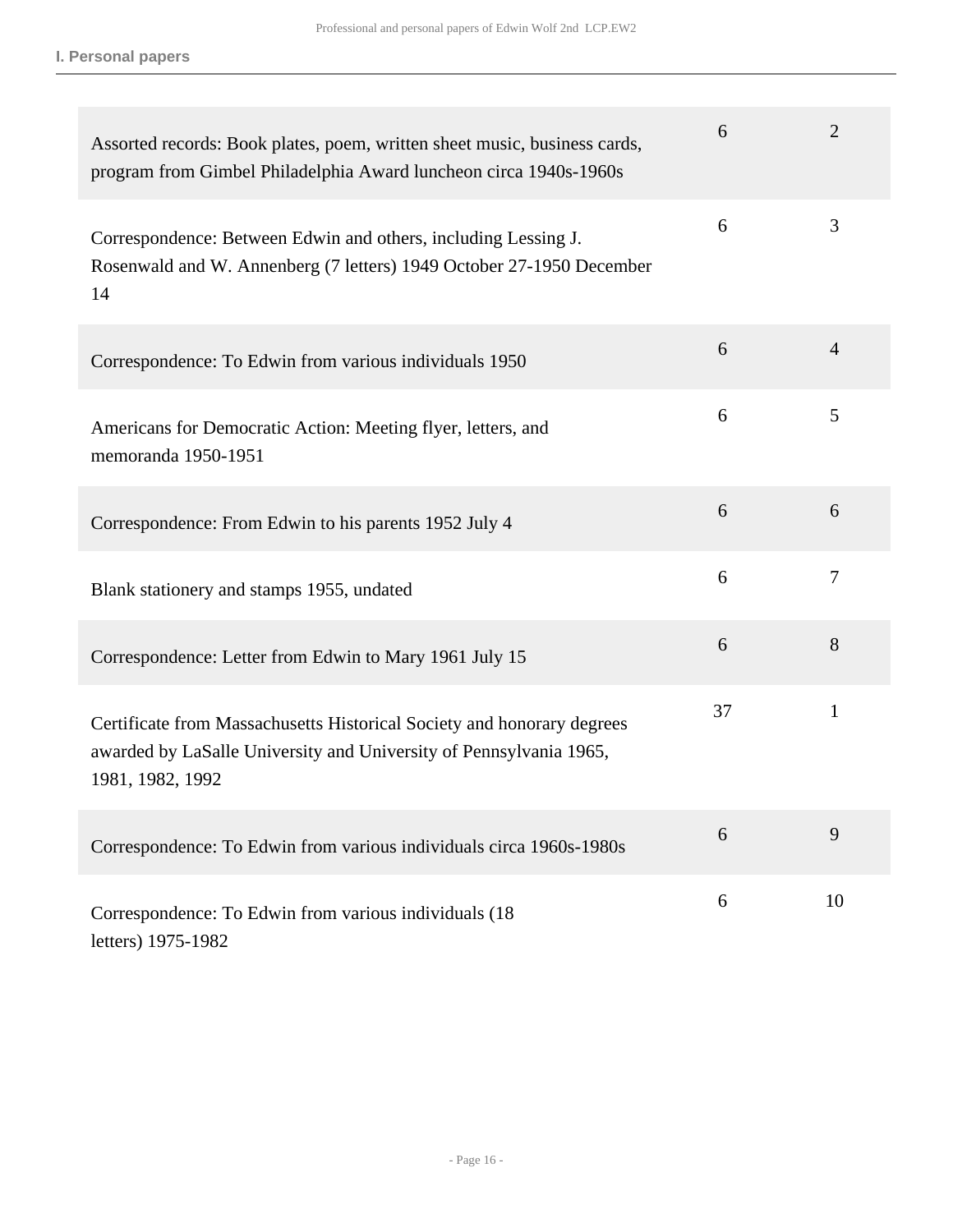| Photograph of Edwin receiving honorary degree from LaSalle University<br>and transcipt of the acceptance ceremony circa 1981 | 6            | 11                             |
|------------------------------------------------------------------------------------------------------------------------------|--------------|--------------------------------|
| Correspondence: To Edwin from various individuals regarding The<br>Philadelphia Award (58 items) 1982 February-May           | 6            | 12                             |
| Watercolor painting by Joseph Powell 1982 September 26                                                                       | 6            | 13                             |
| Pamphlet for speaker series at Congregation Rodeph Shalom entitled<br>"Jewish Moral Dilemmas for the 1990's" 1990            | 6            | 14                             |
| Catalogue: "Books Printed at the Elzevier Press from the Library of the<br>Late Edwin Wolf II" circa 1990                    | 6            | 15                             |
| Talk given by Jim Green at memorial service for Edwin Wolf II 1991                                                           | 6            | 16                             |
| Correspondence: To Edwin from Marie Lou undated                                                                              | 6            | 17                             |
| Reproduction prints of engravings undated                                                                                    | <b>Box</b>   | Map-case<br>1<br><b>Folder</b> |
| Writings: Incomplete pieces of fiction by Edwin undated                                                                      | 1            | 18                             |
| Writings: Fiction and poetry by Edwin ("Edwin's ancient writings"),<br>etchings undated                                      | $\mathbf{1}$ | 19                             |
| Maps, annotated with crayon undated                                                                                          | 6            | 20                             |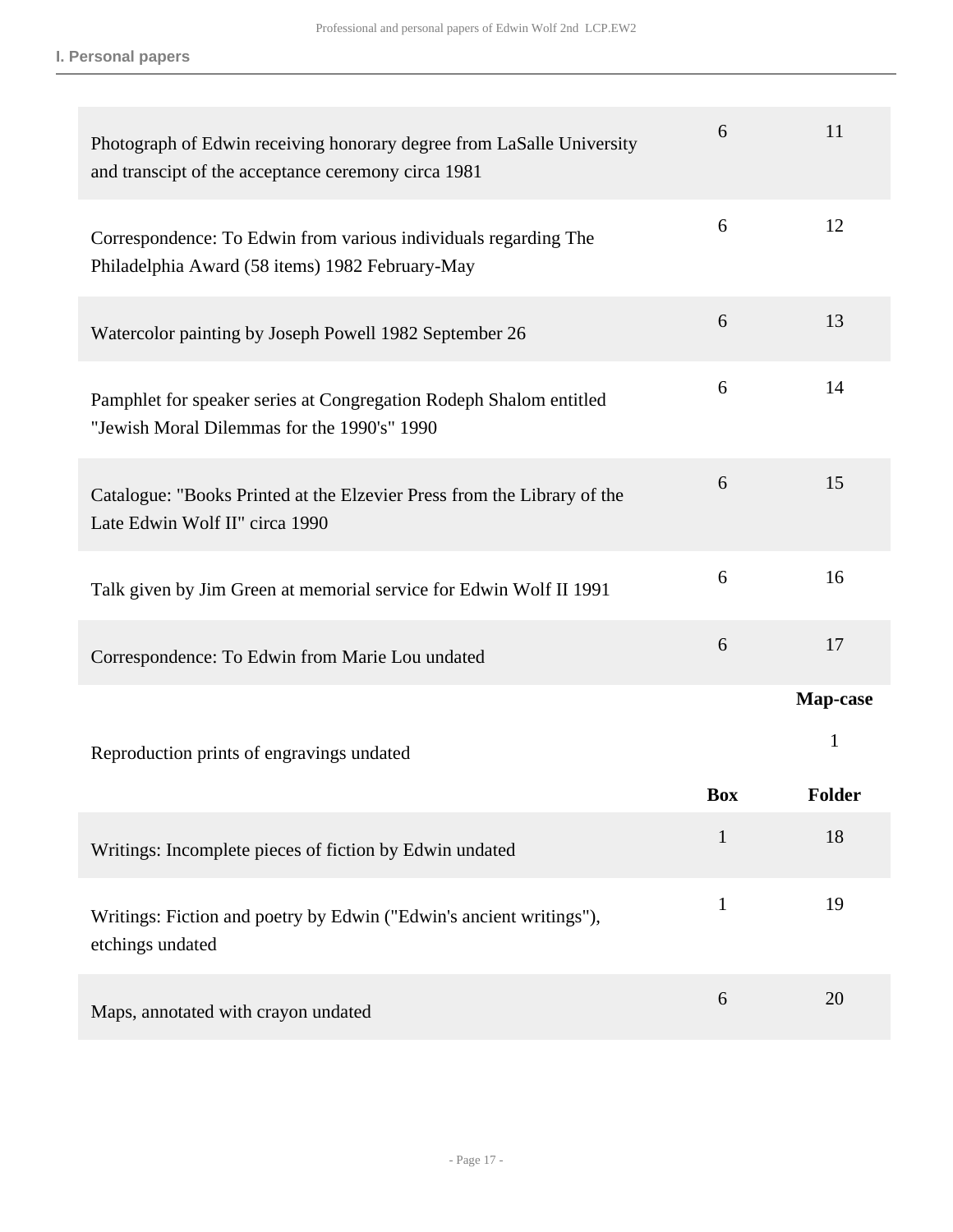| Clippings (includes photocopies of Wolf's obituaries) and curriculum<br>vitae undated          | 6                | 21             |
|------------------------------------------------------------------------------------------------|------------------|----------------|
| Realia undated                                                                                 | $\boldsymbol{7}$ | $\mathbf{1}$   |
|                                                                                                |                  | <b>Volume</b>  |
| Personal library: L'Anti-Justine ou Les Delices de L'Amour 1798                                |                  | $\mathbf{1}$   |
| Personal library: Lippincott's First Reader (pornographically extra-illustrated) 1911,<br>1981 |                  | $\overline{2}$ |
| Personal library: Baby book 1911-1913                                                          |                  | 3              |
| Personal library: In Memory of Minnie Hirsh, 1868-1923 1923                                    |                  | $\overline{4}$ |
|                                                                                                | <b>Box</b>       | Folder         |
| Personal library: The Blake-Linell Accounts in the Library of Yale<br>University 1943          | 7                | $\overline{2}$ |
|                                                                                                |                  | <b>Volume</b>  |
| Personal library: Family Bible 1955                                                            |                  | 5              |
| Personal library: Oeuvres, by Francoise Villon 1973                                            |                  | 6              |
|                                                                                                | <b>Box</b>       | Folder         |
| Personal library: Three Quarters of a Centennial 1986 December 6                               | $\boldsymbol{7}$ | 3              |
|                                                                                                |                  | <b>Volume</b>  |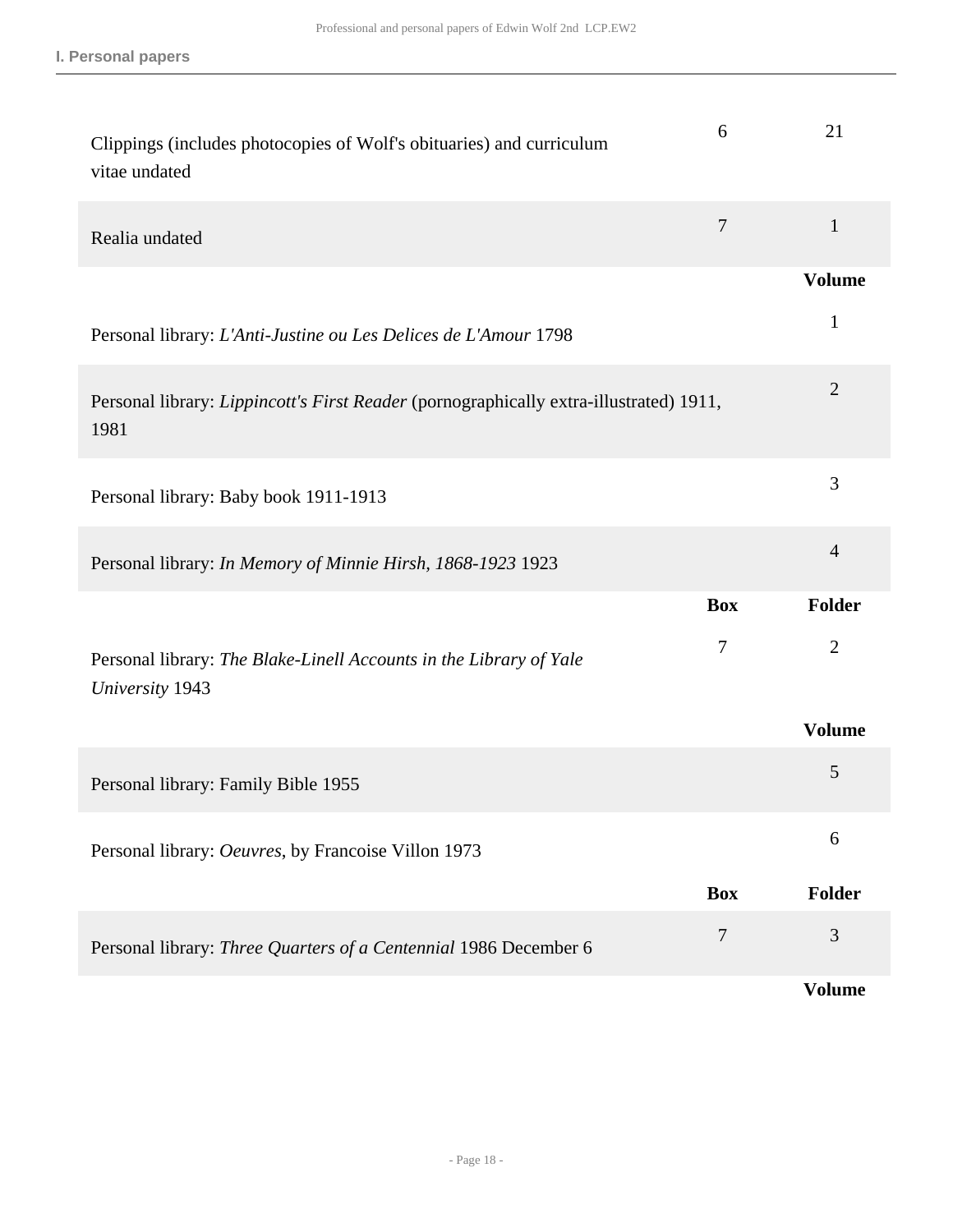| Personal library: "The Donald F. Hyde Award of Princeton University" gift book 1988                                                       |                | 7             |
|-------------------------------------------------------------------------------------------------------------------------------------------|----------------|---------------|
|                                                                                                                                           |                | <b>Box</b>    |
| Personal library: Catalogue of Edwin Wolf's collection of classical literature, including<br>printed inventory and index cards circa 1990 |                | 39            |
|                                                                                                                                           | <b>Box</b>     | <b>Folder</b> |
| Family: Certificate for 50 shares of Specie Bass Mining Company 1867<br>May 9                                                             | $\tau$         | 4             |
| Family: Art projects by the Wolf children circa 1945                                                                                      | $\tau$         | 5             |
| Family: Pencil and crayon drawing undated                                                                                                 | $\overline{7}$ | 6             |
| Family, Edwin Wolf I: Letters, photographs, notebook 1878, 1890,<br>undated                                                               | 6              | 7             |
| Family, Morris Wolf: Invitations and letter 1910, undated                                                                                 | $\tau$         | 8             |
| Family, Morris Wolf: Letter from W. J. Deacon 1928 August 1                                                                               | $\overline{7}$ | 9             |
| Family, Morris Wolf: Clippings and obituaries of Edwin Wolf I 1934,<br>1955                                                               | $\overline{7}$ | 10            |
| Family, Morris Wolf: Log of family expenses 1935-1936                                                                                     | $\tau$         | 11            |
| Family, Morris Wolf: Eulogy and executor certificate for Rose Hirsh<br>Wolf 1951, undated                                                 | 7              | 12            |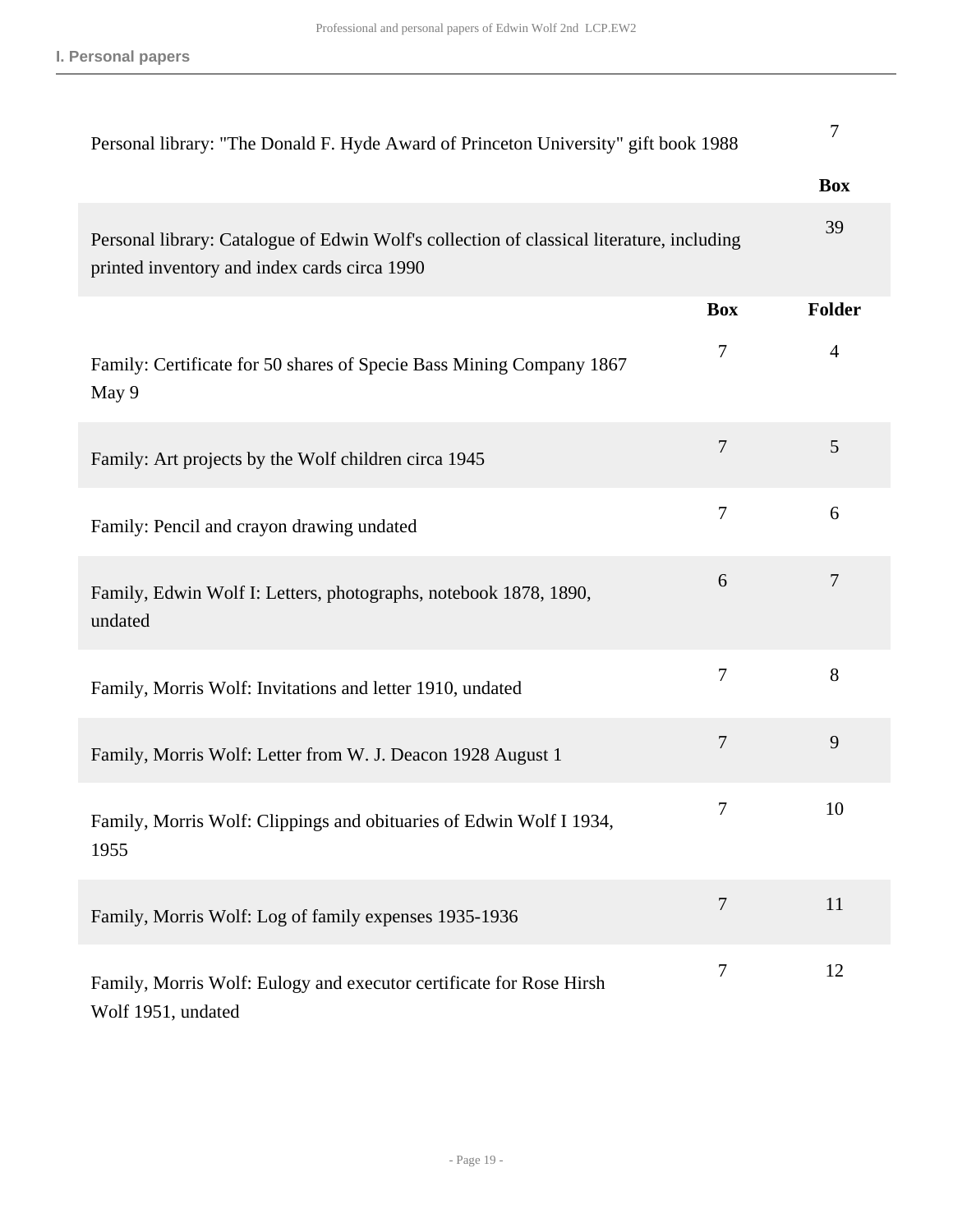<span id="page-19-0"></span>

| Family, Morris Wolf: Speech given in honor of Morris Wolf's 80th<br>birthday 1973 August 20                                                                                                  | 7              | 13             |
|----------------------------------------------------------------------------------------------------------------------------------------------------------------------------------------------|----------------|----------------|
| Family, Morris Wolf: Photographs undated                                                                                                                                                     | $\overline{7}$ | 14             |
| Family, Morris Wolf: Poetry, plays, and other writings undated                                                                                                                               | 7              | 15             |
| Family, Morris Wolf: Sketches of family crests undated                                                                                                                                       | 7              | 16             |
| Family, Margaret Dannenbaum Wolf: Painted glass slides, report cards<br>from Oak Lane Country Day School and Bryn Mawr College, letters and<br>exam results from Temple University 1960-1962 | 8              | $\mathbf{1}$   |
| Family, Margaret Dannenbaum Wolf: Notes on wartime first aid training,<br>interrogatories regarding car accident 1942, 1964                                                                  | 8              | $\overline{2}$ |
| Family, Ellen Wolf: Report card 1960                                                                                                                                                         | 8              | 3              |
| II. Professional records 1889-1992 (Bulk, 1930-1985)                                                                                                                                         |                |                |
| IIa. Professional correspondence 1930-1985                                                                                                                                                   |                |                |
|                                                                                                                                                                                              | <b>Box</b>     | Folder         |
| Adams, Randolph: 2 letters and a sketch between Edwin and Adams<br>regarding Cotton Mather 1933 May 20, 1933 October 6                                                                       | 8              | $\overline{4}$ |
| Adhemar, Jean: To Edwin 1949 January 20                                                                                                                                                      | 8              | 5              |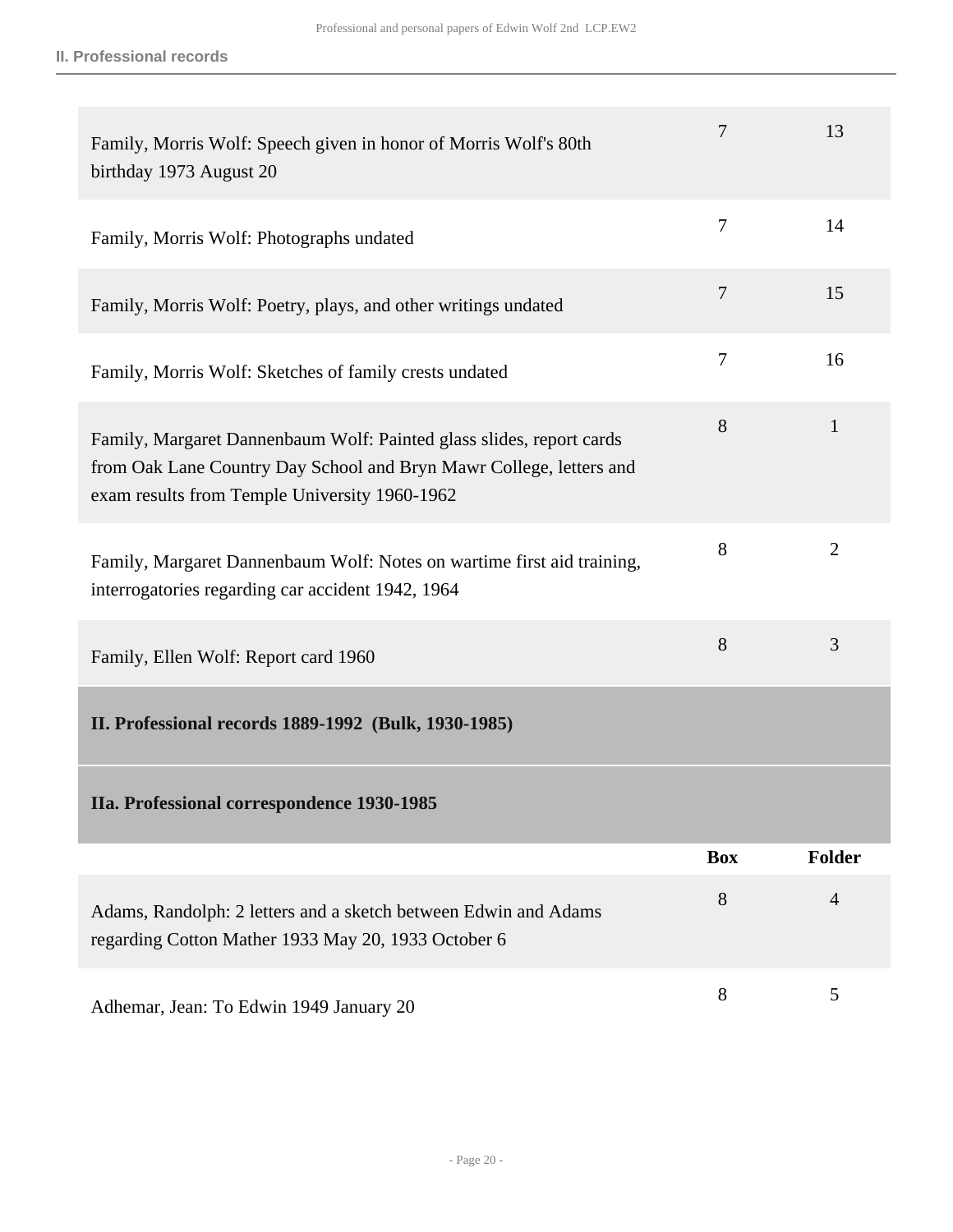| Alden, John: 3 letters between Edwin and Alden regarding Edwin's article<br>"Franklin's Way to Wealth" in <i>Philadelphia Forum</i> 1949 March 21-April<br>8 | 8 | 6              |
|--------------------------------------------------------------------------------------------------------------------------------------------------------------|---|----------------|
| Babb, James T.: To Edwin 1954 June 1                                                                                                                         | 8 | $\overline{7}$ |
| Barker, Nicholas: To Edwin 1972 September 1                                                                                                                  | 8 | 8              |
| Barrett, C. Waller: To Edwin 1957 November 1                                                                                                                 | 8 | 9              |
| Blanck, Jacob: To Edwin 1962 October 28                                                                                                                      | 8 | 10             |
| Boorstin, Daniel: To Edwin 1969 February 13                                                                                                                  | 8 | 11             |
| Bowers, Fredson: 8 letters between Edwin and Bowers 1947 April 11-1949<br>January 28                                                                         | 8 | 12             |
| Bowers, Fredson: 9 letters between Edwin and Bowers 1949 February<br>1-1949 April 26                                                                         | 8 | 13             |
| Bowers, Fredson: 6 letters between Edwin and Bowers 1949 April 28-1951<br>January 13                                                                         | 8 | 14             |
| Boyd, Julian P.: To Edwin 1953 November 9                                                                                                                    | 8 | 15             |
| Brigham, Clarence S.: 4 letters between Edwin and Brigham 1953 January<br>30-1956 August 24                                                                  | 8 | 16             |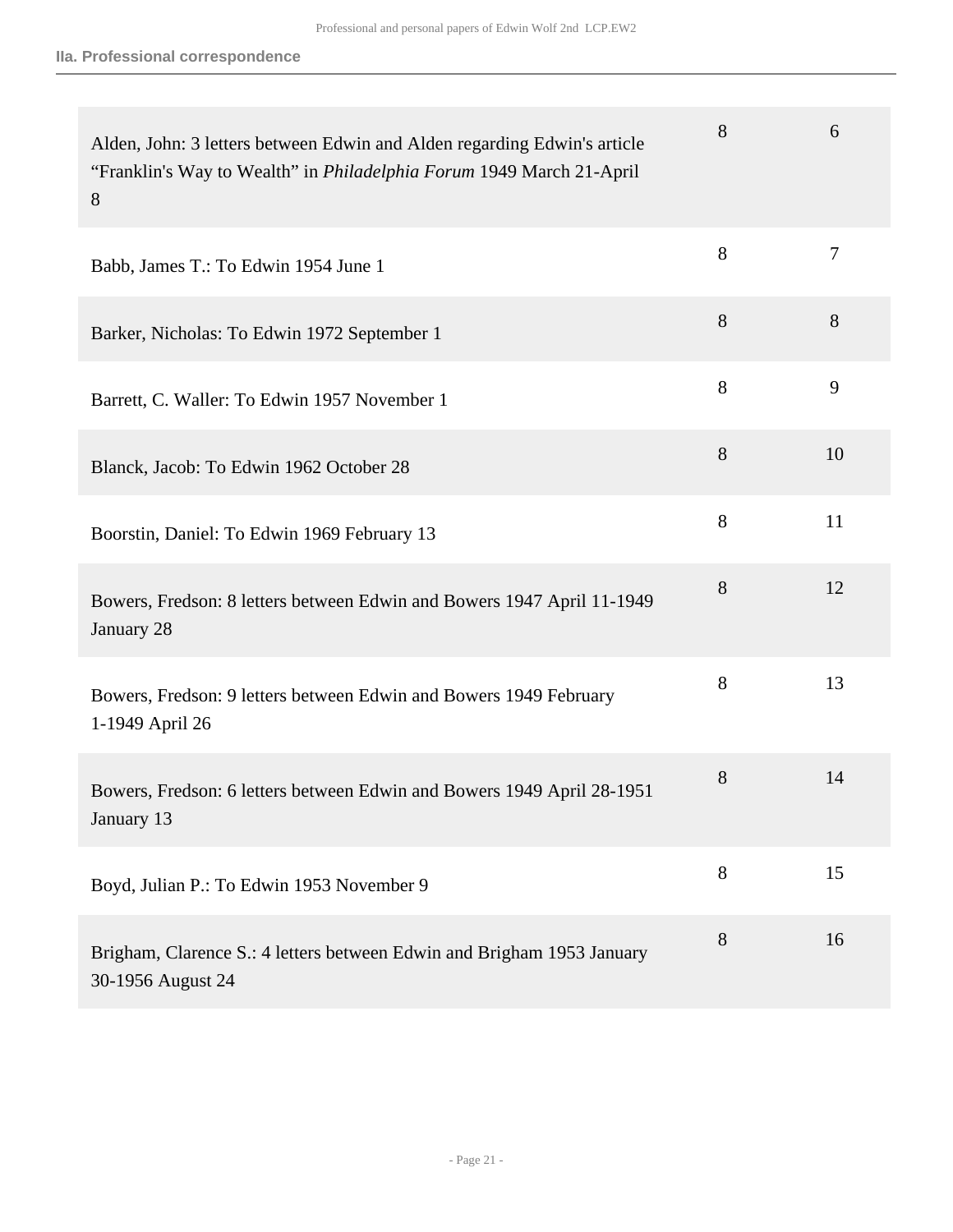| Butlin, Martin: 2 letters from Edwin 1974 June 26, 1975 March 25                            | 8     | 17 |
|---------------------------------------------------------------------------------------------|-------|----|
| Carter, John: To Edwin 1960 November 8                                                      | 8     | 18 |
| Cushing, J. D.: 3 letters between Edwin and Cushing 1969 October 24-<br>November 8          | 8     | 19 |
| Dilworth, R.: 3 letters between Edwin and Dilworth 1962 February 7-<br>November 1           | 8     | 20 |
| Fainsod, Merle: 2 letters between Edwin and Fainsod 1964 November 18,<br>1964 November 25   | 8     | 21 |
| Fishel, Richard M.: To Edwin 1947 September 18                                              | 8     | 22 |
| Flower, Desmond: 2 letters between Edwin and Flower 1937 September<br>25, 1937 October 21   | 8     | 23 |
| Goode, Wilson: To Edwin 1983 May 13                                                         | 8     | 24 |
| Goodhart, Howard L.: 5 letters between Edwin and Goodhart 1941<br>September 25-1942 June 16 | $8\,$ | 25 |
| Grove, Lee: 2 letters to Edwin 1961 May 1, 1962 December                                    | 8     | 26 |
| Hakluyt Society: 4 letters between Edwin and Edward Lynam 1938 June<br>3-1939 January 14    | 8     | 27 |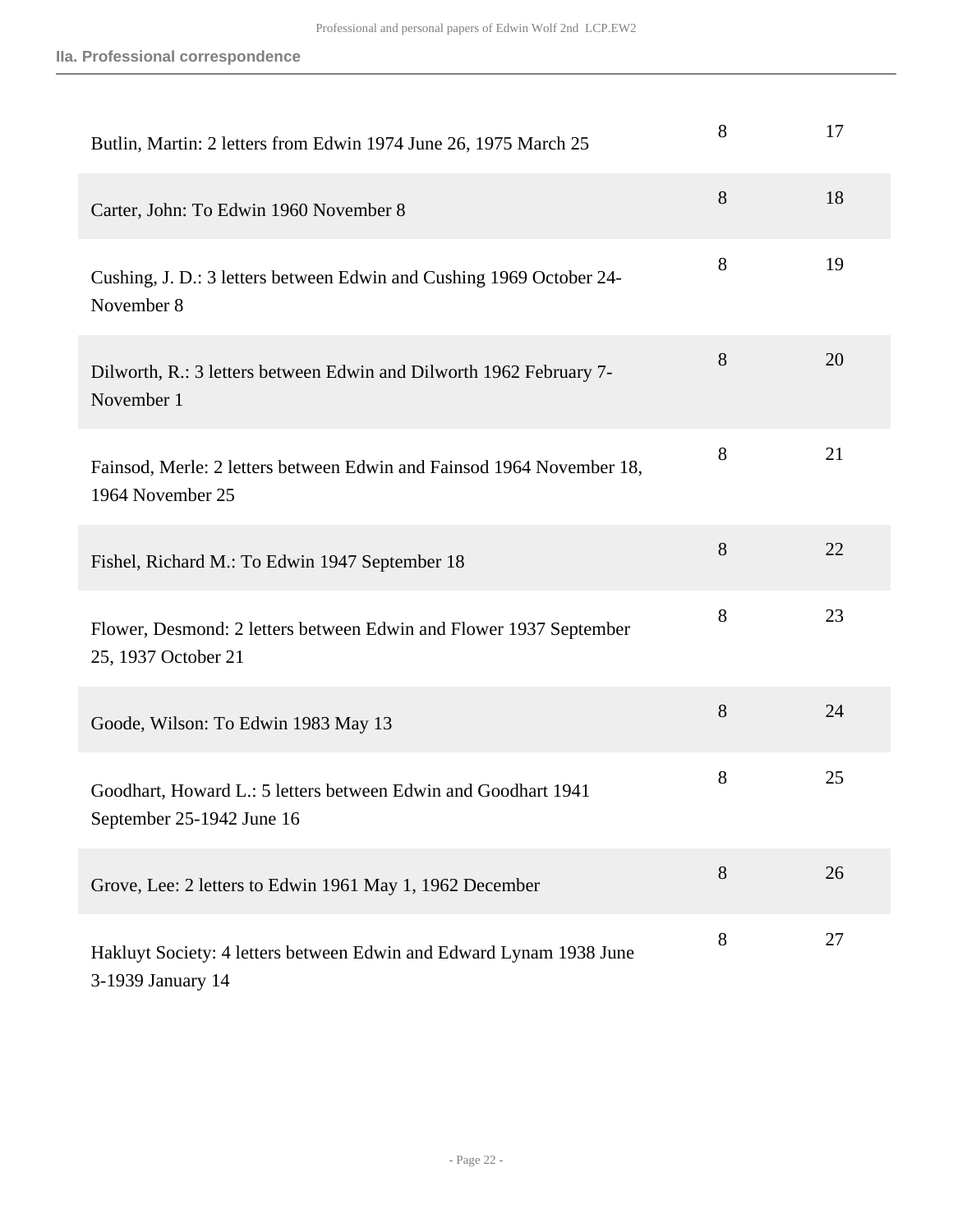| Haney, John Louis: 2 letters between Edwin and Haney 1949 March 30,<br>1949 March 31                                                                                     | 8 | 28 |
|--------------------------------------------------------------------------------------------------------------------------------------------------------------------------|---|----|
| Hayward, John: 7 letters between Edwin and Hayward 1959 July 10-1962<br>March 14                                                                                         | 8 | 29 |
| Hellman, Geoffrey: To Edwin 1963 February 12                                                                                                                             | 8 | 30 |
| Hofer, Phillip: To Edwin 1946 May 3                                                                                                                                      | 8 | 31 |
| Huff, William K.: 8 letters between Edwin and Huff regarding Edwin's<br>article "Franklin's Way to Wealth" in <i>Philadelphia Forum</i> 1949 January<br>19-1950 March 21 | 8 | 32 |
| Hunter, Dr. Richard: To Edwin 1966 March 21                                                                                                                              | 8 | 33 |
| Hyde, Donald: To Edwin 1963 July 17                                                                                                                                      | 8 | 34 |
| Jackson, William A.: 8 letters between Edwin and Jackson 1942 May<br>26-1963 January 21                                                                                  | 8 | 35 |
| Leningrad Library: 9 letters between Edwin and Boris E. Skivirsky,<br>Alexander Fleischer, and Beatrice Heiman 1935 September 27-1943<br>September 29                    | 8 | 36 |
| Library Company of Philadelphia: 25 letters between Edwin and the staff<br>(mostly Marie Korey) 1978 August 13-1980 August 12                                            | 8 | 37 |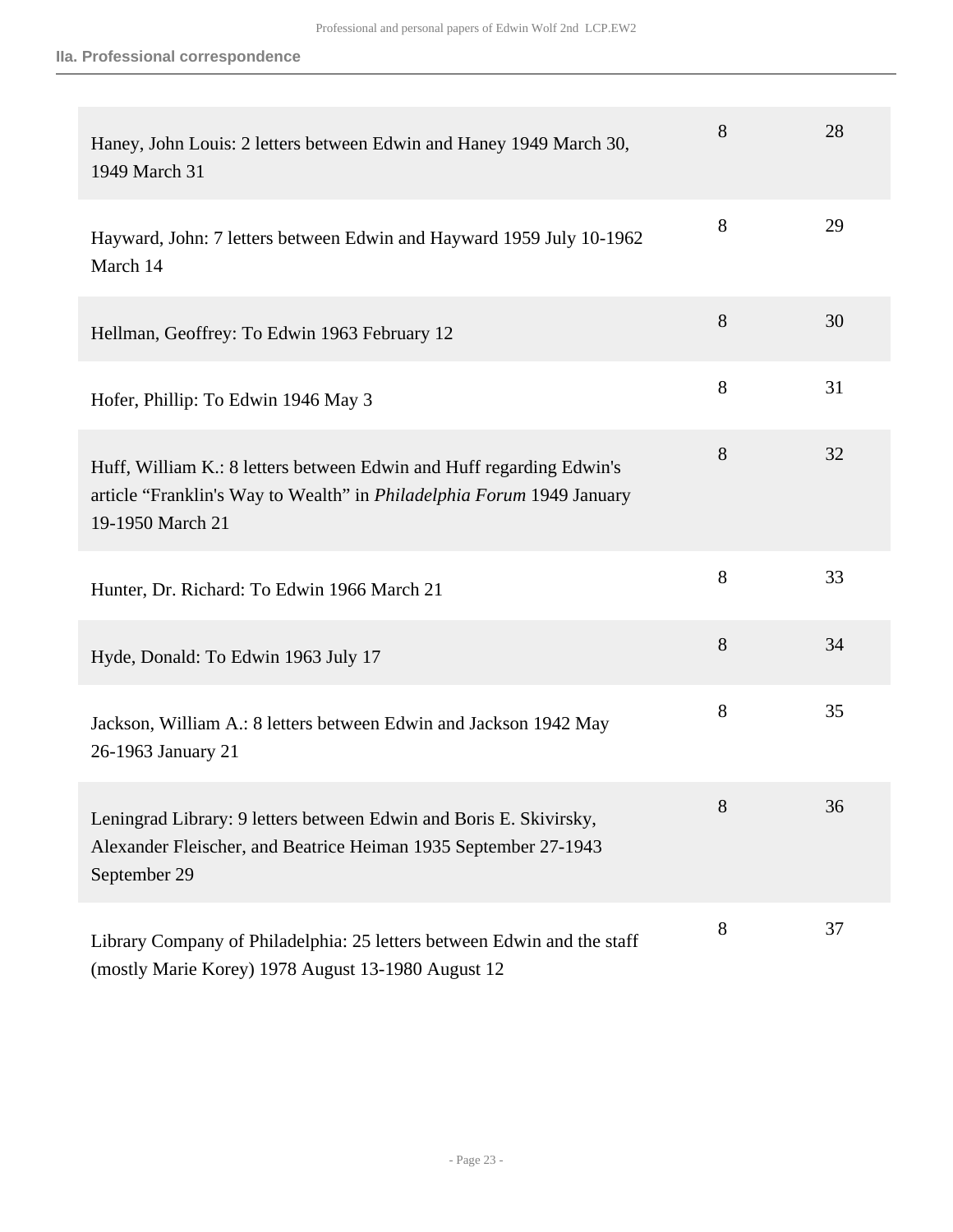| Library Company of Philadelphia: Letters of congratulations to Edwin<br>from C. K. Shipton, R. Hirsch, Sylvian M. Cohen, and M. Spector<br>(4 items); letters from Wainwright regarding appointment to Library<br>Company (2 items) 1952-1953 | 8 | 38 |
|-----------------------------------------------------------------------------------------------------------------------------------------------------------------------------------------------------------------------------------------------|---|----|
| McManaway, James: 2 letters to Edwin 1943 March 16, 1943 September<br>29                                                                                                                                                                      | 8 | 39 |
| Munby, Dr. A. N. L.: To Edwin 1971 December 8                                                                                                                                                                                                 | 8 | 40 |
| Oates, J.: To Edwin 1962 August 27                                                                                                                                                                                                            | 8 | 41 |
| Parma, Valta: To Edwin 1937 October 28                                                                                                                                                                                                        | 8 | 42 |
| Pantzer, Katherine F.: To Edwin 1970 June 26                                                                                                                                                                                                  | 8 | 43 |
| Perrin, A. L.: 2 letters to Edwin 1959 June 14, undated                                                                                                                                                                                       | 8 | 44 |
| Phillips, Benjamin (Librarian of Allegheny College): To Edwin with a<br>quotation from a manuscript appended concerning the London Antiquary<br>Society 1963 January 15                                                                       | 8 | 45 |
| Powell, John H.: 2 letters to Edwin 1964 August 4, undated                                                                                                                                                                                    | 8 | 46 |
| Randall, David A.: To Edwin 1962 July 27                                                                                                                                                                                                      | 8 | 47 |
| Ray, Gordon N.: 3 letters to Edwin 1962 June 22, 1965 February 23, 1965<br>March 2                                                                                                                                                            | 8 | 48 |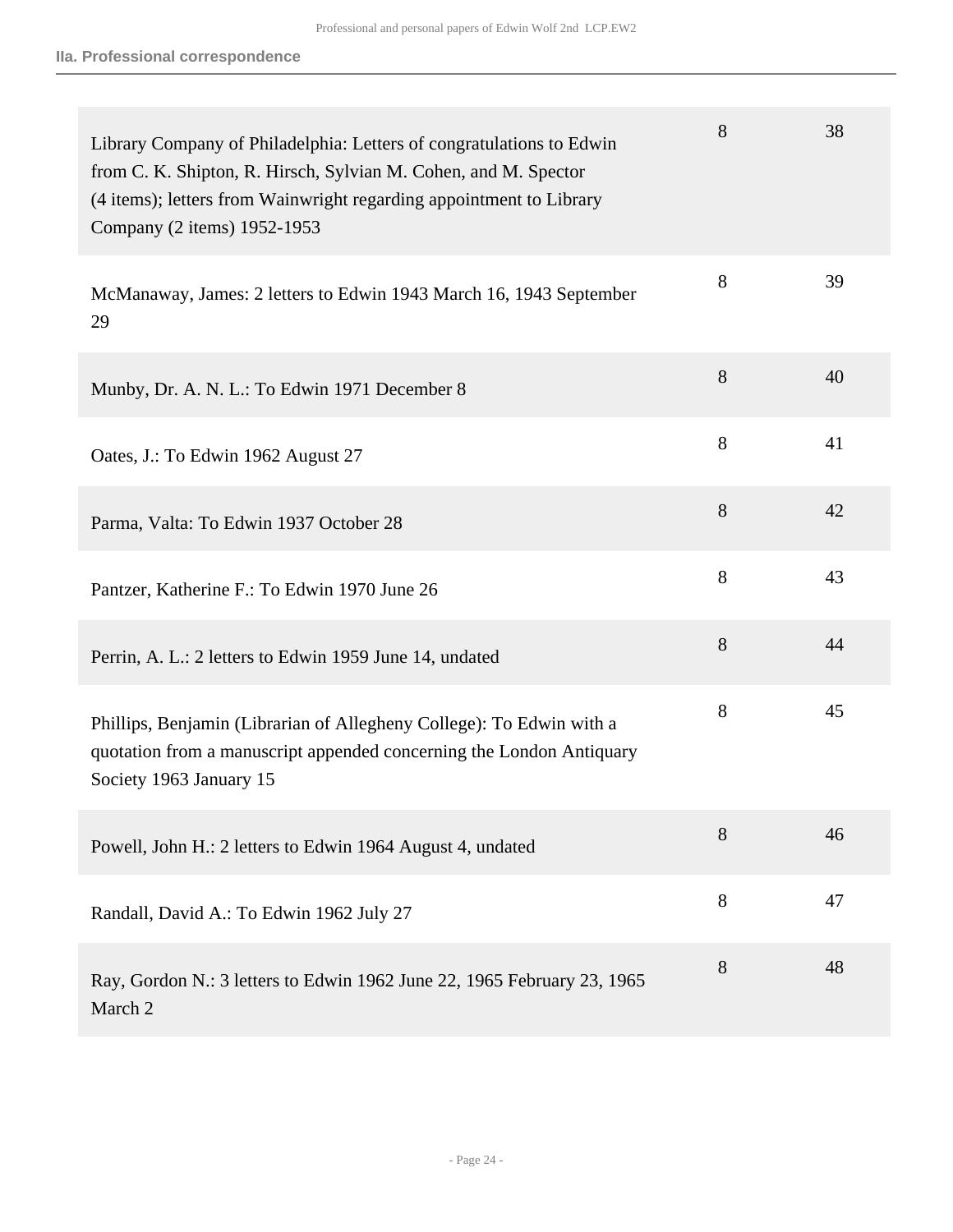| Rosenwald, Lessing J.: To Edwin 1941 May 29                                                                                                                                                                                       | 8 | 49 |
|-----------------------------------------------------------------------------------------------------------------------------------------------------------------------------------------------------------------------------------|---|----|
| Stern, Thomas: Carbon typescript of Edwin's "How Francis (the Mule)<br>Was Born," letters between Edwin and Alan Kempner, and letters between<br>Edwin and David and Thomas Stern 1945 April 30, 1946 February 28-<br>December 19 | 8 | 50 |
| Stern, Thomas: 12 letters between Edwin and Stern regarding Edwin's<br>"How Francis (the Mule) Was Born" 1947 April 14-1948 October 8                                                                                             | 8 | 51 |
| Streeter, Thomas W.: 3 letters between Edwin and Streeter, Anna E.<br>Dougherty, and Charles C. Mish 1945 June 22-1946 March 4                                                                                                    | 8 | 52 |
| Thompson, Lawrence S.: To Edwin 1970 October 8                                                                                                                                                                                    | 8 | 53 |
| Tighe, Benjamin: To Edwin 1969 June 30                                                                                                                                                                                            | 8 | 54 |
| Tuchman, Barbara: 3 letters to Edwin 1984 March 30-1985 September 3                                                                                                                                                               | 8 | 55 |
| Valguarnera, Conrad: 2 letters between Rosenbach Company and<br>Valguarnera concerning research services 1936 October 20, 1930 October<br>22                                                                                      | 8 | 56 |
| Wagner, Henry R.: 2 letters between Edwin and Wagner 1939 July 18,<br>1939 August 8                                                                                                                                               | 8 | 57 |
| Wainwright, Nicholas B.: Letter concerning the memorial written<br>by Edwin for A. S. W. Rosenbach in The Library Chronicle, XIX,<br>45-50 1953                                                                                   | 8 | 58 |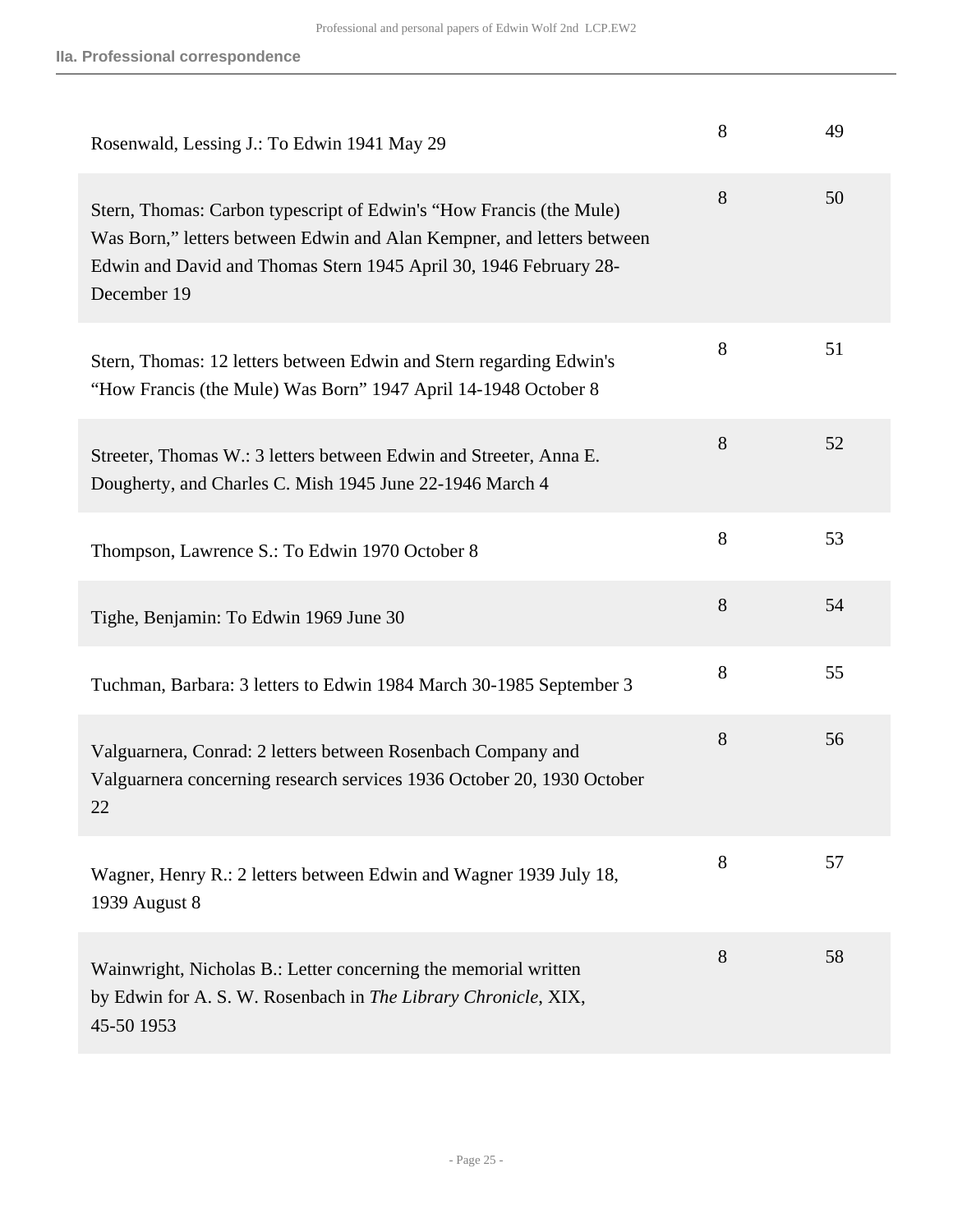| White, Gilbert: 3 letters between Edwin and Gilbert White regarding<br>offering a course in bibliography at Haverford College 1948 May 10-<br>November 12                                                                                                                                             | 8 | 59 |
|-------------------------------------------------------------------------------------------------------------------------------------------------------------------------------------------------------------------------------------------------------------------------------------------------------|---|----|
| White, Gilbert: To Edwin 1952 July 2                                                                                                                                                                                                                                                                  | 8 | 60 |
| Wolf, Thomas: 2 letters to Edwin 1966 February 16, 1966 February 22                                                                                                                                                                                                                                   | 8 | 61 |
| Wroth, Lawrence C.: To Edwin 1943 January 25                                                                                                                                                                                                                                                          | 8 | 62 |
| Wylie, J. C: Letters between Edwin and Wylie, photograph from the 1949<br>meeting of the Bibliographical Society of the University of Virginia 1948<br>July 21-1953 March 24                                                                                                                          | 8 | 63 |
| Assorted professional correspondence 1977, 1982-1984                                                                                                                                                                                                                                                  | 8 | 64 |
| Miscellaneous persons: 17 letters between Edwin and J. T. Babb, J.<br>Rosenwald, M. J. McKosker, M. Merrell, Wm. H. McCarthy, Madeline<br>Boyd, H. M. Bond, C. A. Stonehill, Henry S. Savage, and W. H.<br>Blumenthal 1932 November 9-1957 October 23                                                 | 8 | 65 |
| Miscellaneous persons: Letters between Edwin and W. L. Fox, J.<br>Whitehill, and E. J. Humeston; schedule for the American Society of<br>Appraisers meeting; invitation to a talk by Edwin at the City History<br>Society of Philadelphia 1958 April 17-1961 April 1, 1958 April 19, 1958<br>April 22 | 8 | 66 |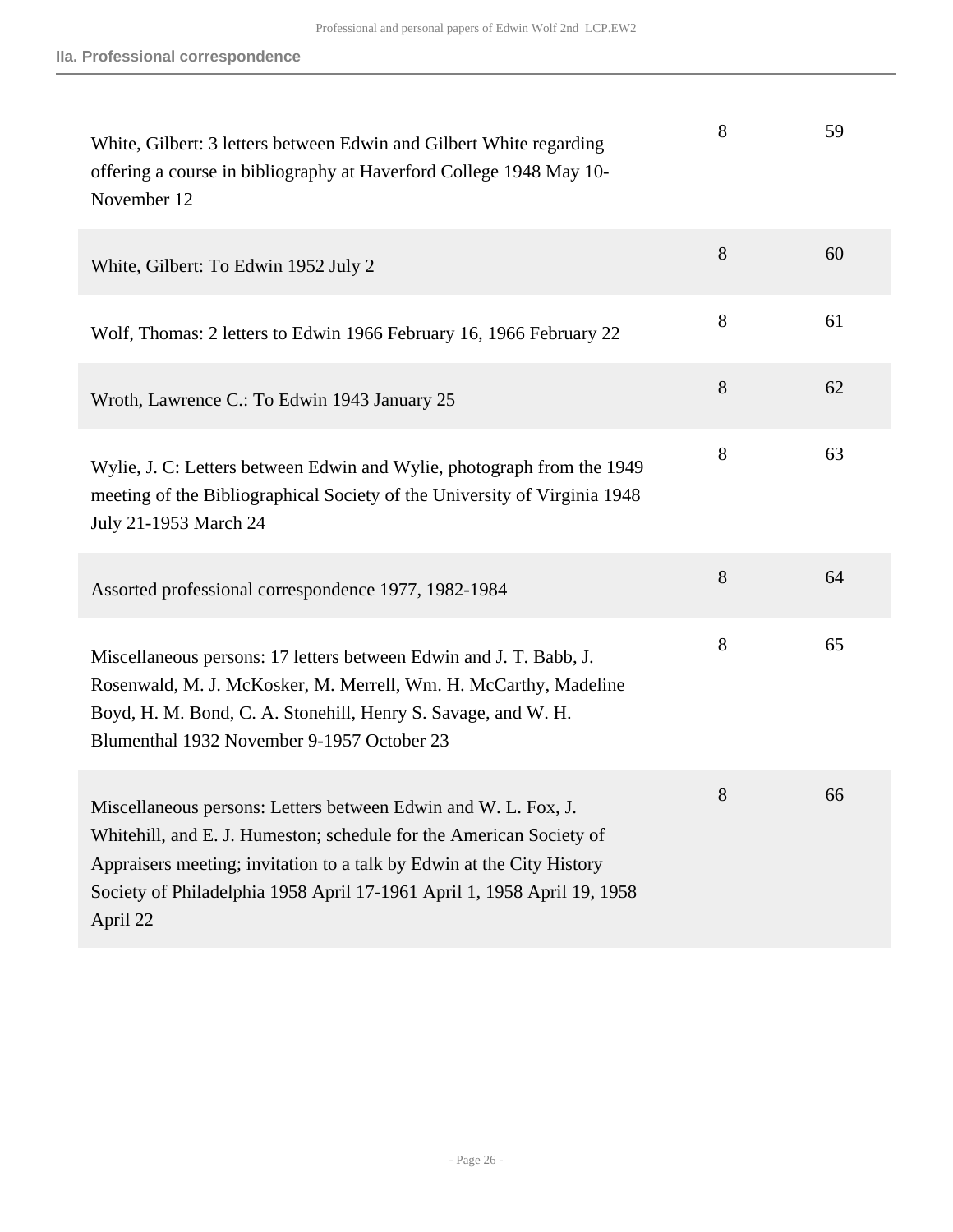| Miscellaneous persons: 17 letters between Edwin and J. David Stern, W. | 67 |
|------------------------------------------------------------------------|----|
| N. Francis, A. D. Wainwright, E. J. Wessen, R. N. Williams, and George |    |
| Vaux 1961 April 28-1970 November 16                                    |    |

### **IIb. Professional affiliations 1889-1992 (Bulk, 1931-1969)**

|                                                                                                                                                                                               | <b>Box</b> | Folder |
|-----------------------------------------------------------------------------------------------------------------------------------------------------------------------------------------------|------------|--------|
| The American Antiquarian Society: Program for lecture and demonstration<br>by Ricky Jay 1990                                                                                                  | 8          | 68     |
| The American Philosophical Society: 1949 Library Bulletin 1949                                                                                                                                | 8          | 69     |
| The American Philosophical Society: Correspondence regarding<br>membership 1974 April-May                                                                                                     | 8          | 70     |
| The American Philosophical Society: Materials regarding Edwin's trip to<br>the 1980 combined meeting of the American Philosophical Society and the<br>Royal Society (12 items) 1980 March-May | 8          | 71     |
| American Printing History Association: Award acceptance speech 1988                                                                                                                           | 8          | 72     |
| The Athenaeum of Philadelphia: Meeting minutes and other records (7)<br>items) 1961 December 18-1971 October 21                                                                               | 8          | 73     |
| The Athenaeum of Philadelphia: Meeting minutes and other records (8<br>items) 1969 May 13-1971 January 14                                                                                     | 8          | 74     |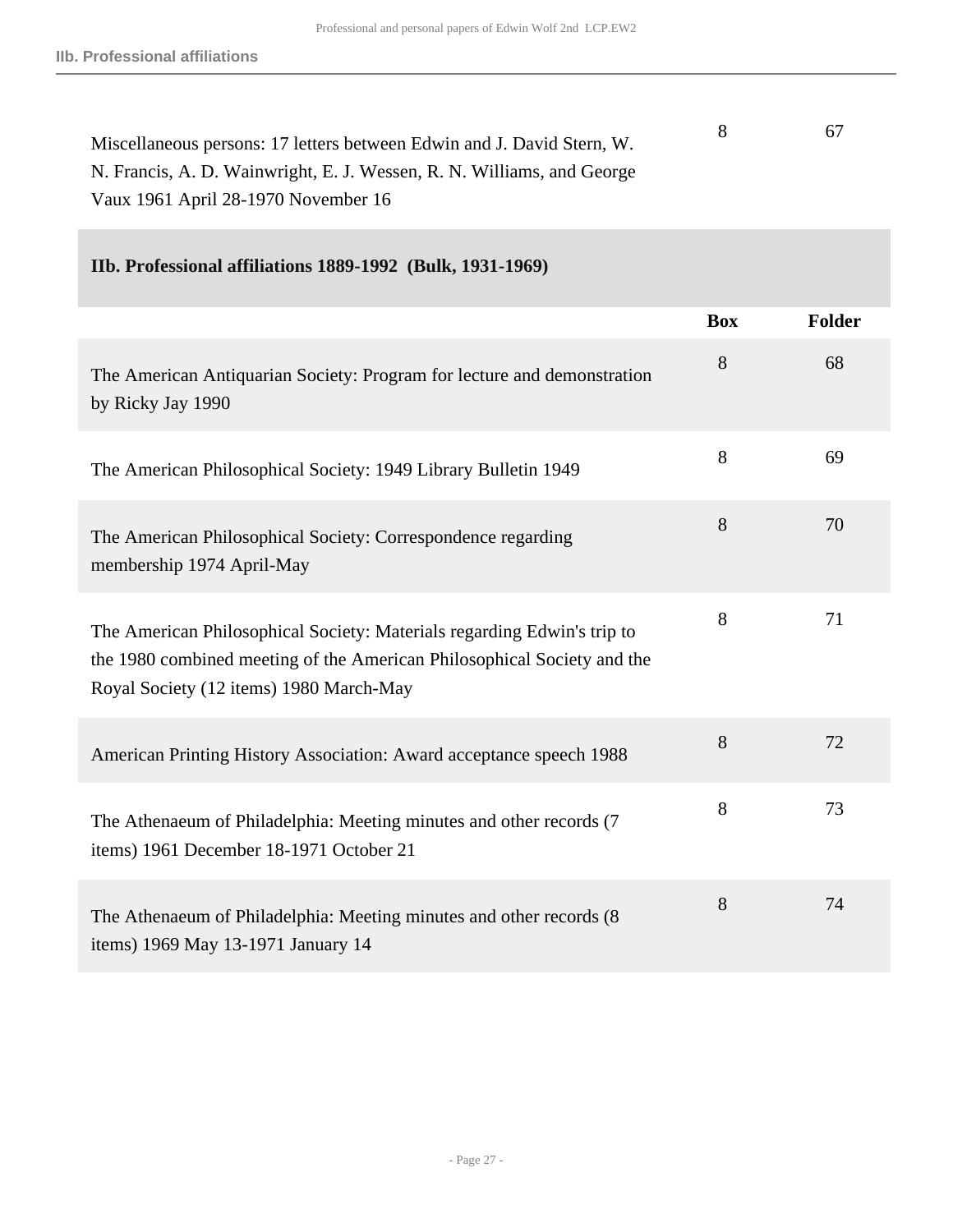| Bibliographical Society of the University of Virginia: Member list 1952<br>July                                                                                                                                                                                                                                                                                   | 9 |                |
|-------------------------------------------------------------------------------------------------------------------------------------------------------------------------------------------------------------------------------------------------------------------------------------------------------------------------------------------------------------------|---|----------------|
| Bicentennial: 5 letters between Edwin and A. B. Lipkin, M. L. Forer, B.<br>Dale Davis, Mrs. D. Slade, and S. M. Cohen; manuscript of an article<br>entitled "A Bicentennial Hailing 1776 Ideals Urged," The Evening<br>Bulletin; facsimile of the Declaration of Rights made by the colonial<br>Virginia legislators 1970 December 12-December 24, undated        | 9 | $\overline{2}$ |
| Community Free Library Association: Bookmark; address by R. D.<br>Compton on assuming the Presidency of the association; 2 letters to Edwin<br>from R. D. Compton; list of Board of Directors; photostat of "Goals for<br>National Library Week in Pennsylvania, 1961" 1961, undated                                                                              | 9 | 3              |
| Elkins Park Free Library: Letter calling for community support; accounts<br>for 1958 1958 May                                                                                                                                                                                                                                                                     | 9 | $\overline{4}$ |
| Franklin Inn Club: 11 letters between Edwin and John Lewis, Russel<br>Smith, J. A. McKaugham, Graeme Lorimer, and J. McCosker 1947 June<br>2-1949 March 22                                                                                                                                                                                                        | 9 | 5              |
| Franklin Inn Club: Letters between Edwin and John F. Lewis, M. K.<br>Whitehead, E. S. Gifford, D. Dale Davis, M. K. Whiteleather, R. Spiller,<br>and C. C. Bowman; addresses to members by Claude C. Bowman<br>[Christmas Lunch, 1959], and Edwin [William Waite Dinner, 19 January<br>1962]. 1953 February 23-1969 February 5, 1959 December, 1962 January<br>19 | 9 | 6              |
| Franklin Institute: Certificate of membership 1954 September                                                                                                                                                                                                                                                                                                      | 9 | 7              |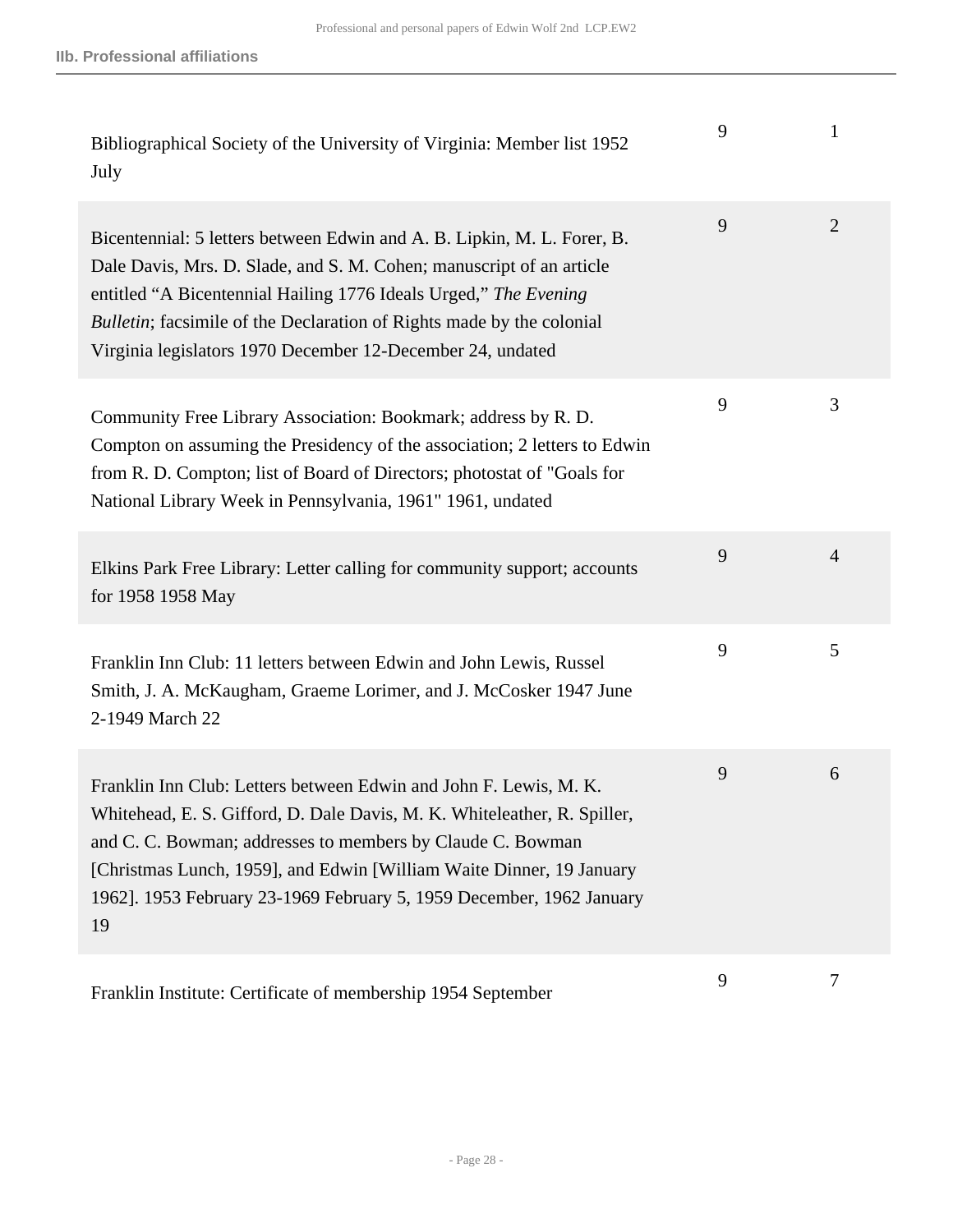| Free Library of Philadelphia: 9 letters between Edwin and E. H. Erskine,<br>Emerson Greenaway, J. S. Clark, and J. F. Lewis regarding Edwin's tenure<br>on the Board of Directors 1946, 1952-1953                                                                                | 9 | 8  |
|----------------------------------------------------------------------------------------------------------------------------------------------------------------------------------------------------------------------------------------------------------------------------------|---|----|
| Friends of the Free Library and Baltimore Bibliophiles: Letters to Edwin<br>from Mrs. R. McCoy and Frank N. James 1960 December 10, 1960<br>December 22                                                                                                                          | 9 | 9  |
| The Grolier Club of New York: Letters between Edwin and E. Naumberg,<br>A. Davidson, C. Waller Barrett, and F. M. A. McCorison; invitation<br>from the Houghtons and Hydes; plan and program for 75th Anniversary<br>Excursion 1959 January 21-1965 September 23, undated        | 9 | 10 |
| The Grolier Club of New York: Invitations, programs, notes regarding<br>various events in London, England 1959 April-1959 May                                                                                                                                                    | 9 | 11 |
| Guggenheim Fellowhip: Acknowledgement of receipt of Edwin's<br>application; list of 1957 appointments; letters to Edwin from H. Allen<br>Moe, Gordon N. Ray, and Josephine Leighton circa 1957, 1961 March 31,<br>1961 April 21, 1961 June 8                                     | 9 | 12 |
| J. C. Brown, Library Associates: Letter to Edwin from R. Dechert; "The<br>Century of Wise Scholarship" by Marjorie Jones, reprinted from Pembroke<br>Alumna 1963 January, undated                                                                                                | 9 | 13 |
| Library Company of Philadelphia: Anniversary memorabilia, including<br>Last Will and Testament of James Rush, title page to original articles of<br>association, 204th and 205th annual reports, letters to shareholders 1889,<br>1894, 1935, 1936, 1937 October 7, 1939 April 8 | 9 | 14 |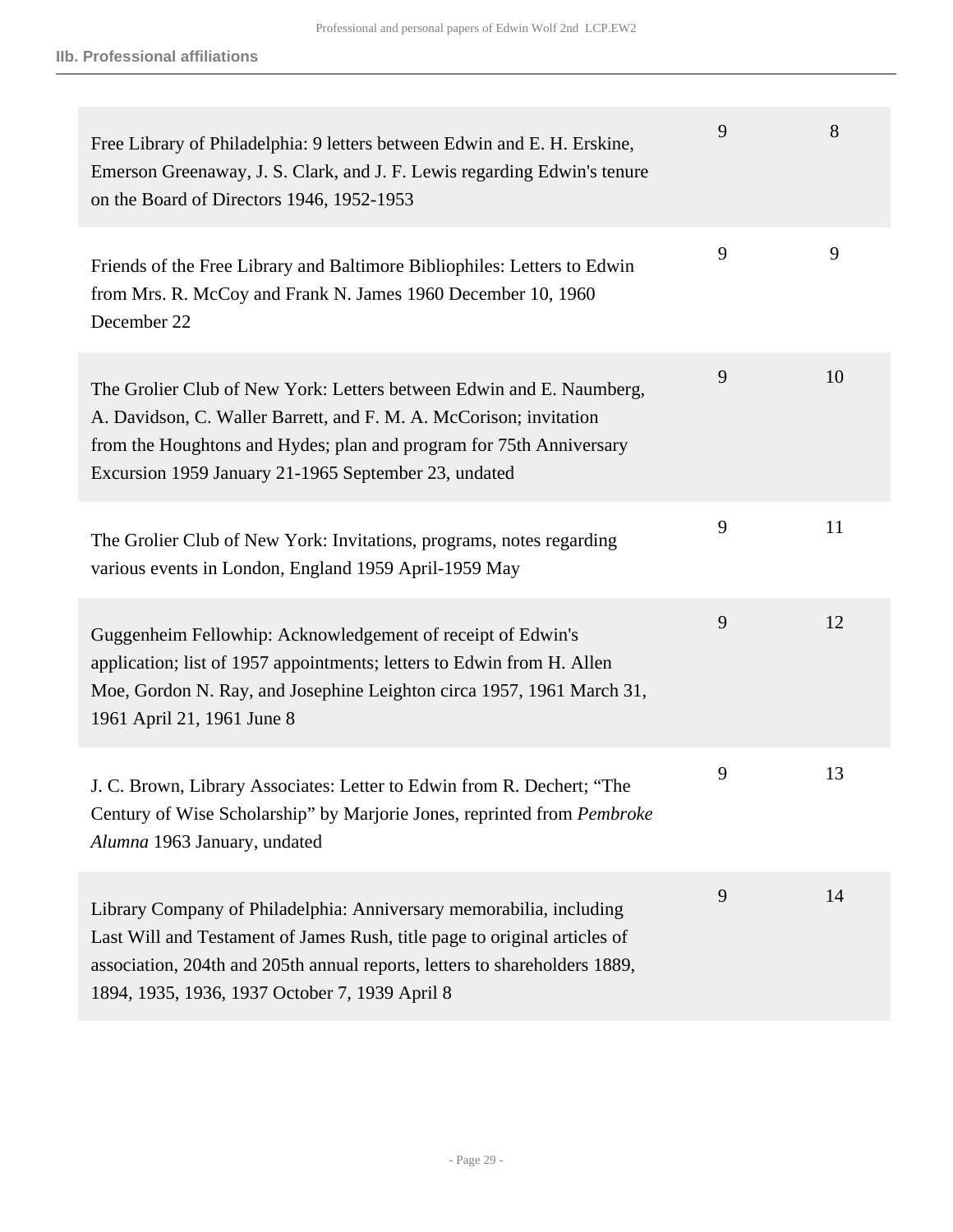| Library Company of Philadelphia: Anniversary memorabilia, including<br>letters to members and shareholders, 200th anniversary report, guide to<br>exhibition of bicentennial celebration, Bulletin of the Library Company of<br>Philadelphia 1929 April 24, 1931, 1932 April 21, 1933 April-June, 1935 | 9  | 15             |
|--------------------------------------------------------------------------------------------------------------------------------------------------------------------------------------------------------------------------------------------------------------------------------------------------------|----|----------------|
| Library Company of Philadelphia: "Notes on the concept and operation<br>of the Rare Book Collection, in re the Library Company of Philadelphia"<br>report 1952 August 20, undated                                                                                                                      | 9  | 16             |
| Library Company of Philadelphia: Notes and reports regarding surveys<br>of the Ridgeway Library and the collections of the Library Company of<br>Philadelphia 1952, 1953, undated                                                                                                                      | 37 | $\overline{2}$ |
| Library Company of Philadelphia: Correspondence regarding Philadelphia<br>Asylum Plate 1974                                                                                                                                                                                                            | 9  | 17             |
| Library Company of Philadelphia: Guestbook for "A Pride of Acquisitions,<br>1953-1978" 1978 March 3                                                                                                                                                                                                    | 9  | 18             |
| Library Company of Philadelphia: "Library Company of Philadelphia as a<br>museum" notes and transcriptions circa 1980s, undated                                                                                                                                                                        | 9  | 19             |
| Library Company of Philadelphia: Certificate from Governor Robert P.<br>Casey to the Library Company for 250th anniversary 1992 March 25                                                                                                                                                               | 37 | 3              |
| Library Company of Philadelphia: Reproductions of map prints undated                                                                                                                                                                                                                                   | 37 | $\overline{4}$ |
| Manuscript Society: Letter to Edwin from D. H. Coblentz 1962 October<br>25                                                                                                                                                                                                                             | 9  | 20             |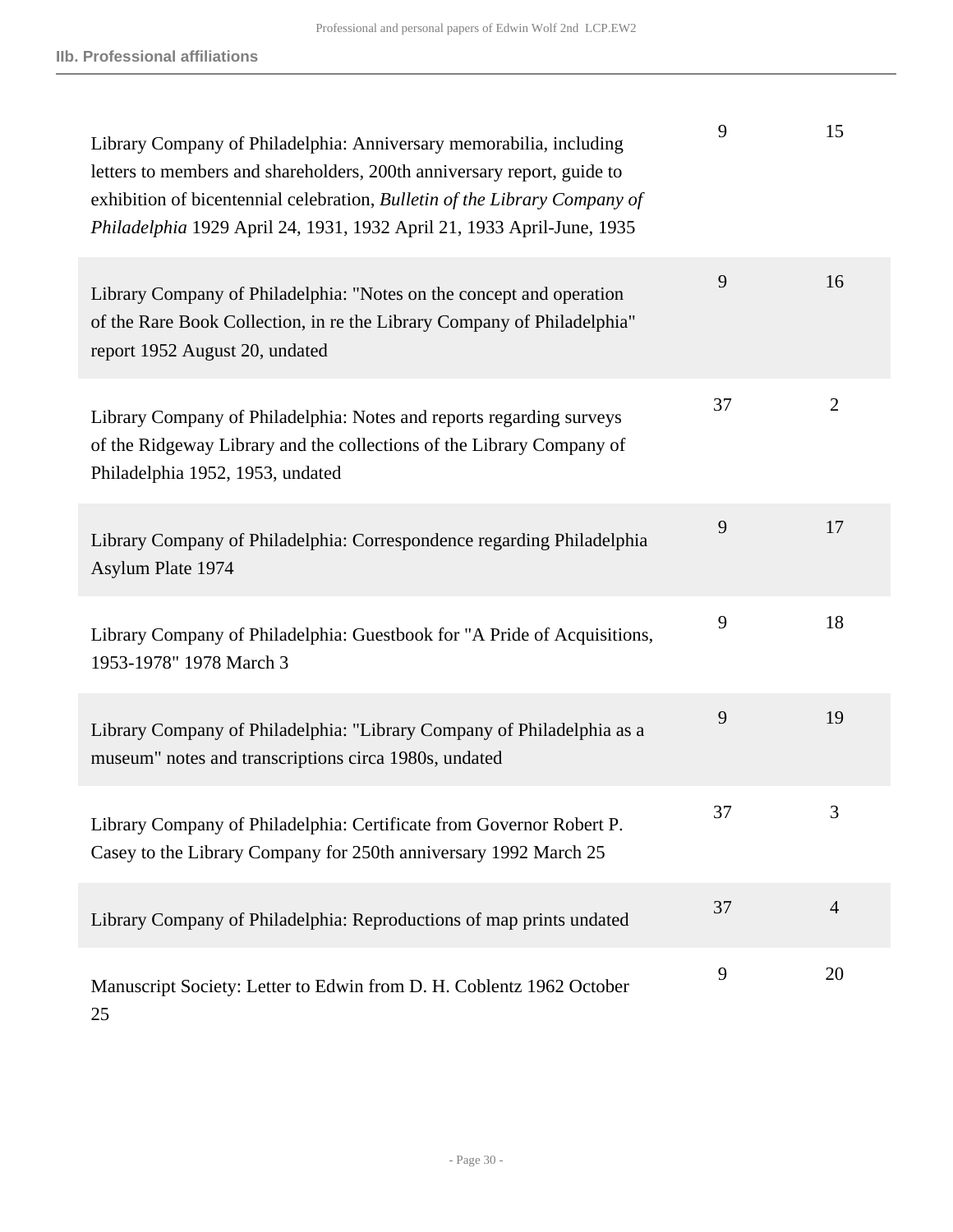| The Modern Language Association of America: Letters between Edwin<br>and P. W. Long and Lynam R. Bradley 1942 September 22, 1942<br>September 23                                                                          | 9  | 21 |
|---------------------------------------------------------------------------------------------------------------------------------------------------------------------------------------------------------------------------|----|----|
| National Geographical Society: Certificate of election 1920 November 13                                                                                                                                                   | 9  | 22 |
| New Jersey Library Association: Letters between Edwin and Frederick T.<br>Davies, F. T. Davies, Edna Miriam (Hoopes), Otto Eisenschiml, and H. B.<br>Hough; application for the Saint David Society 1938 April 4-April 21 | 9  | 23 |
| Penn Athletics Club: 5 letters between Edwin and Mrs. Lewis Gibbs 1941<br>October 31-November 19                                                                                                                          | 9  | 24 |
| Philadelphia, City of: Citation form Mayor W. Wilson Goode to Edwin<br>Wolf II for service on Mayor's Cultural Advisory Council 1985 November<br>13                                                                       | 37 | 5  |
| Philadelphia Metropolitan Library Council: 3 letters between Edwin and C.<br>W. David 1942 February 28-April 22                                                                                                           | 9  | 25 |
| The Philobiblon Club: Letters to Edwin from A. S. W. Rosenbach and J.<br>H. Powell 1933 December 9, 1953 January 17                                                                                                       | 9  | 26 |
| The Philobiblon Club: Speech delivered by George Allen (President) in<br>honor of Edwin Wolf II 1987                                                                                                                      | 37 | 6  |
| The Philobiblon Club: "In Honor of EW2," address given by George<br>Allen 1987                                                                                                                                            | 9  | 27 |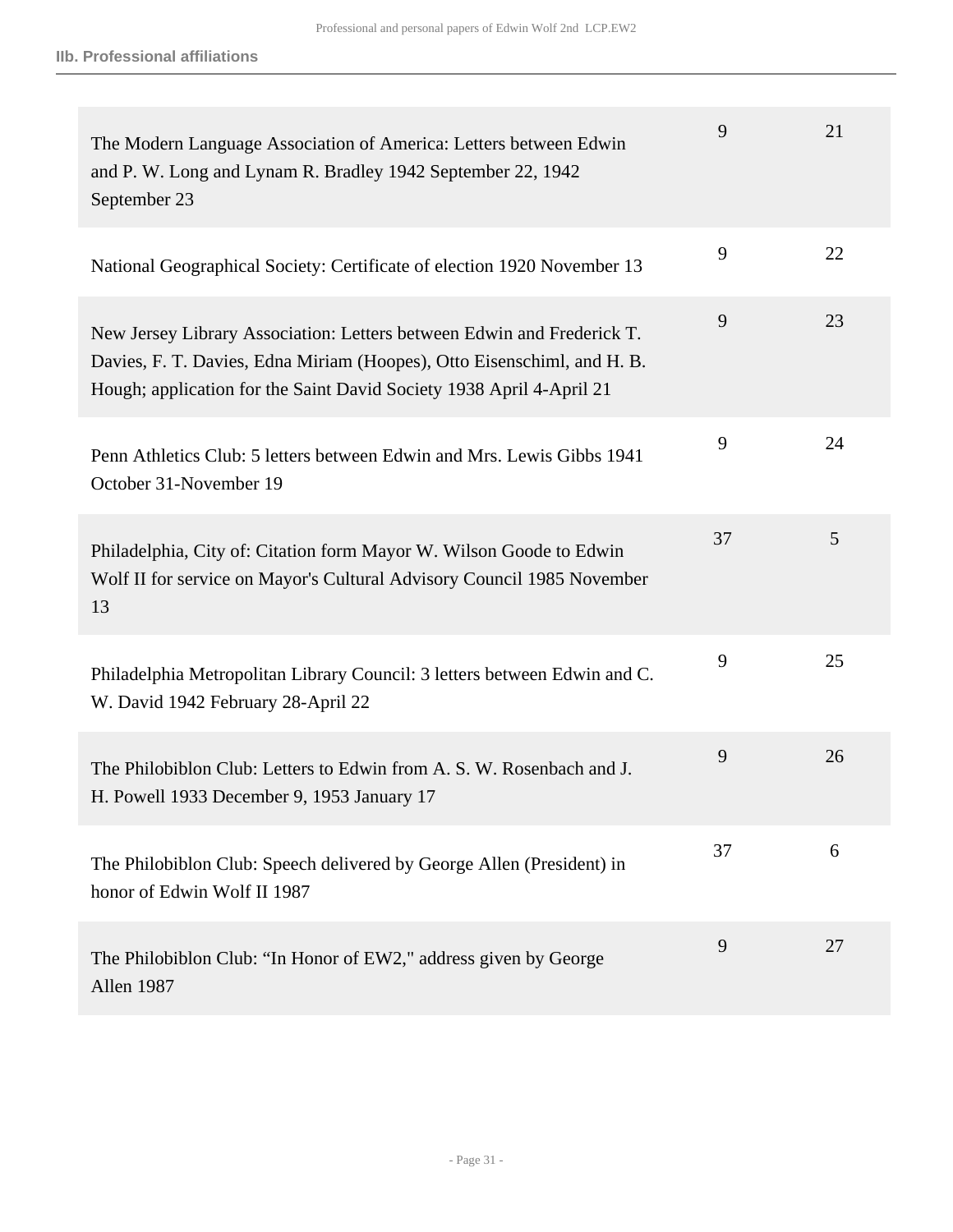| Princeton Print Club: Invitation and membership card 1941 May 19                                                                                                                                                                                                           | 9  | 28 |
|----------------------------------------------------------------------------------------------------------------------------------------------------------------------------------------------------------------------------------------------------------------------------|----|----|
| Clippings on the Rosenbach collection 1943 December 22                                                                                                                                                                                                                     | 9  | 29 |
| Rosenbach Fellowship: University of Pennsylvania News Bureau release<br>regarding reciept of the award by Edwin circa 1963                                                                                                                                                 | 9  | 30 |
| Sesquicentennial Committee: Copy of the minutes from the 1971<br>September 8 meeting undated                                                                                                                                                                               | 9  | 31 |
| Society of American Historians: Letter to Edwin from Coutland Canby;<br>brochure announcing a new publication, Magazine of World History 1950<br>May 18, undated                                                                                                           | 9  | 32 |
| University of Pennsylvania: Announcement and brochure for the 1967<br>April 22-27 antique show 1967                                                                                                                                                                        | 9  | 33 |
| University of Pennsylvania Library and Mrs. Theodore Dreiser: 12 letters<br>between Edwin and C. W. David concerning various matters, especially<br>the final acquisition of the Dreiser collection by the Van Pelt Library Rare<br>Book Room 1949 February 22-December 28 | 9  | 34 |
| University of Pennsylvania Press: Letter to Edwin from J. Barnheim;<br>accounts of press for 1967-1969; past guidelines for future press operation;<br>report of the University Press Council 1968 October 22, 1969 June 20,<br>undated                                    | 9  | 35 |
| Poster for event at Mather House 1985                                                                                                                                                                                                                                      | 37 | 7  |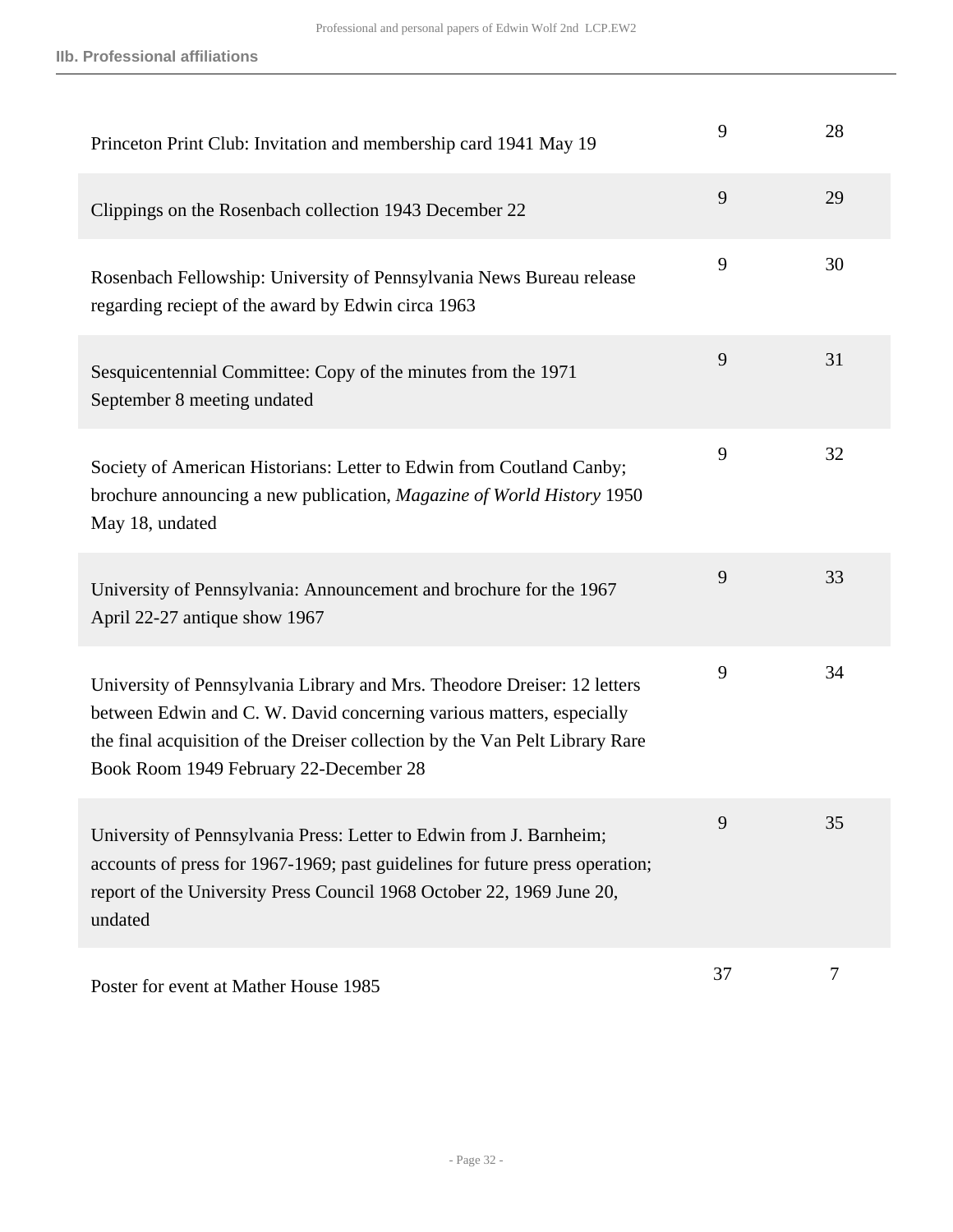<span id="page-32-0"></span>

| Miscellaneous civic activities: Reports on "History of Philadelphia"<br>project and Cultural Recreation Task Force; citation for work with<br>the Mayoral Cultural Advisory Council; letter to Edwin from the<br>U.S. Department of Interior and accompanying The Restoration and<br>Refurbishing of the First Floor of Independence Hall 1954 September 27,<br>1972, 1984                                                                                                                                                                                                                                                                        | 9 | 36 |
|---------------------------------------------------------------------------------------------------------------------------------------------------------------------------------------------------------------------------------------------------------------------------------------------------------------------------------------------------------------------------------------------------------------------------------------------------------------------------------------------------------------------------------------------------------------------------------------------------------------------------------------------------|---|----|
| Miscellaneous organizations: Letters, bulletins, and schedules relating<br>to Art Alliance, Free Library of Philadelphia, Philadelphia Cotillion,<br>Colophon, Philmont Country Club, Antiquarian Booksellers of<br>Philadelphia, Conference on American Colonial History, Radcliffe<br>College, Philadelphia Arts Festival, Cosmopolitan Club, Committee<br>of Humanities and Sciences, University of Pennsylvania Law School,<br>Bibliographical Society of America, American Association for the History<br>of Medicine, Rare Books and Manuscripts Section of the Association of<br>College and Research Libraries 1935 April 19-1988 June 14 | 9 | 37 |
| Miscellaneous organizations: 8 letters relating to The Smithsonian,<br>American Antiquarian Society, Library of Congress, Free Library of<br>Philadelphia, Philadelphia Club, PENN Club, U.S. Department of the<br>Interior, and the Historical Society of Pennsylvania 1975 August 6-1983<br>November 29                                                                                                                                                                                                                                                                                                                                         | 9 | 38 |
| Miscellaneous organizations: Letters to Edwin from L. M. C. Smith, R.<br>Hirsch, and G. S. McManus 1952 April 16, 1953 April 4, 1953 June 7                                                                                                                                                                                                                                                                                                                                                                                                                                                                                                       | 9 | 39 |
| III. Scholarship 1833-1996 (Bulk, 1945-1988)                                                                                                                                                                                                                                                                                                                                                                                                                                                                                                                                                                                                      |   |    |
| IIIa. Talks and Publications 1895-1990 (Bulk, 1960-1988)                                                                                                                                                                                                                                                                                                                                                                                                                                                                                                                                                                                          |   |    |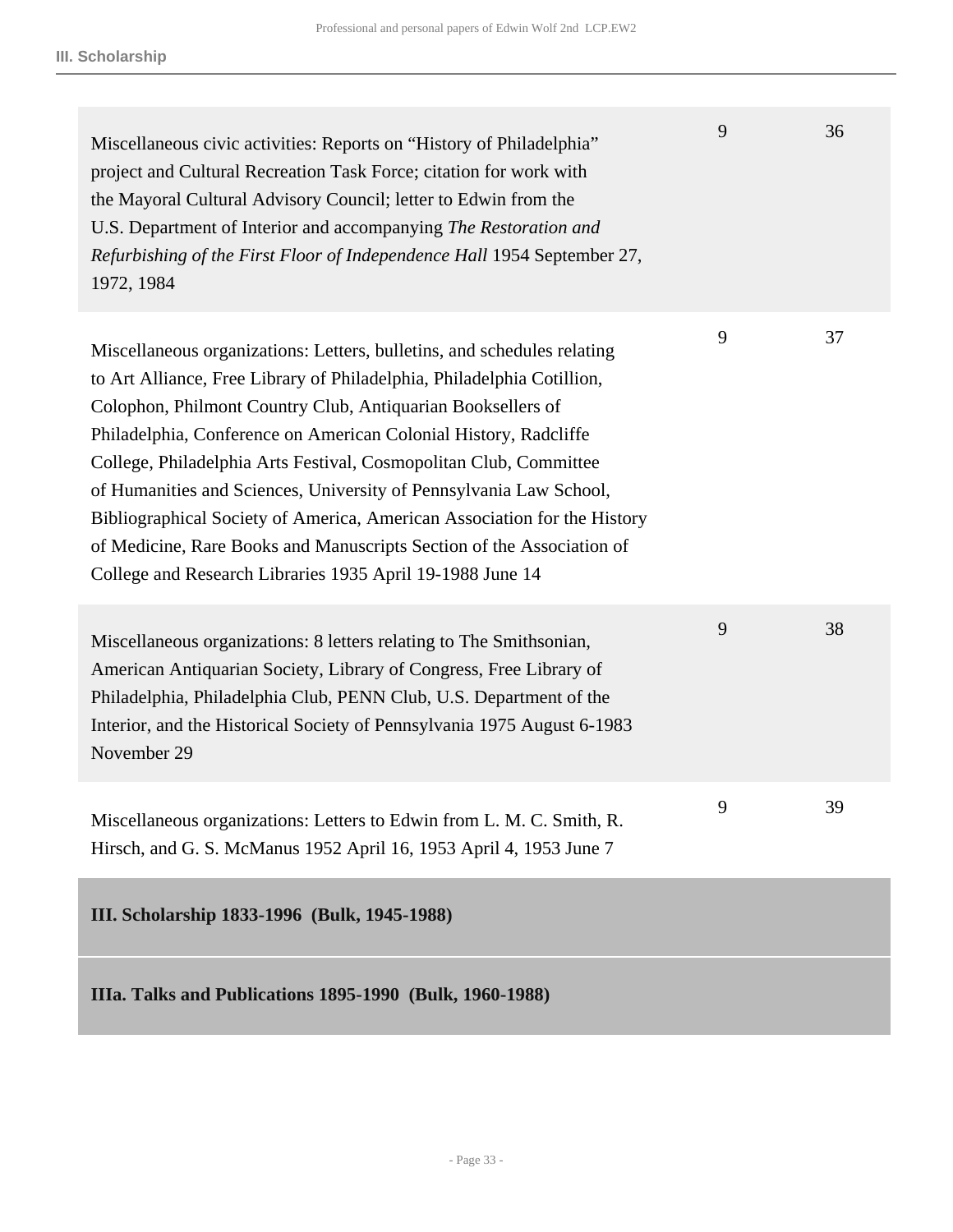#### **IIIa. Talks and Publications**

|                                                                                                                         | <b>Box</b> | <b>Folder</b>  |
|-------------------------------------------------------------------------------------------------------------------------|------------|----------------|
| Talk: "Spoon Feeding Researchers" 1963                                                                                  | 10         | $\mathbf{1}$   |
| Talk: "Dear Sir or Madam" 1984 November 15                                                                              | 10         | $\overline{2}$ |
| Publication: "America's First Museum" 1981 August                                                                       | 10         | 3              |
| Talk: "Books as Physical Objects" 1978                                                                                  | 10         | $\overline{4}$ |
| Talk: "Chestnut Street: The Metamorphosis of a Rialto" undated                                                          | 10         | 5              |
| Talk: Untitled (on poetry) 1976 May                                                                                     | 10         | 6              |
| Talk: Untitled (on William Blake) 1957                                                                                  | 10         | $\overline{7}$ |
| Publication: "Blake Exhibitions in America" 1957                                                                        | 10         | 8              |
| Publication: Book reviews of Major Writers of Early American Literature<br>and Men of Letters in Colonial Maryland 1972 | 10         | 9              |
| Publication: Book review of John Carter Brown Library, The 1972                                                         | 10         | 10             |
| Talk/Publication: "Black Americana: A New World of Books" 1976                                                          | 10         | 11             |
| Talk: "Bibliolatry Has Its Own Trinity" 1966 July 13                                                                    | 10         | 12             |
| Publication: "Exhibition of the Books Printed, Published and Bound by<br>Robert Aitken, An" 1961 January 10             | 10         | 13             |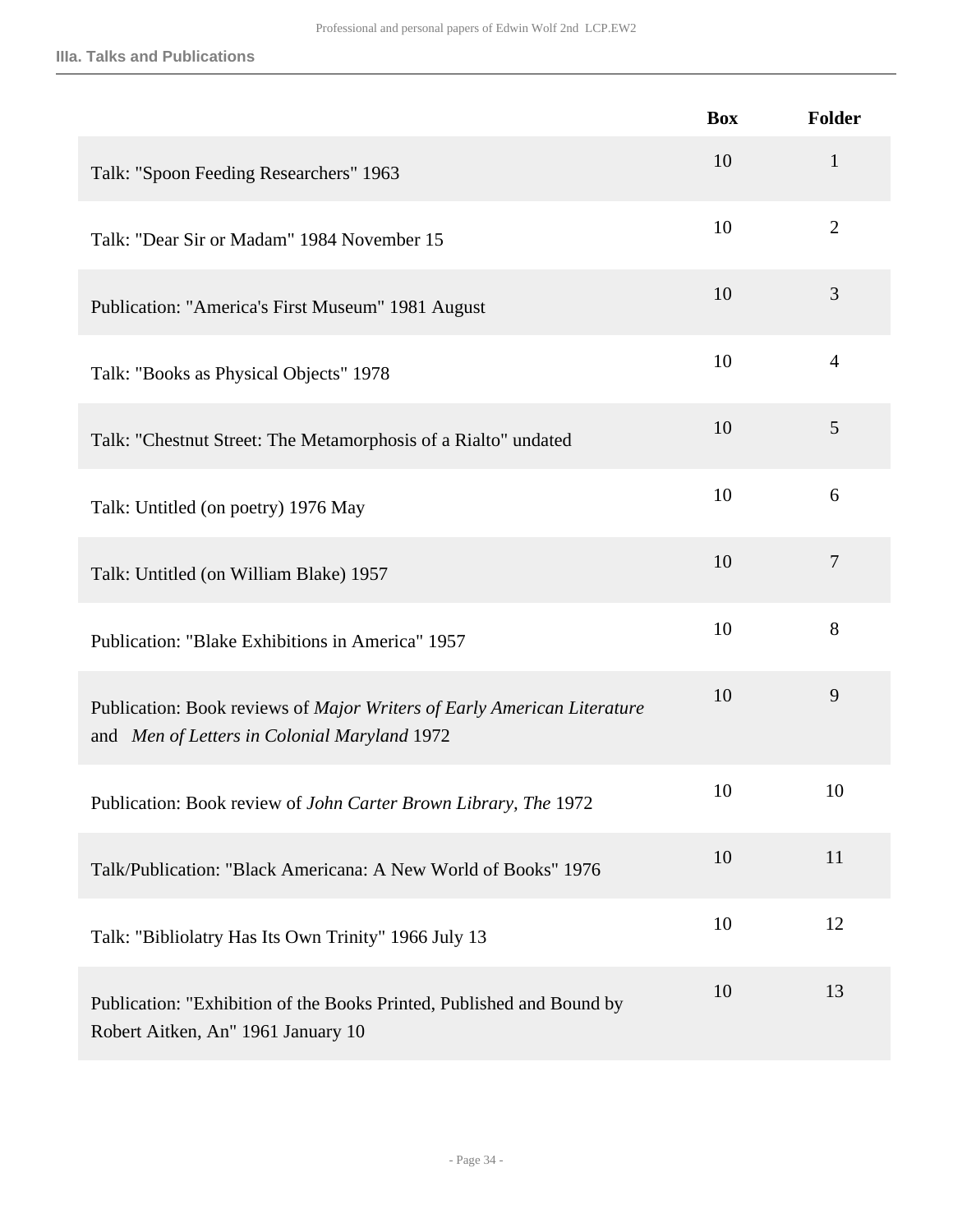| Publication: "Broad Street" 1978                                                                                                | 10 | 14 |
|---------------------------------------------------------------------------------------------------------------------------------|----|----|
| Publication: "First Draft of the Constitution, The" 1962 September                                                              | 10 | 15 |
| Publication: "By Love Possessed" (letter) 1957 October 1                                                                        | 10 | 16 |
| Talk/Publication: "Creating An Image" 1986 April                                                                                | 10 | 17 |
| Talk: "Decorating the Mind" circa 1961                                                                                          | 10 | 18 |
| Talk: "Decorating the Mind" 1975 February                                                                                       | 10 | 19 |
| Talk/Publication: "John Dickinson, Forgotten Patriot" 1968                                                                      | 10 | 20 |
| Talk: "Watercolors of Benjamin Ridgeway Evans" 1976                                                                             | 10 | 21 |
| Talk/Publication: "Evidence Indicating the Need for Some Bibliographical<br>Analysis of American-Printed Historical Works" 1969 | 10 | 22 |
| Publication: "The Library Company's Air-Pump" undated                                                                           | 10 | 23 |
| Publication: "Reconstruction of Benjamin Franklin's Library: An<br>Unorthodox Jigsaw Puzzle" 1962                               | 10 | 24 |
| Publication: "Benjamin Franklin" undated                                                                                        | 10 | 25 |
| Publication: "Flock of Beautiful Birds, A: The Ornithological Collection of<br>Louise Elkins Sinkler" 1977                      | 10 | 26 |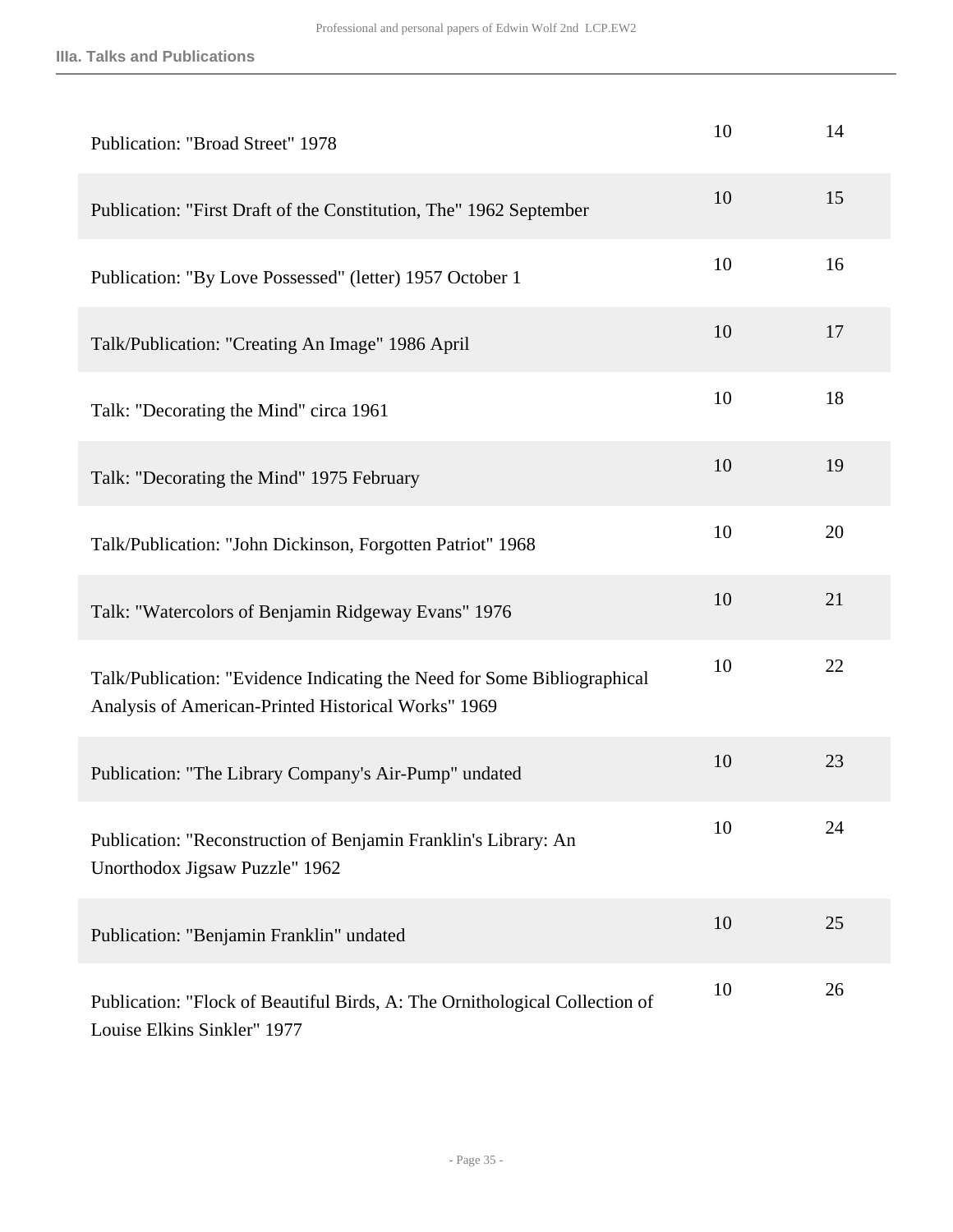| Publication: "Library of Allegheny College (Meadville, Pa.), The" (1 of<br>2) circa 1963 | 10 | 27             |
|------------------------------------------------------------------------------------------|----|----------------|
| Publication: "Library of Allegheny College (Meadville, Pa.), The" (2 of<br>2) circa 1963 | 10 | 28             |
| Publication: "Year After Franklin's Year, The" 1957                                      | 10 | 29             |
| Talk/Publication: "Franklin's Philadelphia Institutions" 1980                            | 10 | 30             |
| Publication: "Key to the Identification of Franklin's Books, A" 1956                     | 10 | 31             |
| Publication: "'Doctor' Franklin" 1963                                                    | 10 | 32             |
| Talk/Publication: "We Are a Kind of Posterity in Respect to Them" 1986,<br>1988          | 11 | $\mathbf{1}$   |
| Talk/Publication: "Sundry Printed Books" 1986, 1988                                      | 11 | $\overline{2}$ |
| Talk/Publication: "Lawyers and Law Books" 1986, 1988                                     | 11 | 3              |
| Talk/Publication: "Books For Large People and Small" 1986, 1988                          | 11 | 4              |
| Talk/Publication: "They Lived History" 1986, 1988                                        | 11 | 5              |
| Publication: "Frustration and Benjamin Franklin's Medical Books" 1986                    | 11 | 6              |
| Publication: "Private Franklin, The: The Man and His Family" 1976                        | 11 | $\overline{7}$ |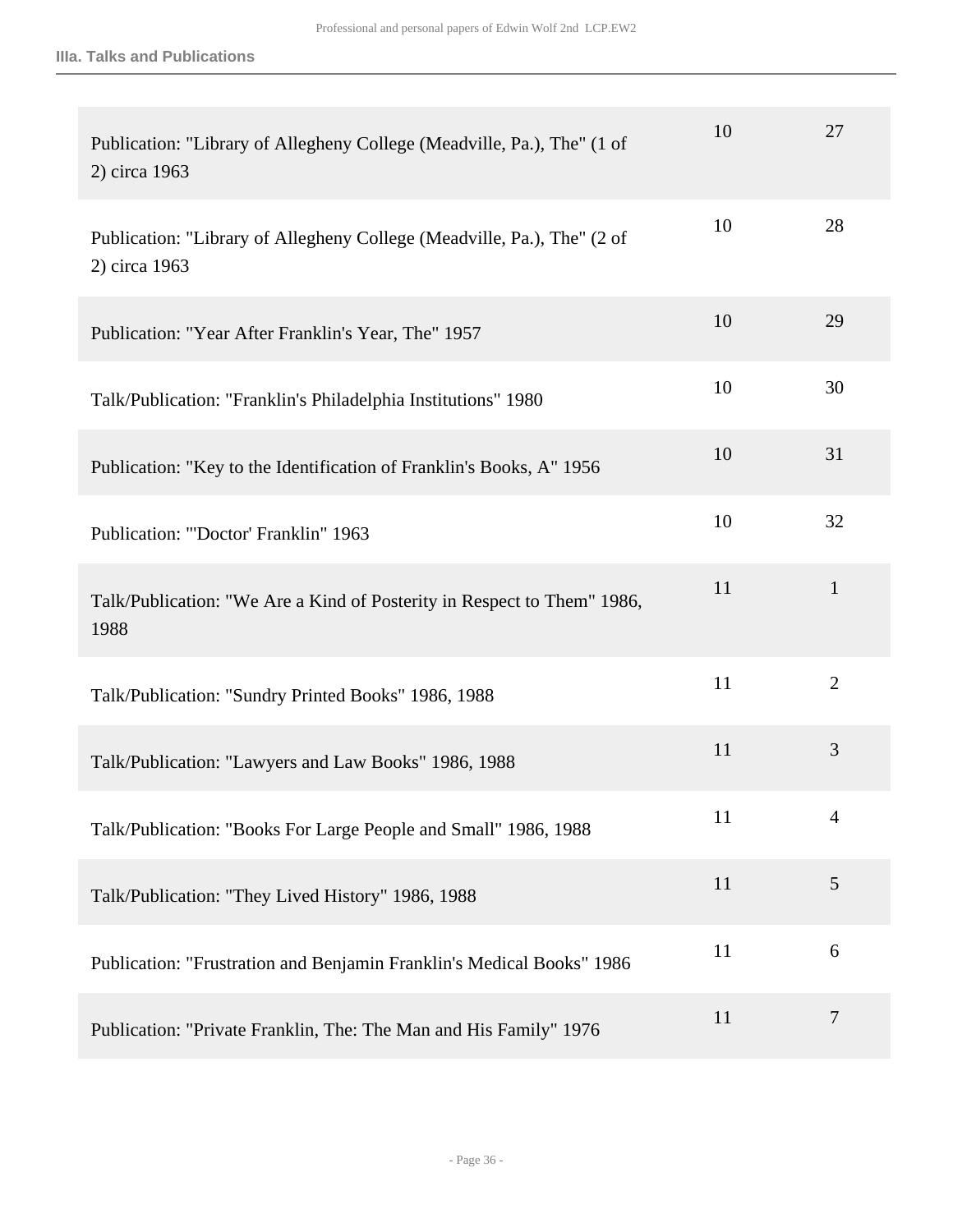| Publication: "German Jewish Influence on Philadelphia's Jewish<br>Charities" 1983                       | 11 | 8              |
|---------------------------------------------------------------------------------------------------------|----|----------------|
| Publication: "Origins of Early American Printing Shops" 1978 July                                       | 11 | 9              |
| Publication: "Historical Grist for the Bibliographical Mill" 1972                                       | 11 | 10             |
| Talk/Publication: "In the Eye of the Beholder: European Book Illustrations<br>of North America" undated | 11 | 11             |
| Talk/Publication: "Philadelphia Disappointed" circa 1951                                                | 11 | 12             |
| Publication: "Library of Ralph Assheton" 1964                                                           | 11 | 3              |
| Publication: "Library of a Philadelphia Judge" 1959                                                     | 11 | 14             |
| Publication: "History of the Book in America" 1987                                                      | 11 | 15             |
| Publication: "Great American Book Collectors to 1800" 1971 June                                         | 12 | $\mathbf{1}$   |
| Publication: "Library of Edward Lloyd, VI" 1969                                                         | 12 | $\overline{2}$ |
| Publication: "Library Company of Philadelphia, The" 1984                                                | 12 | 3              |
| Talk: "James Logan" 1973 January                                                                        | 12 | $\overline{4}$ |
| Publication: "James Logan of Stenton" 1960                                                              | 12 | 5              |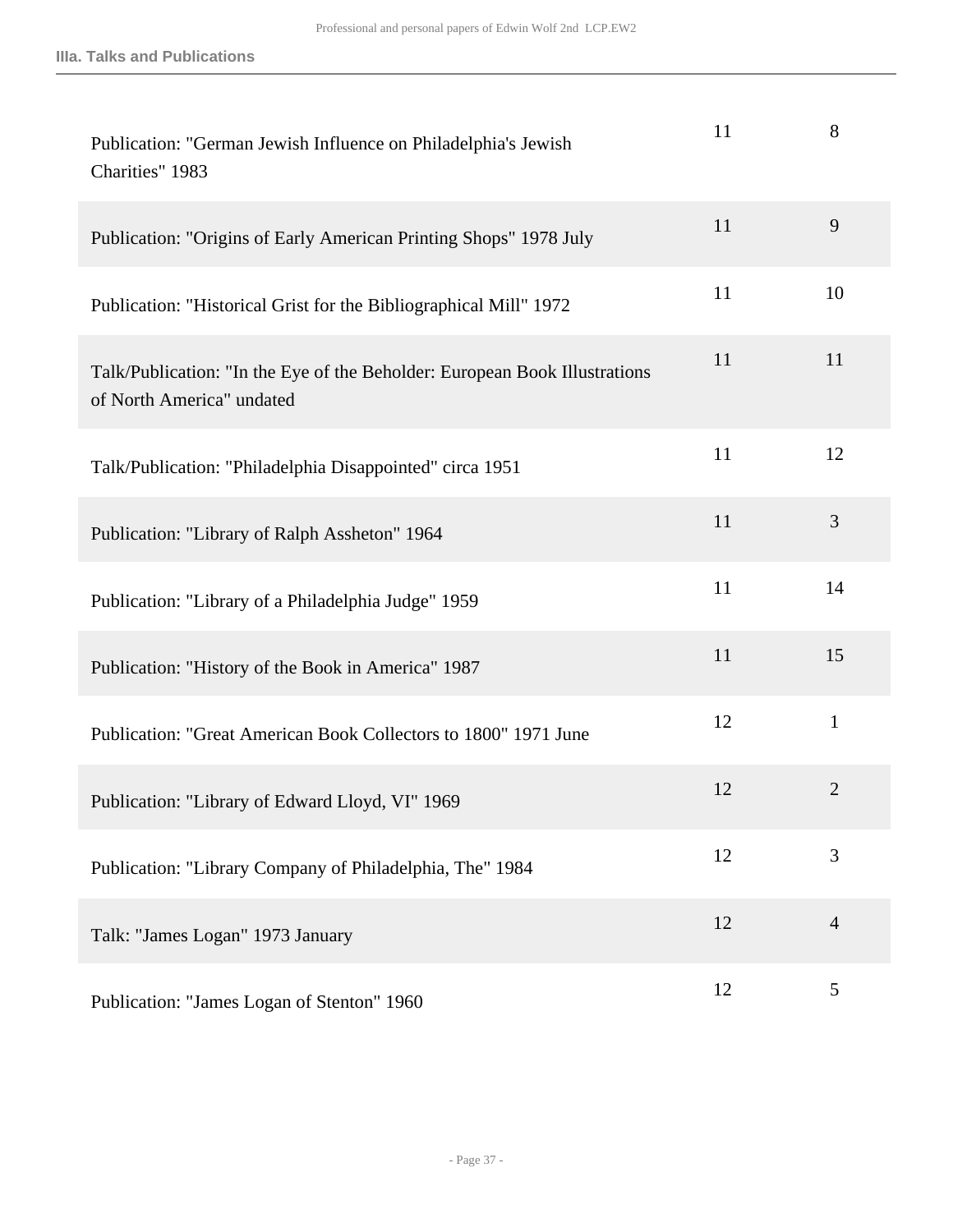| Publication: "James Logan, Scholarly Bookman" undated                                                        | 12 | 6              |
|--------------------------------------------------------------------------------------------------------------|----|----------------|
| Talk: "James Logan" 1974                                                                                     | 12 | $\overline{7}$ |
| Publication: "James Logan (1674-1751)" 1983                                                                  | 12 | 8              |
| Publication: "James Logan, Bookman Extraordinary" 1967                                                       | 12 | 9              |
| Publication: "James Logan's Correspondence with William Reading,<br>Librarian of Sion College (London)" 1967 | 12 | 10             |
| Publication: "Some Books of Early English Provenance in the Library<br>Company of Philadelphia" 1960         | 12 | 11             |
| Talk/Publication: "James Logan, Colonial Philadelphia's Greatest<br>Bookman" undated                         | 12 | 12             |
| Talk: "James Logan" undated                                                                                  | 12 | 13             |
| Publication: "Libraries Don't Get Degrees" 1970                                                              | 12 | 14             |
| Publication: "Information Retrieval for the Year 1745" 1971                                                  | 12 | 15             |
| Publication: "Midwife to a Phoenix" 1970                                                                     | 12 | 16             |
| Publication: "A 235-Year-Old Library Moves 235,000 Books" 1966                                               | 12 | 17             |
| Talk/Publication: "The Library Company of Philadelphia" undated                                              | 12 | 18             |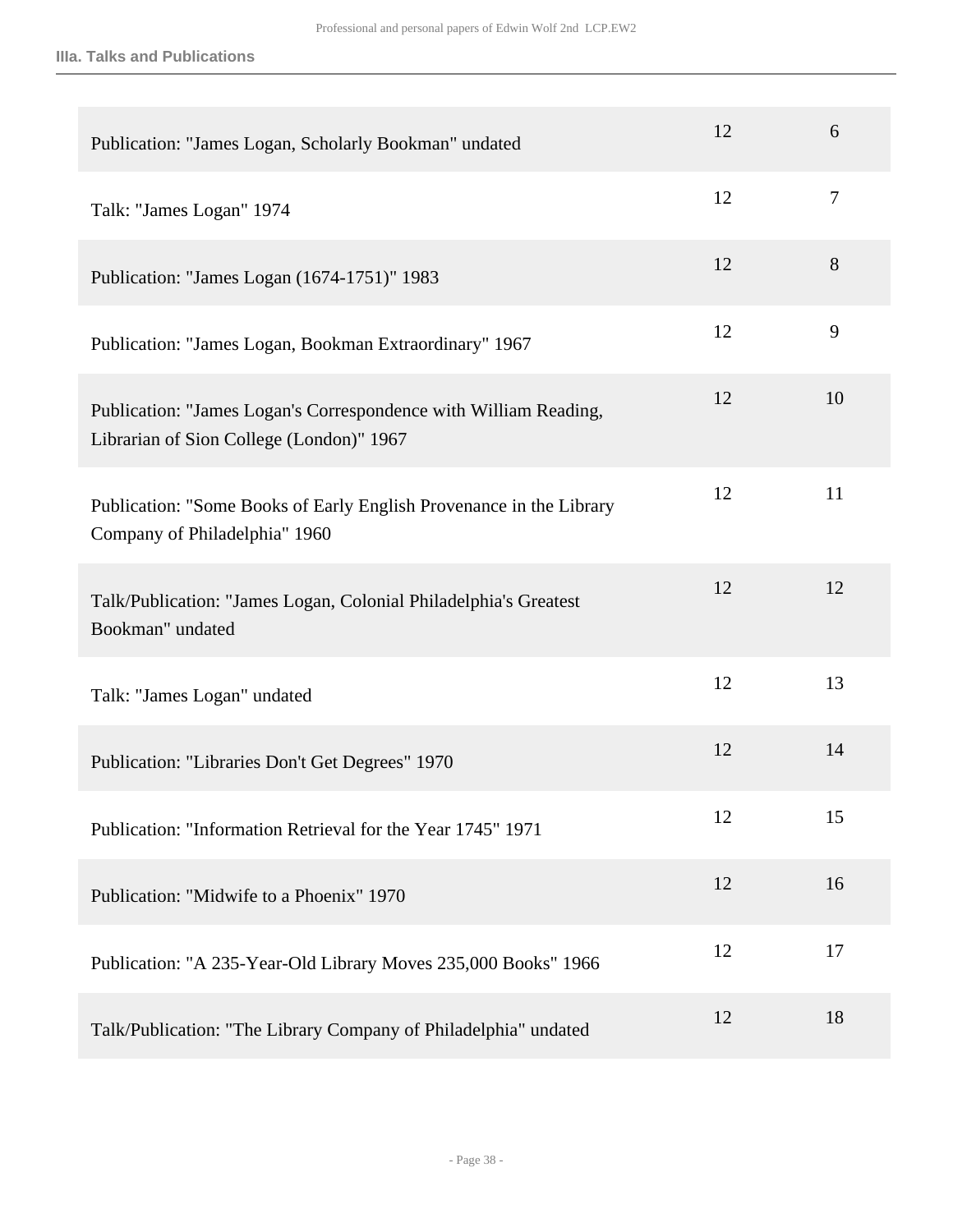| Publication: "1774 Address to the King" (oversized) 1964                    | 37 | 8  |
|-----------------------------------------------------------------------------|----|----|
| Publication: "Rare Book Collectors" circa 1965                              | 12 | 19 |
| Talk: "Books Then and Now" undated                                          | 12 | 20 |
| Talk: "Historian versus Rare Book Librarian" 1959 December                  | 12 | 21 |
| Talk: Untitled (on the role of public libraries) circa 1960s                | 12 | 22 |
| Publication: "Franklin's Way to Wealth as a Printer" 1949, 1951, 1976       | 12 | 23 |
| Publication: "More Books From the Library of the Byrds of<br>Westover" 1978 | 12 | 24 |
| Publication: "Medical Books in Colonial Philadelphia" 1980                  | 12 | 25 |
| Talk: "Libraries and Librarians" 1959                                       | 12 | 26 |
| Talk: "Sentimental Musings of a Librarian" 1968                             | 12 | 27 |
| Talk: Untitled (on research libraries) 1960                                 | 12 | 28 |
| Publication: "Thoughts on Books and Libraries" 1963                         | 12 | 29 |
| Talk: Untitled (on automation in research libraries) 1960s                  | 12 | 30 |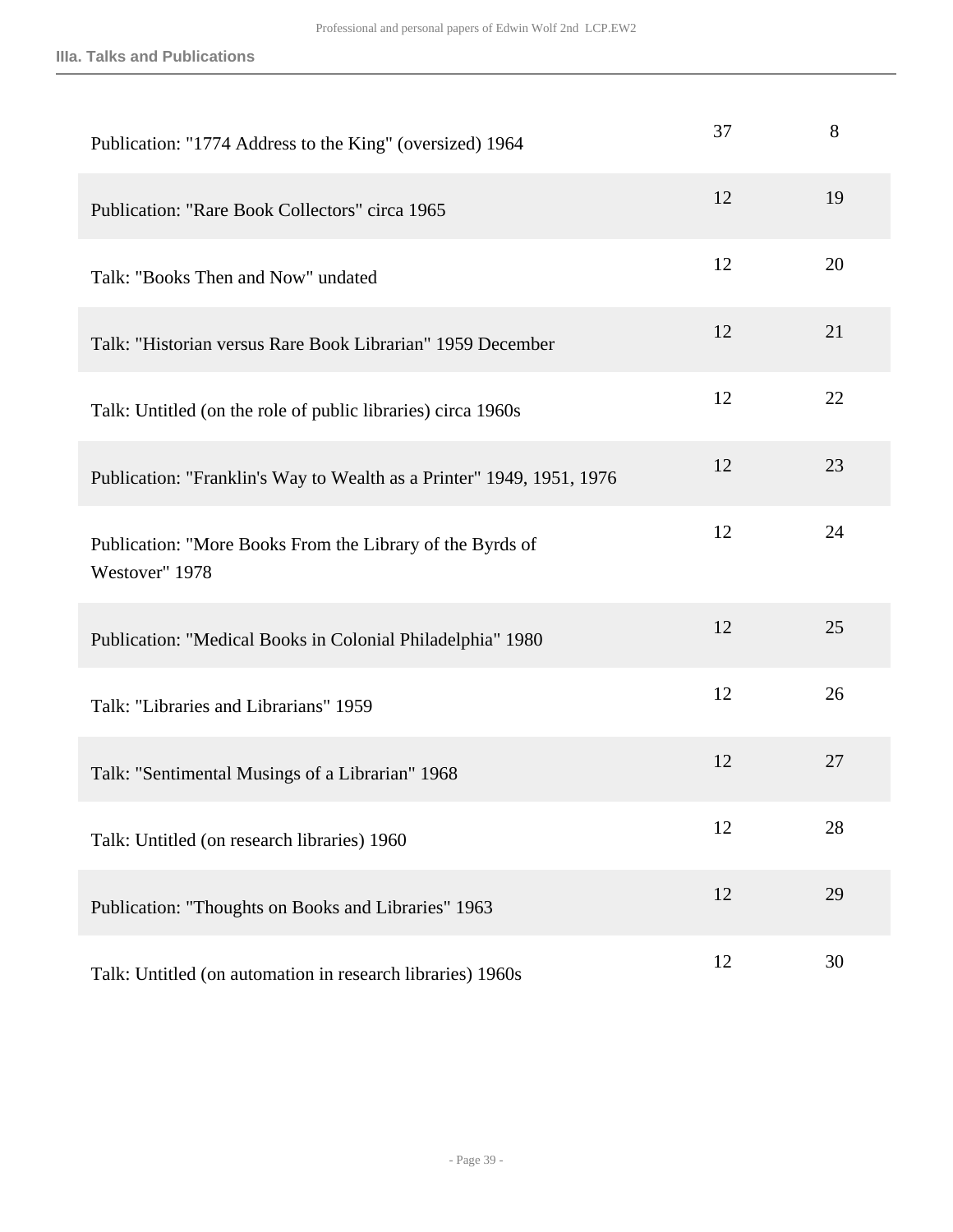| Publication: "Origins of Philadelphia's Self-Depreciation,<br>1820-1920" 1980            | 12 | 31             |
|------------------------------------------------------------------------------------------|----|----------------|
| Talk: "Peale's Philadelphia" 1983                                                        | 13 | $\mathbf{1}$   |
| Publication: "Penn's Green Country Town" undated                                         | 13 | $\overline{2}$ |
| Talk: Untitled (on Philadelphia) 1972                                                    | 13 | 3              |
| Publication: Epilogue 1982                                                               | 13 | $\overline{4}$ |
| Publication: "Philadelphia, the Renaissance City" 1982 April                             | 13 | 5              |
| Talk: "The Prodigal Son in England & America: A Century of<br>Change" 1974               | 13 | 6              |
| Publication: "The Prodigal Son in England & America: A Century of<br><b>Change"</b> 1979 | 13 | $\tau$         |
| Talk/Publication: "The Prodigal Son in England & America" undated                        | 13 | 8              |
| Talk: Remarks at Rodeph Shalom, Yom Kippur 1976 1976 November 22                         | 13 | 9              |
| Publication: Book review of American Independence, the Growth of an<br>Idea 1965         | 13 | 10             |
| Publication: Book review of The Americans: The Colonial<br>Experience 1959               | 13 | 11             |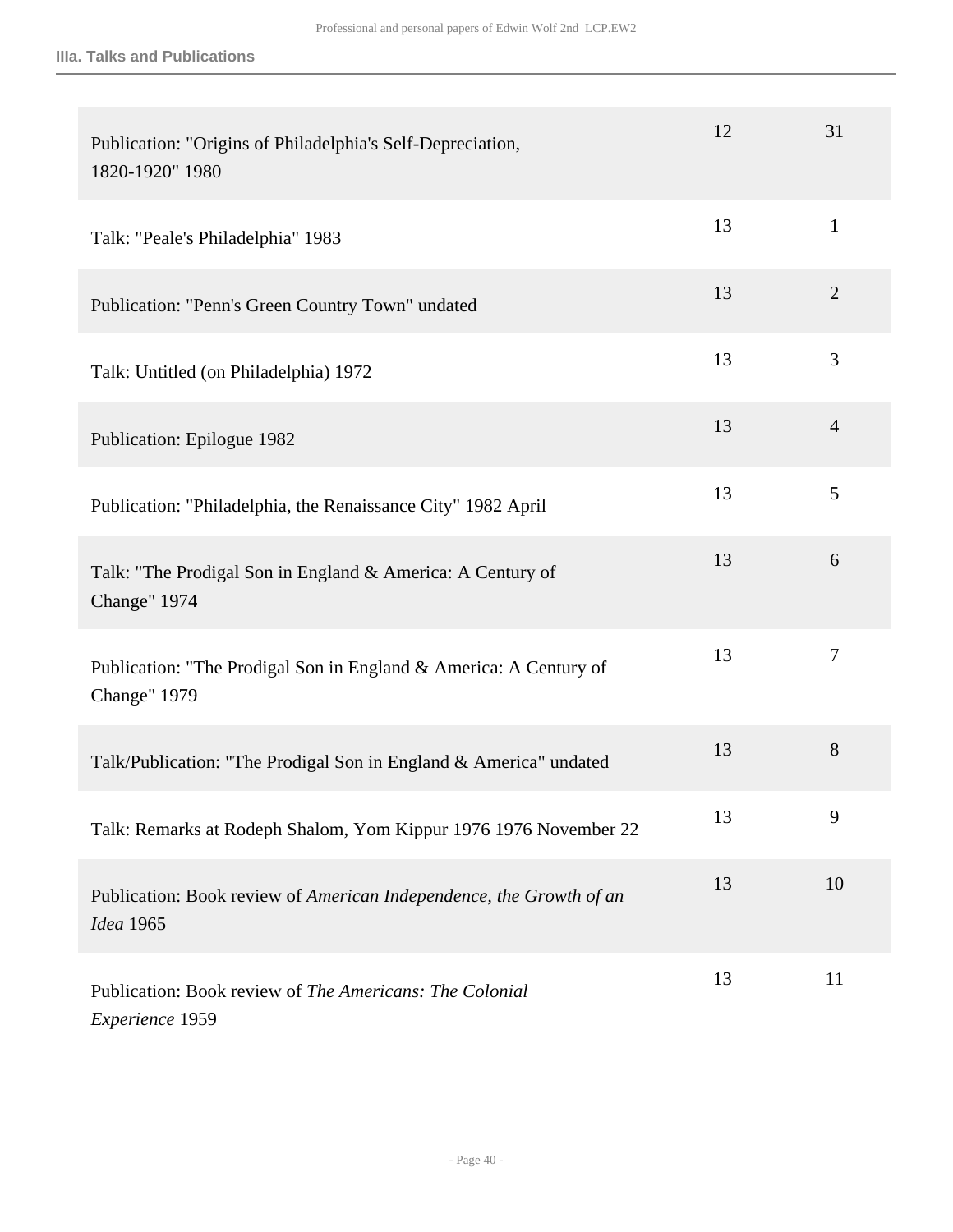| Publication: Book review of The American Jewish Album 1984                                                                                 | 13 | 12 |
|--------------------------------------------------------------------------------------------------------------------------------------------|----|----|
| Publication: Book review of The Autobiography of Benjamin Franklin, a<br>Genetic Text 1983                                                 | 13 | 13 |
| Publication: Book review of Benjamin Franklin, a Biography 1983                                                                            | 13 | 14 |
| Publication: "The (American) Printing of the Definitive Treaty of Peace of<br>1783 Freed of Obfuscation" 1971                              | 13 | 15 |
| Publication: "A Biographical Dictionary of Early American Jews" 1961                                                                       | 13 | 16 |
| Publication: Book review of A Book for Sixpence 1980                                                                                       | 13 | 17 |
| Publication: Book review of The Book-Peddling Parson 1984                                                                                  | 13 | 18 |
| Publication: Book review of Books and Book People in 19th Century<br>America 1979                                                          | 13 | 19 |
| Publication: Book review of A Bibliography of Songsters Printed in<br>America Before 1821 1977                                             | 13 | 20 |
| Publication: Book review of The City of New York: A History Illustrated<br>from the Collections of the Museum of the City of New York 1979 | 13 | 21 |
| Publication: Book review of A Colonial Southern Bookshelf: Reading in<br>the Eighteenth Century 1980                                       | 13 | 22 |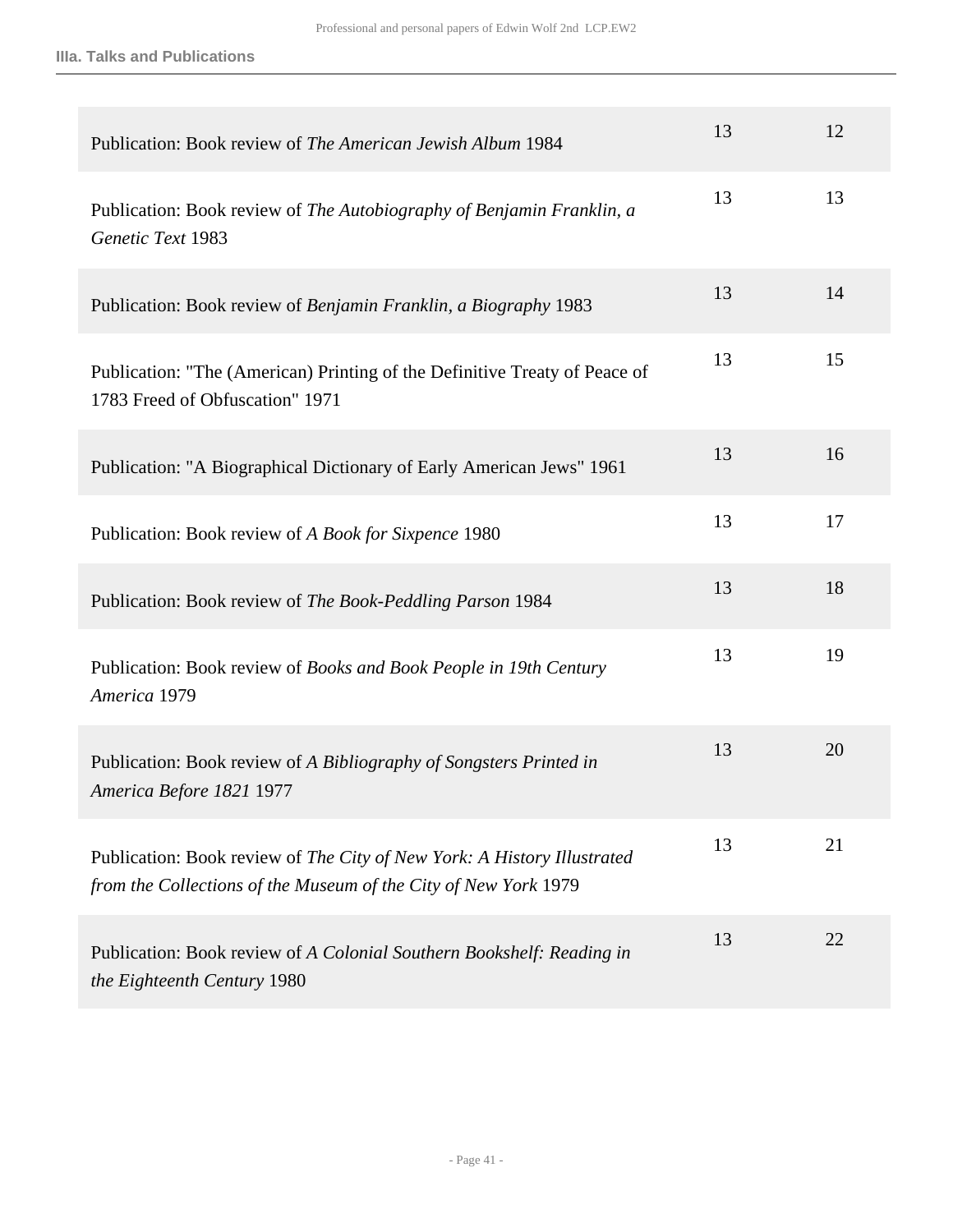| Publication: Book review of A Descriptive Checklist of Book Catalogues<br>Separately Printed in America, 1693-1800 1984 | 13 | 23 |
|-------------------------------------------------------------------------------------------------------------------------|----|----|
| Publication: Book review of Early Amerian Almanacs: The Colonial<br><b>Bible 1978</b>                                   | 13 | 24 |
| Publication: Book review of European Americana: A Chronological Guide<br>1493-1776 1984                                 | 13 | 25 |
| Publication: Book review of Forgotton Pioneer 1963                                                                      | 13 | 26 |
| Publication: Book review of The Papers of Benjamin Franklin (Vols.<br>$1-3)$ 1961                                       | 13 | 27 |
| Publication: Book review of The Papers of Benjamin Franklin (Vol.<br>4) 1962                                            | 13 | 28 |
| Publication: Book review of The Papers of Benjamin Franklin (Vol.<br>5) 1962                                            | 13 | 29 |
| Publication: Book review of Gladly Learn and Gladly Teach 1979                                                          | 13 | 30 |
| Publication: Book review of The Jews in the United States, A Pictorial<br>History, 1654 to the Present 1958             | 13 | 31 |
| Publication: Book review of The John Dunlap Broadside: The First<br>Printing of the Declaration of Independence 1977    | 13 | 32 |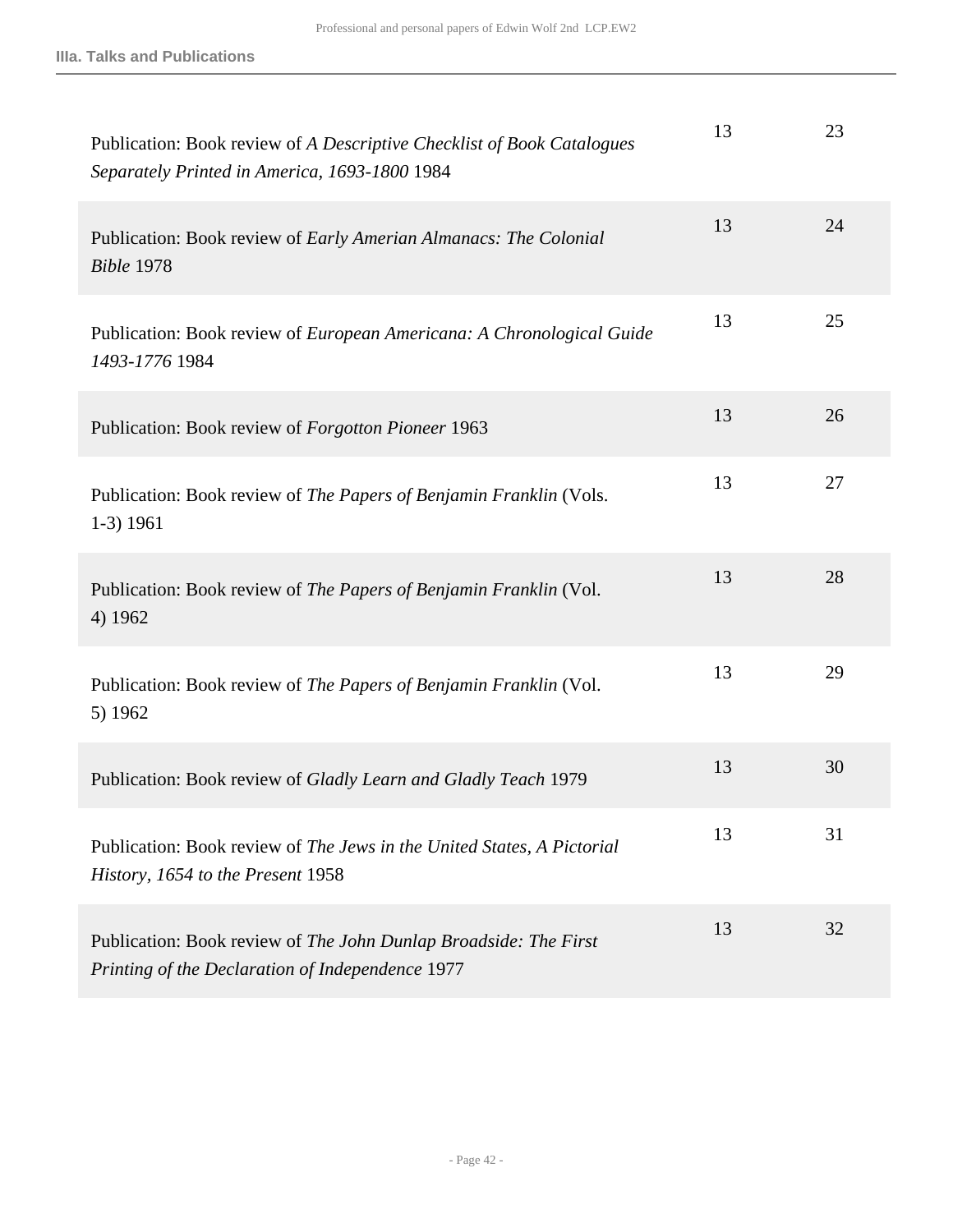| Publication: Book review of The Library at Mount Vernon 1979                                             | 13 | 33 |
|----------------------------------------------------------------------------------------------------------|----|----|
| Publication: Book review of The Middle Colonies and the Coming of the<br><b>American Revolution 1975</b> | 13 | 34 |
| Publication: Book review of Modern Book Collecting 1980                                                  | 13 | 35 |
| Publication: Book review of My Dearest Julia 1980                                                        | 13 | 36 |
| Publication: Book review of The Paper Makers 1983                                                        | 13 | 37 |
| Publication: Book review of The Perennial Philadelphians 1964                                            | 13 | 38 |
| Publication: Book review of Philadelphia and the China Trade 1978                                        | 13 | 39 |
| Publication: Book review of <i>Political Satire in the American</i><br><b>Revolution 1961</b>            | 13 | 40 |
| Publication: Book review of The Printed Book in America 1979                                             | 13 | 41 |
| Publication: Book review of The 1764 Catalogue of the Redwood Library<br>at Newport, Rhode Island 1966   | 13 | 42 |
| Publication: Book review of <i>Thirteen Colonial Americana</i> and 76 United<br>Statesicana 1979         | 13 | 43 |
| Publication: "In the Mainstream of American Book Collecting" 1976                                        | 13 | 44 |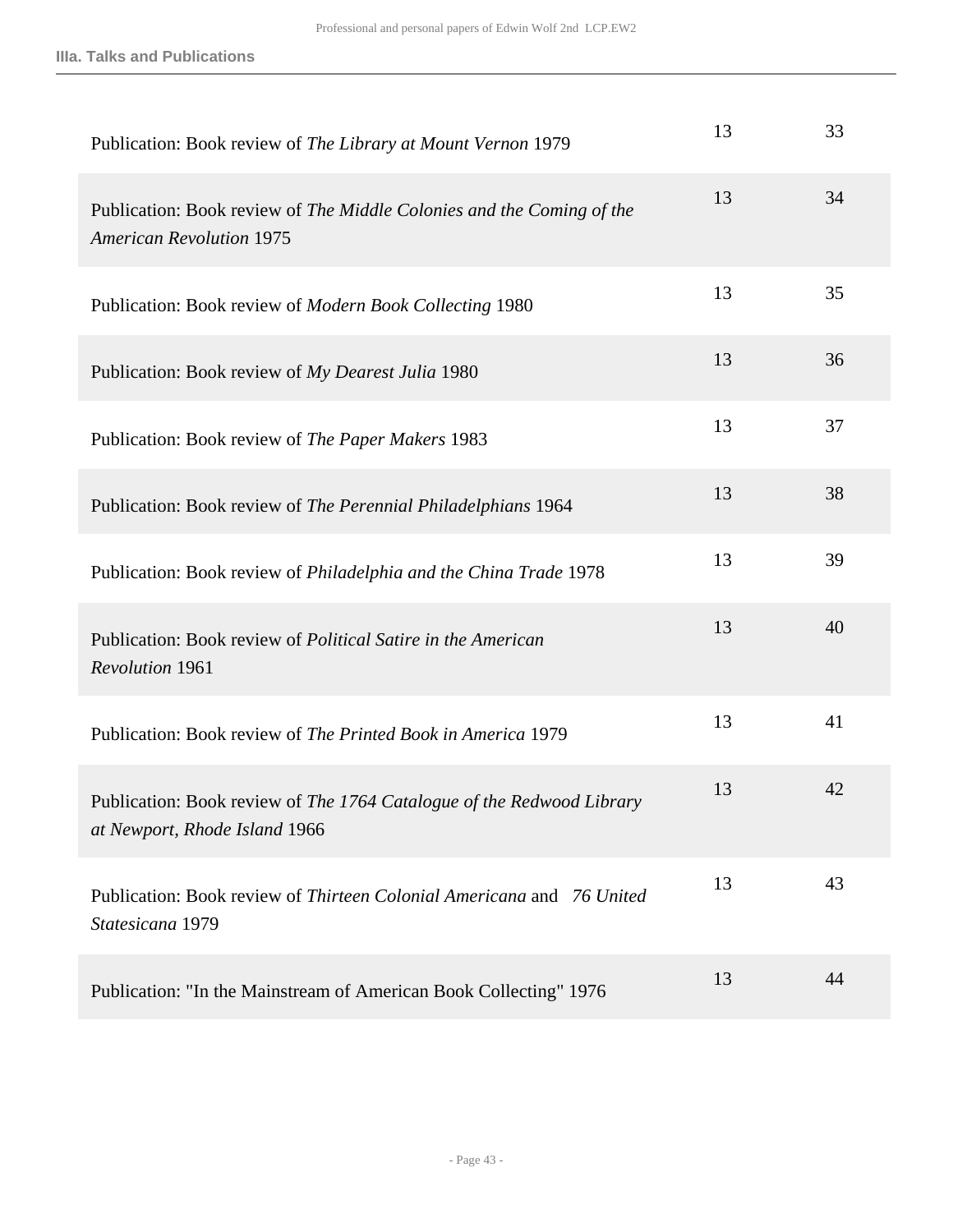| Publication: Book review of Thomas J. Wise Centenary Studies 1960                       | 13 | 45             |
|-----------------------------------------------------------------------------------------|----|----------------|
| Publication: Book review of Wanderings 1978 December 10                                 | 13 | 46             |
| Publication: Book review of William Blake 1979                                          | 13 | 47             |
| Publication: "Rosenbach, a Biography" 1960                                              | 13 | 48             |
| Talk: "Rosenbach" 1979, 1980                                                            | 14 | $\mathbf{1}$   |
| Publication: "Dr. Rosenbach" 1963                                                       | 14 | $\overline{2}$ |
| Publication: "Dr. Rosenbach" 1963                                                       | 14 | 3              |
| Publication: "Scribelarian Publications at the Library Company of<br>Philadelphia" 1969 | 14 | $\overline{4}$ |
| Publication: "Rosenbach, P. H. and A. S. W." 1977                                       | 14 | 5              |
| Talk: "What is American About America?" 1960s                                           | 14 | 6              |
| Publication: Book review of The Literary History of Philadelphia circa<br>1969          | 14 | 7              |
| Publication: "The Authorship of the 1774 Address to the King<br>Restudied" 1965         | 14 | 8              |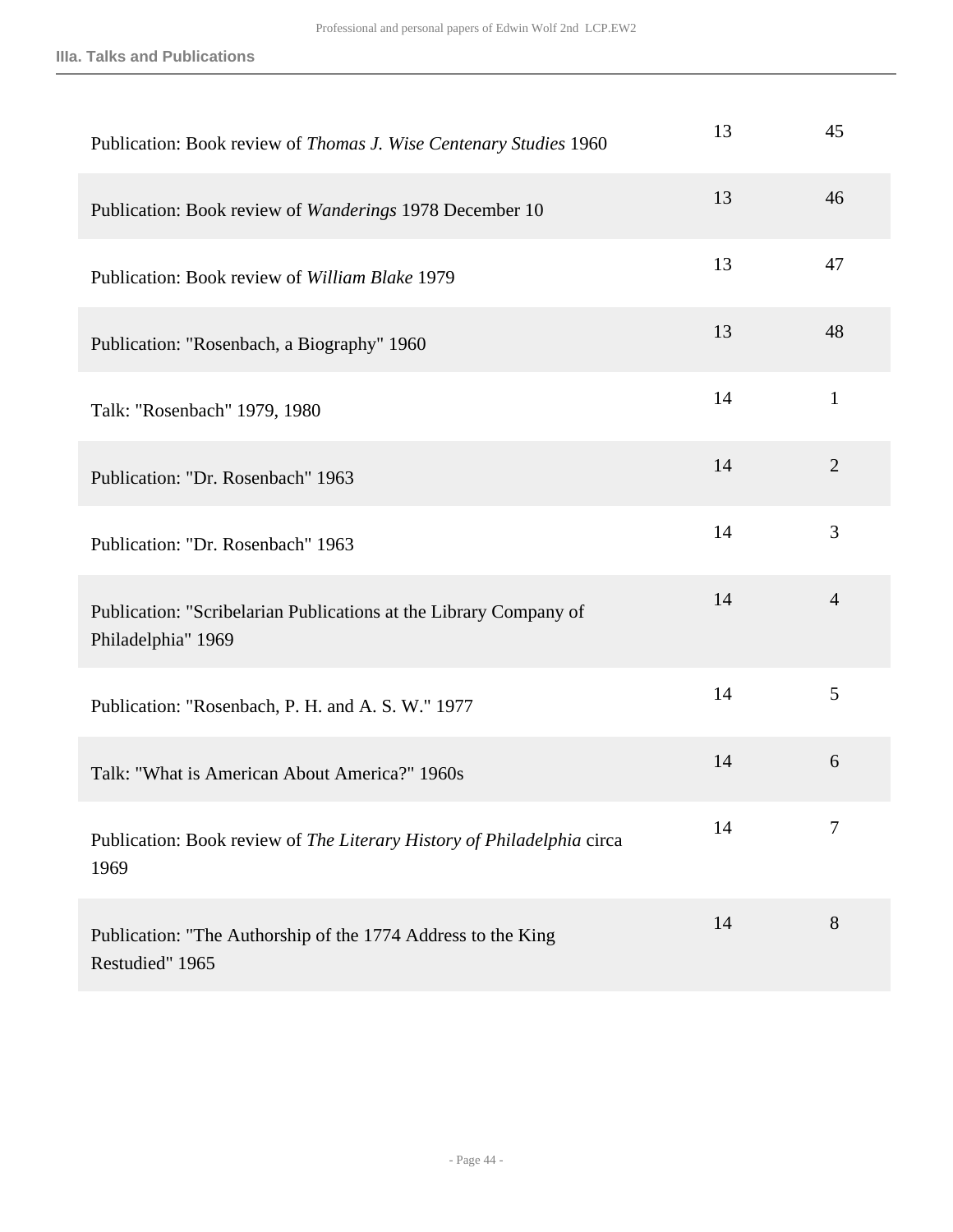| Publication: "A Signed American Binding on the First American Edition<br>of Shakespeare" 1961 | 14 | 9  |
|-----------------------------------------------------------------------------------------------|----|----|
| Publication: "Should Librarians Stretch or Bow?" 1961                                         | 14 | 10 |
| Talk: "A Penny Apiece - Civil War Song Sheets, Envelopes, and<br>Counterfeit Money" undated   | 14 | 11 |
| Publication: "Value and Worth of Rare Books" 1961                                             | 14 | 12 |
| Publication: Book review of Revolutionary Doctor, Benjamin Rush circa<br>1966                 | 14 | 13 |
| Talk/Publication: "Surprises in Rare Book Collectors in<br>Philadelphia" undated              | 14 | 14 |
| Talk: "They Bought Books" 1976                                                                | 14 | 15 |
| Publication: " United States Hotel by Duval after Quinton" 1978                               | 14 | 16 |
| Publication: Book review of The American Printer, 1787-1825 1968                              | 14 | 17 |
| Publication: The Library Company of Philadelphia Annual Report,<br>1980 circa 1980            | 14 | 18 |
| List of publications by Wolf undated                                                          | 14 | 19 |
| Talk: "Underground Classics" circa 1968                                                       | 14 | 20 |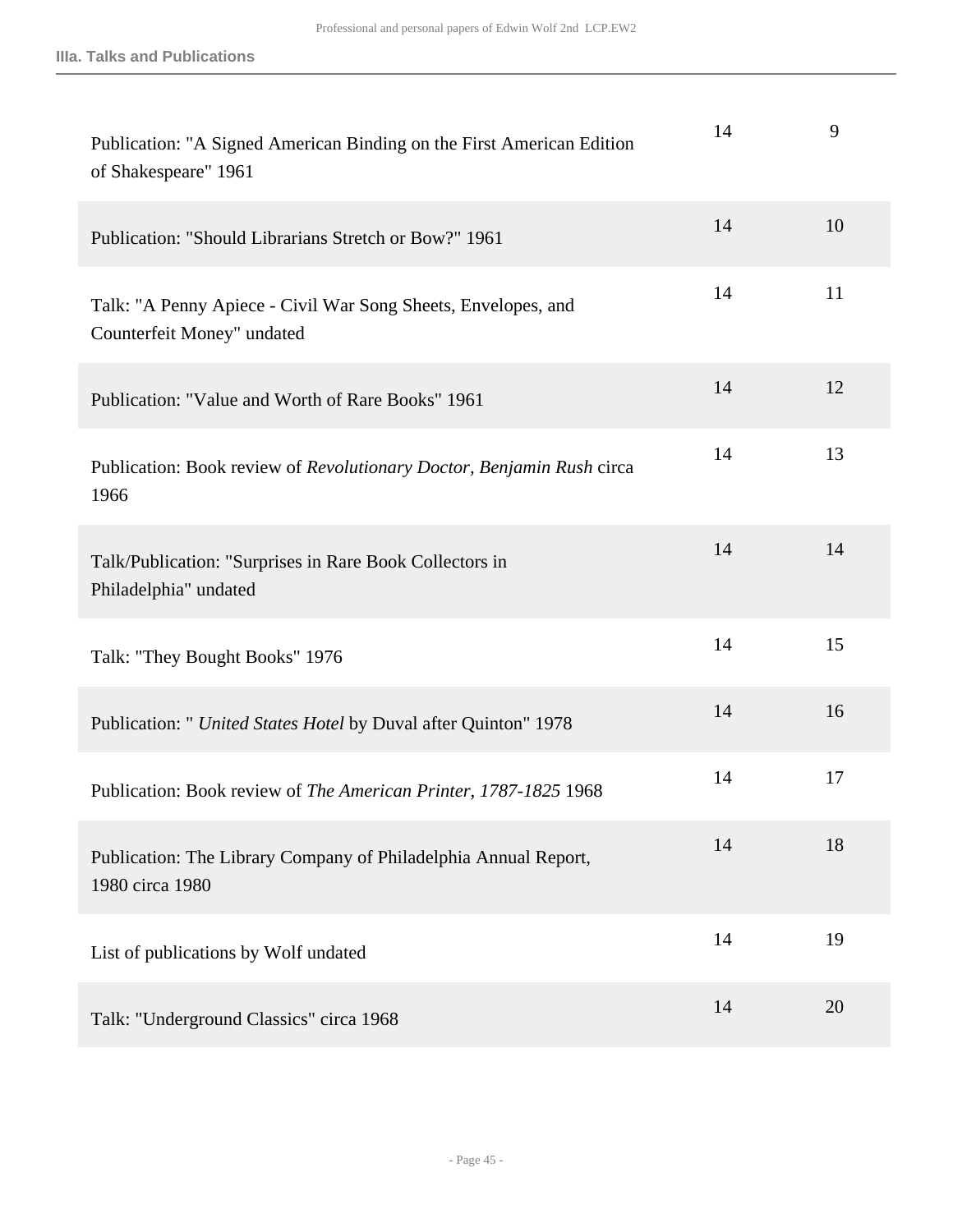| Publication: "I'd Rather Be in Philadelphia" circa 1982                                                                                                                      | 14         | 21             |
|------------------------------------------------------------------------------------------------------------------------------------------------------------------------------|------------|----------------|
| Publication: "Abraham Simon Wolf Rosenbach" 1959                                                                                                                             | 14         | 22             |
| Talk: "Golden Age of Philadelphia Book Production" 1988                                                                                                                      | 14         | 23             |
| "Bibliography - Edwin Wolf" 1988                                                                                                                                             | 14         | 24             |
| Publication: Foreward to "The All-Embracing Dr. Franklin" 1938                                                                                                               | 14         | 25             |
| Publication: Preface to <i>Folklore Associates Book</i> undated                                                                                                              | 14         | 26             |
|                                                                                                                                                                              |            | <b>Box</b>     |
| Publication: Research materials for Legacies of Genius 1980s                                                                                                                 |            | 15             |
| Publication: Research materials for Legacies of Genius 1980s                                                                                                                 |            | 16             |
| Publication: Research materials for <i>From Gothic Windows to Peacocks</i> circa 1990                                                                                        |            | 17             |
|                                                                                                                                                                              | <b>Box</b> | <b>Folder</b>  |
| Research notes on Allegheny College Library 1963                                                                                                                             | 18         | $\mathbf{1}$   |
| Reprint of Joe W. Kraus, "Book Collectors of Early American Libraries,"<br>Library Quarterly, 1973 April circa 1973                                                          | 18         | $\overline{2}$ |
| Letters regarding talk entitled "On the Shoulders of Giants," given at<br>the American Library Association Midwinter Conference, casette tape<br>recording of talk 1985-1986 | 18         | 3              |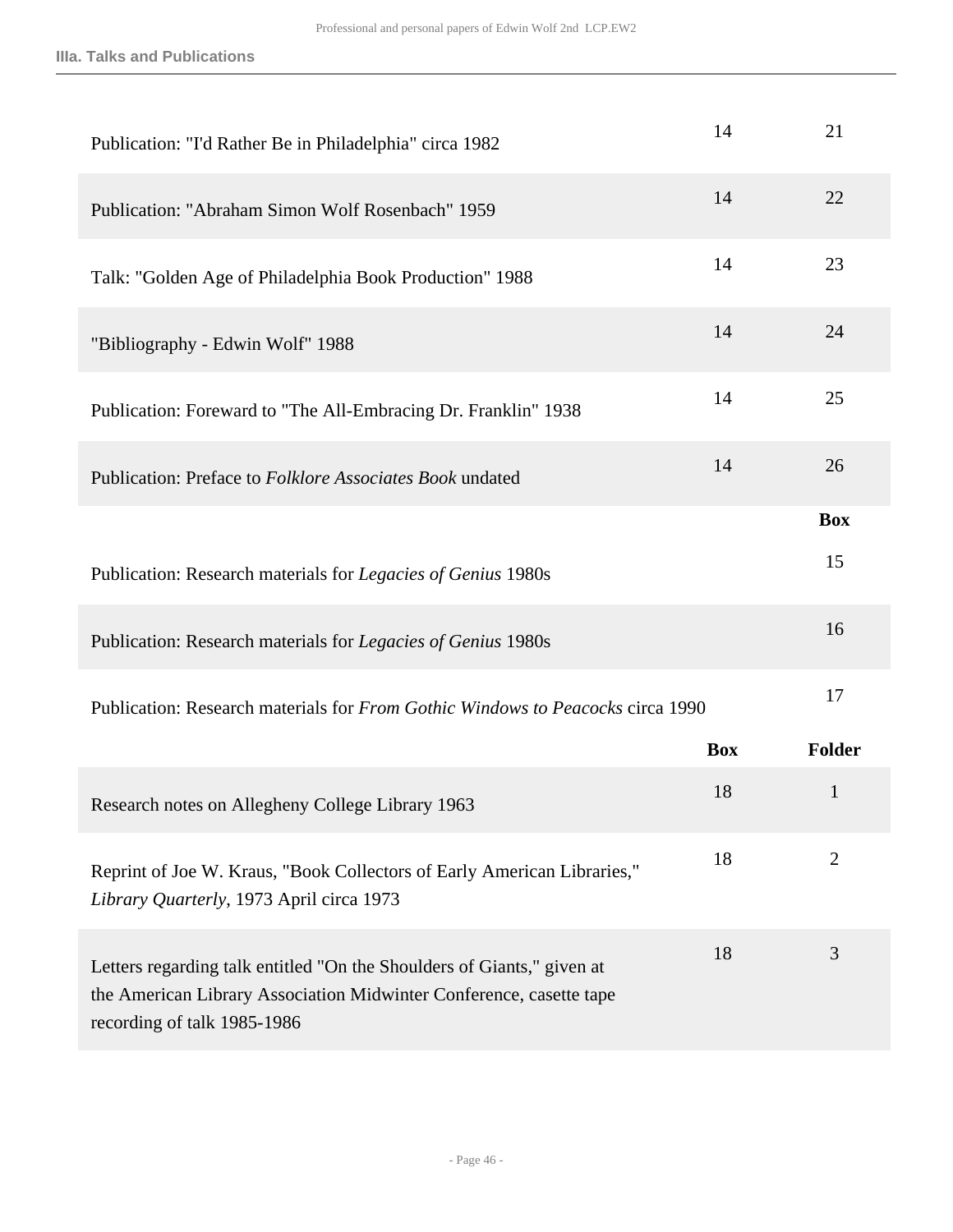| Various materials regarding the American Philosophical<br>Society 1985-1989                                                            | 18 | 4              |
|----------------------------------------------------------------------------------------------------------------------------------------|----|----------------|
| Research note on Bensel, Charles undated                                                                                               | 18 | 5              |
| Research files on Bentley, William (1759-1819) undated                                                                                 | 18 | 6              |
| Issue of Papers of the Bibliographical Society of America, including an<br>article on Berkenmeyer, Wilhelm Christophe (1686-1751) 1959 | 18 | $\overline{7}$ |
| Reprint of article on Boswell, James (1740-1795) undated                                                                               | 18 | 8              |
| Photostat of list of books owned by Brown, Charles Brockden<br>$(1771 - 1810)$ undated                                                 | 18 | 9              |
| Photocopied pages from History of the Church in Burlington, New<br>Jersey undated                                                      | 18 | 10             |
| Research notes and draft of article on Burns, Robert undated                                                                           | 18 | 11             |
| Research files on Byrd, William 1960-1987                                                                                              | 18 | 12             |
| Photocopy of list of books owned by Byles, Mather (1707-1788) undated                                                                  | 18 | 13             |
| Photocopies of card catalog of Carter, Robert (1663-1732) undated                                                                      | 18 | 14             |
| Index of titles and letters (Carter, Robert Wormsley) 1971, undated                                                                    | 18 | 15             |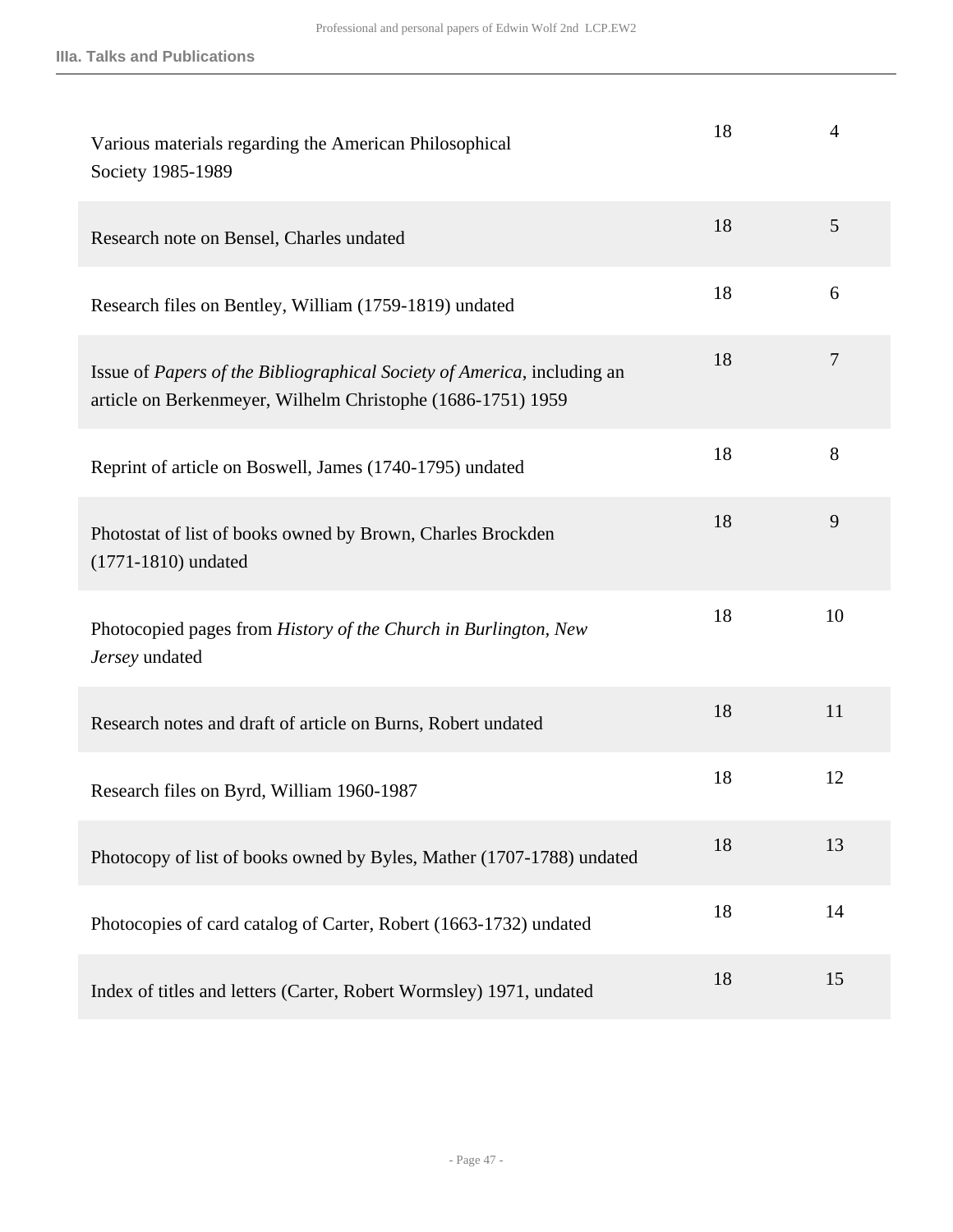| Photocopy of list of books owned by Chew, Benjamin<br>$(1722 - 1810)$ undated                                               | 18 | 16             |
|-----------------------------------------------------------------------------------------------------------------------------|----|----------------|
| Materials regarding Rare Book School at Columbia University 1985-1988                                                       | 18 | 17             |
| Research files on Collin, Nicholas (1746-1831) undated                                                                      | 18 | 18             |
| Typescript of 1741 newspaper advertisement regarding the sale of the<br>library of Cummings, Archibald (died 1740) undated  | 18 | 19             |
| Photostat of list of books owned by Darlington, William<br>$(1782 - 1863)$ undated                                          | 18 | 20             |
| Materials regarding the Eighteenth Century Short Title Catalogue (1 of<br>2) 1985-1989                                      | 19 | $\mathbf{1}$   |
| Materials regarding the Eighteenth Century Short Title Catalogue (2 of<br>2) 1985-1989                                      | 19 | $\overline{2}$ |
| Research notes on Emlen, Samuel (1730-1799) undated                                                                         | 19 | 3              |
| Research notes on Growden, Joseph (died 1730) undated                                                                       | 19 | 4              |
| Research files on Hand, Edward (1744-1882) undated                                                                          | 19 | 5              |
| Photocopy of "A Colonial Reading List," published in <i>Pennsylvania</i><br>Magazine of History and Biography, 1932 undated | 19 | 6              |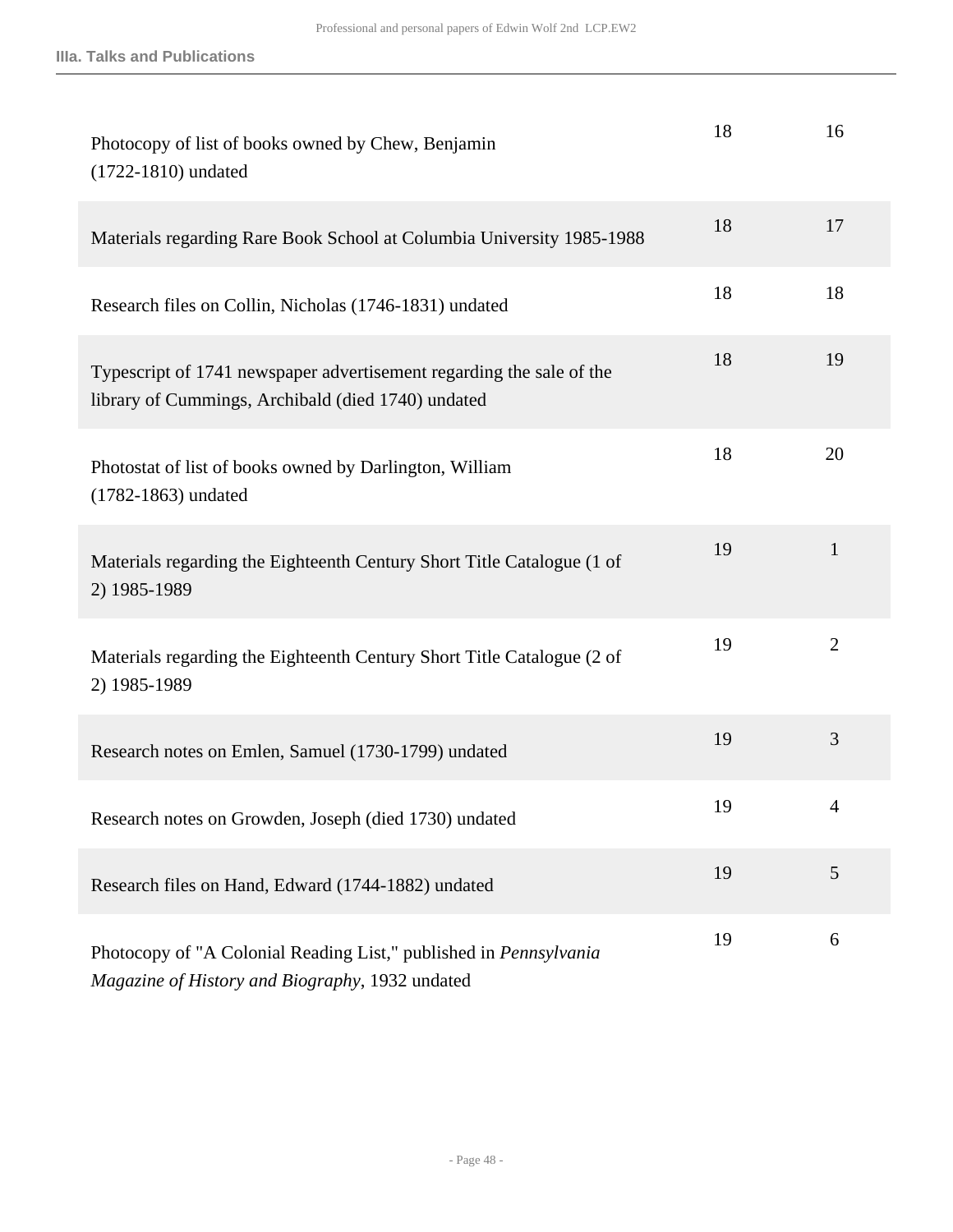| Photocopy of pages from Harvard College in the Seventeenth<br>Century undated                                                               | 19 | $\overline{7}$ |
|---------------------------------------------------------------------------------------------------------------------------------------------|----|----------------|
| Research files on Jefferson, Thomas (1743-1826) 1970, undated                                                                               | 19 | 8              |
| Research files on Jewish agencies 1989-1990                                                                                                 | 19 | 9              |
| Photocopy of list of books owned by Johnson, Samuel<br>$(1696 - 1771)$ undated                                                              | 19 | 10             |
| Research files on Madison, James (1751-1836) undated                                                                                        | 19 | 11             |
| Photocopy of Joseph Towne Wheeler, "Reading and Other Recreations of<br>Marylanders, 1700-1776," Maryland Historical Magazine, 1943 undated | 19 | 12             |
| Photocopy of Gordon W. Jones, "The Library of Doctor John Mitchell of<br>Urbana," Virginia Magazine of History and Biography, 1968 undated  | 19 | 13             |
| Photocopies of articles regarding the Mathers, published in American<br>Antiquarian Society, 1910, 1922 undated                             | 19 | 14             |
| Photocopy of inventory list of Montgomery, John (died 1731) undated                                                                         | 19 | 15             |
| Photocopy of "Early Private Libraries in New England," originally<br>published in American Antiquarian Society, 1907 undated                | 20 | $\mathbf{1}$   |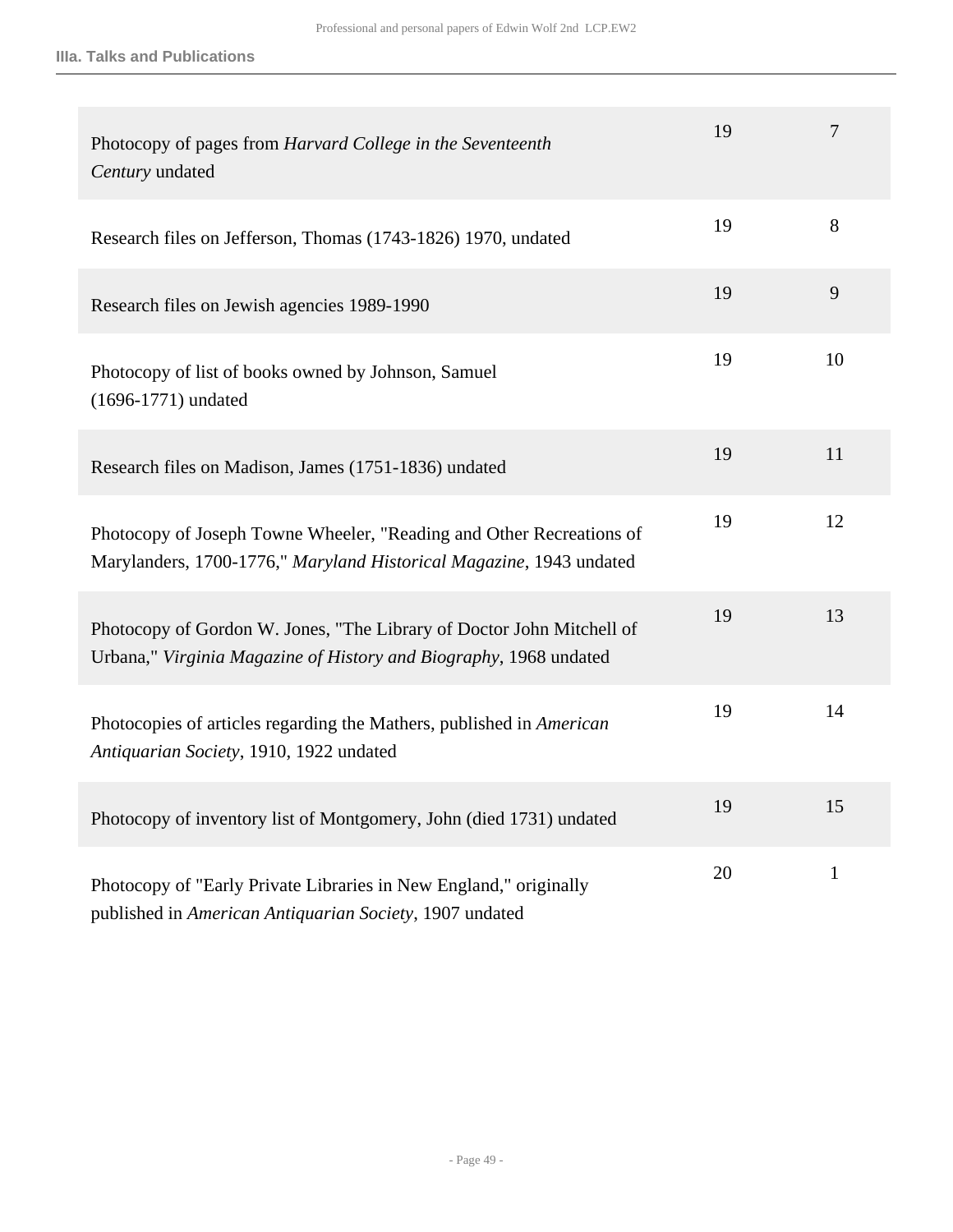| Photocopy of "The First Public Library in New Haven," originally<br>published in Papers of the New Haven Colony Historical Society,<br>1895 undated       | 20 | $\overline{2}$ |
|-----------------------------------------------------------------------------------------------------------------------------------------------------------|----|----------------|
| Photocopies of Act of Incorporation and By-Laws of the Newtown Library<br>Company, and photocopied pages from Newtown Library: Under Two<br>Kings undated | 20 | 3              |
| Photocopied pages from History of the State of New York, 1937 undated                                                                                     | 20 | $\overline{4}$ |
| Research files on Norris, Isaac undated                                                                                                                   | 20 | 5              |
| Photocopied research files on Norris, John Parker (1763-1841) undated                                                                                     | 20 | 6              |
| Correspondence with Oxford University regarding Lyell Lecture<br>readership and publication of book 1983-1986                                             | 20 | $\tau$         |
| Photograph prints of will and inventory of belongings of Palmer, John<br>(died 1809) undated                                                              | 20 | 8              |
| Photocopy of "Parochial Libraries in the Colonial Period" undated                                                                                         | 20 | 9              |
| Photocopy of The Parochial Library of the Eighteenth Century in Christ<br>Church, Boston, 1917 undated                                                    | 20 | 10             |
| Research files on Philadelphia, City of undated                                                                                                           | 20 | 11             |
| Various materials regarding Philadelphia Ink: A Literary Celebration 1985                                                                                 | 20 | 12             |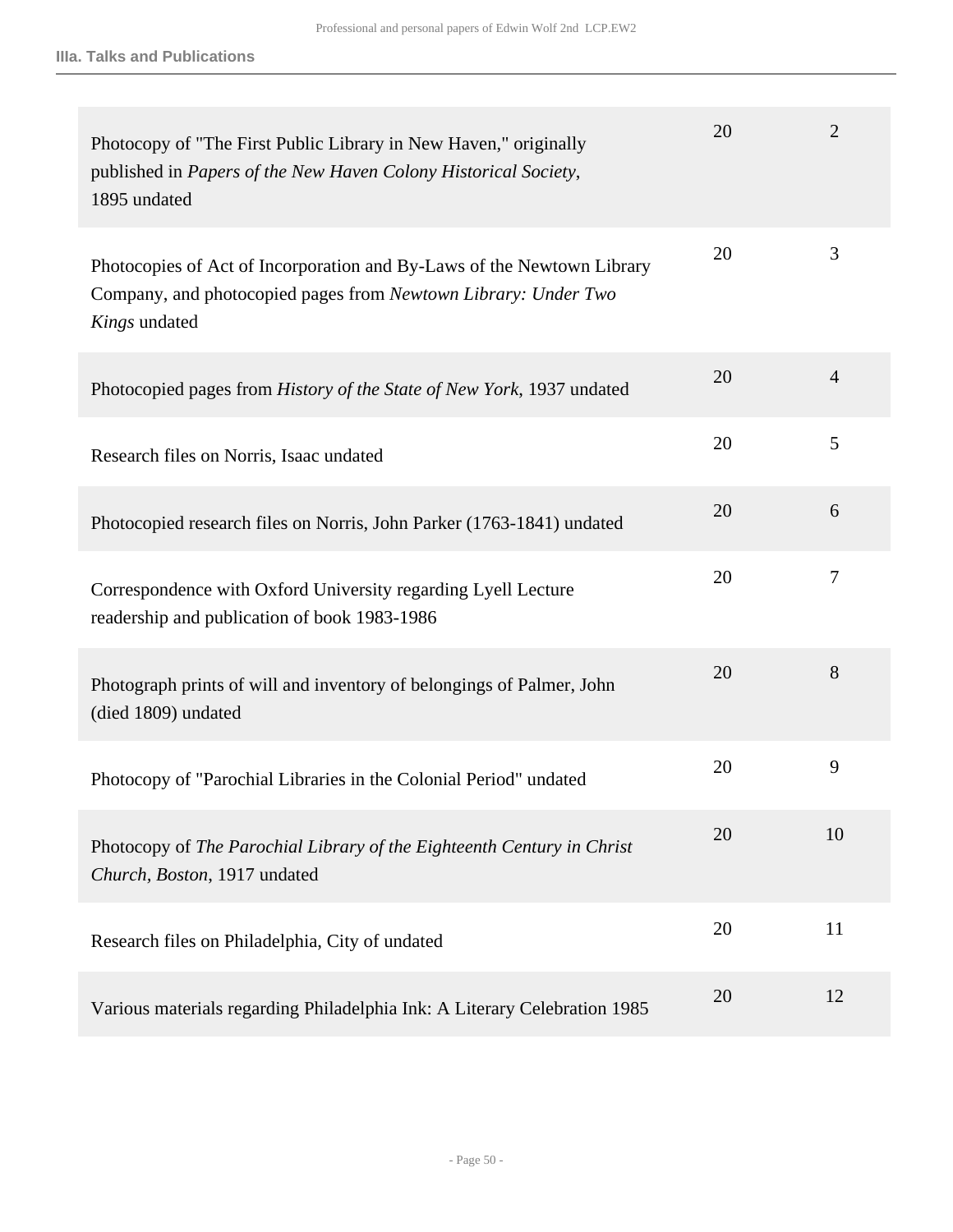**IIIa. Talks and Publications**

| Report and other materials on the Philadelphia Maritime Museum 1985                                                        | 20 | 13 |
|----------------------------------------------------------------------------------------------------------------------------|----|----|
| Research note on Price, Benjamin (died 1766) undated                                                                       | 20 | 14 |
| Research note on Proud, Robert (1728-1813) undated                                                                         | 20 | 15 |
| Typescript of inventory of law books owned by Reed, Joseph undated                                                         | 20 | 16 |
| Photocopied pages from The Atlantic Frontier: Colonial American<br>Civilization, regarding "Rensselaerswyck" undated       | 20 | 17 |
| Photocopy of will of Ridgeway, Jacob undated                                                                               | 20 | 18 |
| Reprint of Athenaeum Annals, regarding Ross, John (1729-1800) 1962<br>April                                                | 20 | 19 |
| Research files regarding Rush, Benjamin (1745-1813) 1973                                                                   | 20 | 20 |
| Photocopied pages from Collections of the New York Historical Society for<br>the Year 1880, regarding Sharpe, John undated | 20 | 21 |
| Letter from American Philosophical Society regarding Shippen, William,<br>Jr. (1736-1808) undated                          | 20 | 22 |
| Typescript of list of books owned by Shoemaker, Rebecca (born<br>1773) undated                                             | 20 | 23 |
| Photocopy of catalogue of Smith, Jeremiah (1759-1842) 1971                                                                 | 20 | 24 |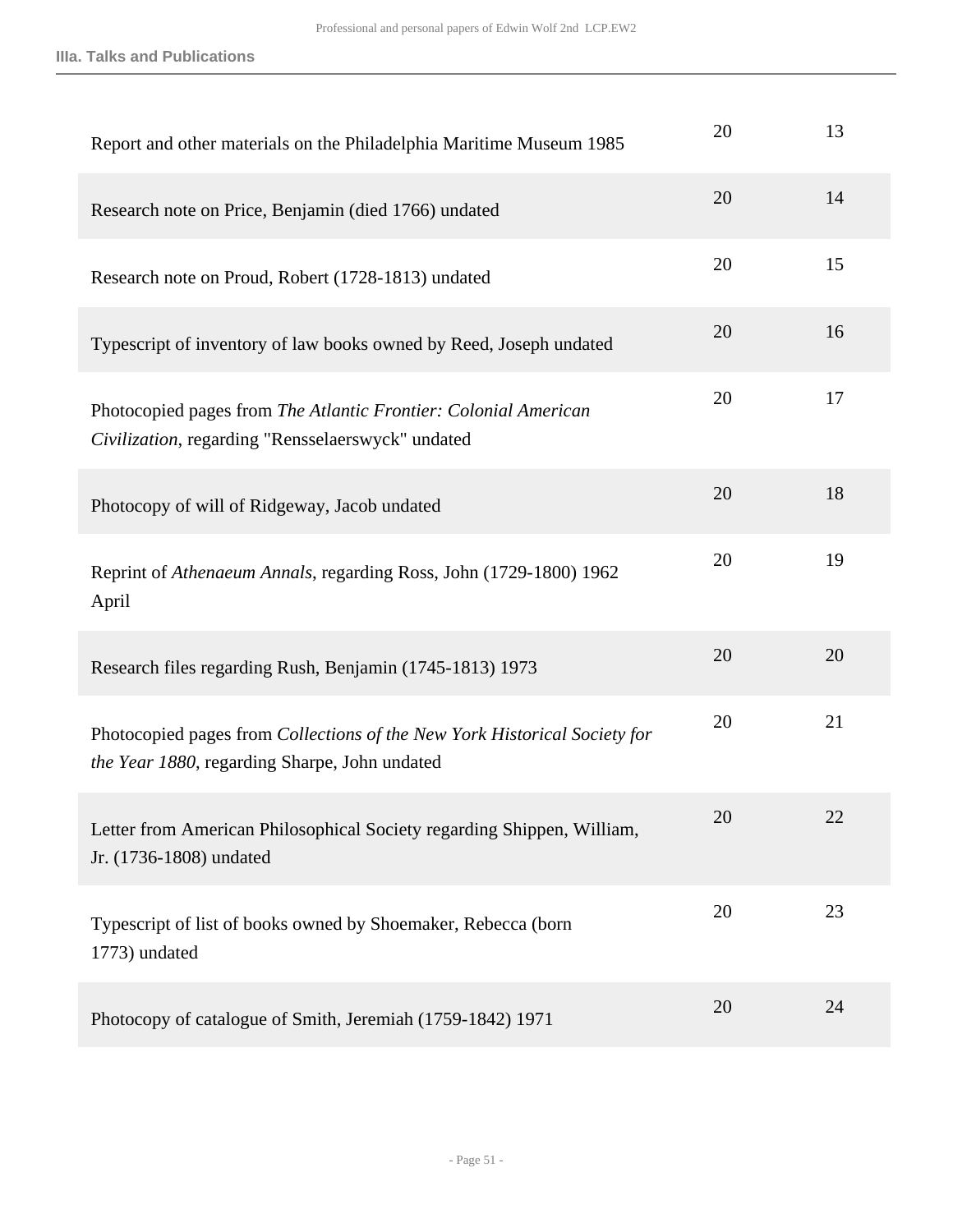| Photocopy of Walter B. Edgar, "Notable Libraries of Colonial South<br>Carolina," published in South Carolina Historical Magazine undated | 21 | $\mathbf{1}$   |
|------------------------------------------------------------------------------------------------------------------------------------------|----|----------------|
| Photostat of list of books owned by Smith, Stanley S.<br>(1750-1819) undated                                                             | 21 | $\overline{2}$ |
| Photocopy of "Library of John Tatham, A. D. 1700" undated                                                                                | 21 | 3              |
| Correspondence regarding publication in U.S. News & World<br>Report 1986-1987                                                            | 21 | $\overline{4}$ |
| Research files regarding Colonial Virginia, including photocopies of<br>articles published in William & Mary Quarterly undated           | 21 | 5              |
| Research files regarding Walcut, Thomas (1768-1840) 1970, undated                                                                        | 21 | 6              |
| Research files regarding Winthrop, John, Jr. (1606-1676) undated                                                                         | 21 | 7              |
| Photocopy of list of books owned by Witherspoon, John<br>(1723-1794) undated                                                             | 21 | 8              |
| Correspondence and other materials regarding contribution to World Book<br>Encyclopedia 1986                                             | 21 | 9              |
| Research notes regarding Yeates, Jasper (1745-1817) undated                                                                              | 21 | 10             |
| Various files, "A" 1985-1987                                                                                                             | 21 | 11             |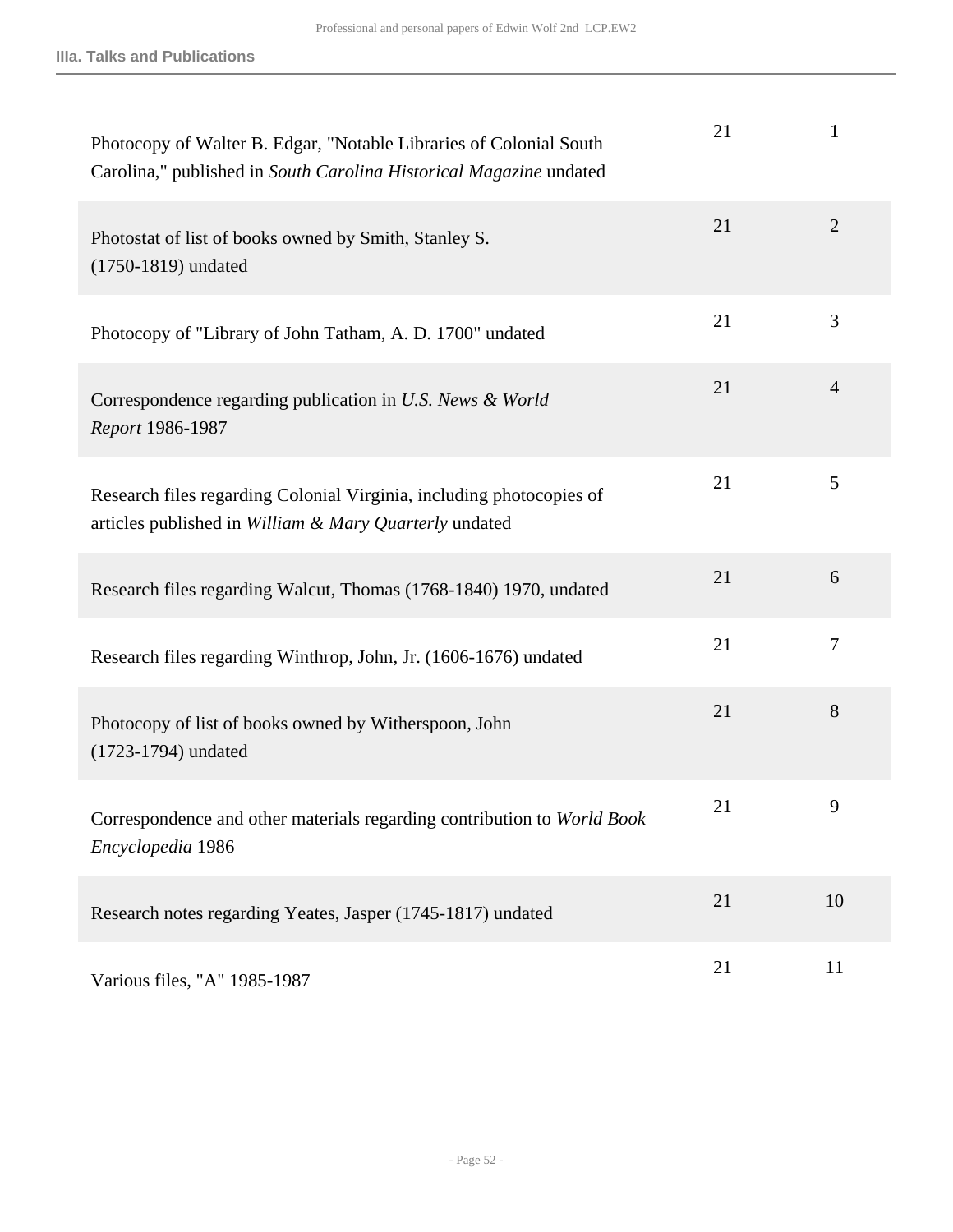| Reviews of Afro-Americana, 1553-1906, published by the Library<br>Company of Philadelphia 1975 | 21 | 12             |
|------------------------------------------------------------------------------------------------|----|----------------|
| Various files, "B" 1980s                                                                       | 21 | 13             |
| Various files regarding the Binswanger family 1988, 1991, undated                              | 21 | 14             |
| Various files, "C" 1949, 1980s                                                                 | 21 | 15             |
| Various files, "D" 1980s                                                                       | 22 | $\mathbf{1}$   |
| Various files, "E" 1980s                                                                       | 22 | $\overline{2}$ |
| Various files, "F" 1980s                                                                       | 22 | 3              |
| Various files, "G" 1980s                                                                       | 22 | $\overline{4}$ |
| Various files, "H" and "I" 1980s                                                               | 22 | 5              |
| Reviews of At the Instance of Benjamin Franklin circa 1977                                     | 22 | 6              |
| Various files regarding history of printing undated                                            | 22 | $\overline{7}$ |
| Various files, "J" and "K" 1974-1985                                                           | 22 | 8              |
| Various files, "L" 1980s                                                                       | 22 | 9              |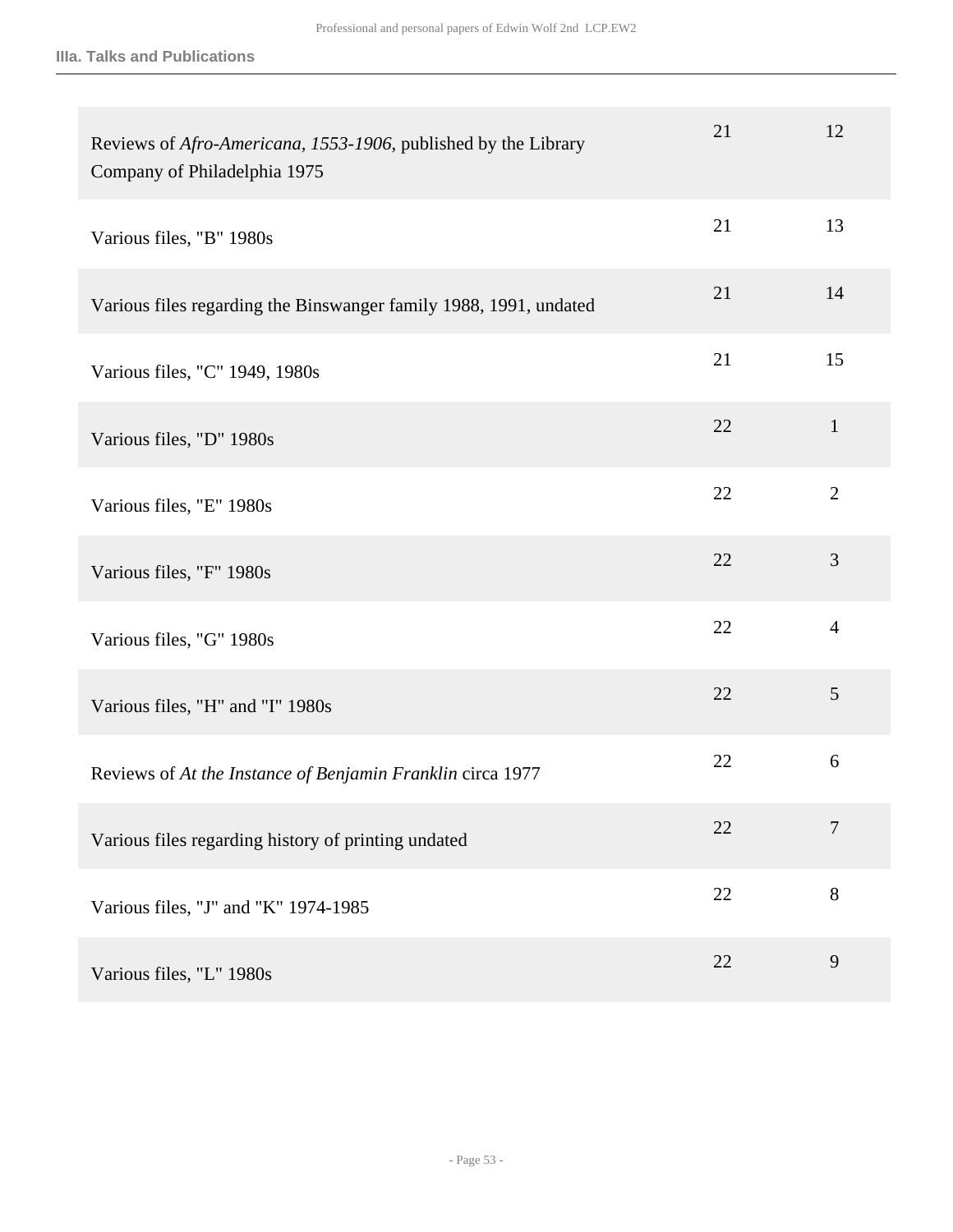| Notices and reviews regarding The Library of James Logan of<br>Philadelphia, 1674-1751 1975 | 22 | 10             |
|---------------------------------------------------------------------------------------------|----|----------------|
| Various files, "M" 1980s                                                                    | 22 | 11             |
| Various files, "N" and "O" 1986-1990                                                        | 22 | 12             |
| Various files, "P" 1980s                                                                    | 23 | $\mathbf{1}$   |
| Various files, "Q" and "R" 1952, 1980s                                                      | 23 | $\overline{2}$ |
| Review and other materials regarding Rare People and Rare Books 1987                        | 23 | 3              |
| Various files regarding A. S. W. Rosenbach and descriptive<br>bibliography 1933, undated    | 23 | $\overline{4}$ |
| Various files, "S" 1980s                                                                    | 23 | 5              |
| Various files, "T" and "V" 1985-1988                                                        | 23 | 6              |
| Various files, "W" 1985-1988, undated                                                       | 23 | $\overline{7}$ |
| Various files regarding the Wolf family, including tax and financial<br>documents 1985-1988 | 23 | 8              |
| Drafts of Edwin's autobiography undated                                                     | 23 | 9              |
| Various files, "X," "Y," and "Z" 1987-1988, undated                                         | 23 | 10             |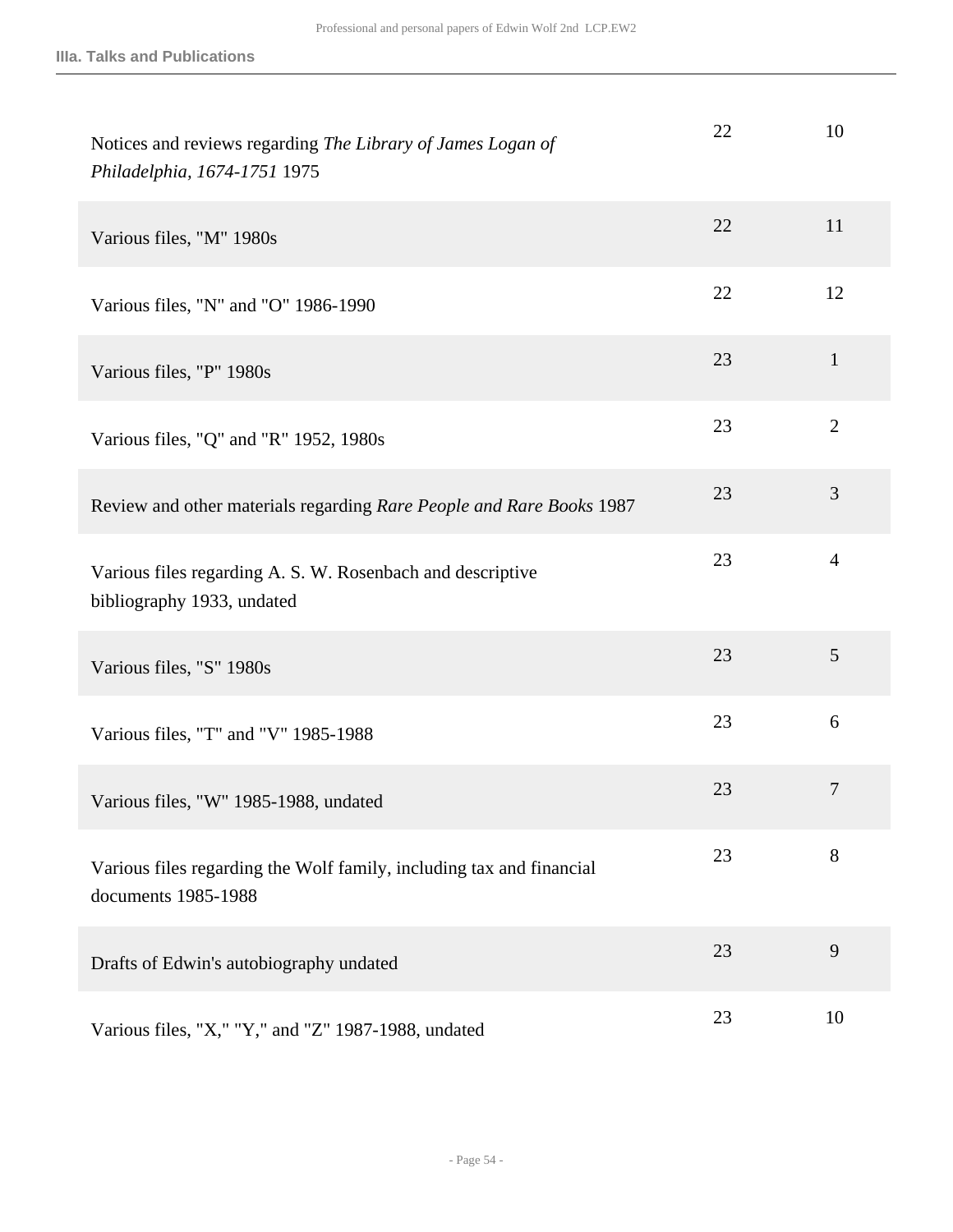| Draft of autobiographical sketch, copy of Bedales Association<br>newsletter 1992, undated                                                         | 24 | 1              |
|---------------------------------------------------------------------------------------------------------------------------------------------------|----|----------------|
| Columbia Rare Book School: Letter from Michael Winship; bibliographies<br>of music and sheet music, publisher's bindings, and other subjects 1988 | 24 | $\overline{2}$ |
| Columbia Rare Book School: Typescripts of lectures by Edwin 1988                                                                                  | 24 | 3              |
| Publication: "Colonial Playbills," including research files and<br>correspondence 1971-1973, undated                                              | 24 | $\overline{4}$ |
| Publication: "The First Books and Printed Catalogues of the Library<br>Company of Philadelphia" circa 1954                                        | 24 | 5              |
| Publication: "Franklin's Library" undated                                                                                                         | 24 | 6              |
| Publication: "Gravelot as Designer of Engraved Portrait Frames" circa<br>1950                                                                     | 24 | $\tau$         |
| Publication: "Great American Book Collectors to 1800," photocopied<br>research materials circa 1971, undated                                      | 24 | 8              |
| Talk/Publication: Untitled (on Library Company of Philadelphia) circa<br>1967                                                                     | 24 | 9              |
| Publication: Book review of A Library for Younger Schollers circa 1961                                                                            | 24 | 10             |
| Talk/Publication: Untitled (on William Penn, book merchant) undated                                                                               | 24 | 11             |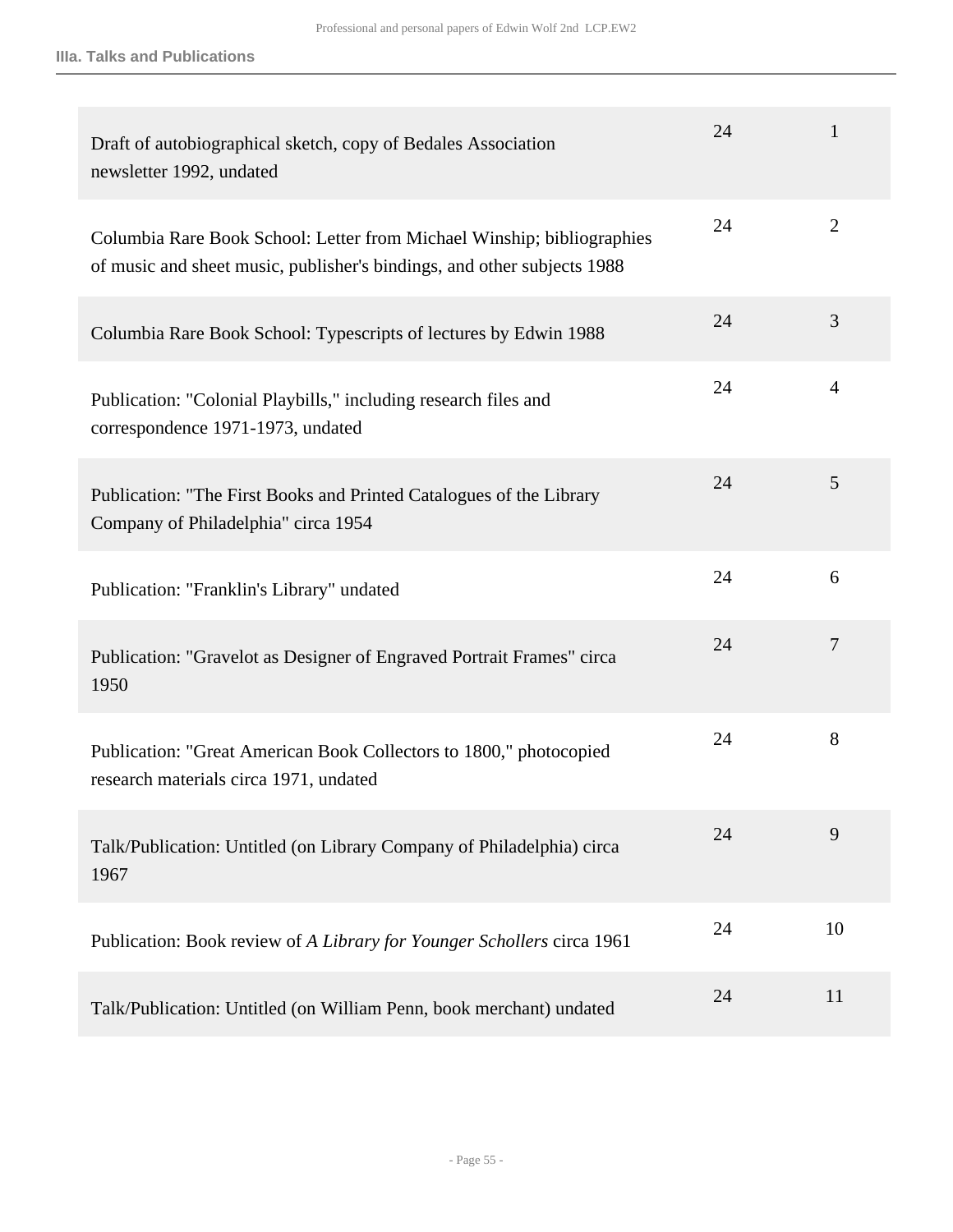| Publication: "Philobiblon" circa 1991                                                                                                                                                                                   | 24         | 12            |
|-------------------------------------------------------------------------------------------------------------------------------------------------------------------------------------------------------------------------|------------|---------------|
| Talk given at the Philobiblon Club undated                                                                                                                                                                              | 24         | 13            |
| Talk/Publication: "The Prodigal Son," including research files and<br>correspondence 1970-1972, 1982, undated                                                                                                           | 24         | 14            |
| Typescript of introduction written for 1987 edition of E. M. Sowerby's<br>Rare People and Rare Books circa 1987                                                                                                         | 24         | 15            |
| Talk: "Richard Heston Shoemaker, 1907-1970" 1971                                                                                                                                                                        | 24         | 16            |
| Talk: "The STC (1475-1640) component of the English Short Title<br>Catalogue" and various conference materials 1988                                                                                                     | 24         | 17            |
| Talk: "Why are antique bookcases filled with Chinese export<br>porcelain?" 1988                                                                                                                                         | 24         | 18            |
| Winterthur Conference: Text of Edwin's presentation 1987                                                                                                                                                                | 24         | 19            |
| <b>From Gothic Windows to Peacocks: Printed folios 1990</b>                                                                                                                                                             | 24         | 20            |
|                                                                                                                                                                                                                         |            | <b>Volume</b> |
| "A History of the Jews in Philadelphia" serialized clippings scrapbook 1954                                                                                                                                             |            | 8             |
|                                                                                                                                                                                                                         | <b>Box</b> | <b>Folder</b> |
| Offprint/reprint correspondence: 21 letters between Edwin and J.C.<br>Wylie, W. S. Dix, G. B. Oldham, James T. Babb, F. B. Adams, Alton H.<br>Keller, L. W. Hanson, R. E. Spiller, R. N. Williams, William Targ, Judith | 25         | $\mathbf{1}$  |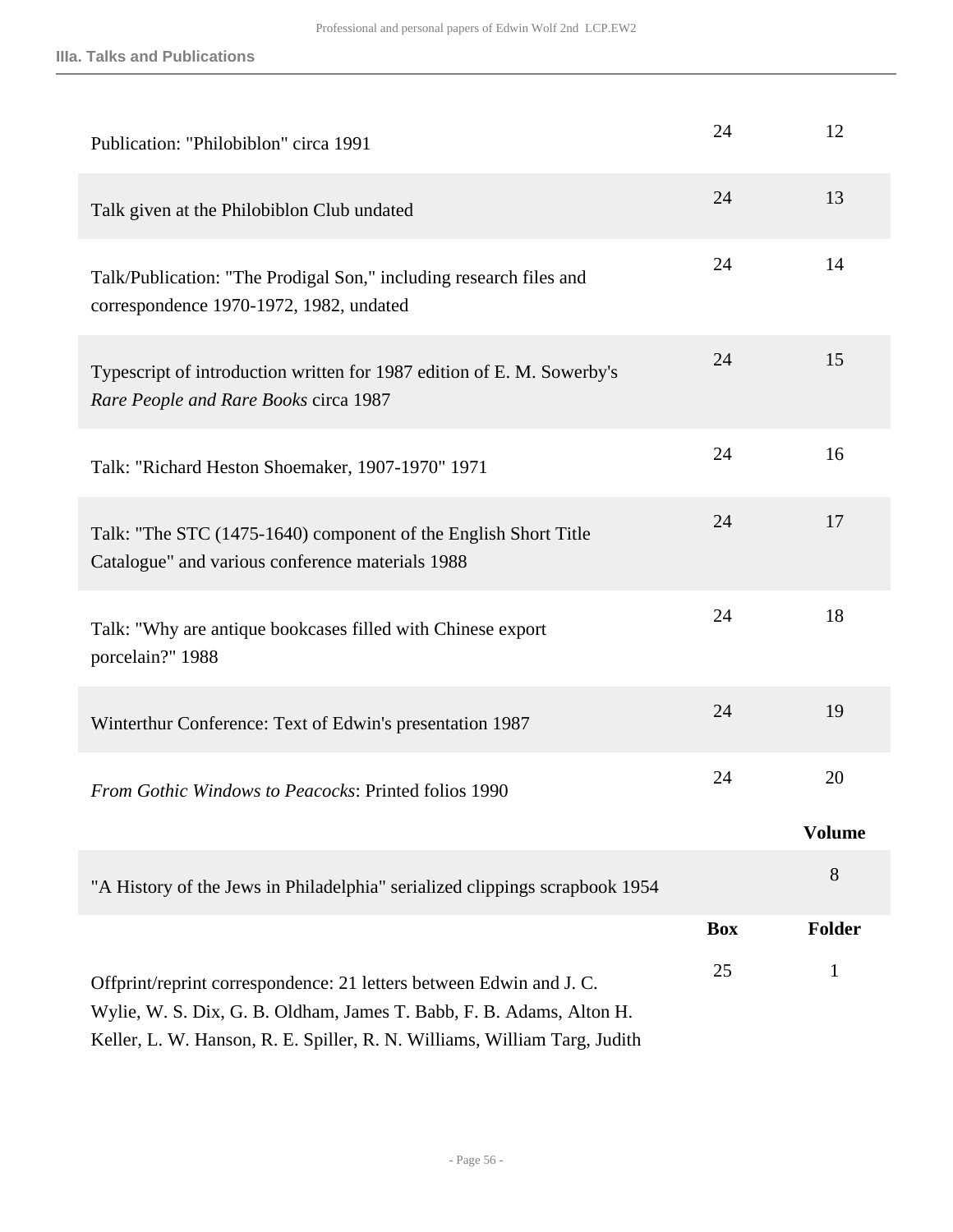| Shapiro, Justin Turner, J. C. Cummings, L. Leman, M. A. McCorrison, A.<br>Halpern, A. D. Wainwright, P. Mellon, K. Johnson, Rabbi R. Lupo, and<br>Ms. Levinson 1954 March 23-1965 July 29                                                                                                                                                                                       |    |                |
|---------------------------------------------------------------------------------------------------------------------------------------------------------------------------------------------------------------------------------------------------------------------------------------------------------------------------------------------------------------------------------|----|----------------|
| Offprint/reprint correspondence: Letters between Edwin and C. W.<br>Fenninger, L. M. C. Smith, and J. Bennett Nolan 1948-1950                                                                                                                                                                                                                                                   | 25 | $\overline{2}$ |
| Talks and lectures correspondence: 8 letters between Edwin and Rabbi M.<br>Berkowitz, J. F. Spahr, J. A. Ritter, Amy B. Yerkes, and E. P. Alexander<br>regarding talk given at B'nai B'rith on The Jew in American History;<br>typescripts of "An Address Before a Group of Friends of The University of<br>Delaware at Luncheon on April 19, 1952" 1951 March 16-1952 April 25 | 25 | 3              |
| Talks and lectures correspondence: 15 letters between Edwin and<br>Rabbi M. Berkowitz, J. F. Spahr, J. A. Ritter, Amy B. Yerkes, and E. P.<br>Alexander; address given before The Grolier Club 1952 January 8-1964<br>December 3, undated                                                                                                                                       | 25 | $\overline{4}$ |
| Talks and lectures correspondence: 5 letters between Edwin and Ada<br>Liveright, D. S. Wiesen, R. Samuel, and J. G. Gunmere 1935 October<br>29-1979 November 16                                                                                                                                                                                                                 | 25 | 5              |
| Talks and lectures correspondence: Letters between Edwin and M.C.<br>Marshall and H. D. MacPherson 1952 March 3-7                                                                                                                                                                                                                                                               | 25 | 6              |
| Research requests: 10 letters between Edwin and Morris Wolf, Susan<br>Sterling Towles, Melvin K. Whiteleather, Robert R. Wark, Bernard<br>C. Meyer, Anne Francis, Levi G. Leatham, and Donald A. Low 1930<br>December 19-1965 November 4                                                                                                                                        | 25 | 7              |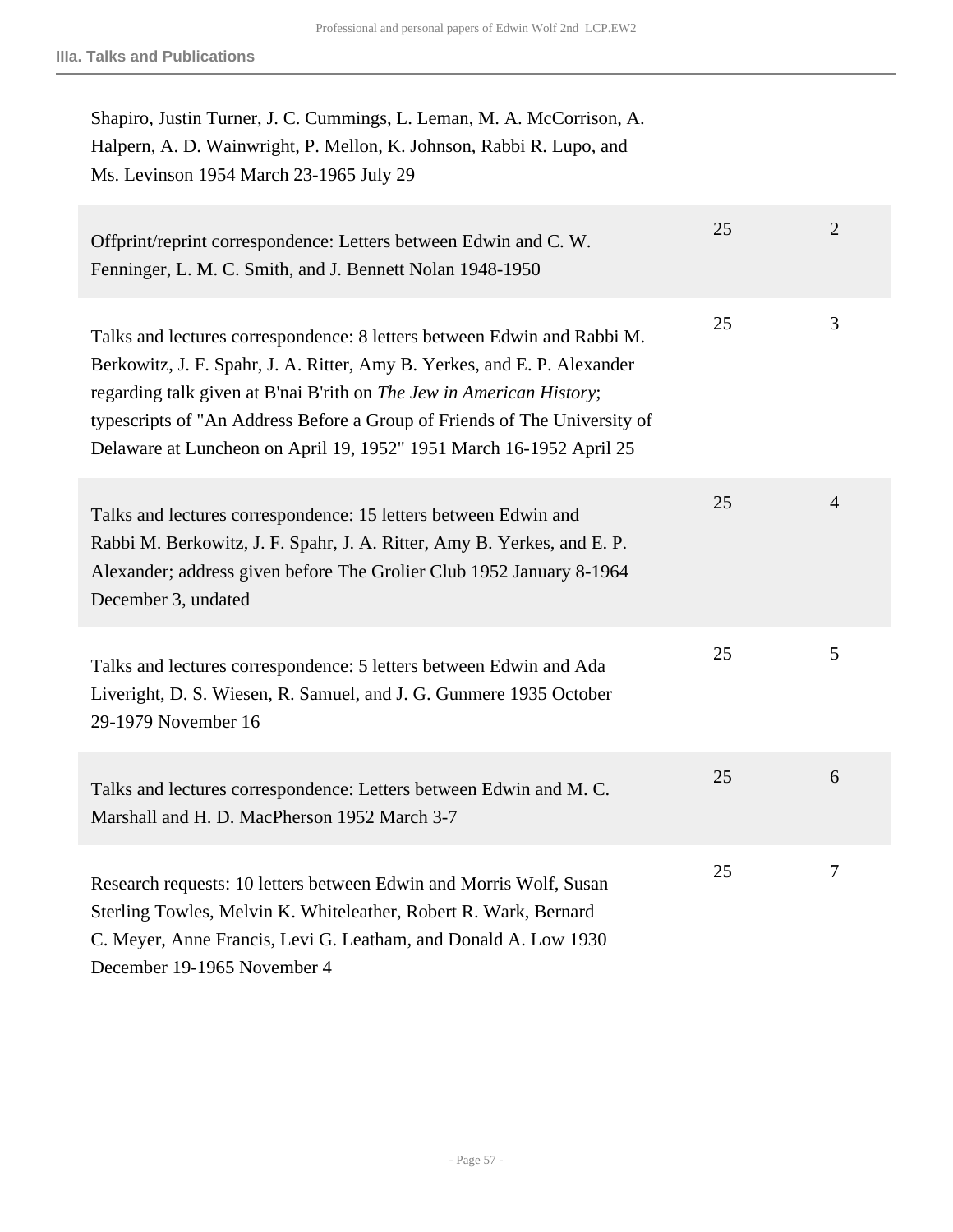| 25<br>Research requests: 7 letters between Edwin and New York Public Library,<br>Frederick Goff, E. Mongan, J. H. Powell, L. Henke, Vincent Eaton, and C.<br>Butterworth 1947 March 7-1950 April 24 | 8              |
|-----------------------------------------------------------------------------------------------------------------------------------------------------------------------------------------------------|----------------|
|                                                                                                                                                                                                     | <b>Item</b>    |
| <i>I-Tell-You</i> , newsletter of the Rodeph Shalom Religious School, Purim issue; including a<br>poem by Edwin, "The Syrian King" 1927 March                                                       | 1              |
| Camp Kennebec Year Book 1925                                                                                                                                                                        | $\overline{2}$ |
| "The Kennebecamper" twentieth anniversary issue 1926                                                                                                                                                | 3              |
| "The Kennebecamper" 1927                                                                                                                                                                            | $\overline{4}$ |
| Issue of <i>The Penn Charter Magazine</i> , volume XL, number 352; including a piece by<br>Edwin, "First-hand Impressions of the Pyramids" 1926 February                                            | 5              |
| Issue of The Penn Charter Magazine, volume XL, number 356; including a piece by<br>Edwin, "Bablyon" 1926 June 15                                                                                    | 6              |
| Issue of <i>Bedales Chronicle</i> , volume XVIII, number 5 1927 November                                                                                                                            | 7              |
| Issue of Bedales Chronicle, volume XVIII, number 6 1927 December                                                                                                                                    | 8              |
| Issue of <i>Bedales Chronicle</i> , volume XIX, number 7 1928 February                                                                                                                              | 9              |
| Issue of <i>Bedales Chronicle</i> , volume XIX, number 8 1928 April                                                                                                                                 | 10             |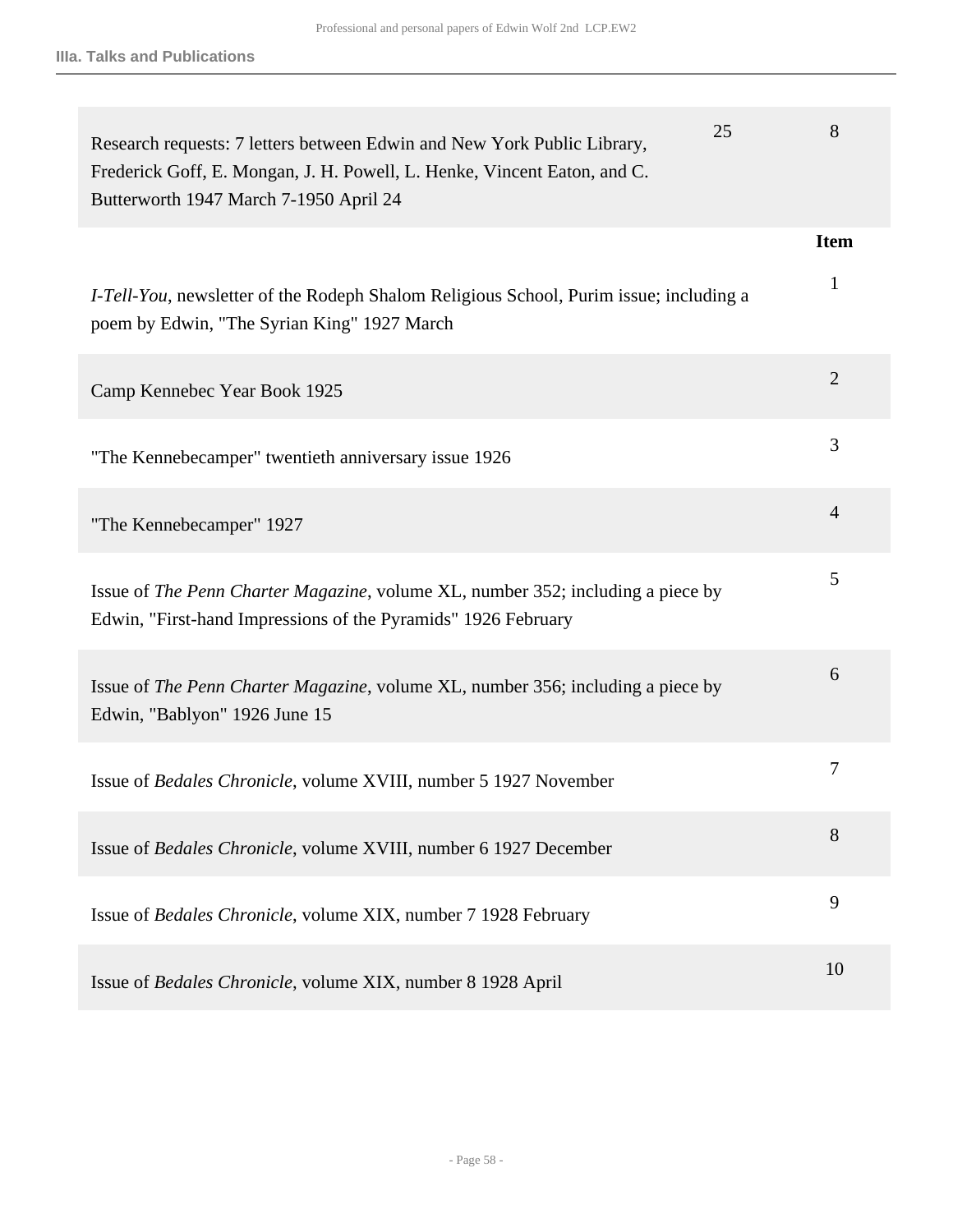| Issue of Bedales Chronicle, volume XIX, number 9 1928 June           | 11 |
|----------------------------------------------------------------------|----|
| Issue of Bedales Chronicle, volume XIX, number 10 1928 July          | 12 |
| Issue of Bedales Chronicle, volume XIX, number 11 1928 November      | 13 |
| Issue of Bedales Chronicle, volume XIX, number 12 1928 December      | 14 |
| Issue of The JPS Bookmark, volume 1, number 3 1954 October           | 15 |
| Issue of The JPS Bookmark, volume 2, number 3 1955 September         | 16 |
| Issue of The JPS Bookmark, volume 3, number 2 1956 June              | 17 |
| Issue of The JPS Bookmark, volume 3, number 3 1956 September         | 18 |
| Issue of The JPS Bookmark, volume 3, number 4 1956 December          | 19 |
| Issue of The JPS Bookmark, volume 4, number 2 1957 June              | 20 |
| Issue of <i>The JPS Bookmark</i> , volume 4, number 3 1957 September | 21 |
| Issue of <i>The JPS Bookmark</i> , volume 5, number 1958 June        | 22 |
| Issue of <i>The JPS Bookmark</i> , volume 5, number 3 1958 September | 23 |
| Issue of The JPS Bookmark, volume 5, number 4 1958 December          | 24 |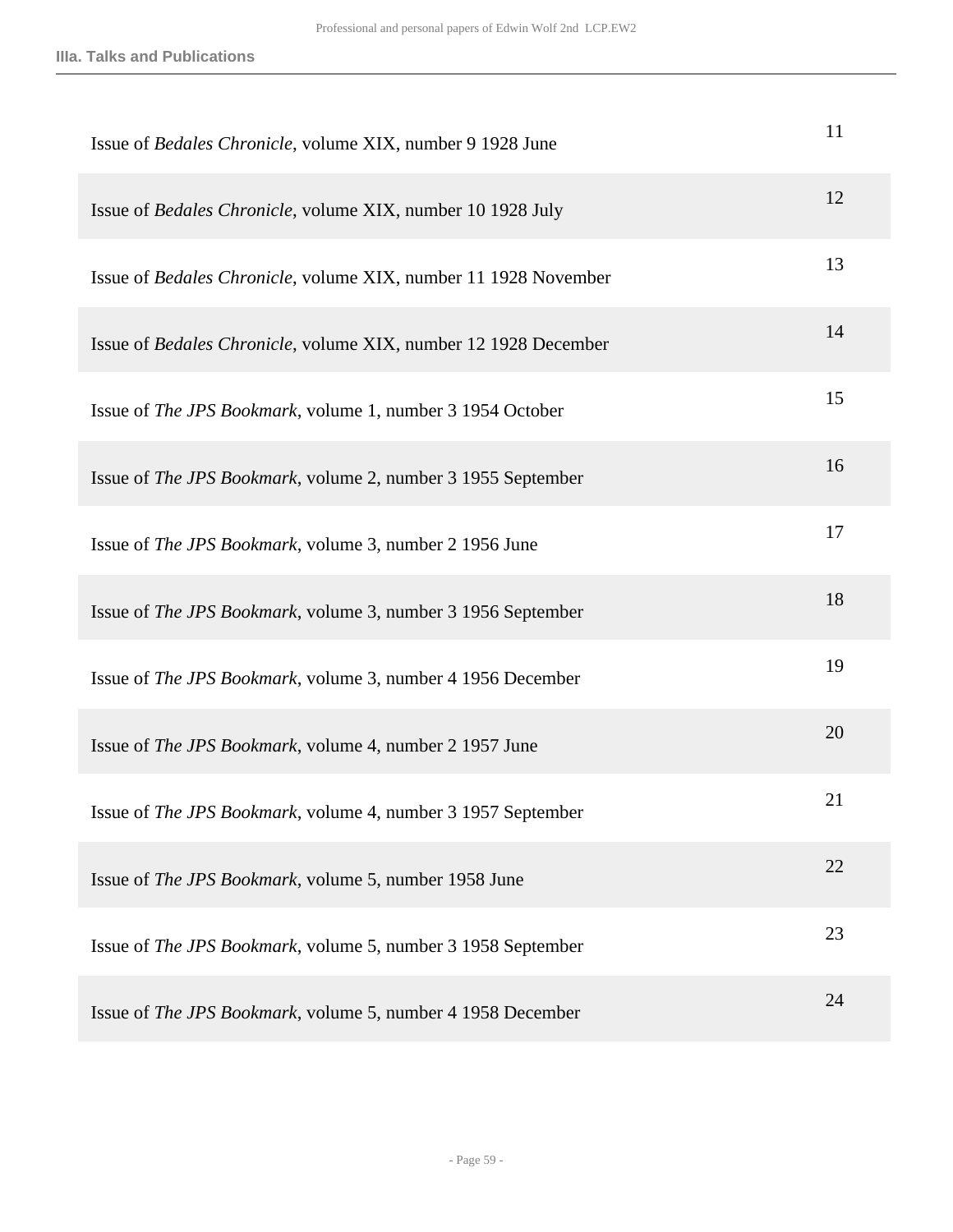| Issue of The JPS Bookmark, volume 6, number 2 1959 June             | 25 |
|---------------------------------------------------------------------|----|
| Issue of The JPS Bookmark, volume 6, number 3 1959 September        | 26 |
| Issue of <i>The JPS Bookmark</i> , volume 6, number 4 1959 December | 27 |
| Issue of The JPS Bookmark, volume 7, number 2 1960 June             | 28 |
| Issue of The JPS Bookmark, volume 9, number 2 1962 June             | 29 |
| Issue of The JPS Bookmark, volume 9, number 4 1962 December         | 30 |
| Issue of The JPS Bookmark, volume 10, number 2 1963 March           | 31 |
| Issue of The JPS Bookmark, volume 10, number 2A 1963 June           | 32 |
| Issue of The JPS Bookmark, volume 11, number 2 1964 June            | 33 |
| Issue of The JPS Bookmark, volume 11, number 4 1964 December        | 34 |
| Issue of <i>The JPS Bookmark</i> , volume 12, number 2 1965 June    | 35 |
| Issue of The JPS Bookmark, volume 12, number 3 1965 September       | 36 |
| Issue of The JPS Bookmark, volume 16, number 2 1968 June            | 37 |
| "Why the Library Company Should Move" 1960                          | 38 |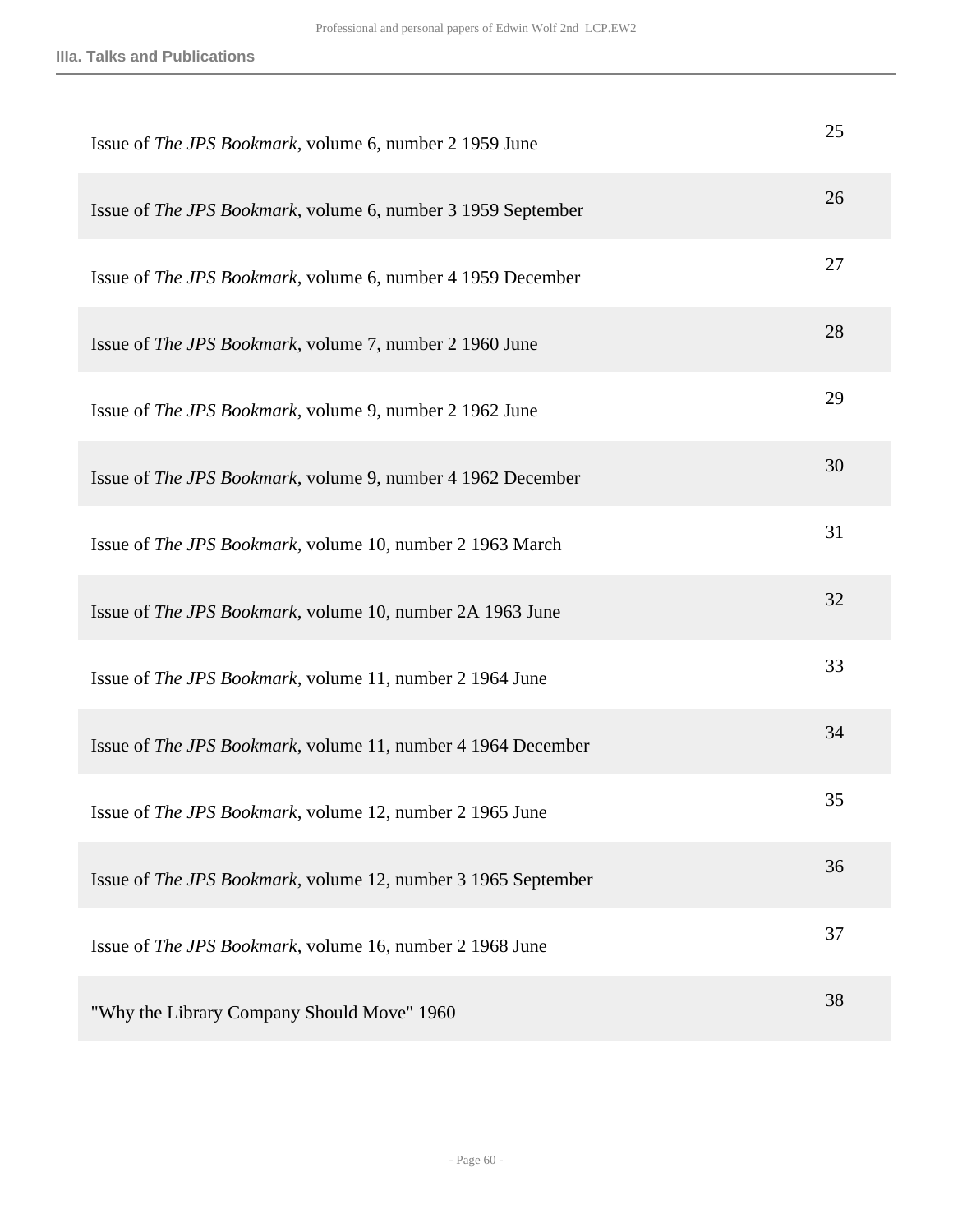| Auction catalogue, "Western Americana, Pennsylvania German Imprints, Civil War<br>Books and Posters, Maps, Literature, Numismatics" 1964 April 21                                                                                | 39 |
|----------------------------------------------------------------------------------------------------------------------------------------------------------------------------------------------------------------------------------|----|
| Issue of Antiquarian Bookman 1966 October 17                                                                                                                                                                                     | 40 |
| "Abraham Simon Wolf Rosenbach (1879-1952)", The Jewsish Quarterly Review, volume<br>XLV 1955 April                                                                                                                               | 41 |
| "A Press for Penn's Pump," The Art Quarterly 1961 Autumn                                                                                                                                                                         | 42 |
| "Jewish Culture in America: Status and Outlook," Assembly Papers of the 31st General<br>Assembly of the Countil of Jewish Federations and Welfare Funds 1962 November 15-18                                                      | 43 |
| Address given at the United Hebrew Schools Annual Meeting, Detroit, Michigan 1963<br>May $21$                                                                                                                                    | 44 |
| "A Press for Penn's Pump," signed gift copy 1963                                                                                                                                                                                 | 45 |
| Issue of The Quarterly Journal of the Library of Congress, volume 35, number 3;<br>including an article by Edwin, "The Origins of Early American Printing Shops" 1978<br>July                                                    | 46 |
| Special issue of Slavery & Abolition, volume 3, number 1, entitled "Survey of<br>International Archives (Slavery and Abolition)", with The Library Company of<br>Philadelphia and the Historial Society of Pennsylvania 1982 May | 47 |
| "The First Books and Printed Catalogues of the Library Company of Philadelphia" 1954                                                                                                                                             | 48 |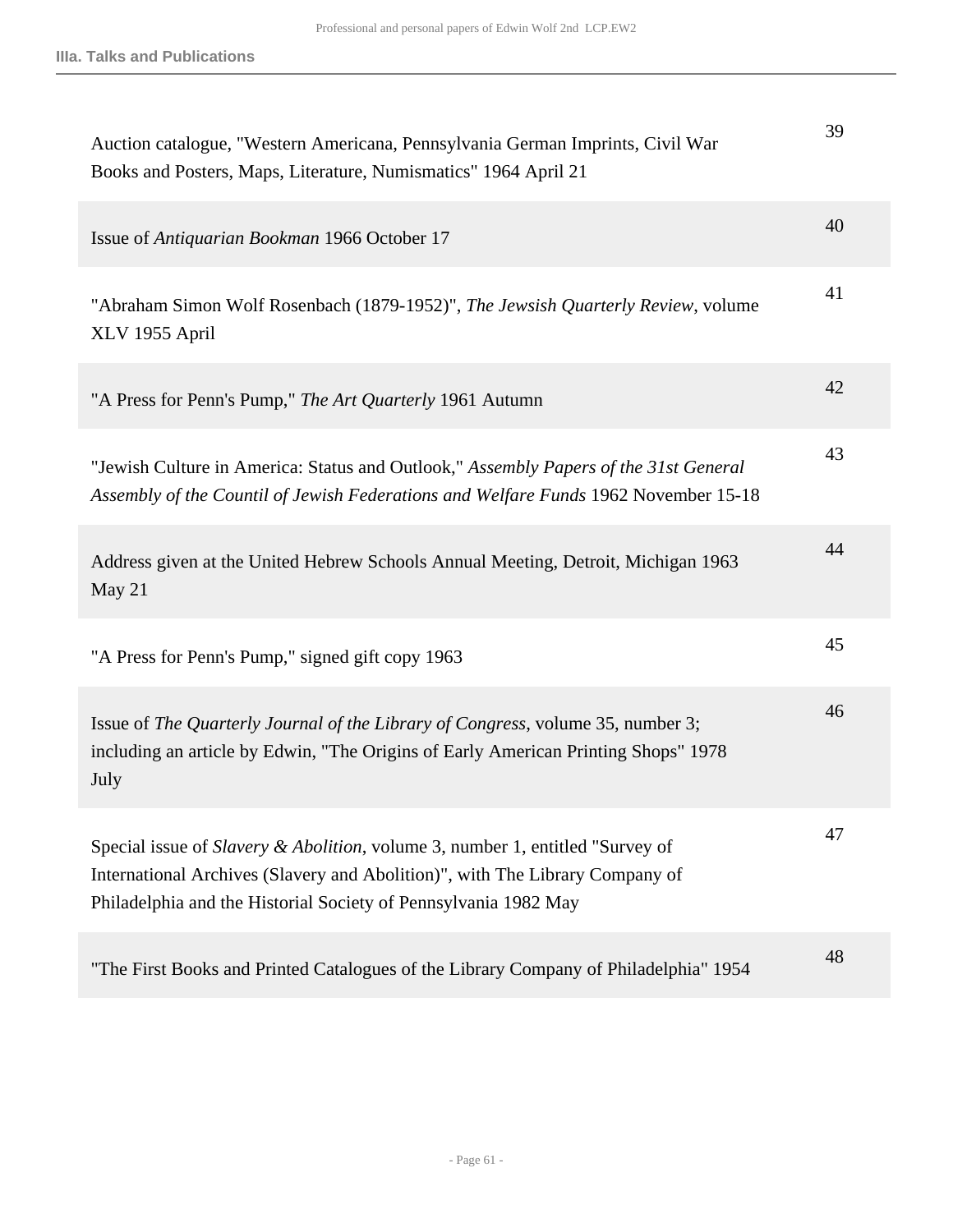| Book review of John Witherspoon Comes to America. A Documentary Account Based<br>Largely on New Materials, The Pennsylvania Magazine of History and Biography 1954<br>April                                                                                           | 49 |
|-----------------------------------------------------------------------------------------------------------------------------------------------------------------------------------------------------------------------------------------------------------------------|----|
| "Recent Books on American Jewish History," The Jewish Quarterly Review 1955                                                                                                                                                                                           | 50 |
| "Recent Books on American Jewish History," The Jewish Quarterly Review, volume<br>XLV 1955 April                                                                                                                                                                      | 51 |
| Issue of Bulletin of the Special Libraries Council of Philadelphia and Vicinity, volume<br>22, number 2 1955 November                                                                                                                                                 | 52 |
| Issue of Wilson Library Bulletin, volume 30, number 4; including an article by Edwin,<br>"The Early Buying Policy of the Library Company of Philadelphia" 1955 December                                                                                               | 53 |
| Panel discussion, "Historical Development of the American Lawyer's Library," Law<br>Library Journal 1968                                                                                                                                                              | 54 |
| Special issue of Proceedings of the American Philosophical Society, "Studies on<br>Benjamin Franklin: The Two Hundredth Anniversary of His Birth," volume 99, number<br>6; including an article by Edwin, "Benjamin Franklin's Stamp Act Cartoon" 1955<br>December 15 | 55 |
| "Benjamin Franklin's Stamp Act Cartoon," <i>Proceedings of the American Philosophical</i><br>Society, volume 99, number 6 1955 December                                                                                                                               | 56 |
| "Franklin and His Friends Choose Their Books," The Pennsylvania Magazine of History<br>and Biography, volume LXXX, number 1 1956 January                                                                                                                              | 57 |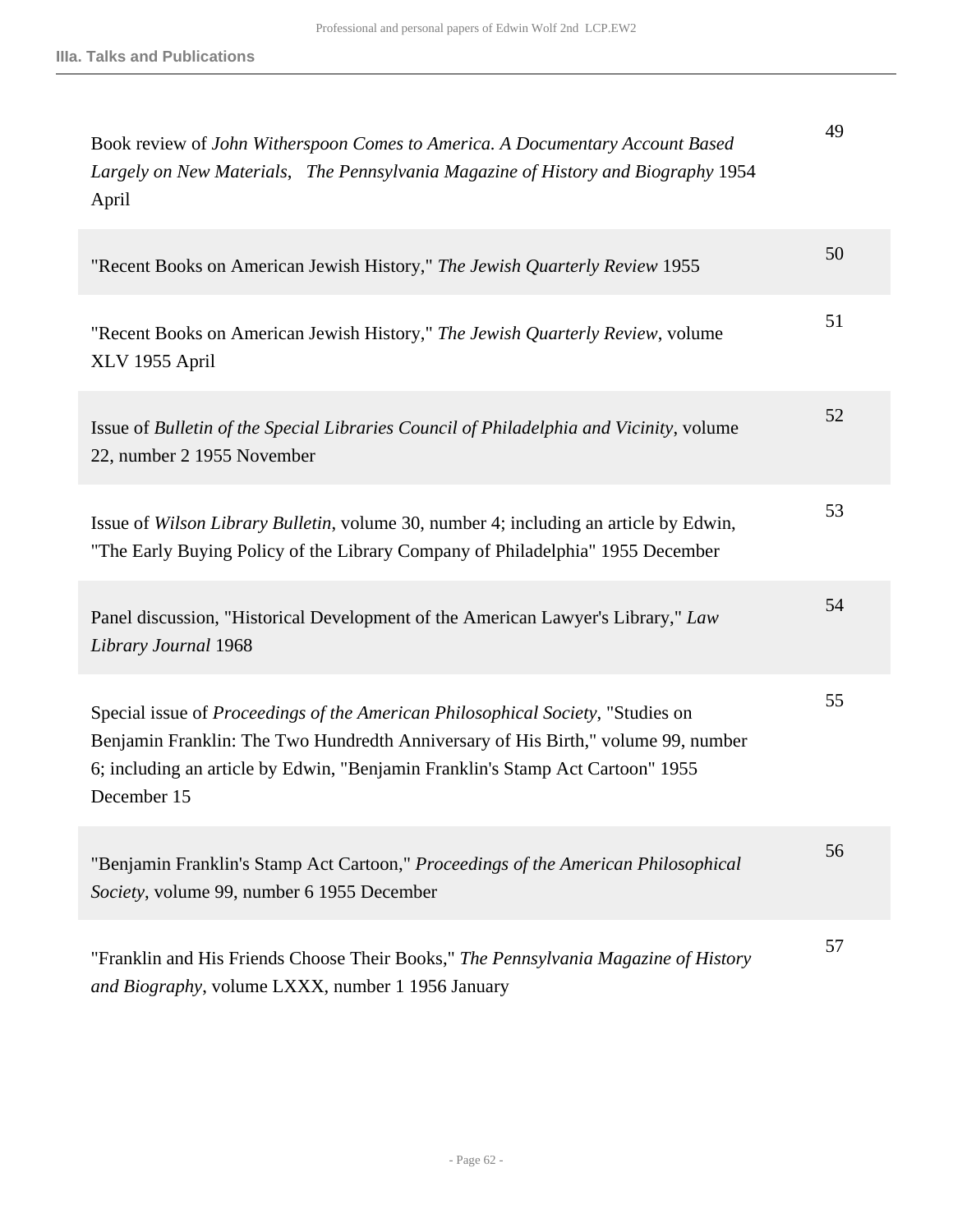| "Early American Playbills," Shakespeare Quarterly, volume VII, number 2 1956 Spring                                                                                | 58 |
|--------------------------------------------------------------------------------------------------------------------------------------------------------------------|----|
| "A Key to the Identification of Franklin's Books," Manuscripts 1956 Summer                                                                                         | 59 |
| "A Key to the Identification of Franklin's Books," The Pennsylvania Magazine of History<br>and Biography, volume LXXX, number 4 1956 October                       | 60 |
| "The Romance of James Logan's Books," William and Mary Quarterly 1956                                                                                              | 61 |
| "The Year After Franklin's Year," The Papers of the Bibliographical Society of America,<br>volume 51 1957                                                          | 62 |
| "The 1706 Charter of the City of Philadelphia," Proceedings of the American<br>Philosophical Society, volume 96, number 4 1952 August                              | 63 |
| "Blake Exhibitions in America," The Book Collector 1957                                                                                                            | 64 |
| Exhibition booklet, "Benjamin Franklin & Winston Churchill: An Exhibition Celebrating<br>the Bicentennial of the University of Pennsylvania Library" 1951 May-June | 65 |
| "Colonial American Playbills," The Pennsylvania Magazine of History and Biography,<br>volume XCVII, number 1 1973 January                                          | 66 |
| "The Library Company of Philadelphia" 1975                                                                                                                         | 67 |
| "The Bible in Transition," The Princeton University Library Chronicle, volume XXIV,<br>number 3 1963 Spring                                                        | 68 |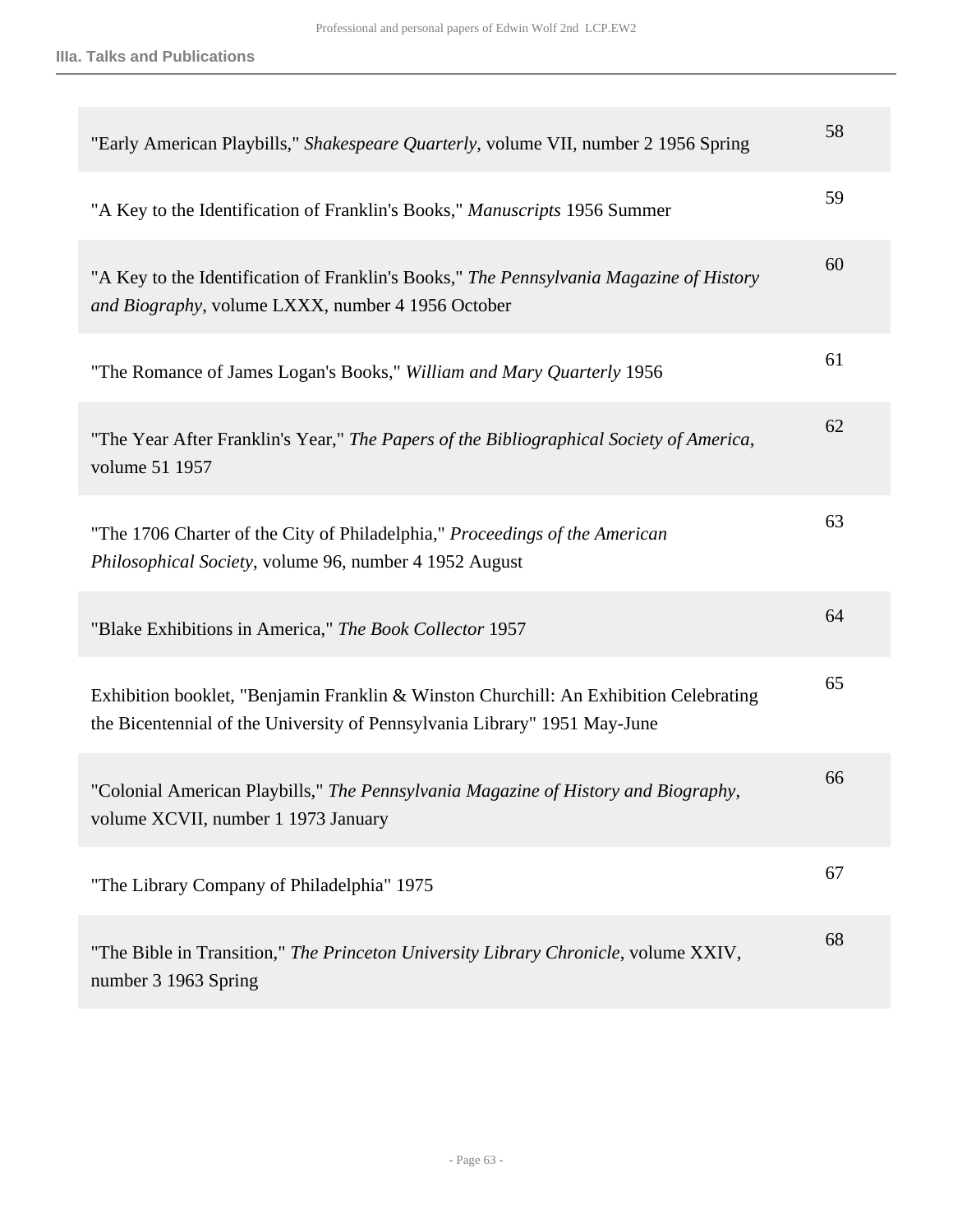| "Some Books of Early New England Provenance in the 1823 Library of Alleghany<br>College," Proceedings of the American Antiquarian Society 1963 April                     | 69 |
|--------------------------------------------------------------------------------------------------------------------------------------------------------------------------|----|
| "Dr. Rosenbach," Manuscripts, volume XV, number 2 1963 Spring                                                                                                            | 70 |
| "Wanted: Jewish Intellectuals for Jewish Community Life," The Jewish Digest, volume<br>VIII, number 5 1963 February                                                      | 71 |
| "Leadership in the American Jewish Community," The American Jew: A<br>Reappraisal 1964                                                                                   | 72 |
| "Credo of a Library Conservative," Library Journal, volume 89, number 9 1964 May 1                                                                                       | 73 |
| "Thoughts on Books and Libraries," Papers of the Bibliographical Society of America,<br>volume 57 1963                                                                   | 74 |
| "A Signed American Binding on the First American Edition of Shakespeare,"<br>Shakespeare Quarterly, volume XII, number 2 1961 Spring                                     | 75 |
| "Historical Grist for the Bibliographical Mill," Papers of the Bibliographical Society of<br>the University of Virginia, volume 25 1972                                  | 76 |
| "The American Printings of the Definitive Treaty of Peace of 1783 Freed of Obfuscation,"<br>The Papers of the Bibliographical Society of America, volume 65 (bound) 1971 | 77 |
| "The American Printings of the Definitive Treaty of Peace of 1783 Freed of Obfuscation,"<br>The Papers of the Bibliographical Society of America, volume 65 (unbound)    | 78 |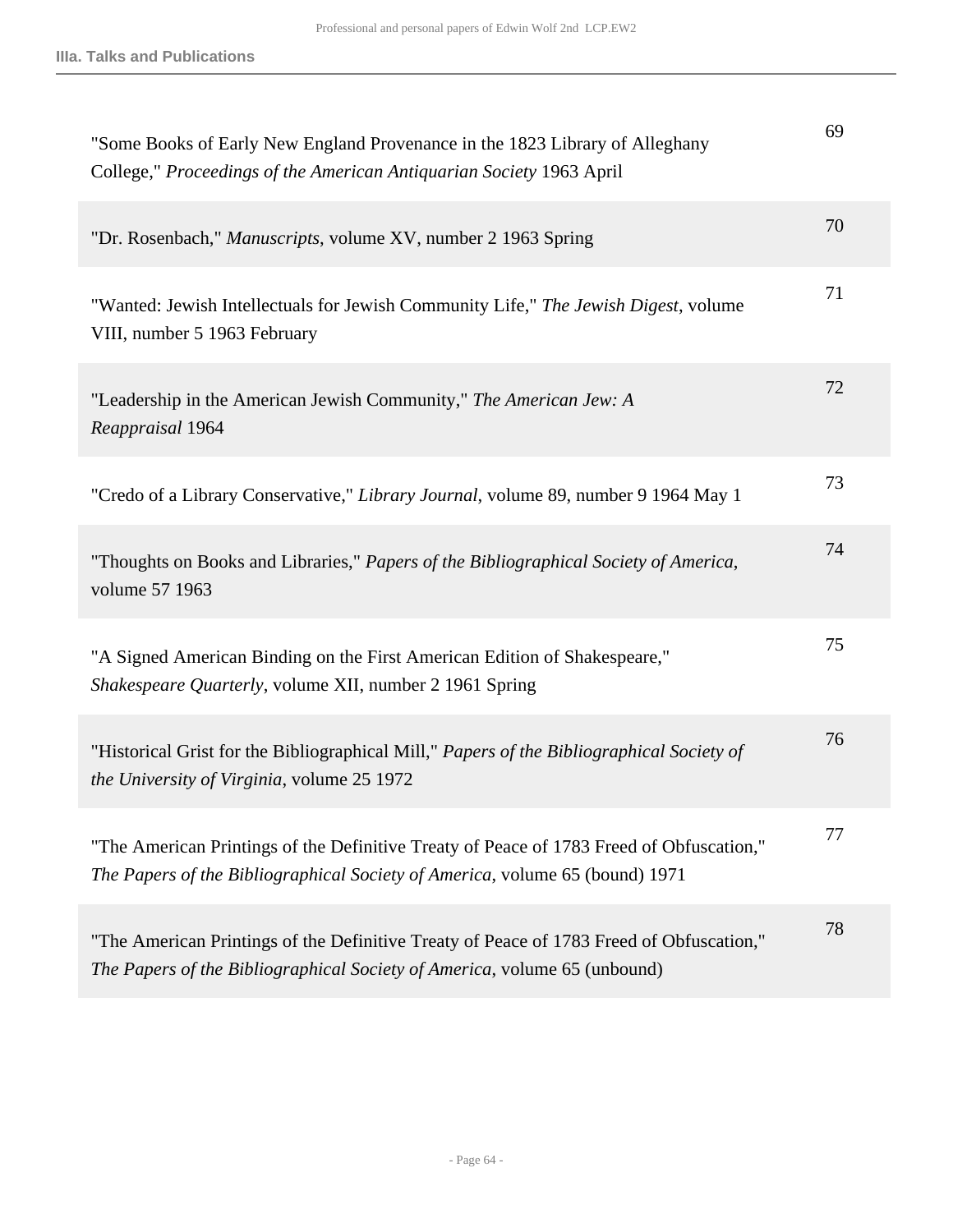| Book review of The Library of John Locke, William and Mary Quarterly 1967                                                                                                  | 79    |
|----------------------------------------------------------------------------------------------------------------------------------------------------------------------------|-------|
| Book review of Guidebook to Jewish Philadelphia, American Jewish Historical Review,<br>volume LV, number 4 1966 June                                                       | 80    |
| Issue of Papers of the Bibliographical Society of America, volume 54; including a book<br>review by Edwin of Thomas J. Wise Centenary Studies 1960                         | 81    |
| Issue of <i>Shakespeare Quarterly</i> , volume VII, number 2; including an article by Edwin,<br>"Early American Playbills" (2 copies) 1956 Spring                          | 82-83 |
| Issue of Rare Books and Manuscripts Librarianship, volume 1, number 1; including an<br>article by Edwin, "Creating an Image" 1986 April                                    | 84    |
| "The Library of Edward Lloyd IV of Wye House," Winterthur Portfolio, 5 1969                                                                                                | 85    |
| "Evidence Indicating the Need for Some Bibliographical Analysis of American-Printed<br>Historical Works," Papers of the Bibliographical Society of America, volume 63 1969 | 86    |
| "The First Book of Jewish Authorship Printed in America," American Jewish Historical<br>Review, volume LX, number 3 1971 March                                             | 87    |
| "The Year 1745--On-Line," PLA Bulletin, volume 26, number 2 1971 March                                                                                                     | 88    |
| "Great American Books Collectors to 1800," Gazette of the Grolier Club, volume<br>16 1971 June                                                                             | 89    |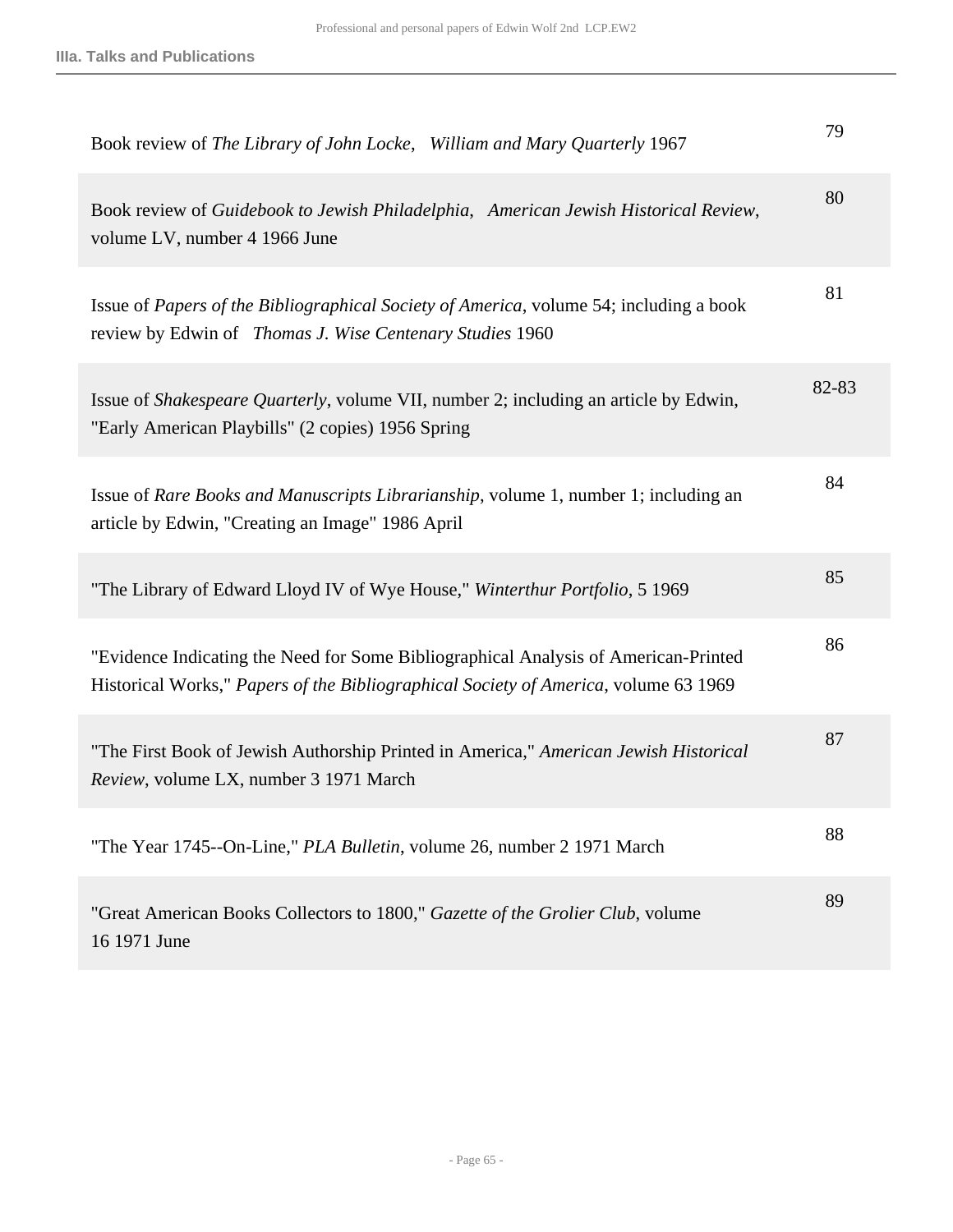| Exhibition booklet, "James Logan, 1674-1751, Bookman Extraordinary: An Exhibition of<br>Books and Manuscripts from the Library of James Logan, supplemented by his Writings<br>and Documents relating to the History of the Bibliotheca Loganiaca" 1971 | 90 |
|---------------------------------------------------------------------------------------------------------------------------------------------------------------------------------------------------------------------------------------------------------|----|
| "Libraries Don't Get Degrees," New York History, volume LI 1970                                                                                                                                                                                         | 91 |
| "Wolfe's Copy of Gray's Elegy," The Colophon, volume II, number 3 1937                                                                                                                                                                                  | 92 |
| "Edward Halle's 'The Vnion of the Two Noble and Illustre Famelies of Lancastre &<br>Yorke' and its Place Among English Americana," Papers of the Bibliographical Society<br>of America, volume 33 1939                                                  | 93 |
| "Press Corrections in Sixteenth- and Seventeenth-Century Quartos," Papers of the<br>Bibliographical Society of America, volume 36 1942                                                                                                                  | 94 |
| "The Blake-Linnell Accounts in the Library of Yale University," Papers of the<br>Bibliographical Society of America, volume 37 1943                                                                                                                     | 95 |
| "'Stinking' or 'Skinking'? A Bibliographical Study of the 1787 Edinburgh Edition of<br>Burns' Poems," The Library Chronicle, volume XIV, number 1 1947 April                                                                                            | 96 |
| "If Shadows Be a Picture's Excellence': An Experiment in Critical Bibliography,"<br>Publications of the Modern Language Association of America, volume LXIII, number<br>3 1948 September                                                                | 97 |
| "The Textual Importance of Manuscript Commonplace Books of 1620-1660," address<br>given before the Bibliographical Society of the University of Virginia 1949 January 14                                                                                | 98 |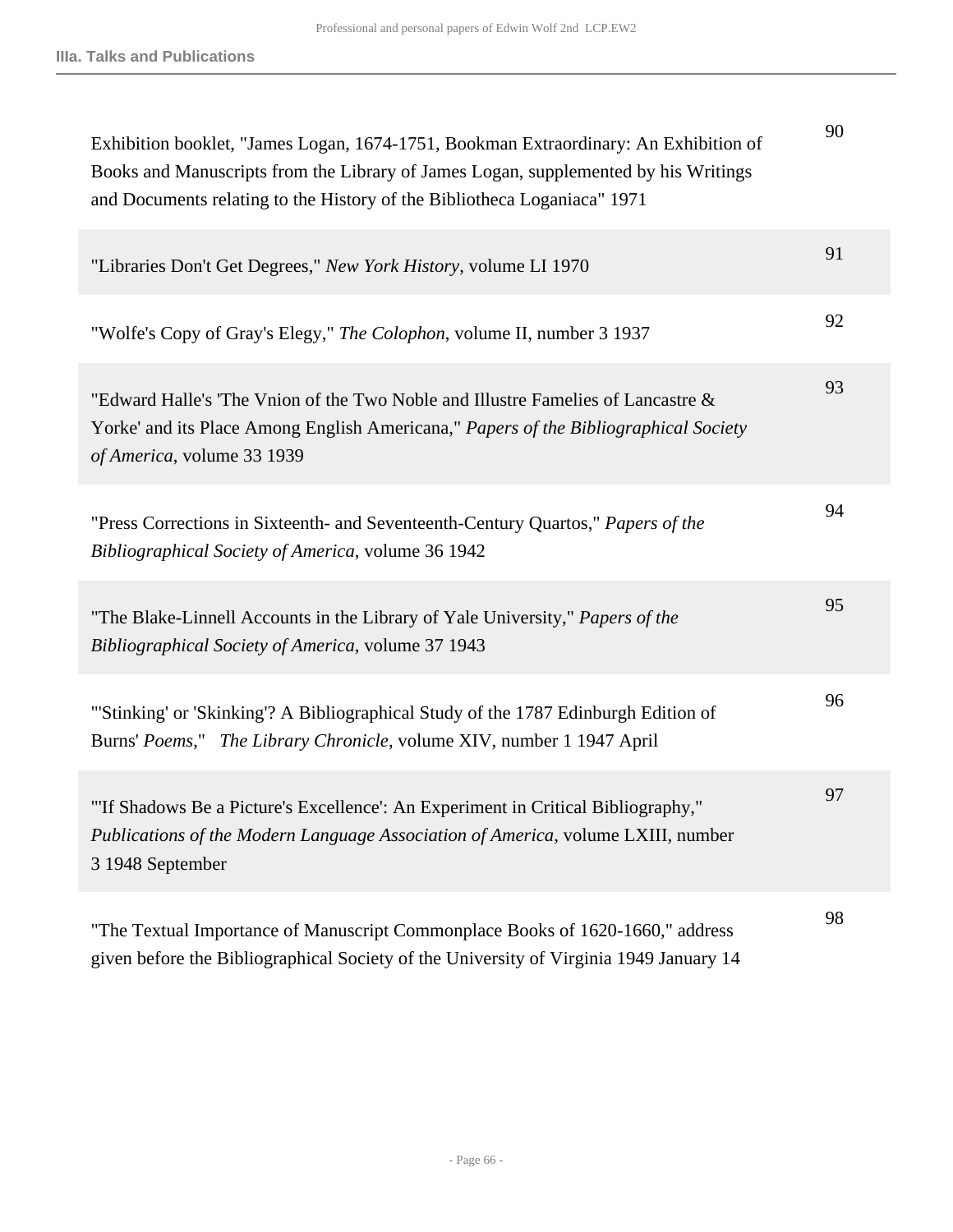| "Fragonard Plates for the Contes et Nouvelles of La Fontaine," Bulletin of the New York<br>Public Library 1949 March                    | 99  |
|-----------------------------------------------------------------------------------------------------------------------------------------|-----|
| "Benjamin Franklin's Political, Miscellaneous, and Philosophical Pieces, 1779," The<br>Library Chronicle, volume XVI, number 2 1950     | 100 |
| "Gravelot as Designer of Engraved Portrait Frames" 1950                                                                                 | 101 |
| "Horace Wemyss Smith's Recollections of Poe" 1951                                                                                       | 102 |
| Address given before "A Group of Friends of the University of Delaware Library" 1952<br>April 19                                        | 103 |
| "The Dispersal of the Library of William Byrd of Westover," Proceedings of the<br>American Antiquarian Society 1958 April               | 104 |
| "Libraries and Librarians," an address given on the occasion of Drexel University's new<br>Library Center 1959 April 13                 | 105 |
| "Four Letters From William Hayley to Emma Hamilton," Manuscripts, volume XI,<br>number 1 1959 Winter                                    | 106 |
| "The Library of a Philadelphia Judge, 1708," The Pennsylvania Magazine of History and<br>Biography, volume LXXXIII, number 2 1959 April | 107 |
| "Some Books of Early English Provenance in the Library Company of Philadelphia," The<br><b>Book Collector 1960</b>                      | 108 |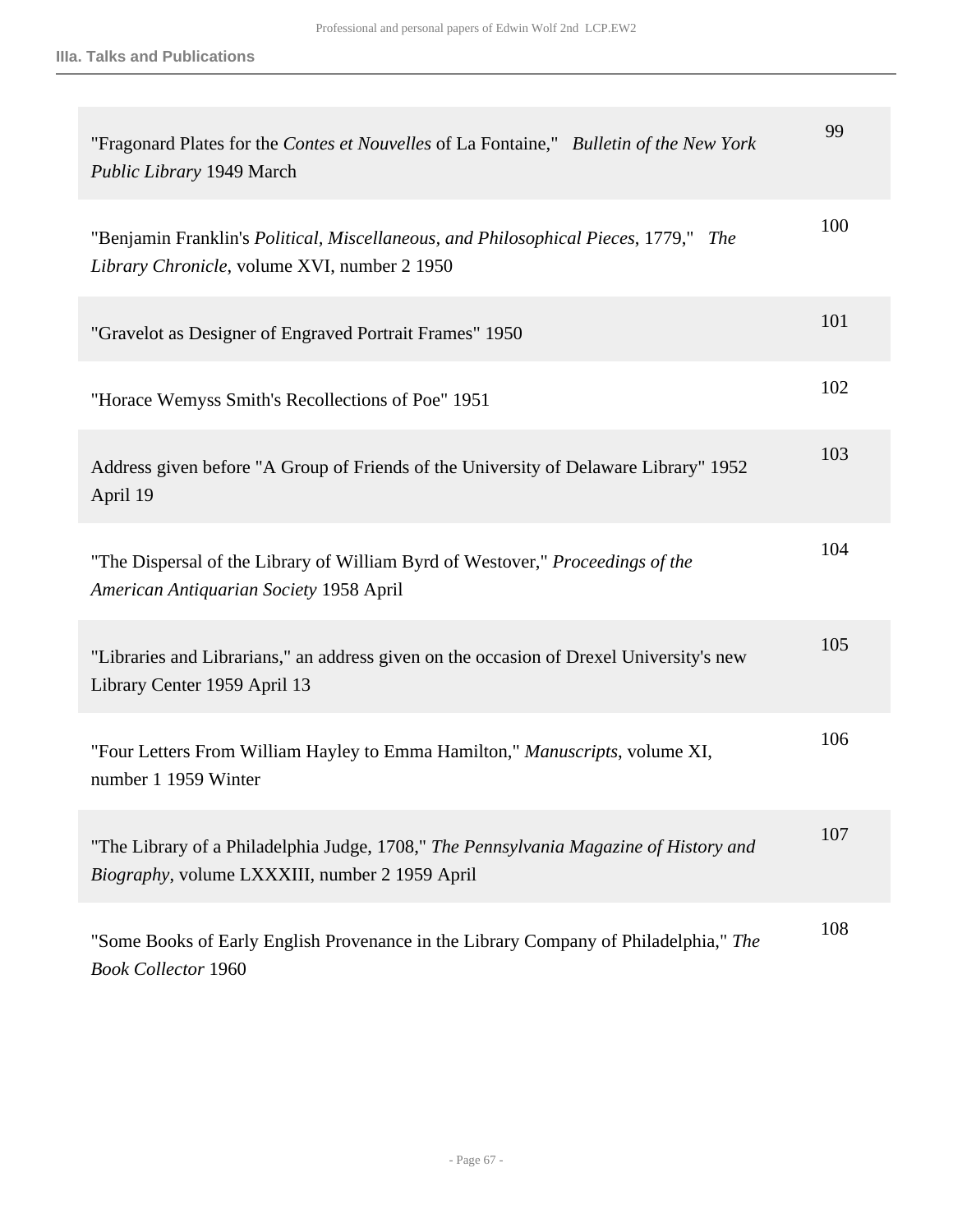| "Value & Worth of Rare Books," address given at the Antiquarian Booksellers'<br>Association of America 1961 February 7                                | 109 |
|-------------------------------------------------------------------------------------------------------------------------------------------------------|-----|
| "Philadelphia: The Renaissance City," Time 1982                                                                                                       | 110 |
| "Fine Art of Selling Duplicates," The 1968 AB Bookman's Yearbook, twentieth<br>anniversary edition 1968                                               | 111 |
| "John Dickinson: Forgotten Patriot," address given at the Dinner of the Friends of John<br>Dickinson Mansion, Inc. 1968                               | 112 |
| "James Logan's Correspondence with William Reading, Librarian of Sion College,"<br>Homage to a Bookman 1967                                           | 113 |
| "James Logan, Bookman Extraordinary," Proceedings of the Massachusetts Historical<br>Society 1968                                                     | 114 |
| "A Cultural Relic of Colonial America," Wilson Library Bulletin 1967 February                                                                         | 115 |
| "A 235-Year-Old Library Moves 235,000 Books," Papers of the Bibliographical Society<br>of America, volume 60 1966                                     | 116 |
| "Should Libraries Bow or Stretch?," Pennsylvania Library Bulletin, volume 17, number<br>2 1961 Fall                                                   | 117 |
| "The Reconstruction of Benjamin Franklin's Library: An Unorthodox Jigsaw Puzzle,"<br>Papers of the Bibliographical Society of America, volume 56 1962 | 118 |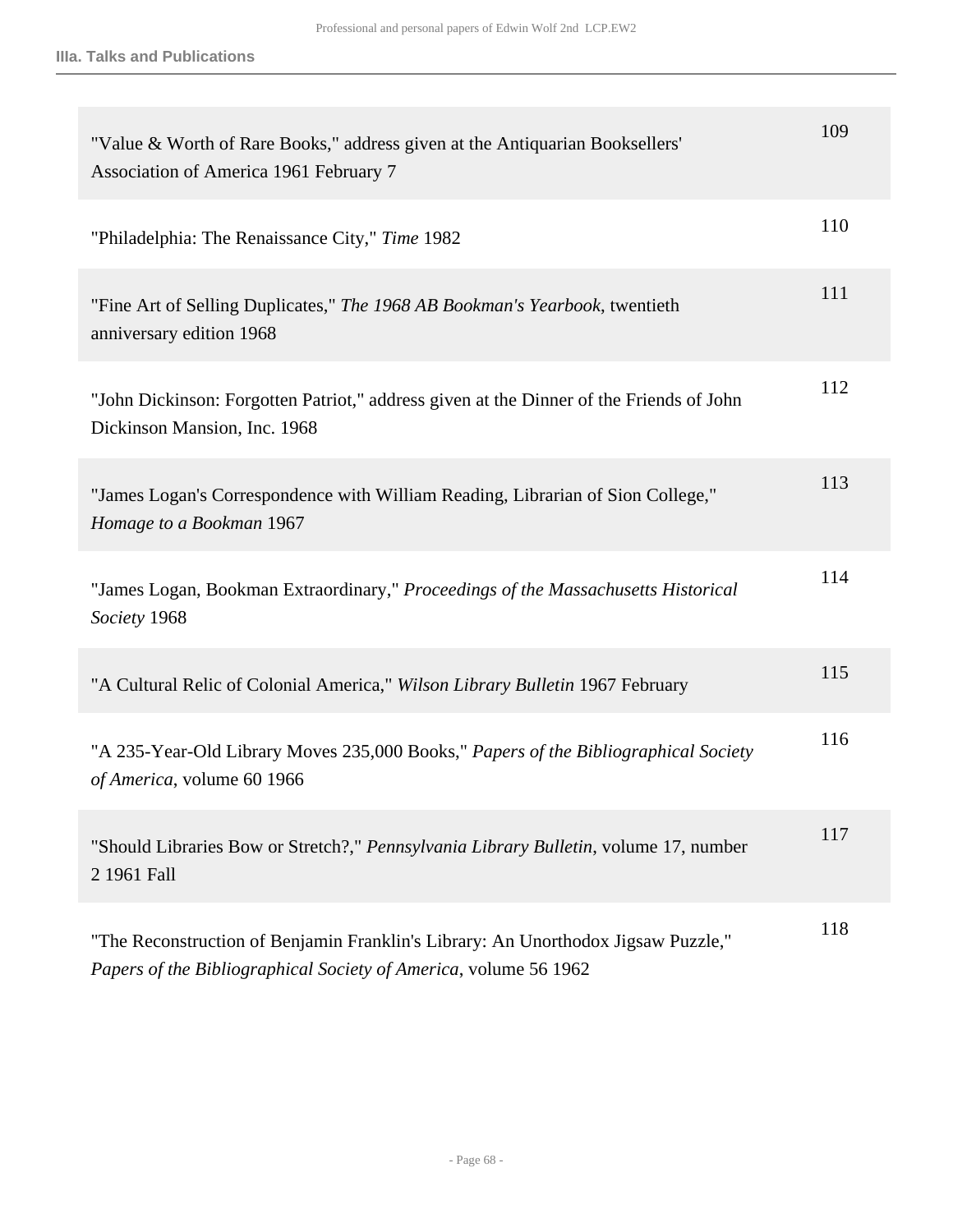| "Ezra Stiles Writes a Hebrew Letter," Studies and Essays in Honor of Abraham A.<br>Newman 1962                                                              | 119 |
|-------------------------------------------------------------------------------------------------------------------------------------------------------------|-----|
| Commencement address given at the College of Jewish Studies, Chicago 1965 June 20                                                                           | 120 |
| "The Library of Ralph Assheton: The Book Background of a Colonial Philadelphia<br>Lawyer," Papers of the Bibliographical Society of America, volume 58 1964 | 121 |
| "The Authorship of the 1774 Address to the King Restudied," William and Mary<br><i>Quarterly, volume XXII, number 2 1965 April</i>                          | 122 |
| "A Parcel of Books for the Province in 1700," The Pennsylvania Magazine of History and<br>Biography, volume LXXXIX, number 4 1965 October                   | 123 |
| The History of the Jews in Philadelphia From Colonial Times to the Age of Jackson, first<br>edition 1956                                                    | 124 |
| The History of the Jews in Philadelphia From Colonial Times to the Age of Jackson,<br>bicentennial edition 1975                                             | 125 |
| "The Jewish Community's Need for Intellectuals" 1962                                                                                                        | 126 |
| "Federation and the New Jewish Community," address given at the 64th Annual Meeting<br>of the Jewish Federation 1964                                        | 127 |
| "Pressures or Priorities," The Jewish Community, volume VIII, number 2 1953 June                                                                            | 128 |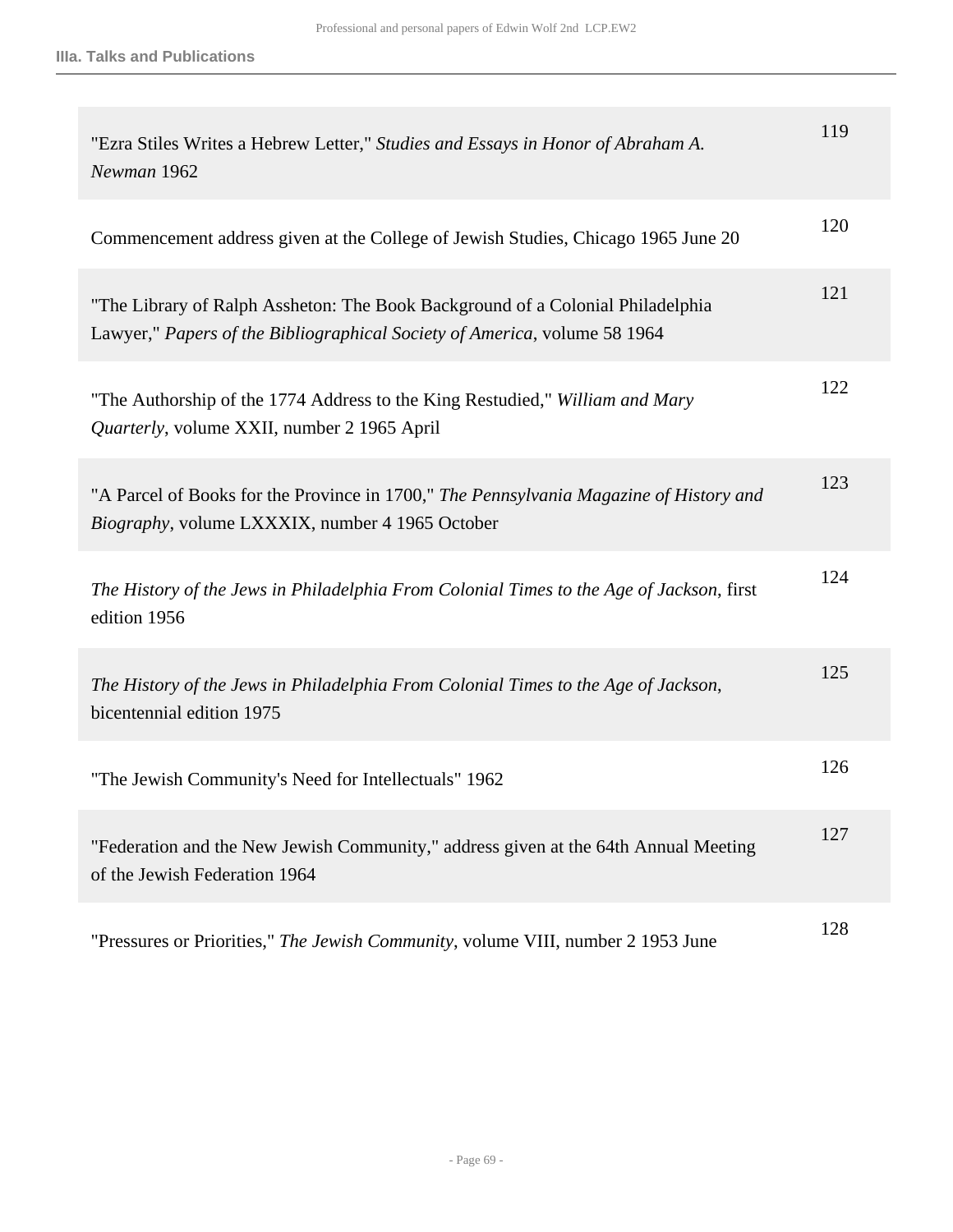| Issue of ISIS, volume 50, part 4, number 162; including a book review by Edwin on The<br>Americans; The Colonial Experience 1959 December                                                                                            | 129 |
|--------------------------------------------------------------------------------------------------------------------------------------------------------------------------------------------------------------------------------------|-----|
| Philadelphia: Portrait of an American City (sample chapter) 1975                                                                                                                                                                     | 130 |
| Philadelphia: Portrait of an American City 1975                                                                                                                                                                                      | 131 |
| Encyclopedia of Library and Information Science, volume 15, "Library Co to Library<br>Re"; including an entry by Edwin on the Library Company of Philadelphia 1975                                                                   | 132 |
| <i>Of, By, and For Librarians, second series; including a chapter by Edwin, "Thoughts on</i><br>Books and Libraries" 1974                                                                                                            | 133 |
| "Some Unrecorded American Judaica Printed Before 1851," Essays in American Jewish<br>History, To Commemorate the Tenth Anniversary of the Founding of the American Jewish<br>Archives under the direction of Jacob Rader Marcus 1958 | 134 |
| Classical Traditions in Early America; including a chapter by Edwin, "The Classical<br>Languages in Colonial Philadelphia" 1976                                                                                                      | 135 |
| "The Classical Languages of Colonial Philadelphia" 1976                                                                                                                                                                              | 136 |
| An American Library History Reader: Contributions to Literary Literature; including a<br>chapter by Edwin, "Franklin and His Friends Chose Their Books" 1961                                                                         | 137 |
| "Frustration and Benjamin Franklin's Medical Books," Science and Society in Early<br>America: Essays in Honor of Whitfield J. Bell, Jr. 1986                                                                                         | 138 |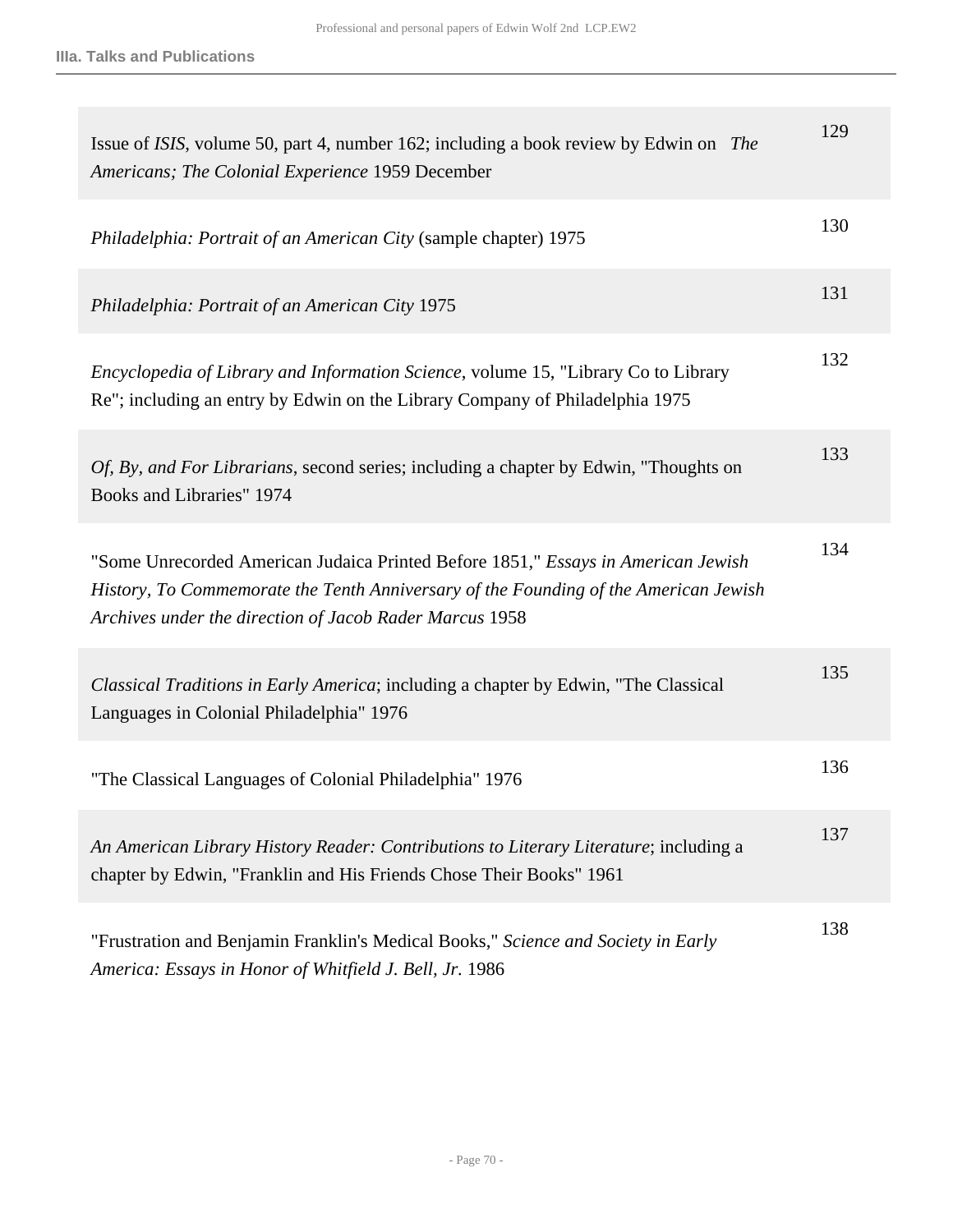| "Creating an Image," paper delivered at the Rare Books and Manuscripts Section<br>Preconference 1986                                                                                                       | 139     |
|------------------------------------------------------------------------------------------------------------------------------------------------------------------------------------------------------------|---------|
| "The Kern Tom Jones Redivivus," Papers of the Bibliographical Society of America,<br>volume 84 (multiple copies, shrinkwrapped) 1990 March                                                                 | 140     |
| "How Can We Meet Our Jewish Responsibilities at Home?," address given at the<br>Central Atlantic Regional Conference of the Council of Jewish Federations and Welfare<br>Funds 1953 March 7                | 141     |
| "The Origins of Philadelphia's Self-Depreciation, 1820-1920," The Pennsylvania<br>Magazine of History and Biography, volume CIV, number 1 1980 January                                                     | 142     |
| "On the Outskirts of Booklore," AB Weekly 1978 October 2                                                                                                                                                   | 143     |
| "The Origins of Early American Printing Shops" 1978                                                                                                                                                        | 144     |
| Book review of European Americana: A Chronological Guide to Works Printed in<br>Europe Relating to the Americas, 1493-1776, Papers of the Bibliographical Society of<br>America, volume 78 (2 copies) 1984 | 145-146 |
| "In the Mainstream of American Book Collecting," The Princeton University Library<br>Chronicle, volume XXXVII, number 2 1976 Winter                                                                        | 147     |
| "Benjamin Franklin's Way to Wealth," AB Weekly, volume 57, number 20 1976 May 17                                                                                                                           | 148     |
| "Black Americana: A New World of Books," AB Weekly 1976 November 1                                                                                                                                         | 149     |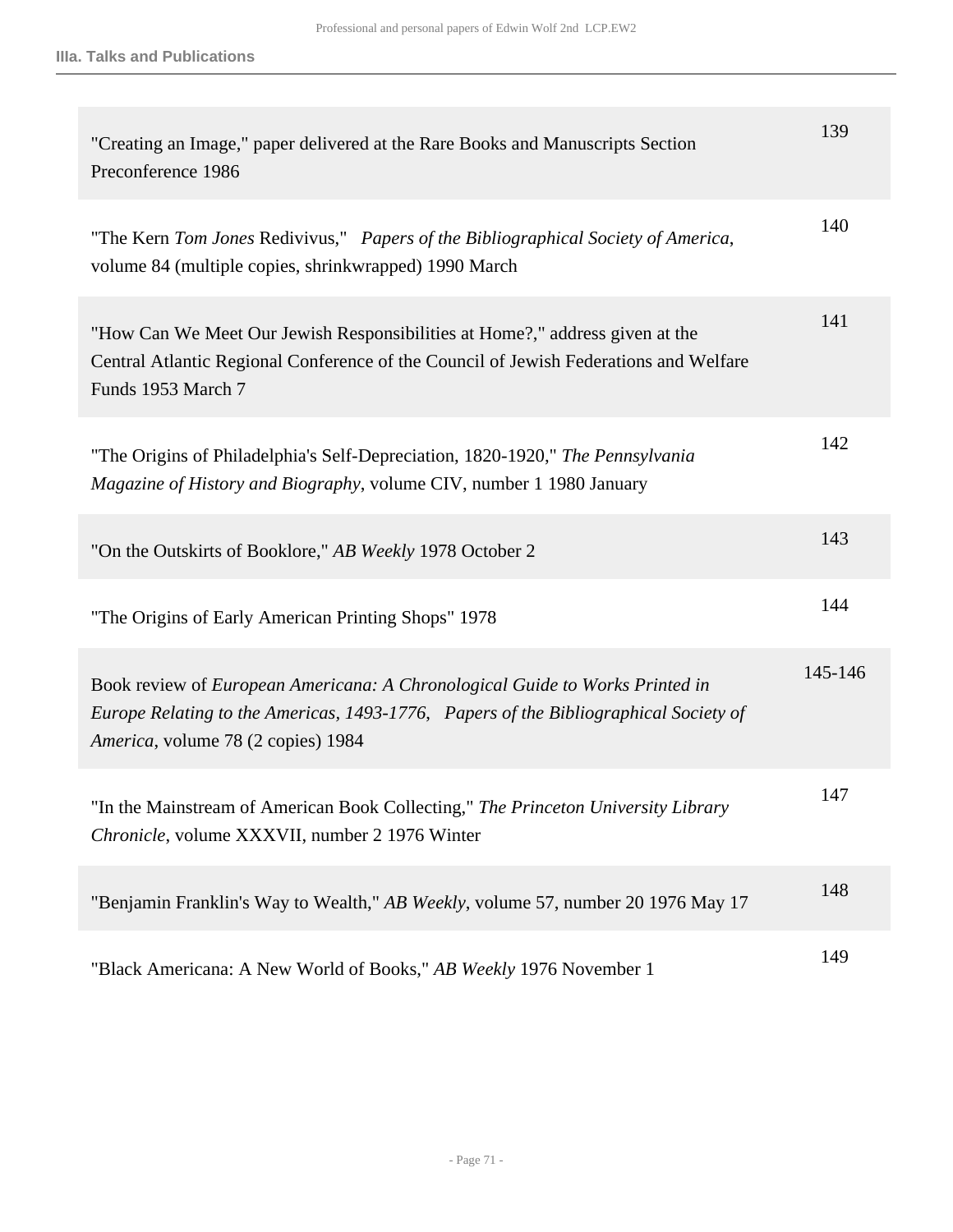| "A Flock of Beautiful Birds: The Ornithological Collection of Louise Elkins<br>Sinkler" 1977                          | 150 |
|-----------------------------------------------------------------------------------------------------------------------|-----|
| "Highlights of American Book Collecting," AB Yearbook 1976                                                            | 151 |
| "More Books from the Library of the Byrds of Westover," American Antiquarian Society,<br>volume 88, part 1 1978 April | 152 |
| "Midwife to a Phoenix: Looking Back Over 25 Years," <i>Bookman's Weekly</i> 1978 July 3                               | 153 |

**IIIb. Research 1833-1996 (Bulk, 1945-1988)**

|                                                                                                                                                   | <b>Box</b> | <b>Folder</b> |
|---------------------------------------------------------------------------------------------------------------------------------------------------|------------|---------------|
| Bulkeley, Gershom: Photostat of the title page of the Huntington Library<br>copy of People's Right to Election [1689] by Gershom Bulkeley undated | 25         | 9             |
| Collinson transcriptions, letterbook C; 16: To P. Collinson from JL [1737]<br>November 7] (1 item) undated                                        | 25         | 10            |
| Collinson transcriptions, letterbook A; 3, 10: To Collinson from JL [1736]<br>8 June 8-June 12] (2 items) undated                                 | 25         | 11            |
| Collinson transcriptions, letterbook A; 13, 14, 15: To P. Collinson from JL<br>[1736 November 20] (3 items) undated                               | 25         | 12            |
| Collinson transcriptions, letterbook A; 16, 19: To P. Collinson from JL<br>[1736 December 9-1737 May 20] $(3 \text{ items})$ undated              | 25         | 13            |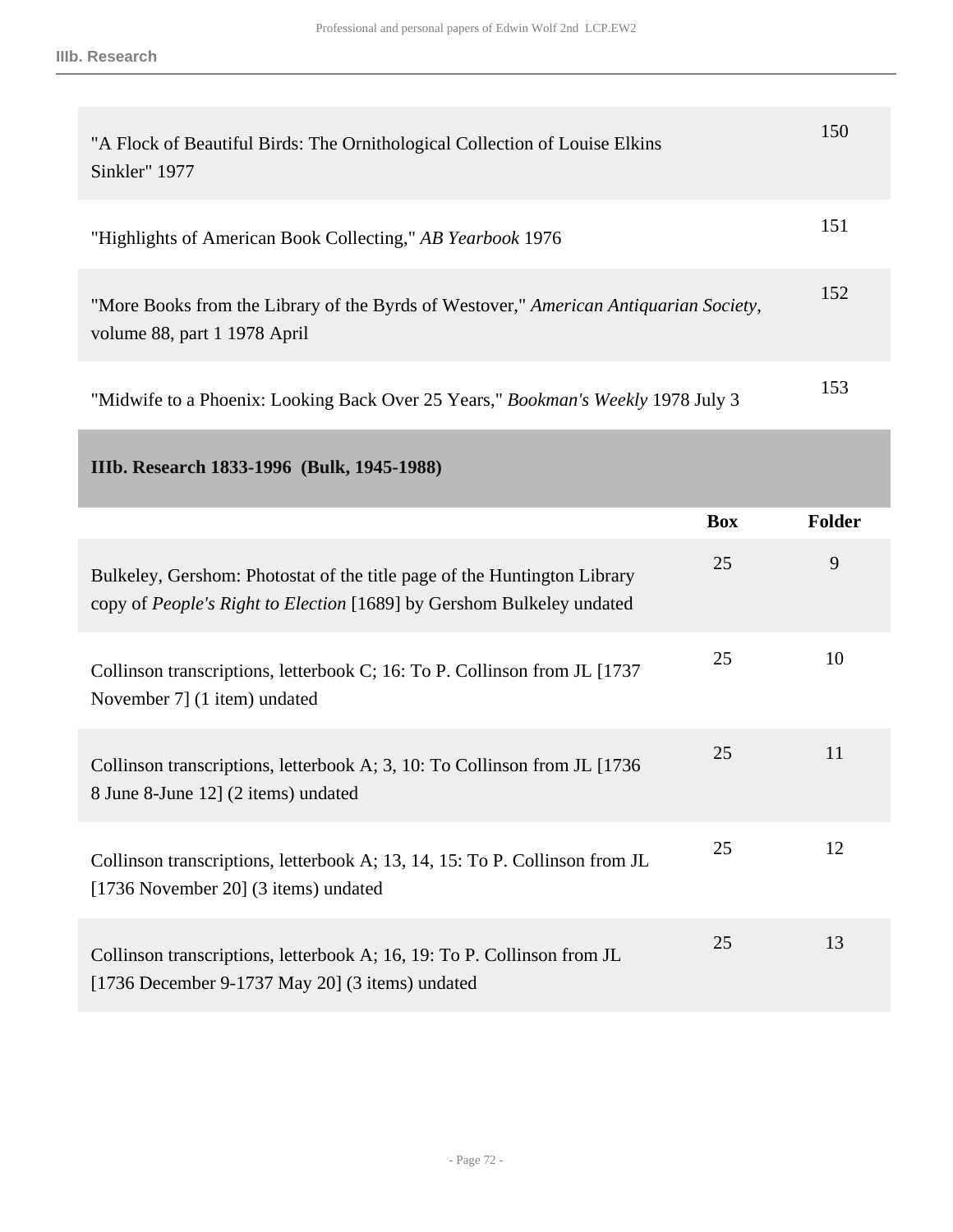| Collinson transcriptions, letterbook A; 20, 21, 22, 23, and 24: To Peter<br>Collinson from JL [1737 July 25] (3 items) undated                        | 25 | 14 |
|-------------------------------------------------------------------------------------------------------------------------------------------------------|----|----|
| Collinson transcriptions, letterbook A; 27, 28, and 29: To P. Collinson<br>from JL [1737 August 2-August 20] (3 items) undated                        | 25 | 15 |
| Collinson transcriptions, letterbook A; 31, 32, 33, 36, and 37: To<br>Peter Collinson from JL [1737 October 10-1737 November 28] (3<br>items) undated | 25 | 16 |
| Collinson transcriptions, letterbook A; 38, 39, 40, 43, and 44: To<br>P. Collinson from JL [1737 November 30-1738 August 16] (5<br>items) undated     | 25 | 17 |
| Collinson transcriptions, letterbook B; 3, 4: To P. Collinson from JL [1738<br>October 7-October 20] (2 items) undated                                | 25 | 18 |
| Collinson transcriptions, letterbook B; 5, 6, 7: To P. Collinson from JL<br>[1738 November 21-1739 April 5] $(3 \text{ items})$ undated               | 25 | 19 |
| Collinson transcriptions, letterbook B; 9, 10: To P. Collinson from JL<br>$[1739 \text{ July } 25]$ (1 item) undated                                  | 25 | 20 |
| Collinson transcriptions, letterbook B; 12, 13, 15, 17: To P. Collinson from<br>JL [1739 September 27-1740 April 30] (4 items) undated                | 25 | 21 |
| Collinson transcriptions, letterbook B; 18, 19, 20, 21, 22: To P. Collinson<br>from JL [1740 November 7-1741 August 1] (5 items) undated              | 25 | 22 |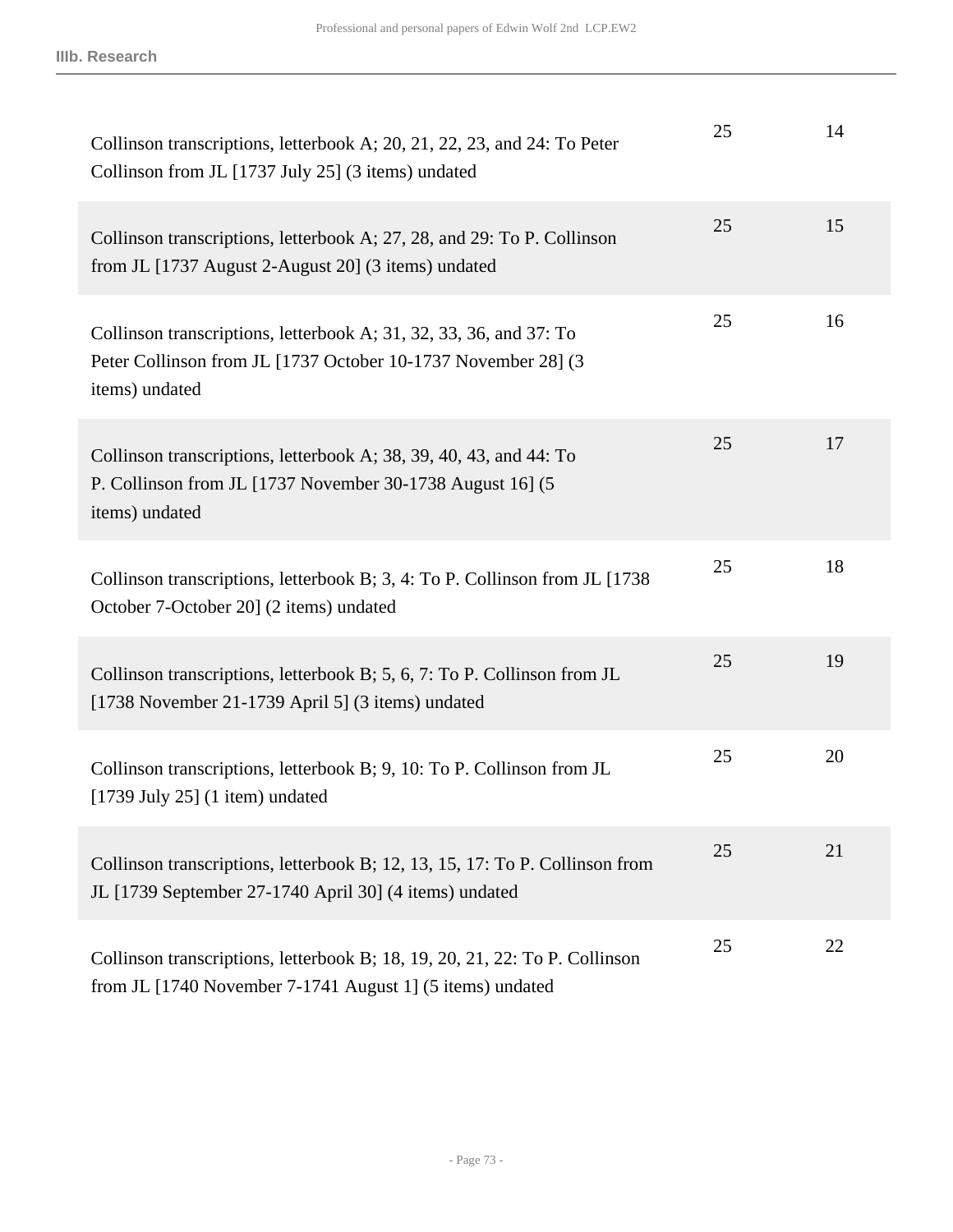| Collinson transcriptions, letterbook B; 25, 26, 27: To P. Collinson from JL<br>[1741 August 18-1742 May 28] (6 items) undated                                | 25 | 23 |
|--------------------------------------------------------------------------------------------------------------------------------------------------------------|----|----|
| Collinson transcriptions, letterbook B; 28, 30, 31: To P. Collinson from JL<br>[1742 March 31-1743 September 25] (7 items) undated                           | 25 | 24 |
| Collinson transcriptions, letterbooks B; 33 and G; 2, 5, 6: To P. Collinson<br>from JL [1743 November 14-1745 April 12] (7 items) undated                    | 25 | 25 |
| Collinson transcriptions, letterbook H; 6, 9: To P. Collinson from JL [1745]<br>November 13-1746 February 15] (3 items) undated                              | 25 | 26 |
| Collinson transcriptions, letterbook G; 6, 7, 8: To P. Collinson from JL<br>[1746 December 8-1747 July 25] (4 items) undated                                 | 25 | 27 |
| Collinson transcriptions, letterbook G; 8, 9, 10: To P. Collinson from JL<br>[1747 September 3-1748 May 24] $(5$ items) undated                              | 25 | 28 |
| Collinson transcriptions, letter: To P. Collinson from JL [1749 June 16] (1<br>item) undated                                                                 | 25 | 29 |
| Collinson transcriptions, letterbook F: To P. Collinson from JL (1)<br>item) undated                                                                         | 25 | 30 |
| Commonplace books: Letters between Edwin and M. Gwynne, B. Evans,<br>K. Buhler, J. McManaway, and E. C. Bolles (8 items) 1946 November<br>11-1947 January 24 | 25 | 31 |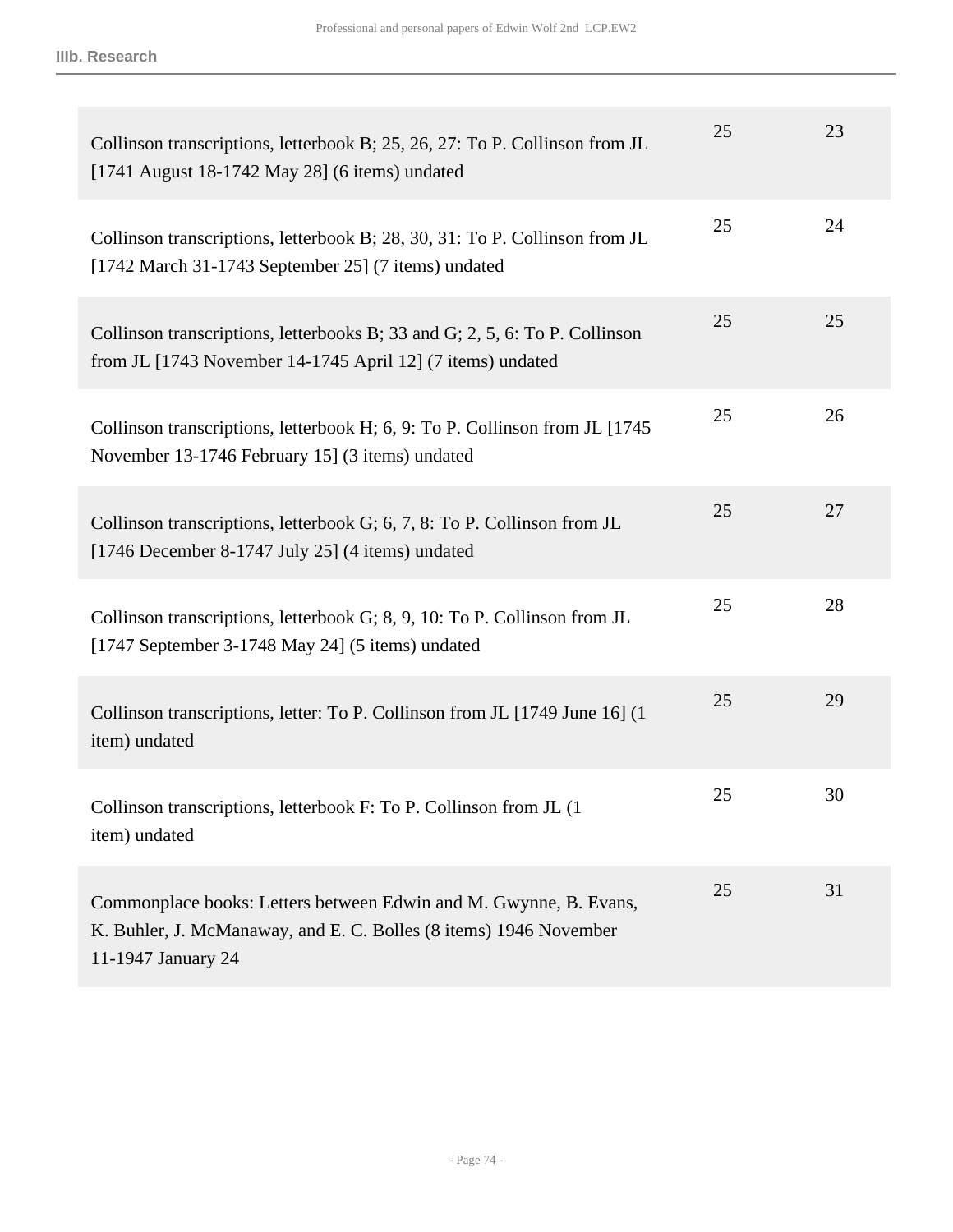| Commonplace books: Letters between Edwin and K. Buhler, G. B. Evans,<br>and R. B. Vowles (10 items) 1947 April 16-April 25                                                                                                                                                                                  | 25 | 32 |
|-------------------------------------------------------------------------------------------------------------------------------------------------------------------------------------------------------------------------------------------------------------------------------------------------------------|----|----|
| Commonplace books: Letters between Edwin, J. G. McManaway and<br>William Parker (18 items) 1948 October 18-1951 February 16                                                                                                                                                                                 | 25 | 33 |
| Commonplace books: Letters between Edwin and Miss E. Mongan<br>(Bodleian Librarian), H. Mead, Mrs. Wm. Ehrlish, C. T. Keller, Wm.<br>Ringler, G. Goyder, David McKell, M. M. Wise, R. Smith, and F. B.<br>Adams (22 items) 1949 January 5-1952 November 18                                                  | 25 | 34 |
| Commonplace books: Letters between Edwin and Helen S. Sanderson,<br>Agnes M. C. Latham, R. A. Blanchard, A. Baugh, R. Dunlap, and R. G.<br>Collmer (14 items) 1949 January 6-1951 February 10                                                                                                               | 25 | 35 |
| Commonplace books: Letters between Edwin and J. M. Osborne, D. M.<br>Vieth, and W. T. Pattison (13 items) 1949 December 5-1951 July 27                                                                                                                                                                      | 25 | 36 |
| Commonplace books: Letter to Edwin from the Librarian of the<br>Bodleian Library, and typescript copy of "The Textual Importance of<br>Manuscript Commonplace Books of 1620-1660, An Address Before<br>the Bibliographical Society of the University of Virginia, January 14,<br>1949" 1951 June 6, undated | 25 | 37 |
| Charles Crawford: Letters between Edwin and N. B. Wainwright,<br>C. K. Shipton, Donald Wing, Dennis E. Rhodes, NUC, L. M. Stark,<br>William Jackson, Marjorie Wynne, and L. Leary, typescript of article on<br>Crawford 1959 August-October                                                                 | 25 | 38 |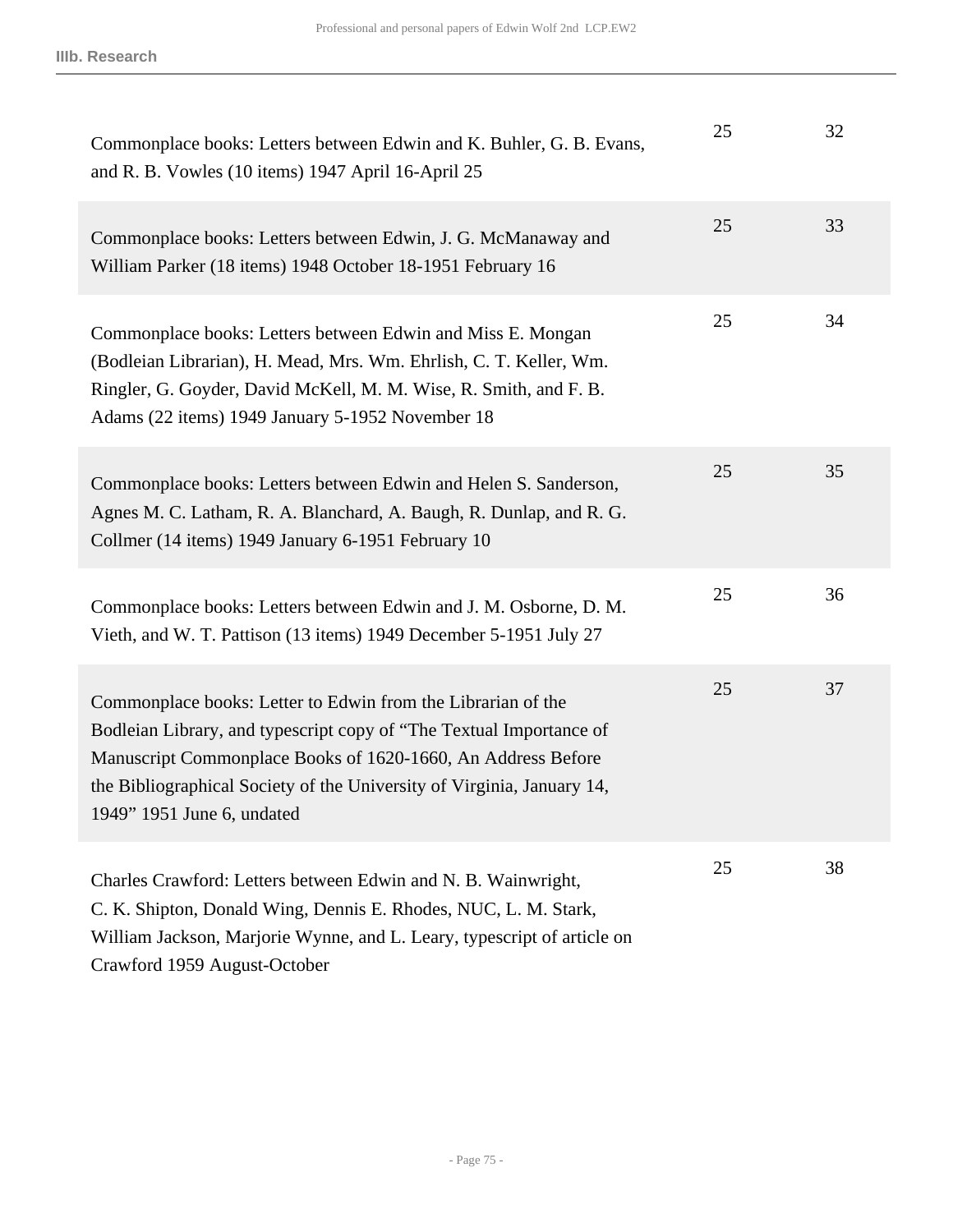| Charles Crawford: Typescript and copies of manuscript regarding Edwin's<br>reaction to Leary's article on Crawford with a research bibliography<br>appended circa 1959                                       | 25         | 39             |
|--------------------------------------------------------------------------------------------------------------------------------------------------------------------------------------------------------------|------------|----------------|
| Doctrina Christiana: Research materials, typescript drafts 1946-1960, circa<br>1991                                                                                                                          | 25         | 40             |
| Emblem books: Letter to Edwin from E. P. Newman; copies of American<br>Journal of Numismatics articles from 1875 and 1887; facsimiles of<br>emblem books with notes 1964 March 23, undated                   | 26         | 1              |
|                                                                                                                                                                                                              |            | <b>Volume</b>  |
| Embossed bindings: "American Embossed (Placque) Bindings, 1830-1850," from the<br>collection of Kenneth G. Leach 1984                                                                                        |            | 9              |
|                                                                                                                                                                                                              |            |                |
|                                                                                                                                                                                                              | <b>Box</b> | <b>Folder</b>  |
| Embossed bindings: Research files, letters, and rubbings (includes<br>photostats, photocopies, and slides) 1990, undated                                                                                     | 26         | $\overline{2}$ |
| W. H. Emory: Comparisons of several versions of W. H. Emory's "Notes<br>of a Military Reconnaissance" [1848] circa 1970                                                                                      | 26         | 3              |
| W. H. Emory: Manuscript of article on printing of Emory's notes,<br>eventually used in "Historical Grist for the Bibliographical Mill"; letter to<br>Edwin from Andrea J. Tucker circa 1970, 1982 November 1 | 26         |                |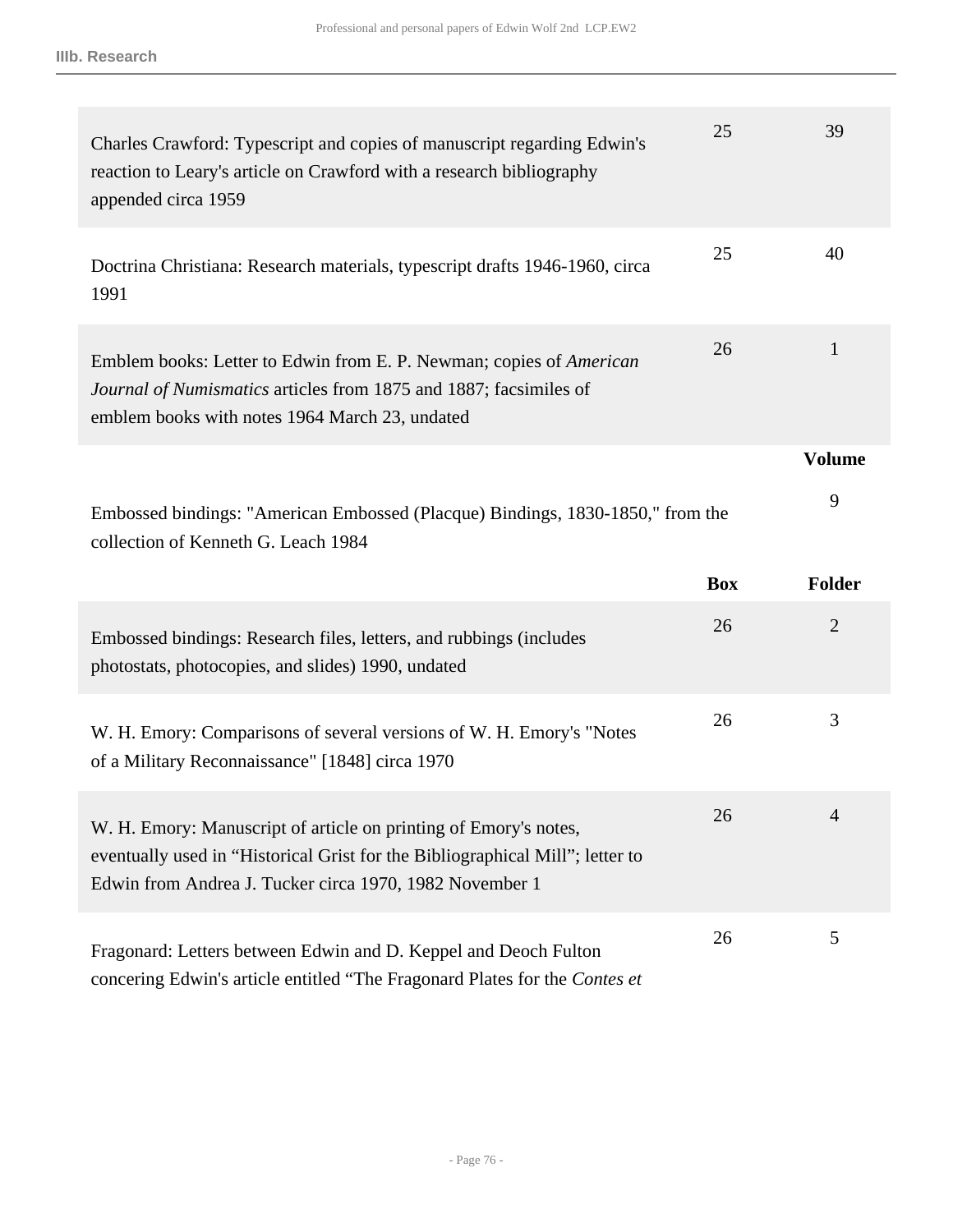| Nouvelles of La Fontaine," Bulletin of the New York Public Library LIII |
|-------------------------------------------------------------------------|
| 107-120 [1949] (6 items) 1948 April 14-1949 March 26                    |

| Benjamin Franklin: Research materials, typescript drafts,<br>proofs 1950-1951                                                                                                                                                                            | 26 | 6      |
|----------------------------------------------------------------------------------------------------------------------------------------------------------------------------------------------------------------------------------------------------------|----|--------|
| Franklin medical books: Typescripts of articles regarding Franklin's<br>medical library; letter to Edwin from Claude-Anne Lopez (Curator/<br>Franklin Papers); offprint list of Franklin's medical books from Edwin's<br>article 1977 September 29, 1986 | 26 | $\tau$ |
| Franklin medical books: Letter to Edwin from Beth Carroll; copies of<br>documents related to the composition and dispersal of Franklin's medical<br>library [circa 1789-24 October 1790] 1984 May 18, undated                                            | 26 | 8      |
| Franklin medical books: Copies of documents related to the composition<br>and dispersal of Franklin's medical library (6 items) undated                                                                                                                  | 26 | 9      |
| Reconstruction of Benjamin Franklin's library: Research files and notes<br>(includes photocopies and photostats) 1912, 1921, 1965, 1967, 1970, 1971,<br>undated                                                                                          | 26 | 10     |
| Reconstruction of Benjamin Franklin's library: Correspondence, research<br>files, and notes (includes thermofax, photocopies, and photostats) 1948,<br>1956-1960, 1974, 1983, undated                                                                    | 26 | 11     |
| Reconstruction of Benjamin Franklin's library: Various letters<br>transcriptions, and notes 1956-1984, undated                                                                                                                                           | 26 | 12     |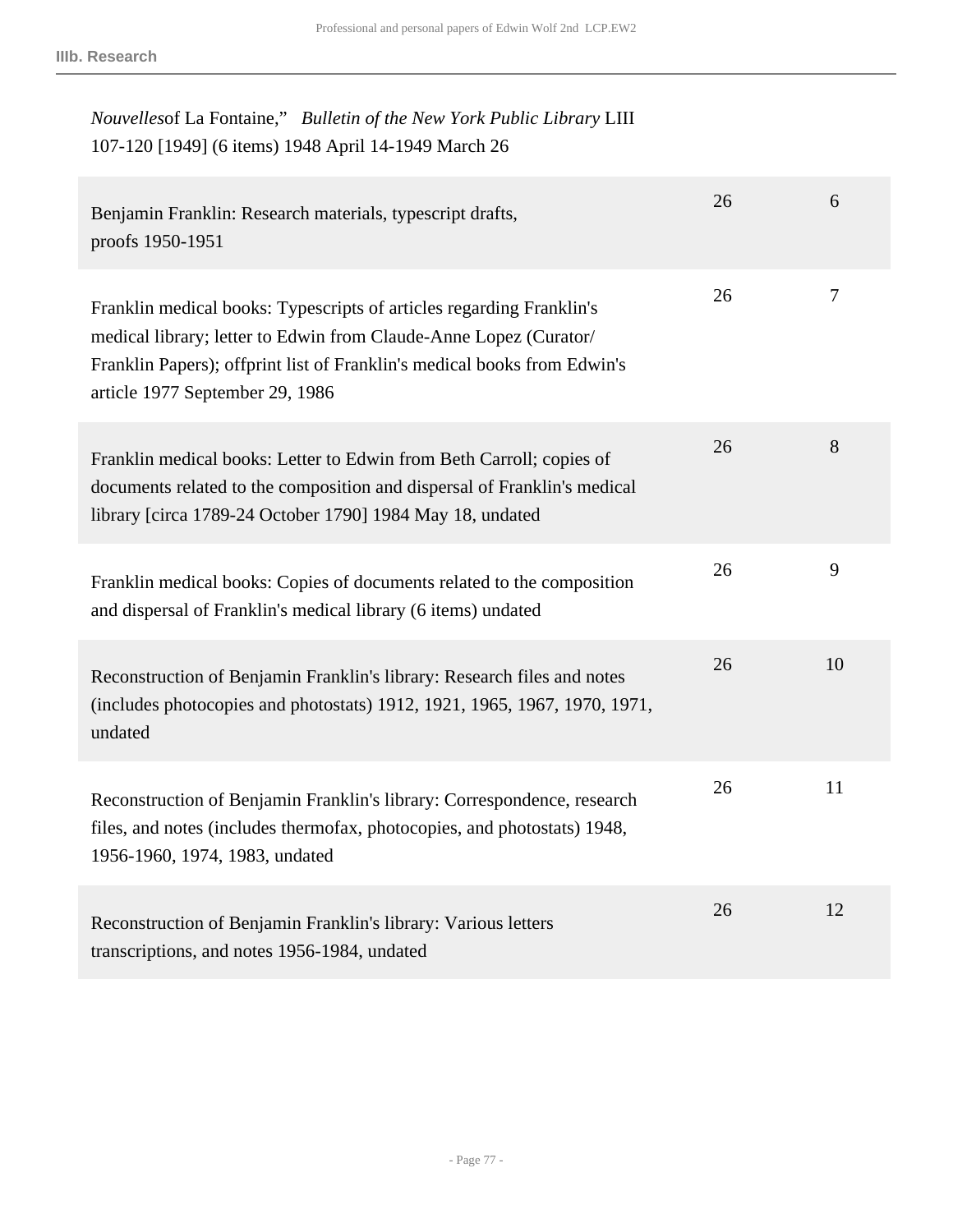| Reconstruction of Benjamin Franklin's library: Correspondence regarding<br>Wolf's requests for transcriptions and information verification for his<br>catalogue 1960                         | 26 | 13             |
|----------------------------------------------------------------------------------------------------------------------------------------------------------------------------------------------|----|----------------|
| Reconstruction of Benjamin Franklin's library: "A," transcripts<br>and photocopies of minutes and lists from the Athanaeum of<br>Philadelphia undated                                        | 27 | $\mathbf{1}$   |
| Reconstruction of Benjamin Franklin's library: "B," shipping label from<br>The Book Farm 1945                                                                                                | 27 | $\overline{2}$ |
| Reconstruction of Benjamin Franklin's library: "C," letter and photocopy<br>of book title page from College of Physicians of Philadelphia 1962                                               | 27 | 3              |
| Reconstruction of Benjamin Franklin's library: "E," copies from microfilm<br>of "Latest Revision of George Simpson Eddy's Catalogue of Dr. Franklin's<br>Library" circa 1960                 | 27 | $\overline{4}$ |
| Reconstruction of Benjamin Franklin's library: "F," correspondence with<br>Charles E. Feinberg 1962                                                                                          | 27 | 5              |
| Reconstruction of Benjamin Franklin's library: "G," letter from Mrs.<br>Walter Grossman at the Andover-Harvard Theological Library regarding<br>their copy of <i>Oceana</i> 1961 September 5 | 27 | 6              |
| Reconstruction of Benjamin Franklin's library: "H," letter from Howell<br>Heaney at the Free Library of Philadelphia and correspondence with King<br>V. Hostick 1961, 1963, 1964             | 27 | 7              |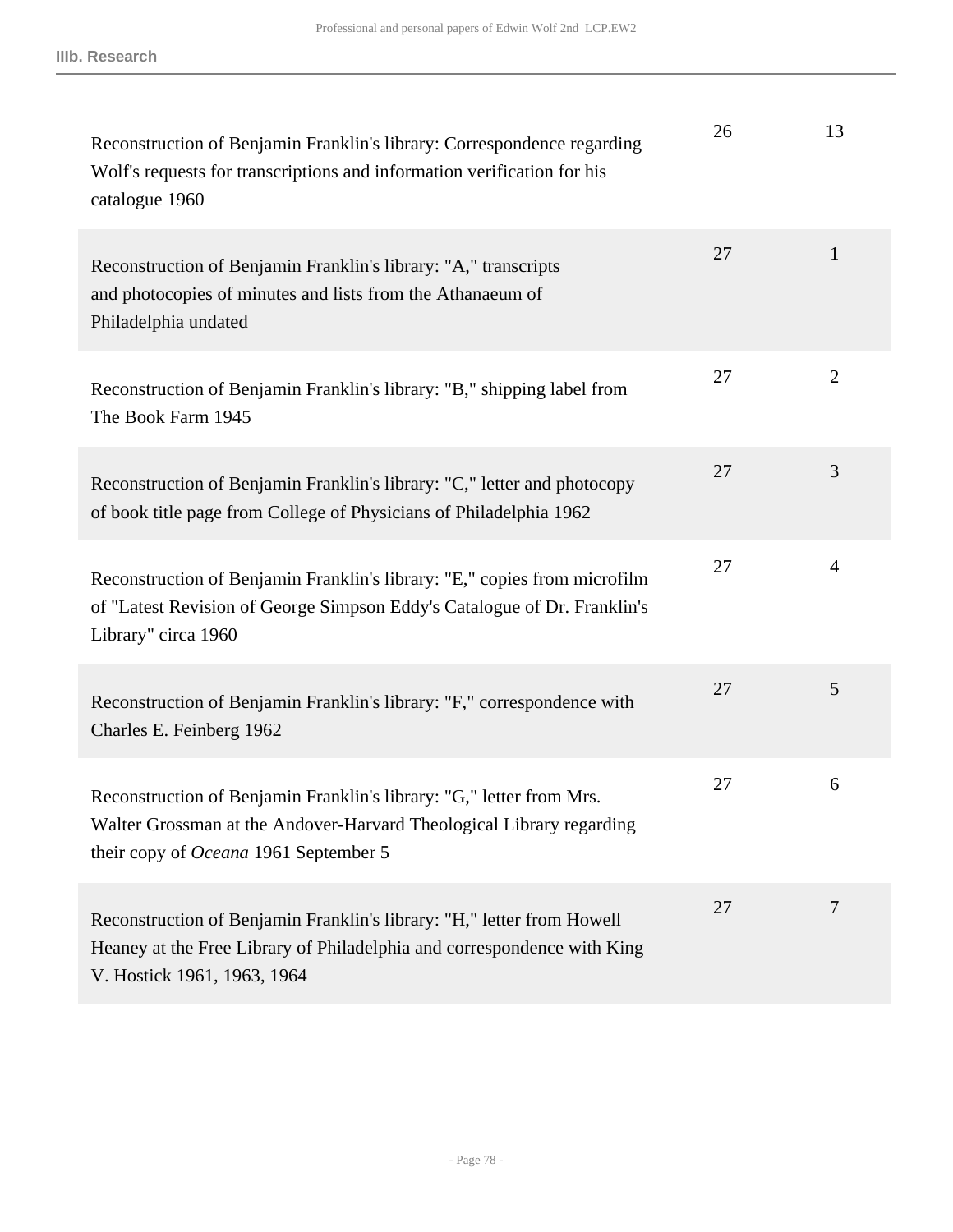| Reconstruction of Benjamin Franklin's library: "M," various letters, notes,<br>and thermofaxes 1961, 1962, undated                                                                                  | 27 | 8  |
|-----------------------------------------------------------------------------------------------------------------------------------------------------------------------------------------------------|----|----|
| Reconstruction of Benjamin Franklin's library: "P-Q," letter and photocopy<br>of letter from the Papers of Benjamin Franklin 1959 January 28                                                        | 27 | 9  |
| Reconstruction of Benjamin Franklin's library: "S," letters to Charles<br>Sellers 1965 December                                                                                                     | 27 | 10 |
| Reconstruction of Benjamin Franklin's library: "T-U-V," photocopy of list<br>of materials held at the American Philosophical Society undated                                                        | 27 | 11 |
| Reconstruction of Benjamin Franklin's library: "W," correspondence<br>with librarian at West Point, photostat of book cover, and press release<br>regarding Franklin books found at West Point 1963 | 27 | 12 |
| Reconstruction of Benjamin Franklin's library: "Y-Z," letter from Yale<br>Medical Library 1961 October 2                                                                                            | 27 | 13 |
| Reconstruction of Benjamin Franklin's library: Transcriptions and<br>photostats of minutes from American Philosophical Society meetings in<br>the 1800s circa 1960s                                 | 27 | 14 |
| Reconstruction of Benjamin Franklin's library: Research files and notes<br>(includes photocopies and thermofax) 1989-1990, undated                                                                  | 27 | 15 |
| Reconstruction of Benjamin Franklin's library: Notes and lists regarding<br>1947 "Bache sale" undated                                                                                               | 27 | 16 |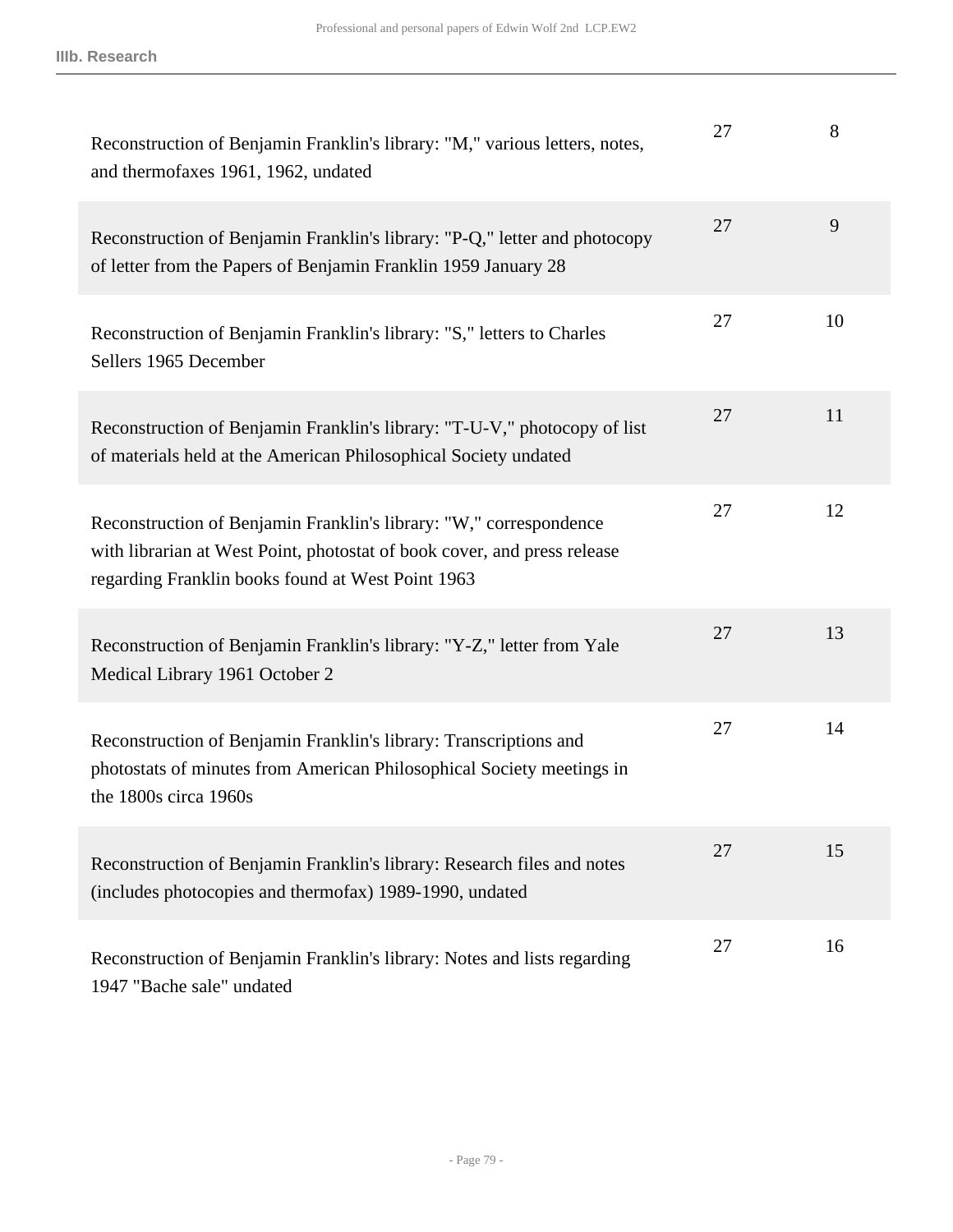| Reconstruction of Benjamin Franklin's library: Research files (includes<br>photocopies and photostats) undated                                                                                                                                                                                                                                                                                                                                                                                                                   | 27 | 17           |
|----------------------------------------------------------------------------------------------------------------------------------------------------------------------------------------------------------------------------------------------------------------------------------------------------------------------------------------------------------------------------------------------------------------------------------------------------------------------------------------------------------------------------------|----|--------------|
| Reconstruction of Benjamin Franklin's library: Research files (includes<br>photocopies) undated                                                                                                                                                                                                                                                                                                                                                                                                                                  | 27 | 18           |
| Philip Hofer, French illustrators: Letters between Edwin and Hofer (10)<br>items) 1948 November 5-1949 September 1                                                                                                                                                                                                                                                                                                                                                                                                               | 27 | 19           |
| Philip Hofer, French illustrators: Letters between Edwin and Hofer (8)<br>items); typescript copy of "Portrait Engravings in France During the<br>Eighteenth Century" 1949 January 5-1951 July 2, undated                                                                                                                                                                                                                                                                                                                        | 27 | 20           |
| French eighteenth century illustrations: Research materials, typescript<br>drafts 1945-1950                                                                                                                                                                                                                                                                                                                                                                                                                                      | 27 | 21           |
| Goodman, Sidney: Copies of New York Times article on artist Sidney<br>Goodman undated                                                                                                                                                                                                                                                                                                                                                                                                                                            | 27 | 22           |
| Gravelot: Letters between Edwin and Miss J. Lipman, J. H. Bender, E.<br>Schoor, R. E. Smerian, M. J. Gladstone and F. H. Schonwald, Francena<br>Harris, C. W. David (Librarian of the Free Public Library), the Mayor<br>of Philadelphia, Julian P. Boyd, W. Jackson, F. B. Adams, D. Miner, R.<br>A. Beak, L. G. Coffin, Julain Cain, and G. B. Oldman (23 items); and<br>typescript copy of "Gravelot as Designer of Engraved Portrait Frames,"<br>Print Collectors Quarterly, XXX 41-47 [1950] 1943 January 22-1950 July<br>5 | 28 | $\mathbf{1}$ |
| Hoopes, P. R.: Typed transcriptions of title pages of 19th century books by                                                                                                                                                                                                                                                                                                                                                                                                                                                      | 28 | $\mathbf{2}$ |

P. R. Hoopes undated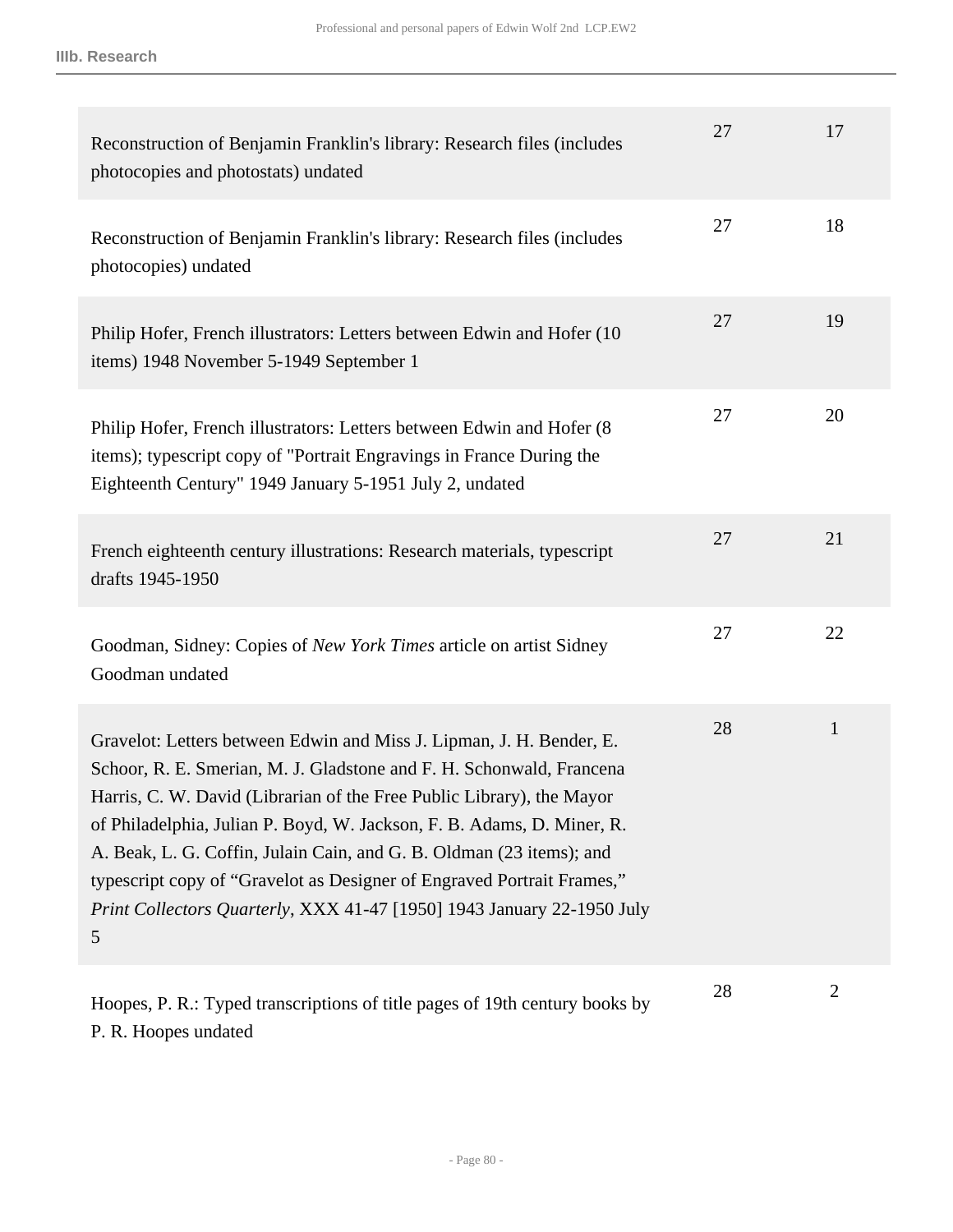| "If Shadows Be a Picture's Excellence": Typescript drafts, correspondence,<br>reprint 1940s                                                                                                                                                                                                                                                   | 28 | 3              |
|-----------------------------------------------------------------------------------------------------------------------------------------------------------------------------------------------------------------------------------------------------------------------------------------------------------------------------------------------|----|----------------|
| Judaism: Haym Salomon: A Gentleman of Precision and Integrity 1976                                                                                                                                                                                                                                                                            | 28 | $\overline{4}$ |
| Judaism: Clippings from The Jewish Exponent undated                                                                                                                                                                                                                                                                                           | 28 | 5              |
| Lyell Lectures in Bibliography; Benjamin Chew's library: Letter to<br>Edwin from Sara Anne Greene Smith; manuscript notes on Chew's law<br>holdings; Chew's purchases from Mr. Barroll [1778 November 12] and<br>John Dickinson (photocopy); books sent to Chew's Dover, Delaware home<br>[1779 November] (photocopy) 1985 January 3, undated | 28 | 6              |
| Lyell Lectures in Bibliography; Rivington and Brown: Photocopy of 1762<br>printed catalogue and Edwin's notes circa 1985                                                                                                                                                                                                                      | 28 | 7              |
| Lyell Lectures in Bibliography; Library Company of Philadelphia:<br>Photocopy of 1746 printed catalogue circa 1985                                                                                                                                                                                                                            | 28 | 8              |
| Lyell Lectures in Bibliography; Library Company of Philadelphia:<br>Photocopy of 1775 printed catalogue circa 1985                                                                                                                                                                                                                            | 28 | 9              |
| Lyell Lectures in Bibliography; Union Library Company: Photocopy of<br>1754 printed catalogue circa 1985                                                                                                                                                                                                                                      | 28 | 10             |
| Lyell Lectures in Bibliography; Union Library Company: Photocopy of<br>1764 printed catalogue circa 1985                                                                                                                                                                                                                                      | 28 | 11             |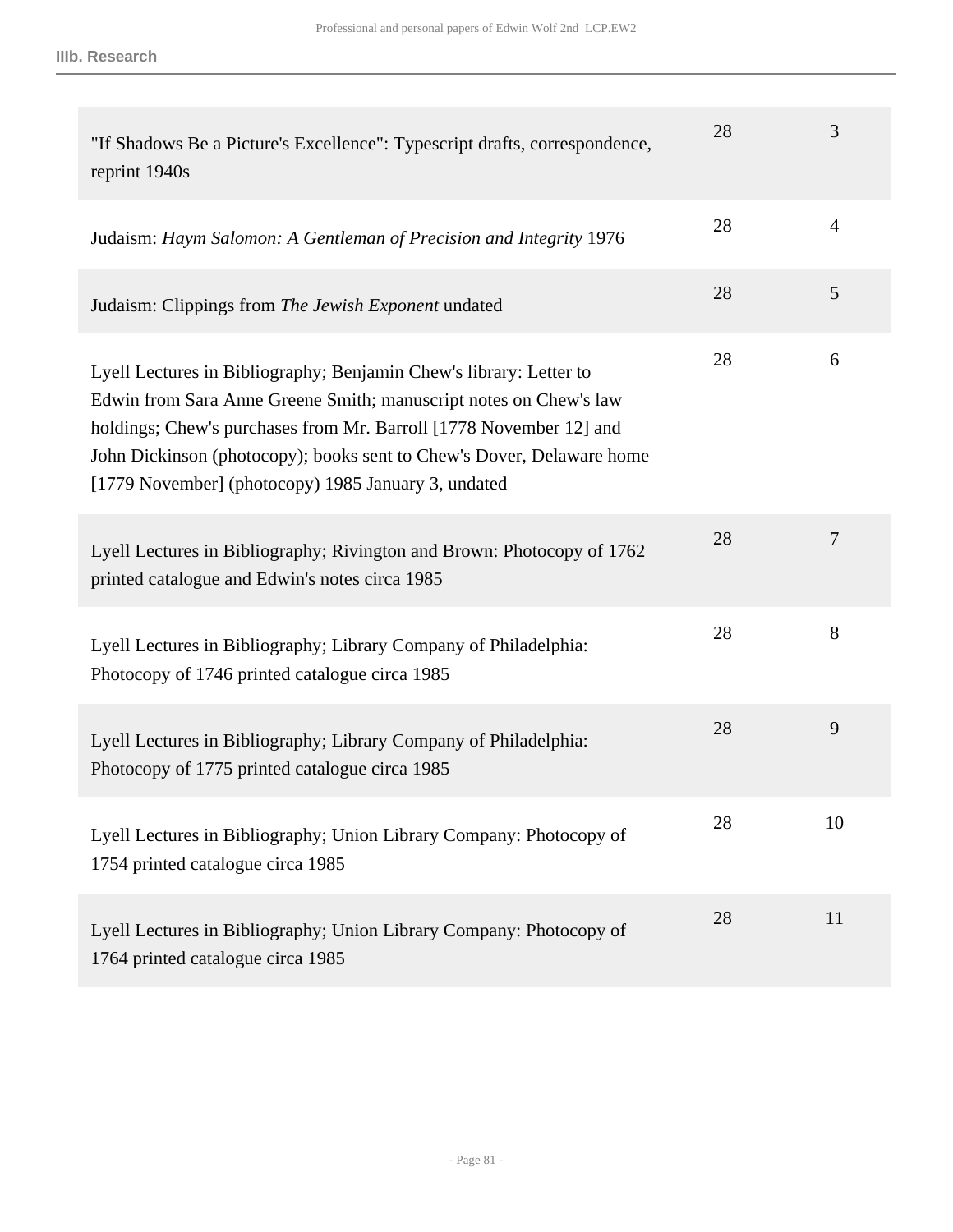| Lyell Lectures in Bibliography; Associated Library of Philadelphia:<br>Photocopy of 1775 printed catalogue circa 1985                                                                                                                                                                                                                                                                               | 28 | 12 |
|-----------------------------------------------------------------------------------------------------------------------------------------------------------------------------------------------------------------------------------------------------------------------------------------------------------------------------------------------------------------------------------------------------|----|----|
| Lyell Lectures in Bibliography; Associated Library of Philadelphia:<br>Photocopy of 1798 printed catalogue circa 1985                                                                                                                                                                                                                                                                               | 28 | 13 |
| Lyell Lectures in Bibliography; German books: Offprint of article by<br>R. E. Cazden, "Provision of German Books in America during the 18th<br>Century," Libri, 23(3), 81-108; presentation copy from John McCarthy of<br>1983 issue of Internationales Archiv fur Sozialgeschichte der deutschen<br>Literatur; photocopies of various Heinrich Miller printed catalogues of<br>books 1983, undated | 28 | 14 |
| Lyell Lectures in Bibliography; Classical languages in Philadelphia:<br>Typescript of Edwin's "The Classical Languages in Colonial Philadelphia,"<br>published in John W. Eadie (Ed.), Classical Tradition in Colonial<br>Philadelphia [1976] circa 1985                                                                                                                                            | 28 | 15 |
| Lyell Lectures in Bibliography; Belles lettres of colonial Philadelphia:<br>Untitled typescript predecessor of Lyell lectures circa 1985                                                                                                                                                                                                                                                            | 28 | 16 |
| Lyell Lectures in Bibliography; Deism and enlightenment: Photocopy<br>of pages 58-63 of Benjamin Rush's autobiography Travels through<br>Life; photocopy of article by A. H. Scouten, "The Paradox of Deism in<br>Colonial America," Lex et Scientia, 14, 215-228 [1978]; Bodleian Library<br>exhibition catalogue on Edward Young 1983, undated                                                    | 28 | 17 |
| Lyell Lectures in Bibliography; Choice of books in colonial Philadelphia:<br>Typescript predecessor of the Lyell lectures circa 1985                                                                                                                                                                                                                                                                | 28 | 18 |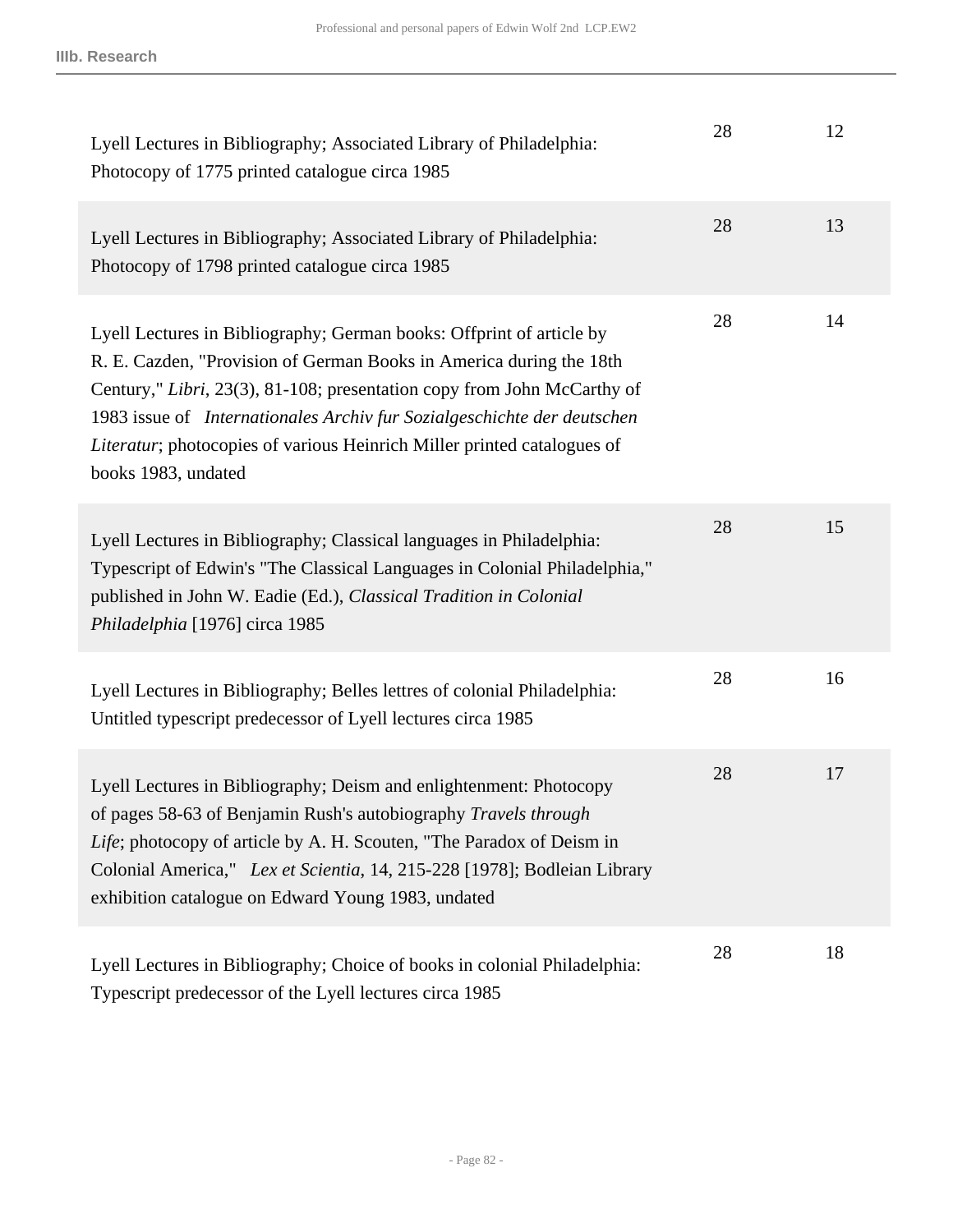| Lyell Lectures in Bibliography; Location of books in colonial<br>Philadelphia: Manuscript notes on private inventories of books, shippings<br>records, and catalogues of books for Philadelphia during the colonial<br>period circa 1985                                                                                                                                                                                     | 28 | 19             |
|------------------------------------------------------------------------------------------------------------------------------------------------------------------------------------------------------------------------------------------------------------------------------------------------------------------------------------------------------------------------------------------------------------------------------|----|----------------|
| Lyell Lectures in Bibliography; Location of books in colonial<br>Philadelphia: Photocopy of title page of 1608 copy of Don Quixote<br>found at the Chapin Library of Williams College and originally in the<br>library of H. Freame; letter to Edwin from Elizabeth Firlingham; list of<br>books (photocopy); Library Company of Philadelphia minutes from 1733<br>June-1761 December (photocopy); research notes circa 1985 | 28 | 20             |
| Lyell Lectures in Bibliography; Location of books in colonial<br>Philadelphia: Photocopy of Directions for Proper Choice of Authors to<br>Form a Library [1766]; photocopy excerpt of The Popular Book by<br>James D. Hart [1950]; photocopy excerpt of C. Briden-Baugh, "The Press<br>and Book in Eighteenth Century Philadelphia," Pennsylania Magazine of<br>History and Biography, LXV [1941] circa 1985                 | 29 | $\mathbf{1}$   |
| Lyell Lectures in Bibliography; Location of books in colonial<br>Philadelphia: Typescript of "The Anglo-American Book Trade before<br>1776: Personal Strategies," by Stephen Botein (photocopy) circa 1985                                                                                                                                                                                                                   | 29 | $\overline{2}$ |
| Lyell Lectures in Bibliography; Location of books in colonial<br>Philadelphia: Typescript of "Printed Expertise in Eighteenth and<br>Nineteenth Century American," by Stephen Botein [1984 November 2]<br>(photocopy) circa 1985                                                                                                                                                                                             | 29 | 3              |
| Lyell Lectures in Bibliography; Pennsylvania State House Library: Letter<br>to Edwin from Whitfield Bell; typescript of letter from Independence                                                                                                                                                                                                                                                                             | 29 | $\overline{4}$ |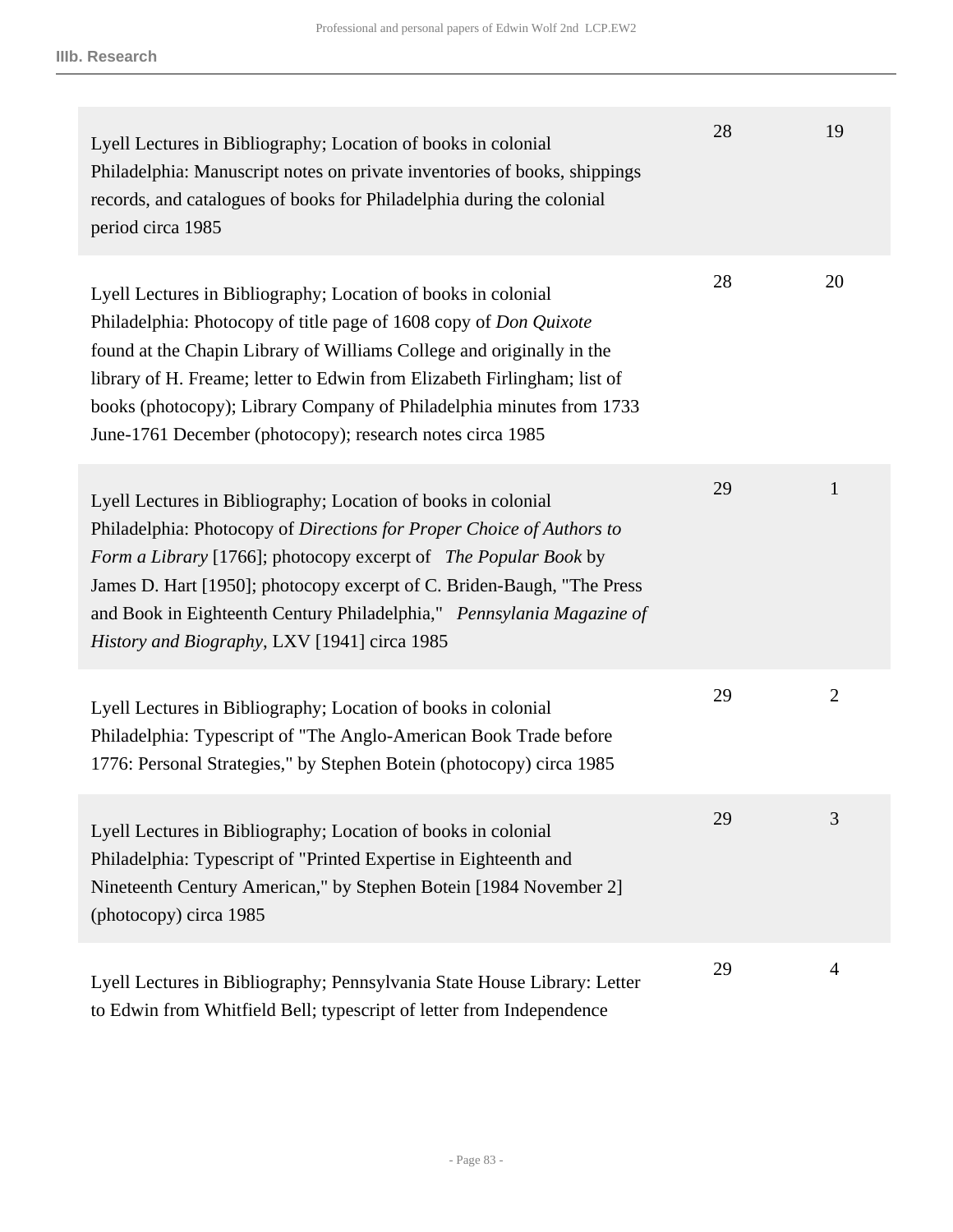| National Historical Park, regarding reconstruction of the library of<br>Congress Hall [1961 October 26] circa 1985                                                                                                                                                                                                                      |    |    |
|-----------------------------------------------------------------------------------------------------------------------------------------------------------------------------------------------------------------------------------------------------------------------------------------------------------------------------------------|----|----|
| Lyell Lectures in Bibliography; Colonial law books: Typescript of "Law<br>Books in Colonial Philadelphia" (photocopy) 1968, circa 1985                                                                                                                                                                                                  | 29 | 5  |
| Lyell Lectures in Bibliography: Typescripts, photocopied research<br>material, letters ("Miscellaneous inventories") circa 1985                                                                                                                                                                                                         | 29 | 6  |
| Lyell Lectures in Bibliography: Typescripts, photocopied research<br>material, letters ("Miscellaneous inventories") circa 1985                                                                                                                                                                                                         | 29 | 7  |
| Lyell Lectures in Bibliography: Typescripts, photocopied research<br>material, letters ("Miscellaneous inventories") circa 1985                                                                                                                                                                                                         | 29 | 8  |
| Lyell Lectures in Bibliography: Typescripts, photocopied research<br>material, letters ("Miscellaneous inventories") circa 1985                                                                                                                                                                                                         | 29 | 9  |
| Lyell Lectures in Bibliography: Typescripts, photocopied research<br>material, letters ("Miscellaneous inventories") circa 1985                                                                                                                                                                                                         | 29 | 10 |
| Lyell Lectures in Bibliography: Typescripts, photocopied research<br>material, letters ("Miscellaneous inventories") circa 1985                                                                                                                                                                                                         | 29 | 11 |
| Lyell Lectures in Bibliography; William Bradford: Letters to William<br>Bradford from S. Bell [1771 November 2] and Thomas Cadell [1771<br>November 2] (photocopies); invoices of books shipped to William<br>Bradford [1767 August 10, 1768 August 29, 1769 June 27] (photocopies);<br>invoices for 1767-1769 (photocopies) circa 1985 | 29 | 12 |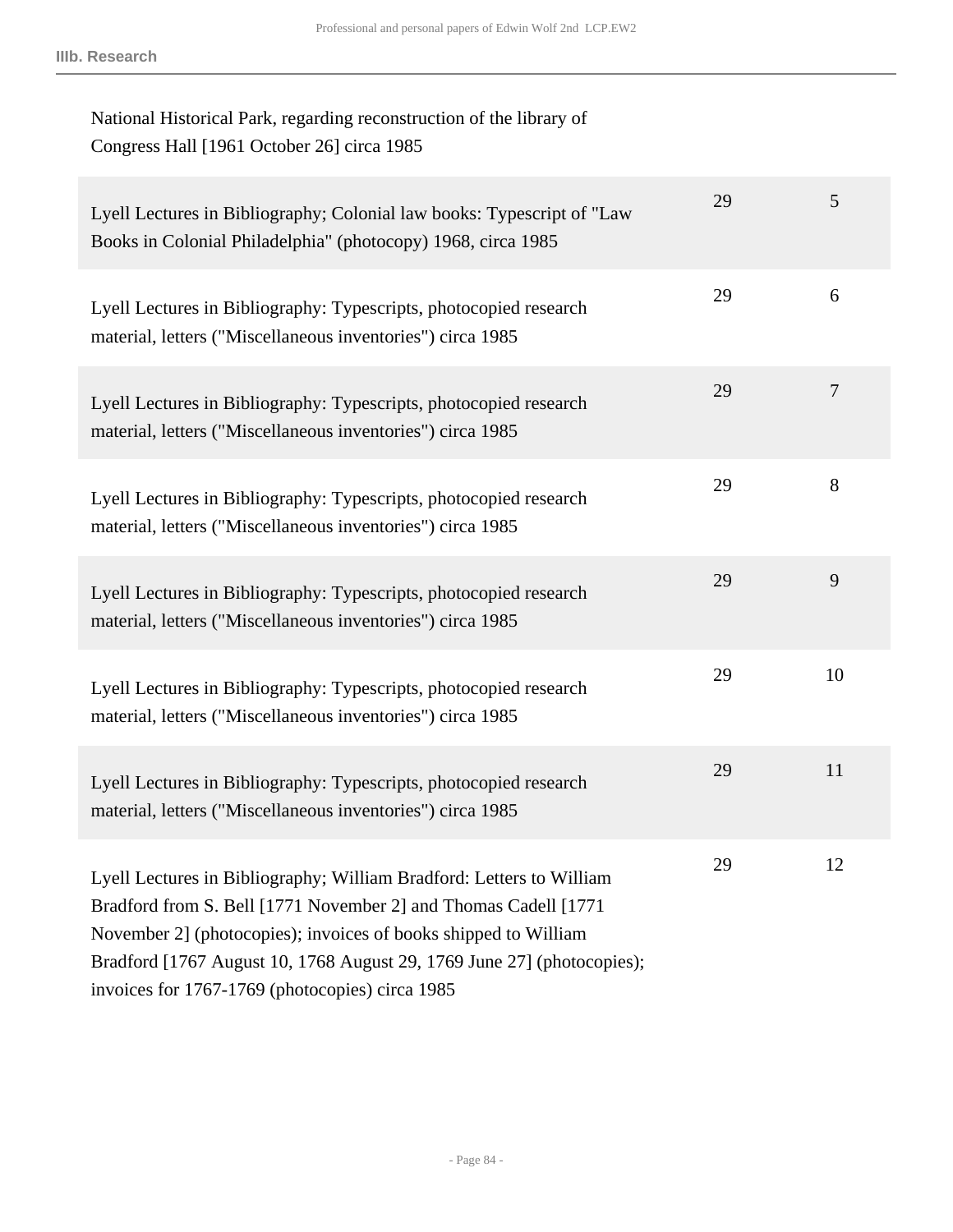| Lyell Lectures in Bibliography; William Bradford: Photocopies of book<br>inventories, 1767-1769 circa 1985                                                                                                                                                              | 29 | 13 |
|-------------------------------------------------------------------------------------------------------------------------------------------------------------------------------------------------------------------------------------------------------------------------|----|----|
| Lyell Lectures in Bibliography; William Bradford: List of books sent<br>from London (photocopy); list of books from Thomas Cadell to William<br>Bradford [1767 August 10] (photocopy); advertisement for books to be<br>sold by William Bradford (photocopy) circa 1985 | 29 | 14 |
| Lyell Lectures in Bibliography: Newspaper advertisements for<br>Philadelphia area book sales, 1721-1742 (photocopies) circa 1985                                                                                                                                        | 29 | 15 |
| Lyell Lectures in Bibliography: Newspaper advertisements for<br>Philadelphia area book sales, 1742-1749 (photocopies) circa 1985                                                                                                                                        | 29 | 16 |
| Lyell Lectures in Bibliography: Newspaper advertisements for<br>Philadelphia area book sales, 1749-1762 (photocopies) circa 1985                                                                                                                                        | 29 | 17 |
| Lyell Lectures in Bibliography: Newspaper advertisements for<br>Philadelphia area book sales, 1762-1767 (photocopies) circa 1985                                                                                                                                        | 29 | 18 |
| Lyell Lectures in Bibliography: Newspaper advertisements for<br>Philadelphia area book sales, 1767-1770 (photocopies) circa 1985                                                                                                                                        | 29 | 19 |
| Lyell Lectures in Bibliography: Newspaper advertisements for<br>Philadelphia area book sales, 1770-1772 (photocopies) circa 1985                                                                                                                                        | 29 | 20 |
| Lyell Lectures in Bibliography: Newspaper advertisements for<br>Philadelphia area book sales, 1772-1776 (photocopies) circa 1985                                                                                                                                        | 29 | 21 |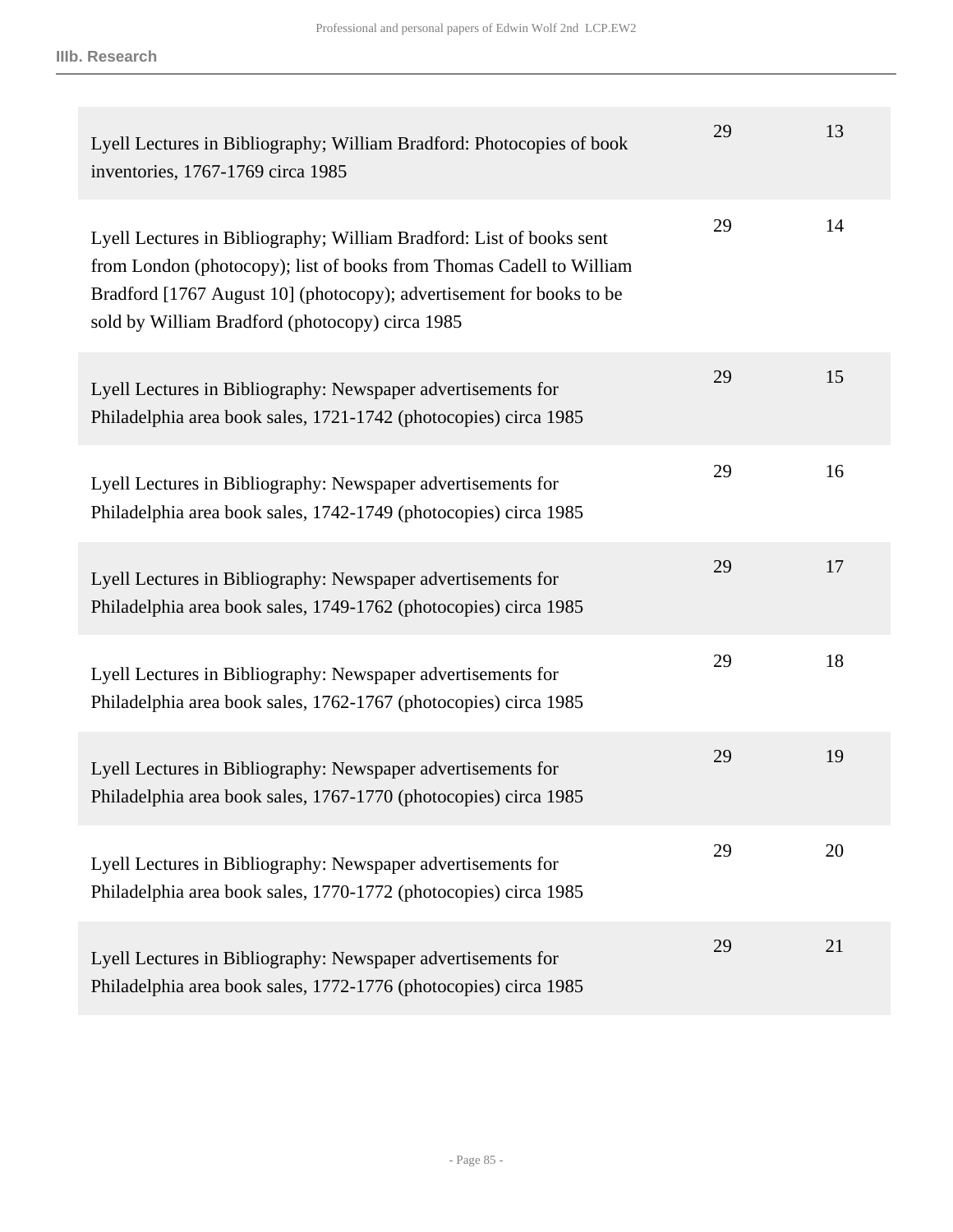| Lyell Lectures in Bibliography: Notes on books in newspaper<br>advertisements and on active bookmen, 1721-1775 circa 1985                                                                                                                                                                                                    | 29 | 22             |
|------------------------------------------------------------------------------------------------------------------------------------------------------------------------------------------------------------------------------------------------------------------------------------------------------------------------------|----|----------------|
| Lyell Lectures in Bibliography: Inventory of the goods of Ralph Assheton<br>upon his death (photocopy) circa 1985                                                                                                                                                                                                            | 29 | 23             |
| Lyell Lectures in Bibliography: Research notes on John Bartram's holdings<br>and a photocopy of an inventory of his plants circa 1985                                                                                                                                                                                        | 29 | 24             |
| Lyell Lectures in Bibliography: Notes on Anthony Bezet's personal<br>letters circa 1985                                                                                                                                                                                                                                      | 29 | 25             |
| Lyell Lectures in Bibliography; Christ Church Library: Letters between<br>Edwin and W. M. Whitehill, C. Fletcher, and H. E. Sprogell; address<br>given by W. M. Whitehill to the Colonial Society of Massachusetts 1949<br>December, circa 1985                                                                              | 30 | $\mathbf{1}$   |
| Lyell Lectures in Bibliography; Christ Church Library: Notes on the<br>William White books; manuscript on the early history of the Christ Church<br>Library; typescript of books in a 1912 catalogue of Christ Church, not<br>found; photocopy of 20th century printed catalog, "Books in the Ancient<br>Library" circa 1985 | 30 | $\overline{2}$ |
| Lyell Lectures in Bibliography; Christ Church Library: Photcopy of<br>manuscript by Thomas Bray, "Bibliotheca Provinciales Americanae" circa<br>1985                                                                                                                                                                         | 30 | 3              |
| Lyell Lectures in Bibliography; Christ Church Library: Draft copies of<br>"The First Library of Christ Church," University Hospital Antique Show<br>Journal, 148-151 [1981] circa 1981                                                                                                                                       | 30 | $\overline{4}$ |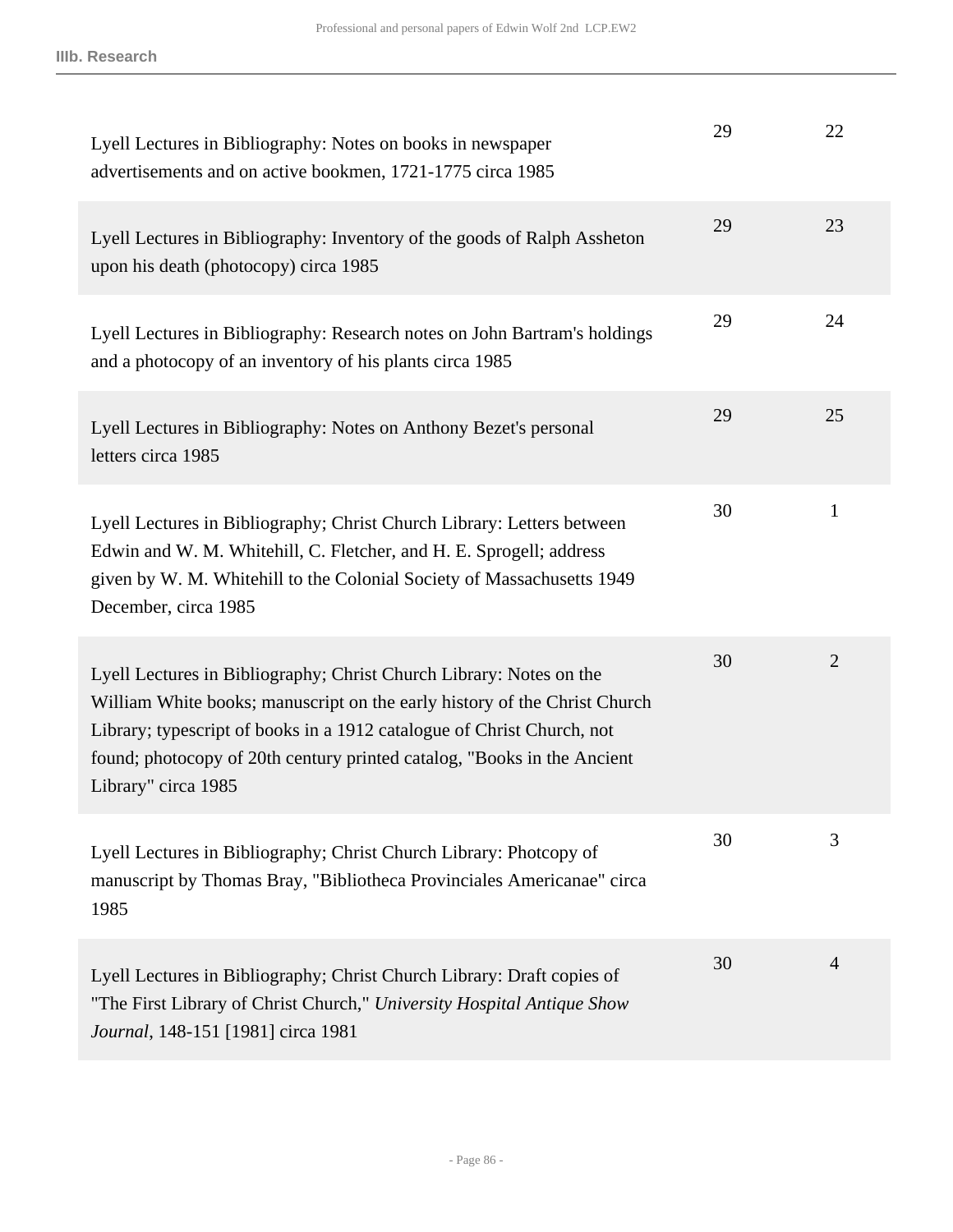| Lyell Lectures in Bibliography: Inventory of George Clymer's book<br>holdings (photocopy) circa 1985                                                                                                                                                                                                                                                                                                                                                   | 30 | 5      |
|--------------------------------------------------------------------------------------------------------------------------------------------------------------------------------------------------------------------------------------------------------------------------------------------------------------------------------------------------------------------------------------------------------------------------------------------------------|----|--------|
| Lyell Lectures in Bibliography: List of law books in John Dickinson's<br>Philadelphia office [1773 May] (photocopy) circa 1985                                                                                                                                                                                                                                                                                                                         | 30 | 6      |
| Lyell Lectures in Bibliography; Early settlers and their books: Manuscript<br>predecessor of the Lyell lectures circa 1985                                                                                                                                                                                                                                                                                                                             | 30 | $\tau$ |
| Lyell Lectures in Bibliography: Notes on Alexander Graydon circa 1985                                                                                                                                                                                                                                                                                                                                                                                  | 30 | 8      |
| Lyell Lectures in Bibliography; David Hall: photocopy of article, R.<br>D. Harlan, "William Strahan's American Book Trade," The Library<br>Quarterly, 31(3) [1961]; notes on David Hall and the colonial book<br>trade; inventories of books sent by David Hall [1766, 1768] (photocopy);<br>newspaper advertisements of books for sale by David Hall [1774, 1756,<br>1769] (photocopies); photocopies of invoices and notices of import circa<br>1985 | 30 | 9      |
| Lyell Lectures in Bibliography; Pennsylvania Hospital Library: Draft copy<br>of "The Old Library of the Pennsylvania Hospital" by Whitfield Bell circa<br>1985                                                                                                                                                                                                                                                                                         | 30 | 10     |
| Lyell Lectures in Bibliography: Research materials and letters regarding<br>Individual owner inventories (photocopies) circa 1985                                                                                                                                                                                                                                                                                                                      | 30 | 11     |
| Lyell Lectures in Bibliography: Research materials and letters regarding<br>Individual owner inventories (photocopies) circa 1985                                                                                                                                                                                                                                                                                                                      | 30 | 12     |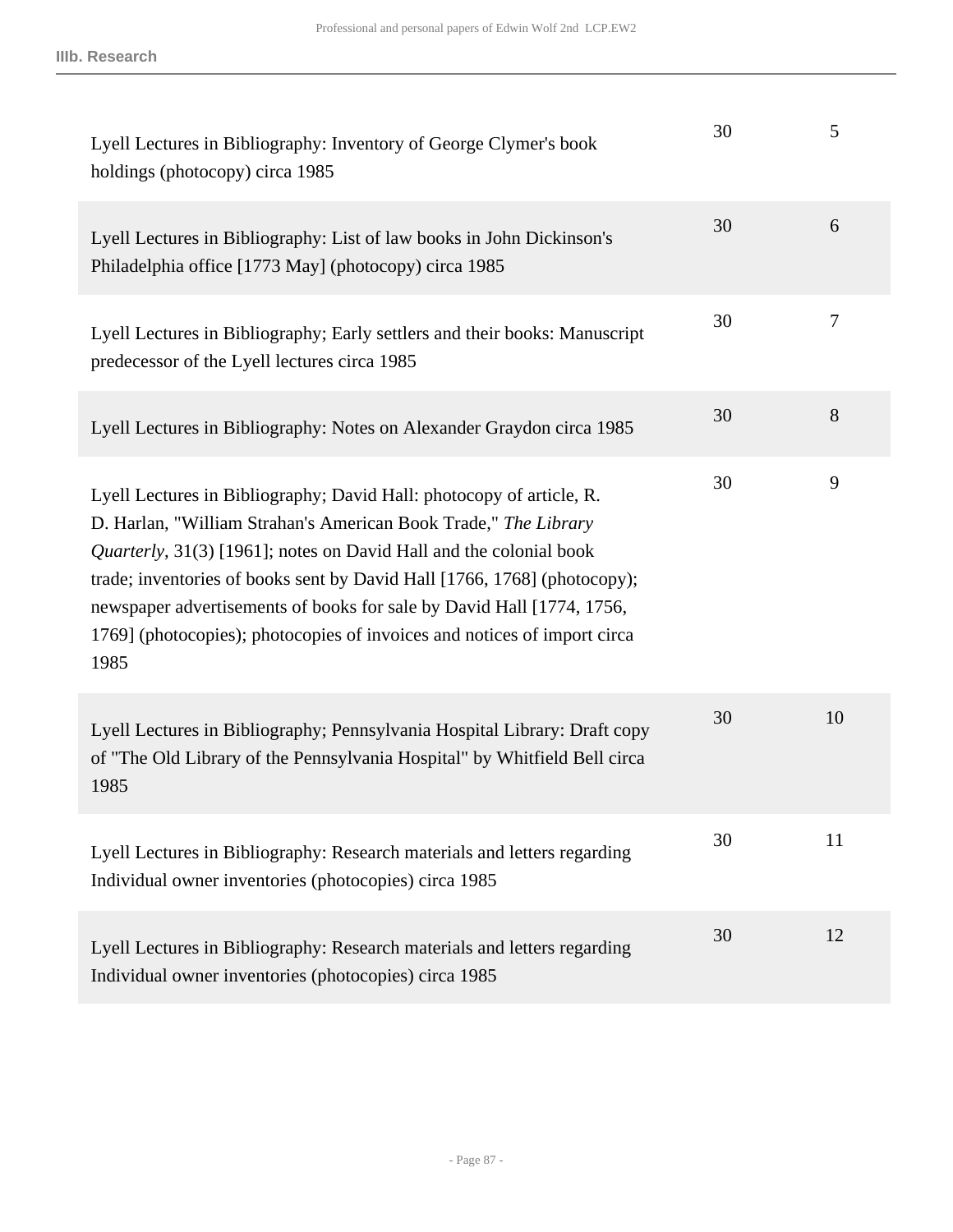| Lyell Lectures in Bibliography; Colonial history books: Edited typescripts<br>on history books in colonial Philadelphia circa 1985                                                                                                                                                                                                                             | 30 | 13 |
|----------------------------------------------------------------------------------------------------------------------------------------------------------------------------------------------------------------------------------------------------------------------------------------------------------------------------------------------------------------|----|----|
| Lyell Lectures in Bibliography; Colonial history books: Typescript on<br>history books in colonial Philadelphia circa 1985                                                                                                                                                                                                                                     | 30 | 14 |
| Lyell Lectures in Bibliography: Transcript of 1687 Pennsbury inventory of<br>goods circa 1985                                                                                                                                                                                                                                                                  | 30 | 15 |
| Lyell Lectures in Bibliography; Colonial libraries: Photocopies of articles,<br>T. E. Keys, "The Colonial American Library and the Development of<br>Sectional Differences," The Library Quarterly, VIII(3) [1938]; and E.<br>V. Lamberton, "Colonial Libraries of Pennsylvania," Pennsylvania<br>Magazine of History and Biography, XLII(3) [1918] circa 1985 | 30 | 16 |
| Lyell Lectures in Bibliography: List of books in the Allegheny College<br>Library formerly owned by James Logan circa 1985                                                                                                                                                                                                                                     | 30 | 17 |
| Lyell Lectures in Bibliography: Typescript articles on the libraries of<br>James Logan and Isaac Norris, II circa 1985                                                                                                                                                                                                                                         | 30 | 18 |
| Lyell Lectures in Bibliography: Research materials and typescript articles<br>regarding William Logan and Philip Miller circa 1985                                                                                                                                                                                                                             | 30 | 19 |
| Lyell Lectures in Bibliography; Increase Mather: Typescript of "Remains"<br>of Mather's Library purchased by I. Thomas and by him presented to the<br>American Antiqn. Society" circa 1985                                                                                                                                                                     | 30 | 20 |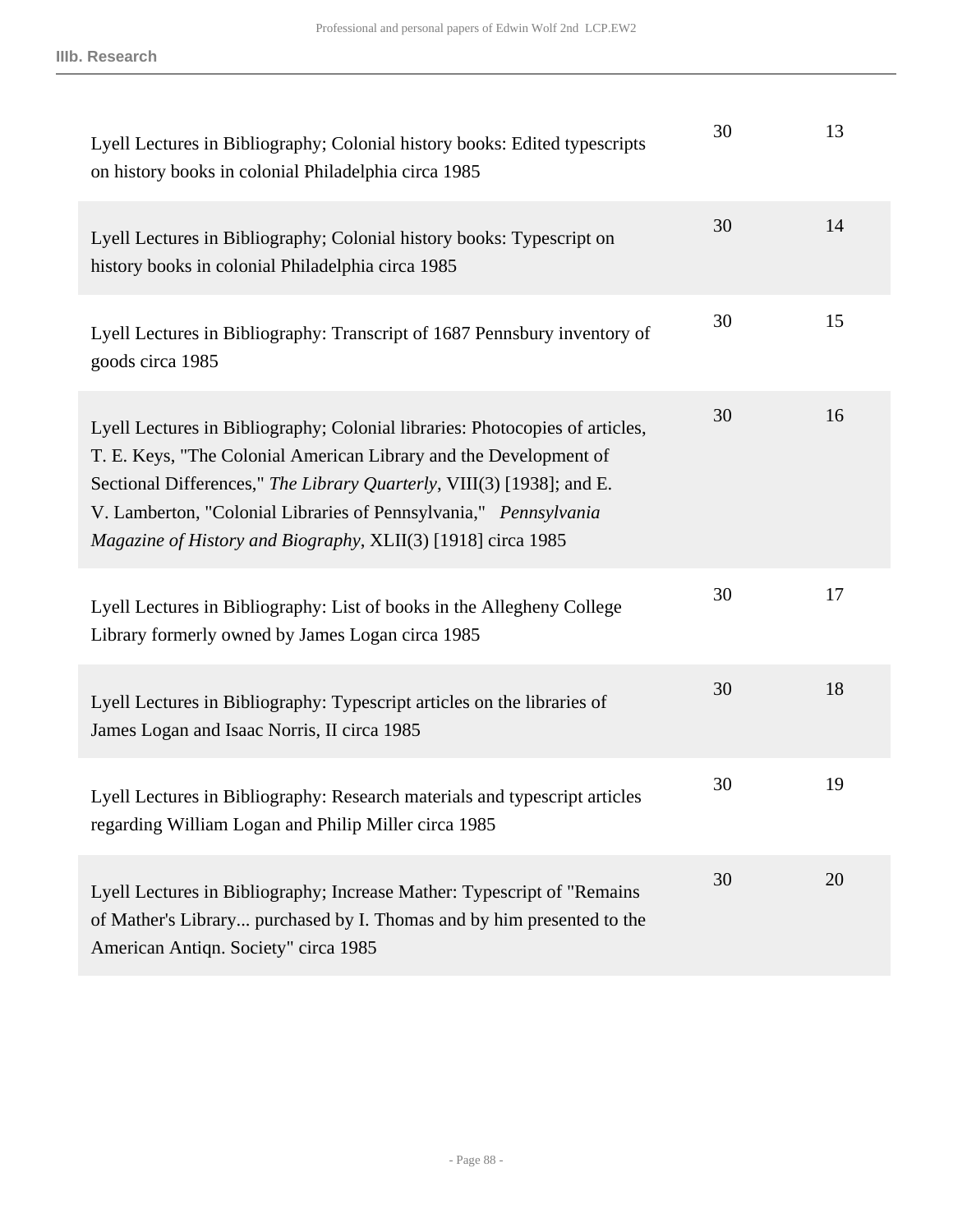| Lyell Lectures in Bibliography; Increase Mather: Typescript of "Remains"<br>of Mather's Library purchased by I. Thomas and by him presented to the<br>American Antiqn. Society" circa 1985                                                                                                     | 30 | 21 |
|------------------------------------------------------------------------------------------------------------------------------------------------------------------------------------------------------------------------------------------------------------------------------------------------|----|----|
| Lyell Lectures in Bibliography; Isaac Norris II: Notes on library holdings;<br>photocopy of note with Alexander Hamilton's autograph; photocopy of<br>page from letterbook [1735-1755]; photocopy of bibliography of books<br>ordered for the Pennsylvania Assembly [1752 March 16] circa 1985 | 30 | 22 |
| Lyell Lectures in Bibliography; Isaac Norris II: Notes on library holdings<br>and photocopies from letterbook of 1735-55                                                                                                                                                                       | 30 | 23 |
| Lyell Lectures in Bibliography: Notes on F. D. Pastorius's library and<br>typescript of article circa 1985                                                                                                                                                                                     | 30 | 24 |
| Lyell Lectures in Bibliography; John Penn: Notes on John Penn's holdings;<br>letter from Free Library of Philadelphia with a photocopy from Penn's<br>papers; photocopies of newspaper advertisements [1772 May 4-August]<br>6] circa 1985                                                     | 30 | 25 |
| Lyell Lectures in Bibliography; John Penn: Photocopy of commonplace<br>book listing contents of Penn's library; articles and notes regarding Penn's<br>library circa 1985                                                                                                                      | 30 | 26 |
| Lyell Lectures in Bibliography: Notes regarding C. Read circa 1985                                                                                                                                                                                                                             | 30 | 27 |
| Lyell Lectures in Bibliography: List from Library Company of<br>Philadelphia accession books of Benjamin Rush's books and catalog cards<br>(photocopies) circa 1985                                                                                                                            | 30 | 28 |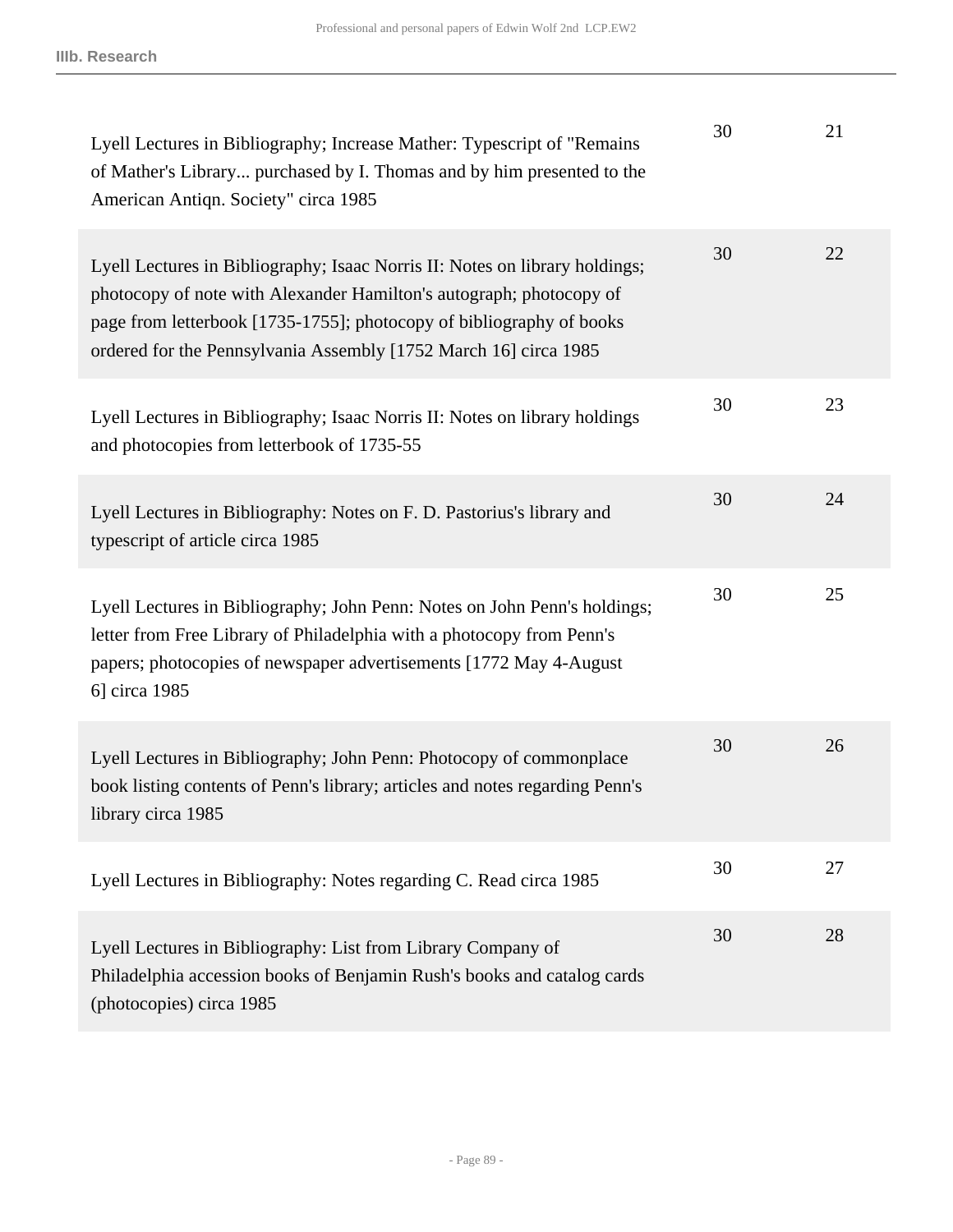| Lyell Lectures in Bibliography: Inventory of Gilbert Tennant's books<br>(photocopy) circa 1985                                                                          | 30 | 29             |
|-------------------------------------------------------------------------------------------------------------------------------------------------------------------------|----|----------------|
| Lyell Lectures in Bibliography: Inventory of Charles Thompson's books<br>(photocopy) circa 1985                                                                         | 30 | 30             |
| Lyell Lectures in Bibliography: Inventory of Zachary Lloyd's books<br>(photocopy) circa 1985                                                                            | 30 | 31             |
| Lyell Lectures in Bibliography: Photocopies of primary and secondary<br>sources used for research circa 1985                                                            | 30 | 32             |
| Lyell Lectures in Bibliography; The Book Culture of a Colonial American<br>City: Edited typescripts circa 1988                                                          | 31 | 1              |
| Lyell Lectures in Bibliography; The Book Culture of a Colonial American<br>City: Proofs circa 1988                                                                      | 31 | $\overline{2}$ |
| Lyell Lectures in Bibliography; The Book Culture of a Colonial American<br>City: Typescripts of chapters "They Lived History" and "Lawyers and Law<br>Books" circa 1988 | 31 | 3              |
| Montegu, George: Transcription of a 1736 letter to George Montegu,<br>from the Letters of Horace Walpole [1903], edited by Mrs. Paget<br>Toynbee undated                | 31 | 4              |
| Pennsylvania Imprint Inventory: Letters between Edwin and C. W. David,<br>L. H. Evans, and E. Campion; typescript proposal 1947 October 21-1950<br>November 17          | 31 | 5              |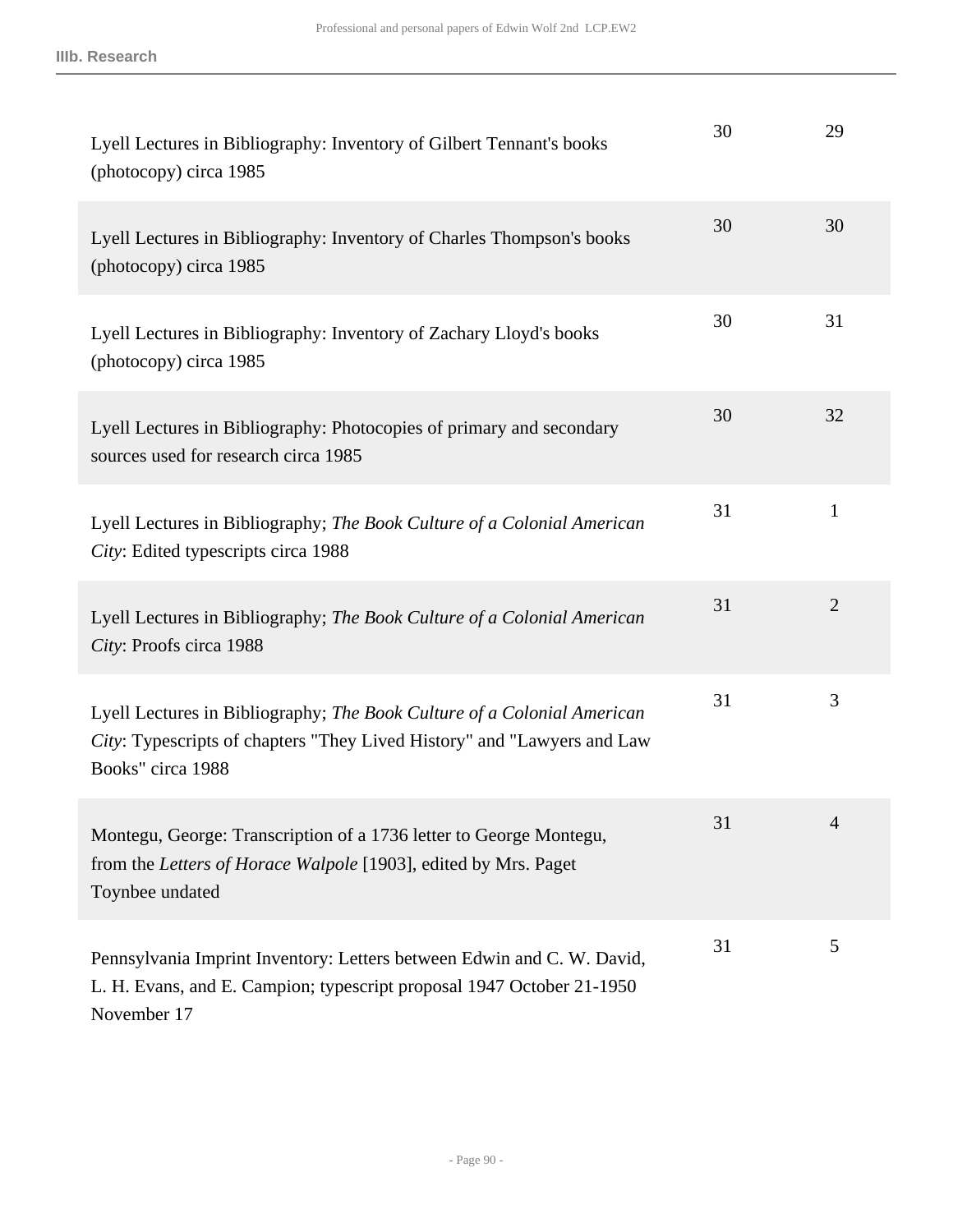| Philadelphia: Portrait of an American City: Correspondence, mostly<br>regarding publishing process 1973-1975                                 | 31 | 6  |
|----------------------------------------------------------------------------------------------------------------------------------------------|----|----|
| Philadelphia: Portrait of an American City: Correspondence with the<br>Brooklyn Museum regarding image permissions 1974                      | 31 | 7  |
| Philadelphia: Portrait of an American City: Correspondence with the<br>Huntington Library regarding image permissions 1974                   | 31 | 8  |
| Philadelphia: Portrait of an American City: Correspondence with<br>Independence National Historical Park rearding image permissions 1974     | 31 | 9  |
| Philadelphia: Portrait of an American City: Correspondence with the<br>Library of Congress regarding image permissions 1974                  | 31 | 10 |
| Philadelphia: Portrait of an American City: Correspondence with the<br>Mariners Museum regarding image permissions 1974                      | 31 | 11 |
| Philadelphia: Portrait of an American City: Correspondence with the<br>Metropolitan Museum of Art regarding image permissions 1974           | 31 | 12 |
| Philadelphia: Portrait of an American City: Correspondence with National<br>Portrait Gallery regarding image permissions 1974                | 31 | 13 |
| Philadelphia: Portrait of an American City: Correspondence<br>with Pennsylvania Academy of the Fine Arts regarding image<br>permissions 1974 | 31 | 14 |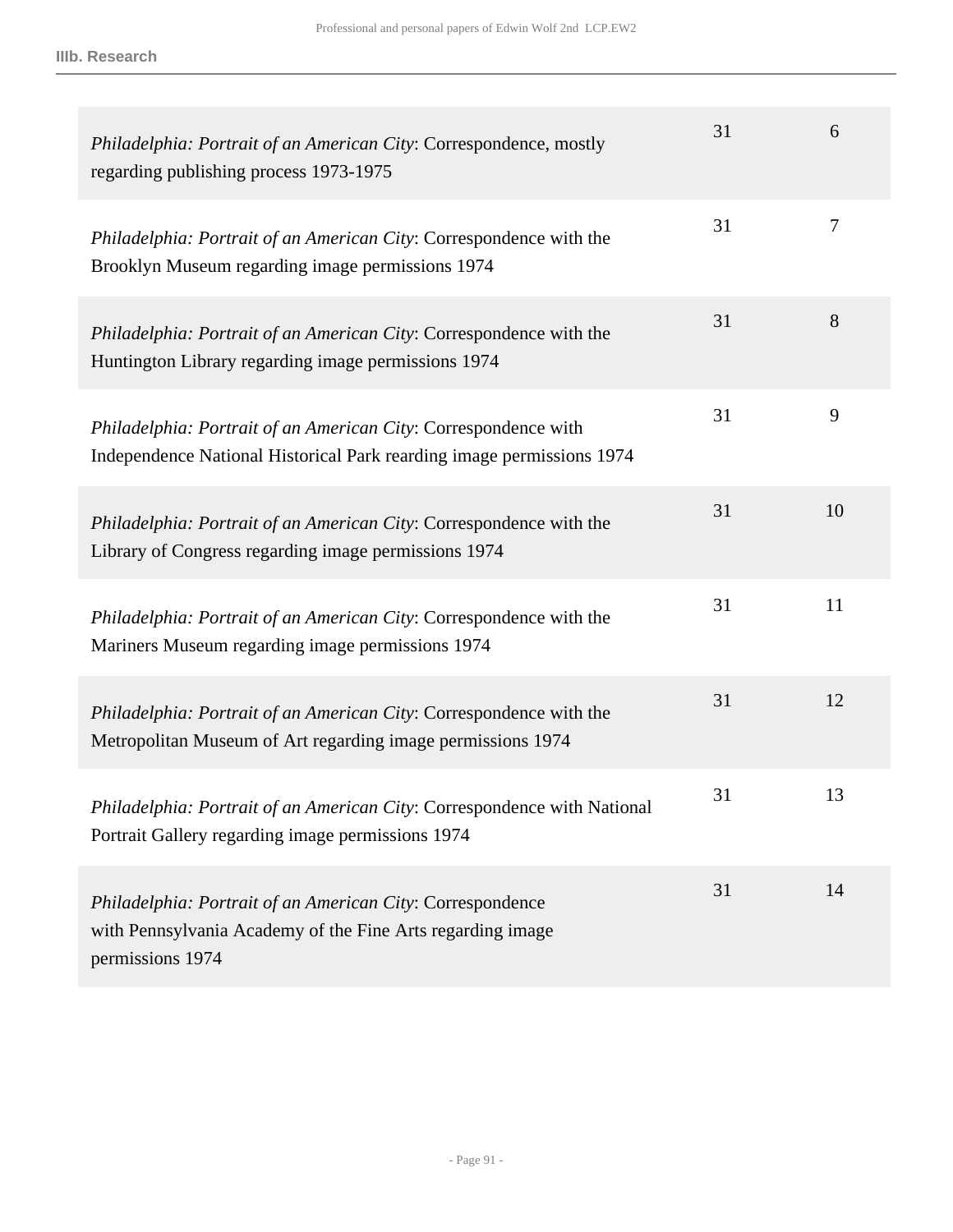| Philadelphia: Portrait of an American City: Correspondence with<br>Philadelphia Museum of Art regarding image permissions 1974                              | 31 | 15 |
|-------------------------------------------------------------------------------------------------------------------------------------------------------------|----|----|
| Philadelphia: Portrait of an American City: Correspondence with<br>Smithsonian Institution regarding image permissions 1974                                 | 31 | 16 |
| Philadelphia: Portrait of an American City: Correspondence with<br>Winterthur Museum regarding image permissions 1974                                       | 31 | 17 |
| Philadelphia: Portrait of an American City: Correspondence with Yale<br>University Art Gallery regarding image permissions 1974                             | 31 | 18 |
| Philadelphia: Portrait of an American City: Record of expenses 1974                                                                                         | 31 | 19 |
| Philadelphia: Portrait of an American City: Correspondence with<br>University of Pennsylvania regarding image permissions 1974-1975                         | 31 | 20 |
| Philadelphia: Portrait of an American City: Correspondence with various<br>individuals regarding image permissions 1974-1975                                | 31 | 21 |
| Philadelphia: Portrait of an American City: Correspondence with various<br>institutions regarding image permissions 1974-1975                               | 31 | 22 |
| Philadelphia: Portrait of an American City: Contract with William Penn<br>Foundation and publication announcement letters 1975 December 14                  | 31 | 23 |
| Philadelphia: Portrait of an American City: Letters of congratulations<br>upon publication, correspondence regarding book promotion and<br>errors 1975-1976 | 31 | 24 |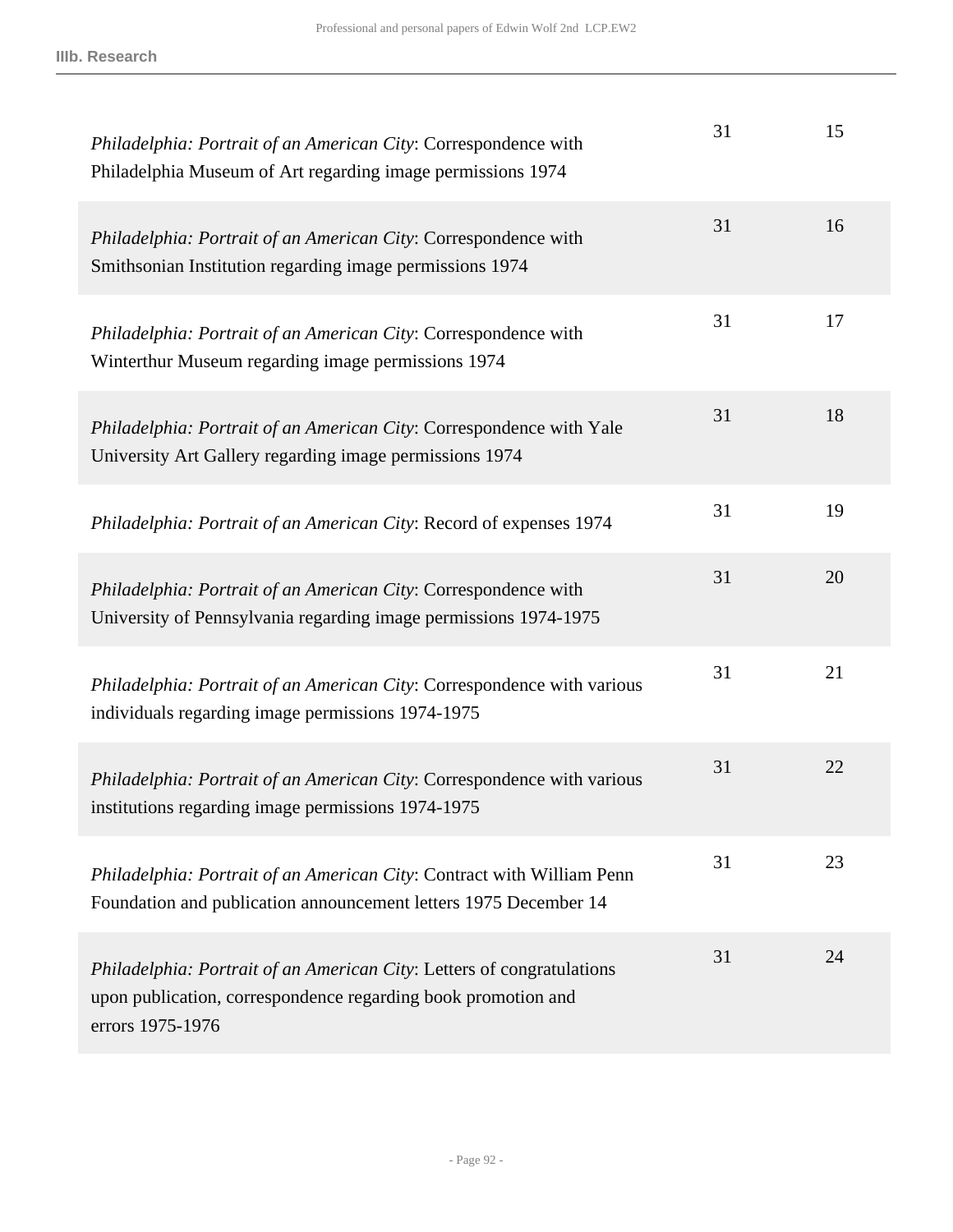| Philadelphia: Portrait of an American City: Correspondence between John<br>Van Horn and various institutions regarding image permissions for 1990<br>reissue edition 1989-1990                                                                                                                                                                                                                        | 31 | 25             |
|-------------------------------------------------------------------------------------------------------------------------------------------------------------------------------------------------------------------------------------------------------------------------------------------------------------------------------------------------------------------------------------------------------|----|----------------|
| Philadelphia Charter: Galley proofs of "The 1706 Charter of Philadelphia,"<br>Proceedings of the American Philosophical Society, XC 388-405 [1952];<br>and typescript copy of the introduction circa 1952                                                                                                                                                                                             | 31 | 26             |
| Philadelphia Charter: Letters between Edwin and Gertrude D. Hess, W. E.<br>Lingelbach, Logan Fox, Horace Wolf, T. R. Adams, R. N. Williams II, W.<br>Jackson, W. W. Comfort, G. W. Pepper, L. M. Stevens, J. C. Wylie, C. K.<br>Shipton, L. E. Bliss, K. M. Ruckman, Keyes D. Metcalf, John F. Lewis, F.<br>R. Mann, B. W. Korn, and Mrs. Ruth M. Reese (20 items) 1952 October<br>15-1953 January 12 | 31 | 27             |
| Philadelphia Charter: Typescript copy and research notes for article circa<br>1952                                                                                                                                                                                                                                                                                                                    | 31 | 28             |
| Philadelphia Charter: Unedited version of article circa 1952                                                                                                                                                                                                                                                                                                                                          | 32 | $\mathbf{1}$   |
| Philadelphia Charter: Thank you notes from various libraries and<br>publishers for receipt of article (15 items) circa 1952                                                                                                                                                                                                                                                                           | 32 | $\overline{2}$ |
| Poe and Horace Wemyss Smith: Letters between Edwin and W.<br>VanLemmen and R. Hirsch; draft copy of "Horace Wemyss Smith's<br>Recollections of Poe" 1950 December 29-1951 December 3                                                                                                                                                                                                                  | 32 | 3              |
| Poe and Horace Wemyss Smith: Typescript drafts and copy of "Horace"<br>Wemyss Smith's Recollections of Poe," published in The Library<br>Chronicle, XVII 90-103 [1951]; and research notes circa 1951                                                                                                                                                                                                 | 32 | $\overline{4}$ |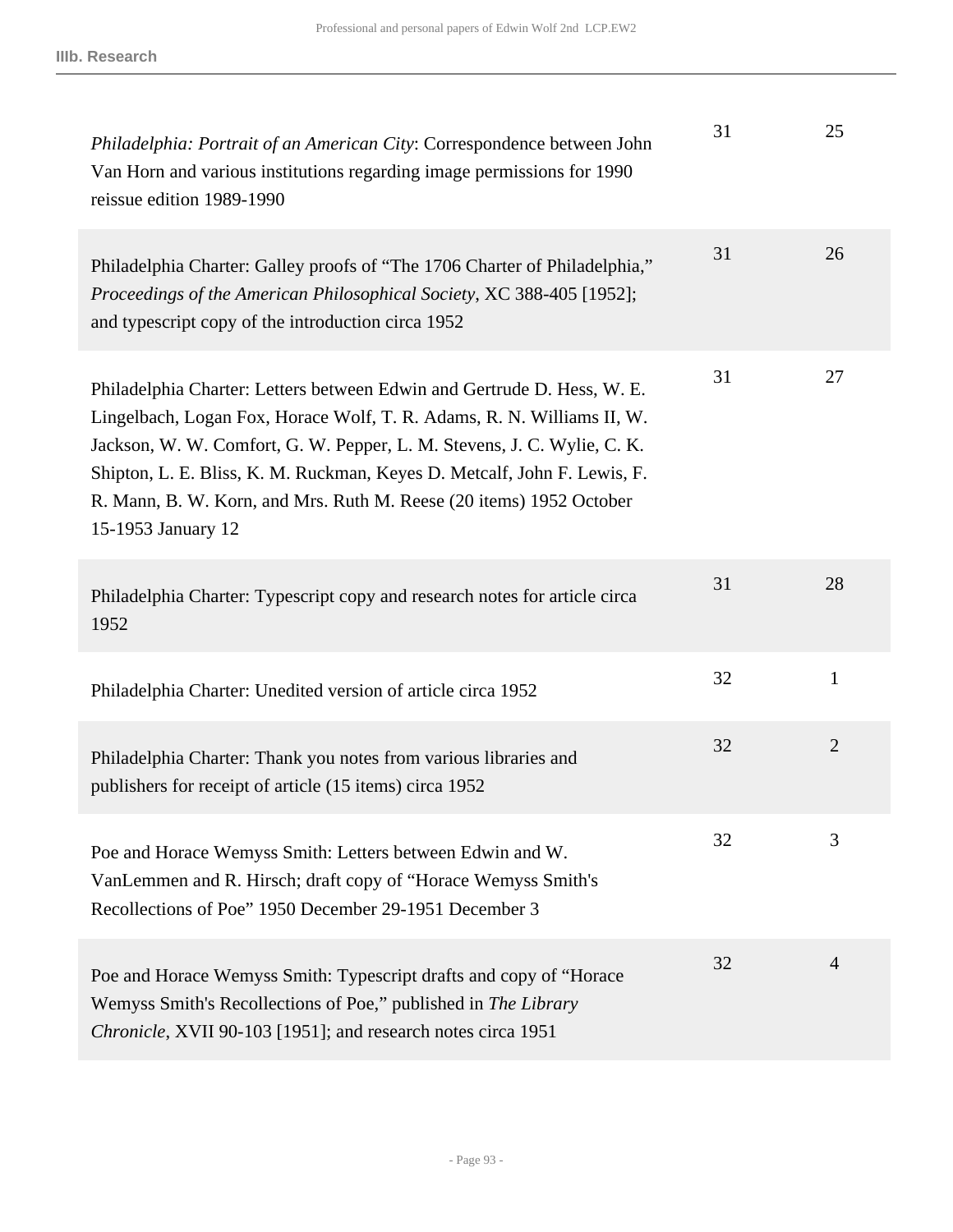| Pollock papers: 14 letters between Edwin and George P. Hammond, M.<br>Withington. J. T. Babb, R. W. G. Vail, S. T. Riley, Mabel R. Gillis, Mr.<br>Sherman, E. Euphrat, and Tulane University Library 1948 April 5-1949<br>April 19                                                                                                       | 32           | 5              |
|------------------------------------------------------------------------------------------------------------------------------------------------------------------------------------------------------------------------------------------------------------------------------------------------------------------------------------------|--------------|----------------|
| Pollock papers: 25 letters between Edwin and Jacob R. Marchs, Mearns,<br>Meyer Solis-Cohen, C. K. Shipton, Carnegie Library, and Rabbi I.<br>Meyer 1949 April 26-1950 May 25                                                                                                                                                             | 32           | 6              |
| Pollock papers: Letters between Edwin and Marcus W. Price, T. Streetcar,<br>Ellen Rackstraw, Miss W. Allen, Lamar C. Wallace, E. Euphrant, and<br>Mildrid Stephenson; hand-drawn Pollock family tree; photocopy of<br>"Proposals, Addressed to Those Who Possess a Public Spirit," owned by<br>Pollock 1949 July 27-1950 July 6, undated | 32           | 7              |
| Polock papers; writings: Draft 1, The Polocks: Philadelphia adventurers<br>and pioneers, 1833-1854. Typesecript, with mss. corrections and<br>additions in pencil and ink. Begins: "The Polock Brothers, born in<br>Philadelphia" undated                                                                                                | $\mathbf{1}$ | 1              |
| Polock papers; writings: Draft 2, The Polocks: Philadelphia adventurers<br>and pioneers, 1833-1854. Typescript, on onionskin. Begins: "The Polock<br>brothers, born in Philadelphia" undated                                                                                                                                             | $\mathbf{1}$ | $\overline{2}$ |
| Polock papers; writings: Draft 3, The Polocks: Philadelphia adventurers<br>and pioneers, 1833-1854. Typescript, on typing paper. Begins: "The<br>Polock brothers, born in Philadelphia" undated                                                                                                                                          | $\mathbf{1}$ | 3              |
| Polock papers; writings: Draft A, The Polocks: American adventurers<br>and pioneers, 1833-1854. Typescript, with mss. corrections and additions                                                                                                                                                                                          | 1            | 4              |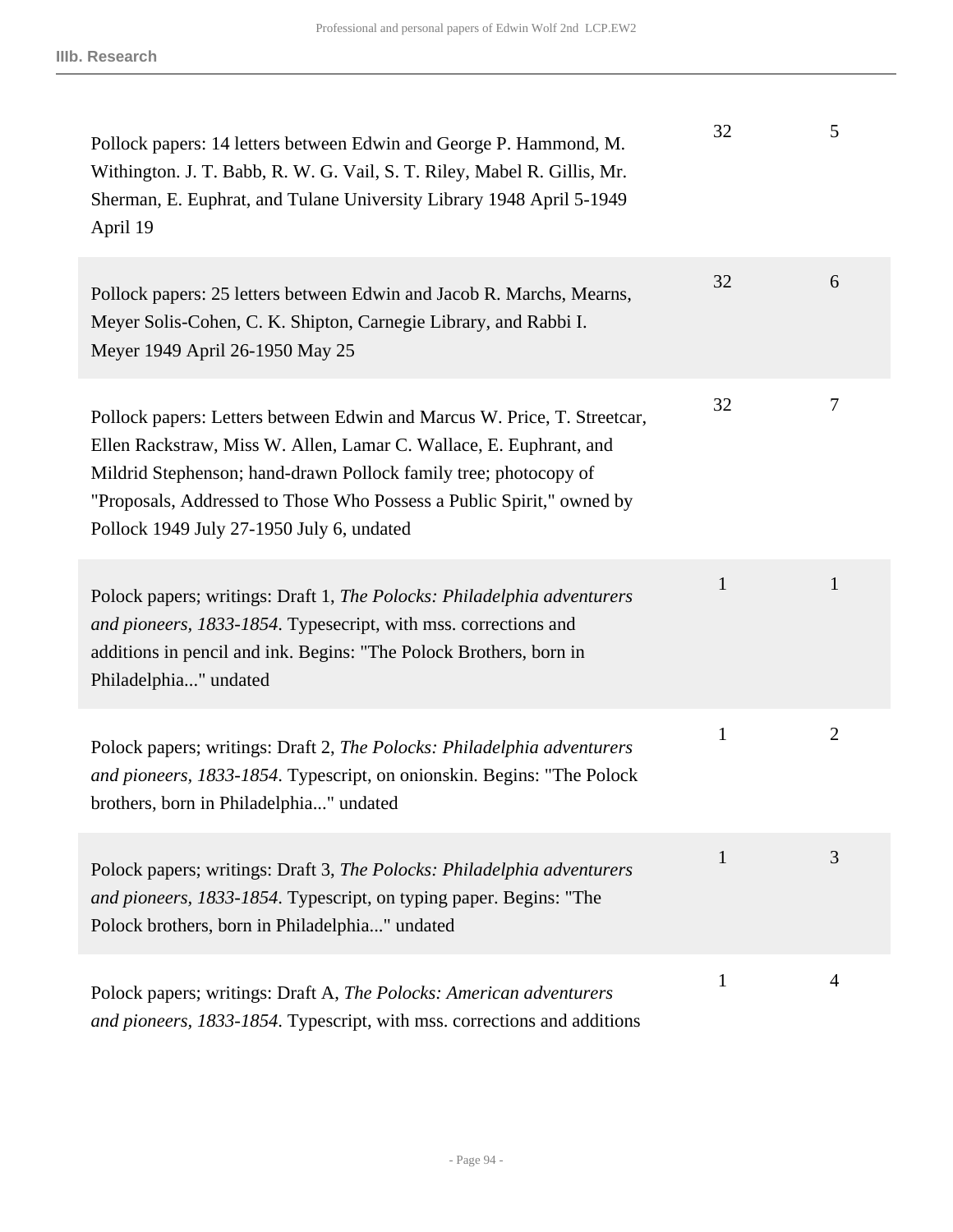| in pencil and ink. Begins: "To those interested in the printed records of<br>American Jewish history" Introduction. undated                                                                                                                                                                       |              |    |
|---------------------------------------------------------------------------------------------------------------------------------------------------------------------------------------------------------------------------------------------------------------------------------------------------|--------------|----|
| Polock papers; writings: "Notes to letter 2." Typescript, with ink<br>annotations, Draft A [?] undated                                                                                                                                                                                            | $\mathbf{1}$ | 5  |
| Polock papers; writings: Draft B, The Polocks: American adventurers<br>and pioneers, 1833-1854. Typescript, with mss. corrections and additions<br>in pencil and ink. Begins: "To those interested in the printed records of<br>American Jewish history" Introduction, Parts I, II, notes undated | $\mathbf{1}$ | 6  |
| Polock papers; writings: Draft B. Documents 1-14, with notes, corrected in<br>pencil and ink undated                                                                                                                                                                                              | $\mathbf{1}$ | 7  |
| Polock papers; writings: Draft B. Documents 15-19, with notes, corrected<br>in pencil and ink undated                                                                                                                                                                                             | $\mathbf{1}$ | 8  |
| Polock papers; writings: Draft B. Notes to Document 20 undated                                                                                                                                                                                                                                    | $\mathbf{1}$ | 9  |
| Polock papers; writings: Draft B. Part III-A California Pioneer, with<br>notes undated                                                                                                                                                                                                            | $\mathbf{1}$ | 10 |
| Polock papers; writings: Draft B. Documents 20-28 with notes, corrected<br>in pencil and ink [2 copies of document 20] undated                                                                                                                                                                    | $\mathbf{1}$ | 11 |
| Polock papers; writings: Draft B. Document 27; 2 copies, with manuscript<br>corrections undated                                                                                                                                                                                                   | $\mathbf{1}$ | 12 |
| Polock papers; writings: Draft B. Documents 29-40 undated                                                                                                                                                                                                                                         | $\mathbf{1}$ | 13 |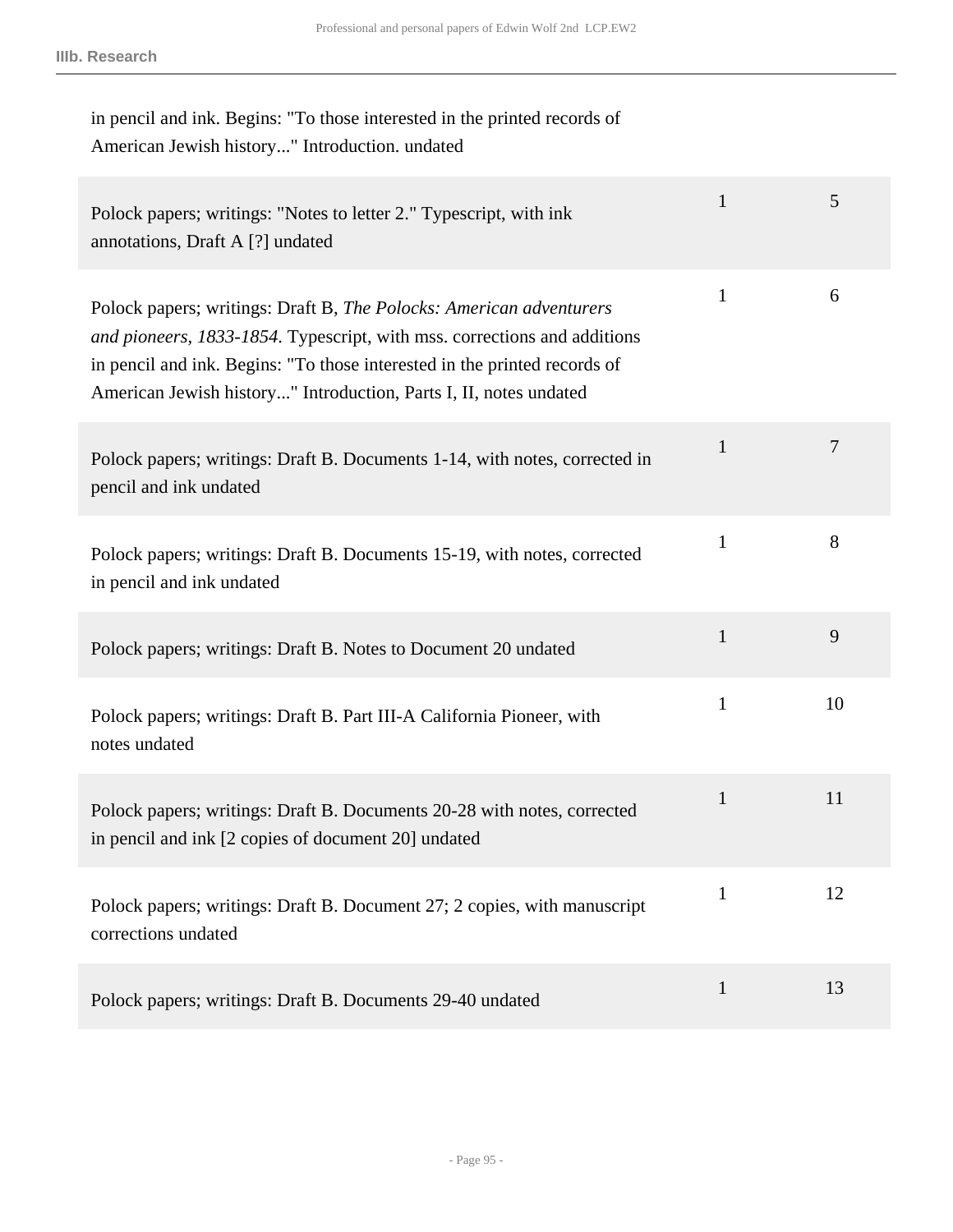| Polock papers; writings: Draft B. Documents 41-71 undated                                                                                                                                            | $\mathbf{1}$   | 14           |
|------------------------------------------------------------------------------------------------------------------------------------------------------------------------------------------------------|----------------|--------------|
| Polock papers; writings: Draft B. Typed notes for documents 50-57,<br>annotated in pencil undated                                                                                                    | $\mathbf{1}$   | 15           |
| Polock papers; writings: Draft C. Typescript of The Polocks: American<br>adventurers and pioneers, 1833-1845. Introduction, notes, and documents<br>1-14. Manuscript notes in pencil and ink undated | $\mathbf{1}$   | 16           |
| Polock papers; writings: Draft C. Part III, A California Pioneer, notes,<br>documents 15-28 with notes undated                                                                                       | 1              | 17           |
| Polock papers; writings: Draft C. Part IV--Halcyon Years in Galveston.<br>Lined paper, typed. Annotated in ink undated                                                                               | $\overline{4}$ | $\mathbf{1}$ |
| Polock papers; writings: Draft C. Typescript of Part 4 (fragment). Begins:<br>"which time he came back to Galveston. John Dyer's wife" undated                                                       | $\mathbf{1}$   | 18           |
| Polock papers; writings: Draft C. Document 26, 2 copies, mss<br>corrections undated                                                                                                                  | $\mathbf{1}$   | 19           |
| Polock papers; writings: Draft C. Typescript notes to document<br>29 undated                                                                                                                         | $\mathbf{1}$   | 20           |
| Polock papers; writings: Draft C. Documents 29-41. Annotated in pencil<br>and ink undated                                                                                                            | 1              | 21           |
| Polock papers; writings: Draft C. Notes for documents 29-36, typed with<br>pencil annotations undated                                                                                                | 1              | 22           |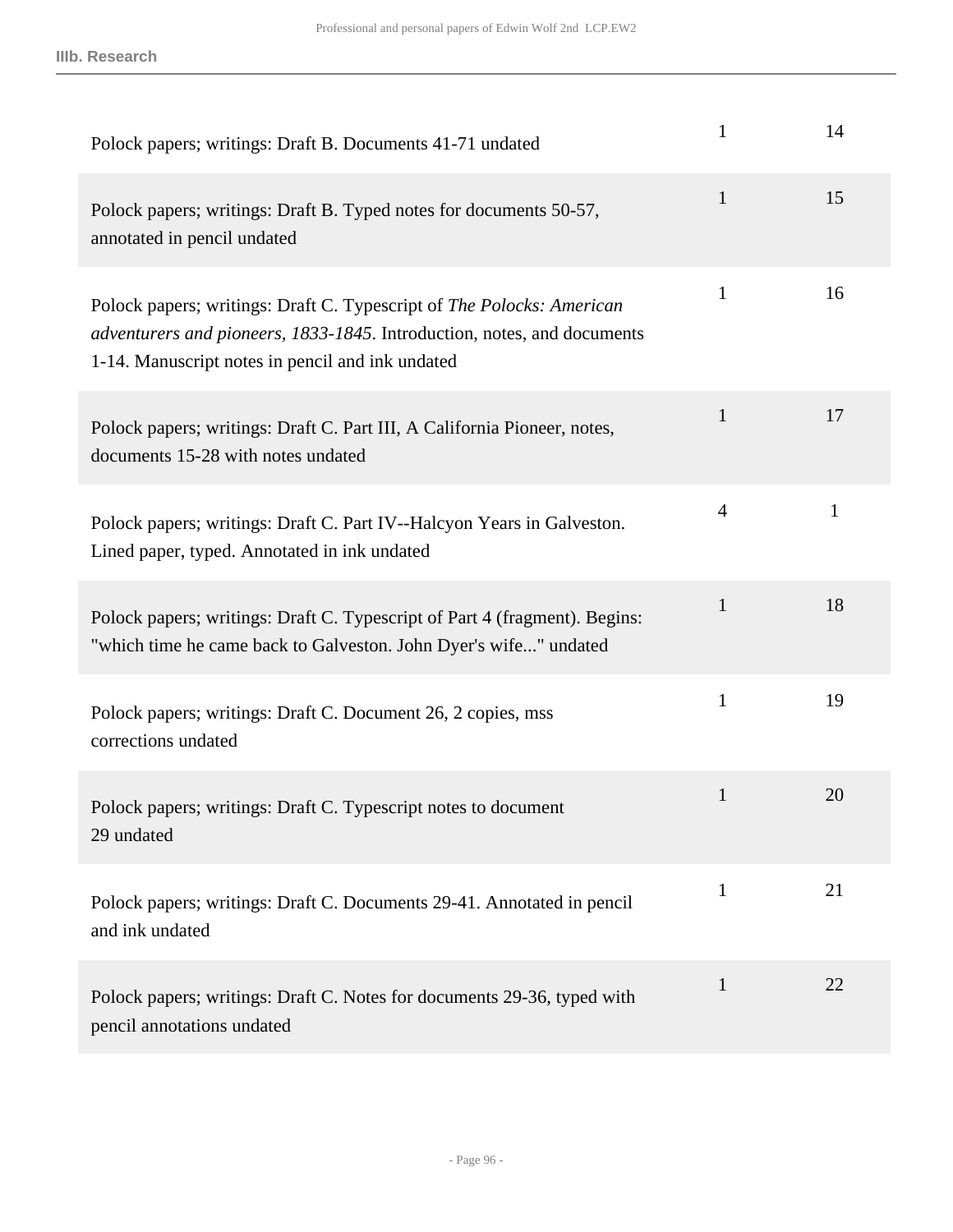| Polock papers; writings: Draft C. Documents 42-48 [another]<br>copy] undated                                                                  | $\mathbf{1}$ | 23              |
|-----------------------------------------------------------------------------------------------------------------------------------------------|--------------|-----------------|
| Polock papers; writings: Draft C. Documents 50-71 undated                                                                                     | $\mathbf{1}$ | 24              |
| Polock papers; manuscript notes: Manuscript notes, in pencil. "Abraham<br>bar shimon ha-levi [Abraham Simon Wolf] to Marim bat Haim." undated | $\mathbf{1}$ | 25              |
| Polock papers; manuscript notes: Manuscript notes, in pencil. "Arrived at<br>N.O., Tuesday Dec 11 Wheeler, p. 20" undated                     | $\mathbf{1}$ | 26              |
| Polock papers; manuscript notes: Manuscript notes in pencil.<br>Bibliographic undated                                                         | $\mathbf{1}$ | 27              |
| Polock papers; manuscript notes: Manuscript notes in pencil and ink.<br>Polock and Levy family trees, with addenda undated                    | $\mathbf{1}$ | 28              |
| Polock papers; manuscript notes: Manuscript in ink. Binswanger family<br>tree undated                                                         | $\mathbf{1}$ | 29              |
| Polock papers; manuscript notes: Manuscript notes in pencil and ink.<br>"Capt. Elliot" undated                                                | $\mathbf{1}$ | 30              |
| Polock papers; manuscript notes: Manuscript notes in pencil and ink, "John<br>M. Dyer" undated                                                | $\mathbf{1}$ | 31              |
| Polock papers; manuscript notes: Manuscript notes in pencil. "Mayer<br>Arnold-elected" undated                                                | $\mathbf{1}$ | 31 <sub>b</sub> |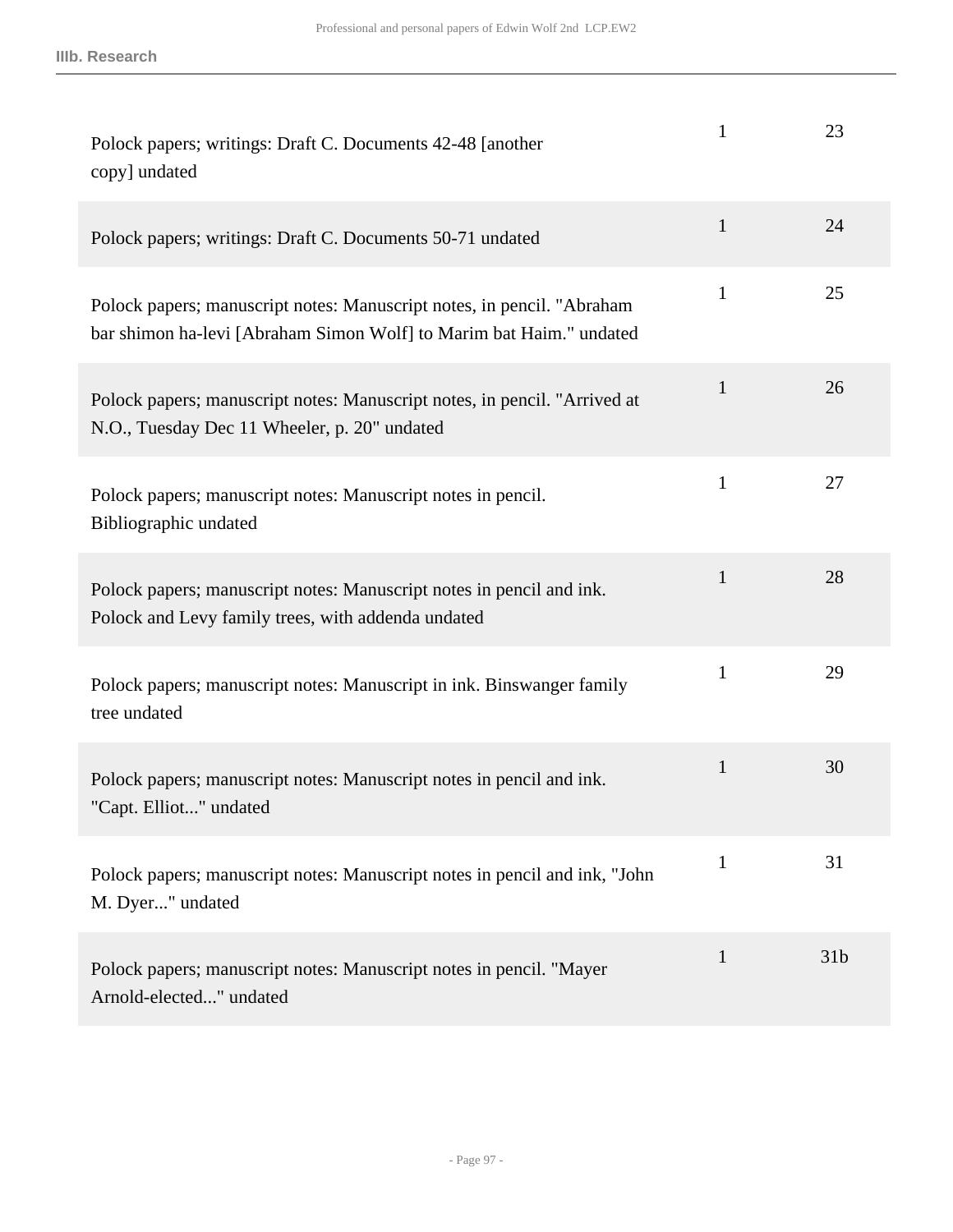| Polock papers; manuscript notes: Manuscript notes in ink.<br>Newspapers undated                                                                                                                                                                                                                                              | $\mathbf{1}$ | 32 |
|------------------------------------------------------------------------------------------------------------------------------------------------------------------------------------------------------------------------------------------------------------------------------------------------------------------------------|--------------|----|
| Polock papers; manuscript notes: Manuscript notes in pencil and ink.<br>Philadephia Directory listings undated                                                                                                                                                                                                               | $\mathbf{1}$ | 33 |
| Polock papers; manuscript notes: Manuscript notes on notebook paper:<br>"Thirtieth Congress. Sess. II Ch. 107. 1849". "An act to carry into effect<br>certain stipulations of the Treaty between U.S. of Amer., the Rep. of<br>Mexico, of the second day of February, one thousand, eight hundred, forty-<br>eight." undated | $\mathbf{1}$ | 34 |
| Polock papers; manuscript notes: Typed transcript of ms. letter with notes,<br>M. S. Polock to Hyman Polock [Oct 4, 1843], annotated in pencil. Begins<br>"Amsterdam, Eve of Yom Kippur, 5604." undated                                                                                                                      | $\mathbf{1}$ | 35 |
| Polock papers; typescript notes: Typescript, "California State Library/<br>Sacramento 9/Lewis Pollock." undated                                                                                                                                                                                                              | $\mathbf{1}$ | 36 |
| Polock papers; typescript notes: Typed notes, with chronology (?) of Lewis<br>Polock undated                                                                                                                                                                                                                                 | $\mathbf{1}$ | 37 |
| Polock papers; typescript notes: Typescript, "[Copied from photostat from<br>the Alta California, June 25, 1851, p. 2, c. 2-3]" undated                                                                                                                                                                                      | $\mathbf{1}$ | 38 |
| Polock papers; typescript notes: Typescript, "[Copied from photostat from<br>the Alta California, June 25, 1851, p. 2, c. 2-3]" [another copy] undated                                                                                                                                                                       | $\mathbf{1}$ | 39 |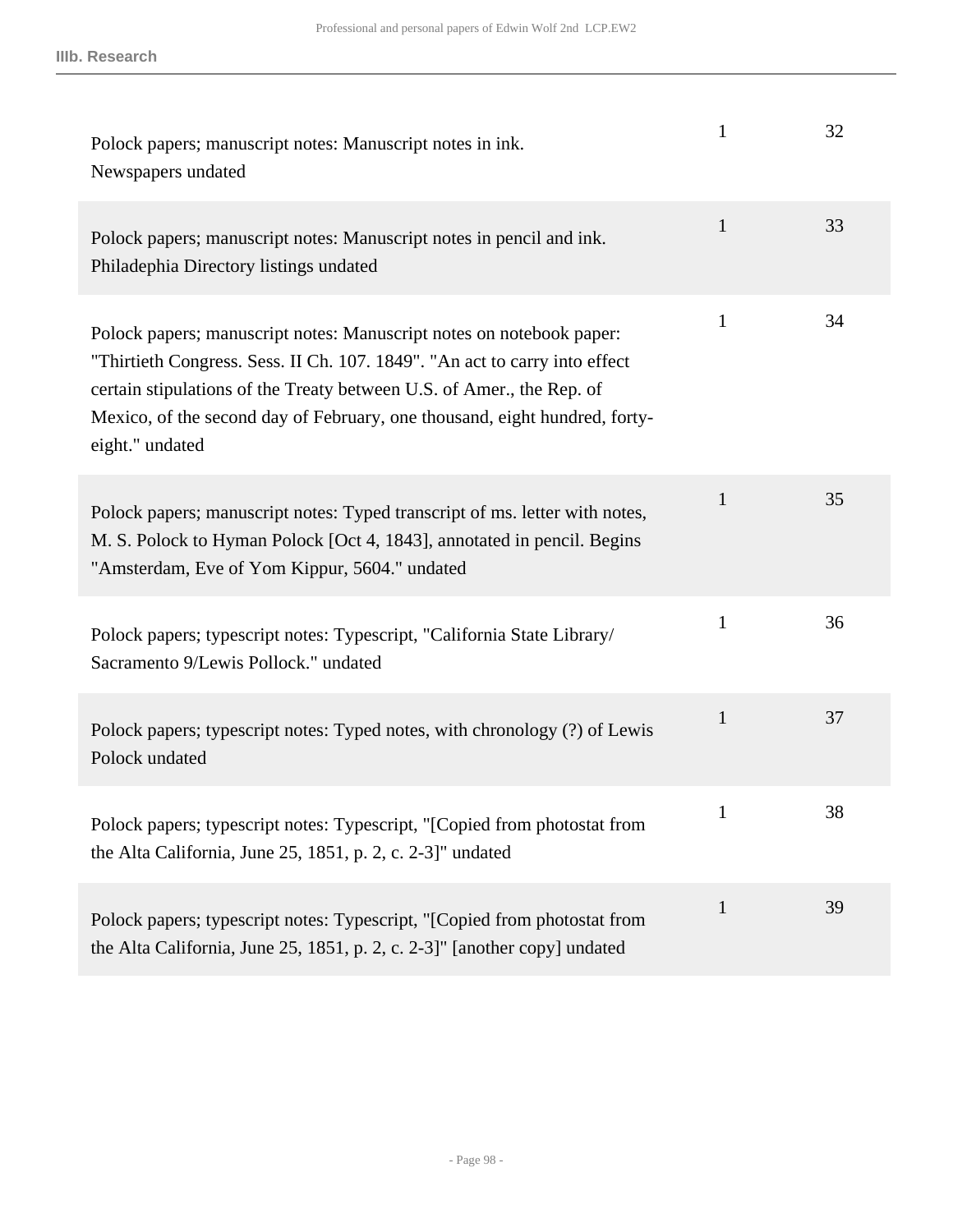| Polock papers; typescript notes: Typed notes. "Deed Book E. Center Co. p.<br>286" undated                                              | 1            | 40 |
|----------------------------------------------------------------------------------------------------------------------------------------|--------------|----|
| Polock papers; typescript notes: Typed notes, annotated in pencil. "Frank<br>M. Pixley was born" undated                               | $\mathbf{1}$ | 41 |
| Polock papers; typescript notes: Typescript fragment: "From the 1820s on<br>there existed a permanent settlement at Galveston" undated | $\mathbf{1}$ | 42 |
| Polock papers; typescript notes: Typescript notes: "History of the San<br>Francisco Committee of Vigilance of 1851" undated            | $\mathbf{1}$ | 43 |
| Polock papers; typescript notes: Typed biography of Isadore Dyer (sent by<br>Rosenberg Library, Galveston TX) undated                  | $\mathbf{1}$ | 44 |
| Polock papers; typescript notes: Typed index cards. "Isthmus Crossing--<br>cost of" undated                                            | $\mathbf{1}$ | 45 |
| Polock papers; typescript notes: Typescript notes: "John White Geary<br>Soldier Statesman 1819-1973" undated                           | $\mathbf{1}$ | 46 |
| Polock papers; typescript notes: Typed notes, on California State Library<br>letterhead, "Lewis Pollock" undated                       | $\mathbf{1}$ | 47 |
| Polock papers; typescript notes: Typed notes: List of prisoners [?],<br>attachments D, E, F undated                                    | $\mathbf{1}$ | 48 |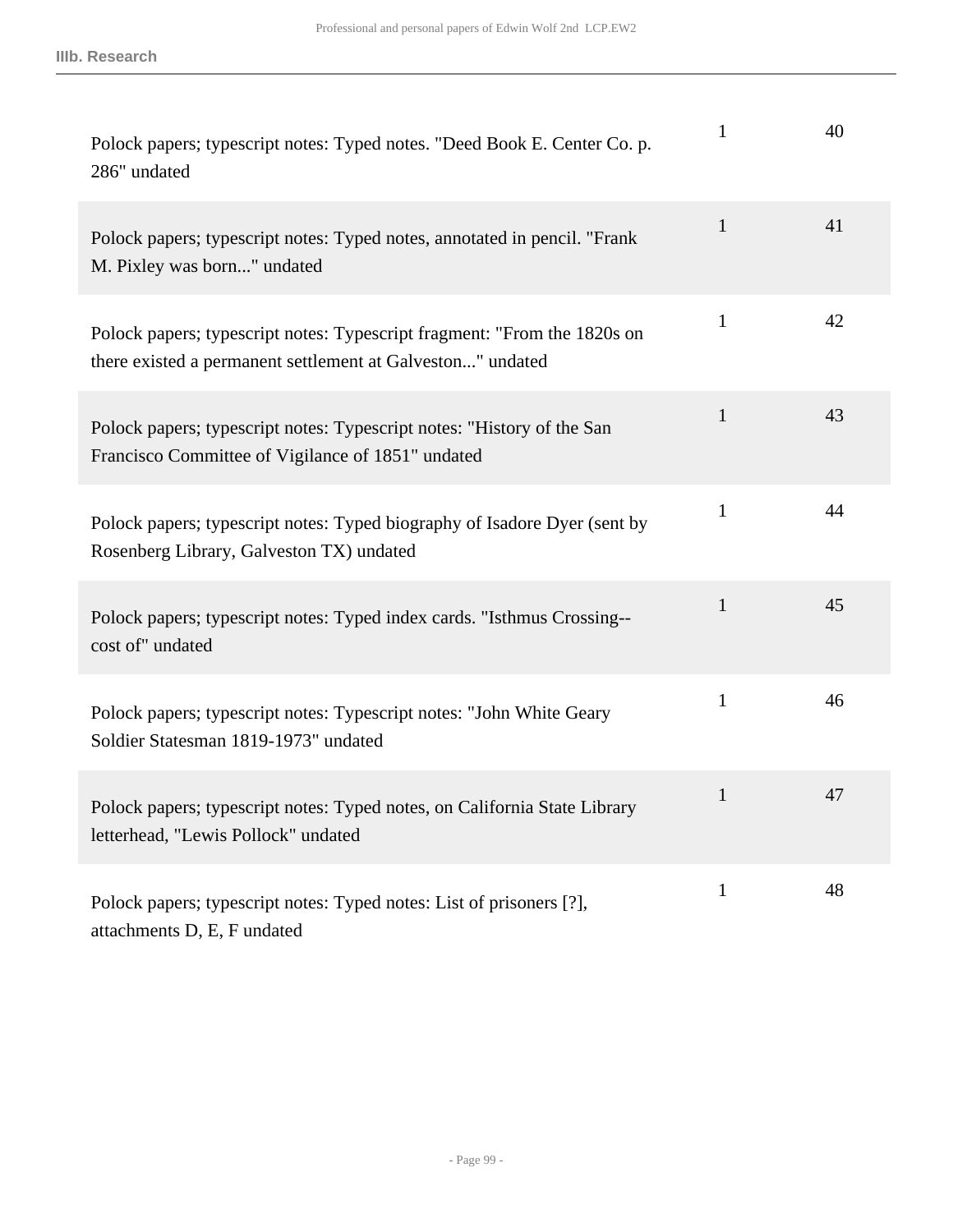| Polock papers; typescript notes: Typed notes, with corrections in<br>ink, 8 May 1950: "MEMORANDUM re: Galveston Newspapers,<br>1838-1854" 1950 May 8, undated | $\mathbf{1}$ | 49 |
|---------------------------------------------------------------------------------------------------------------------------------------------------------------|--------------|----|
| Polock papers; typescript notes: Typed notes, "PAJHS, No. 2, Cohen<br>Settlement of the Jews in Texas, p. 145" undated                                        | $\mathbf{1}$ | 50 |
| Polock papers; typescript notes: Typed notes with pencil annotations.<br>Polock family and descendents (not correspondent brothers) undated                   | $\mathbf{1}$ | 51 |
| Polock papers; typescript notes: Notes: Typescript. Manuscript<br>[Robinson] undated                                                                          | $\mathbf{1}$ | 52 |
| Polock papers; typescript notes: Typescript. "Royall Tyler<br>Wheeler" undated                                                                                | 1            | 53 |
| Polock papers; typescript notes: Typescript. "Samuel May<br>Williams" undated                                                                                 | $\mathbf{1}$ | 54 |
| Polock papers; typescript notes: Typescript page: "Today the Jewish<br>community of the United States" undated                                                | $\mathbf{1}$ | 55 |
| Polock papers; typescript notes: Typed notes, and pencil annotations. "Up<br>to 1835" undated                                                                 | $\mathbf{1}$ | 56 |
| Polock papers; typescript notes: Typed draft. "When Oregon became a part<br>of the United States in 1846" undated                                             | $\mathbf{1}$ | 57 |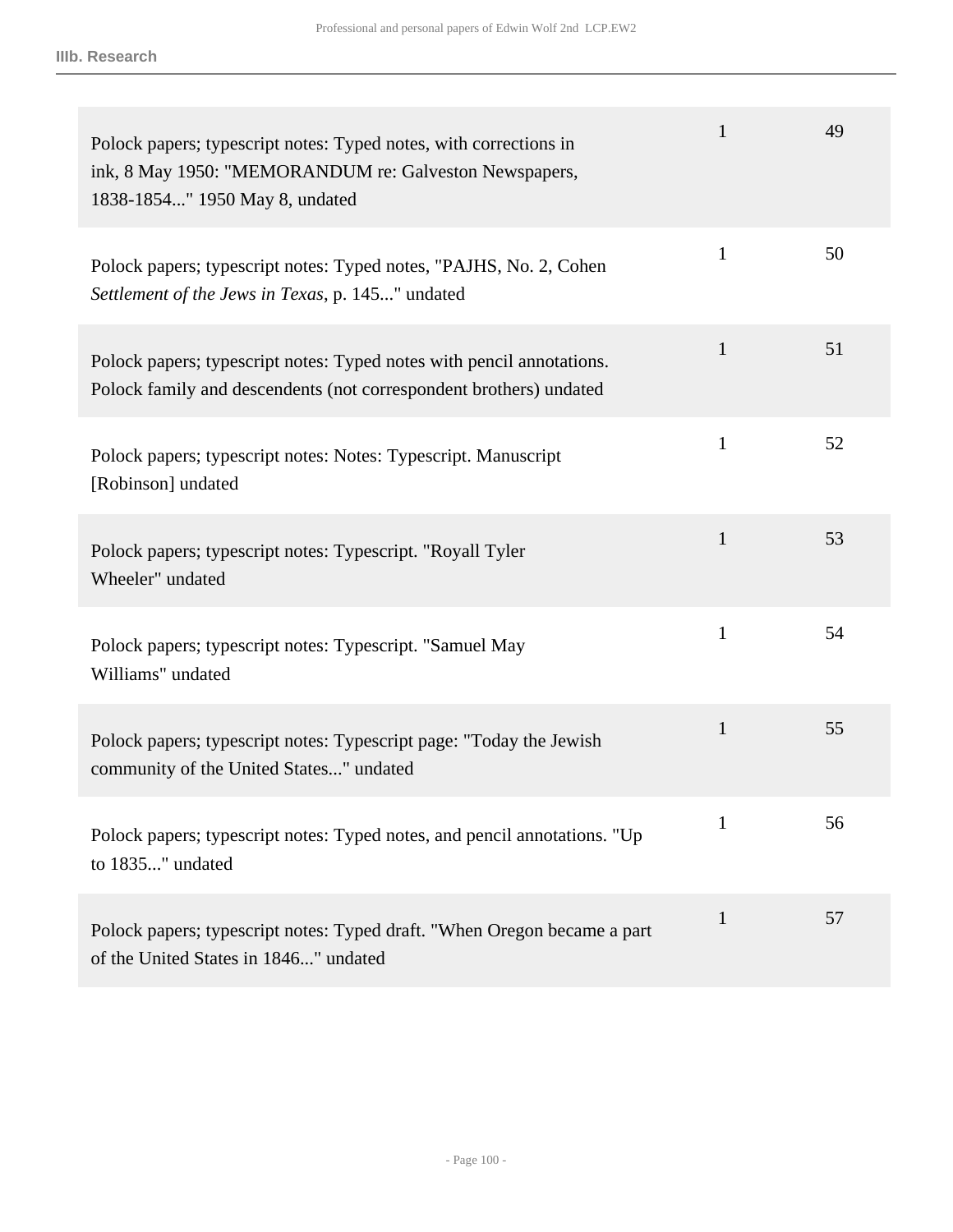| Polock papers; photostats/clippings: Photostats Alta California, June 25,<br>1851 undated                                                                                           | 4              | $\overline{2}$ |
|-------------------------------------------------------------------------------------------------------------------------------------------------------------------------------------|----------------|----------------|
| Polock papers; photostats/clippings: Newspaper clipping. Galveston Daily<br>News, May 28, 1950. "Scion of Pioneers Recalls Early Days" 1950 May<br>28                               | $\mathbf{1}$   | 58             |
| Polock papers; photostats/clippings: Photostat. "Lewis Pollock" on<br>California State Library/Sacramento 9 letterhead; source: American Jewish<br>Archives [stamp on back] undated | $\mathbf{1}$   | 59             |
| Polock papers; photostats/clippings: Photostats. National<br>Archives undated                                                                                                       | $\overline{4}$ | 3              |
| Polock papers; photostats/clippings: Photostat. Newspaper undated                                                                                                                   | $\mathbf{1}$   | 60             |
| Polock papers; photostats/clippings: Photostats. Records of Boundary and<br>Claims Commission. Photostat of signed original of document 23 undated                                  | $\overline{4}$ | $\overline{4}$ |
| Polock papers; research correspondence and notes: Ms. letter, signed, J.<br>Burnford Samual to "Messrs. Rosenbach," with envelope, "The story of<br>Rachel Levy" undated            | $\overline{2}$ | $\mathbf{1}$   |
| Polock papers; research correspondence and notes: Typed letter, signed,<br>Jacob R. Marcus to Edwin Wolf 2nd 1948 March 20                                                          | $\overline{2}$ | $\overline{2}$ |
| Polock papers; research correspondence and notes: Typed letter,<br>Rosenbach Company to Irvin L. Stone 1913 April 19                                                                | $\overline{2}$ | 3              |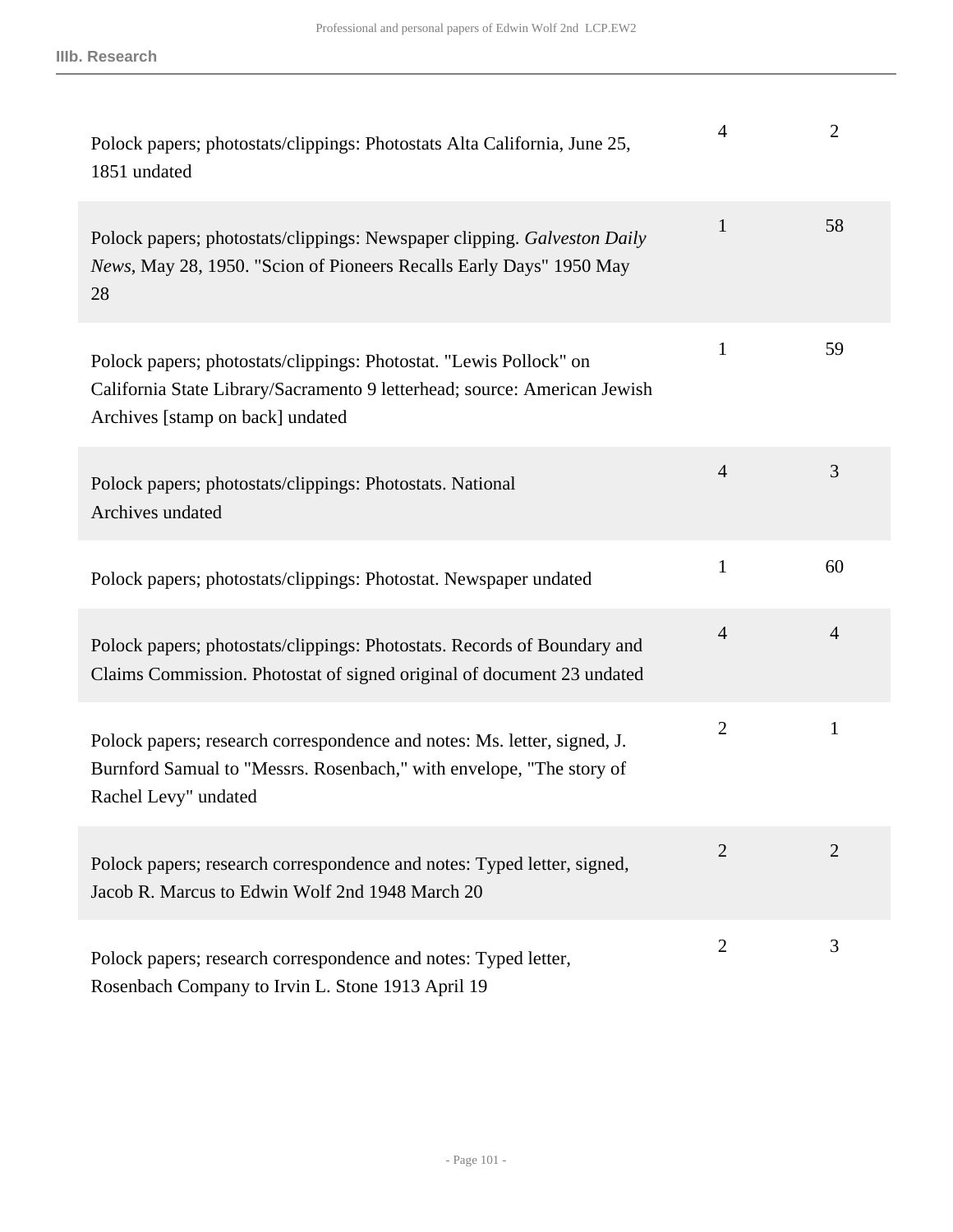| Polock papers; research correspondence and notes: Typed letter, signed,<br>Jacob R. Marcus per F. Friedman to Edwin Wolf 2nd 1948 May 20 | 2              | 4  |
|------------------------------------------------------------------------------------------------------------------------------------------|----------------|----|
| Polock papers; research correspondence and notes: Typed letter, Edwin<br>Wolf 2nd to Jacob R. Marcus 1948 May 28                         | $\overline{2}$ | 5  |
| Polock papers; research correspondence and notes: Typed letter, Nancy<br>Kimball Leib to Carl C. Cutler 1948 May 28                      | $\overline{2}$ | 6  |
| Polock papers; research correspondence and notes: Typed letter, signed,<br>Carl C. Cutler to Nancy Kimball Leib 1948 May 29              | $\overline{2}$ | 7  |
| Polock papers; research correspondence and notes: Typed letter, Nancy<br>Kimball Leib to Paul C. Nicholson 1948 June 1                   | $\overline{2}$ | 8  |
| Polock papers; research correspondence and notes: Typed letter, Nancy<br>Kimball Leib to Nantucket Whaling Museum 1948 June 1            | $\overline{2}$ | 9  |
| Polock papers; research correspondence and notes: Typed letter, Edwin<br>Wolf 2nd to Union Library Catalogue 1948 June 2                 | 2              | 9a |
| Polock papers; research correspondence and notes: Typed letter, signed,<br>Jacob R. Marcus to Edwin Wolf 2nd 1948 June 3                 | $\overline{2}$ | 10 |
| Polock papers; research correspondence and notes: Typed letter, signed,<br>Miriam L. Towler to Edwin Wolf 2nd 1948 June 3                | $\overline{2}$ | 11 |
| Polock papers, research correspondence and notes: Typed letter, signed,<br>Paul C. Nicholson to Nancy Kimball Leib 1948 June 4           | $\overline{2}$ | 12 |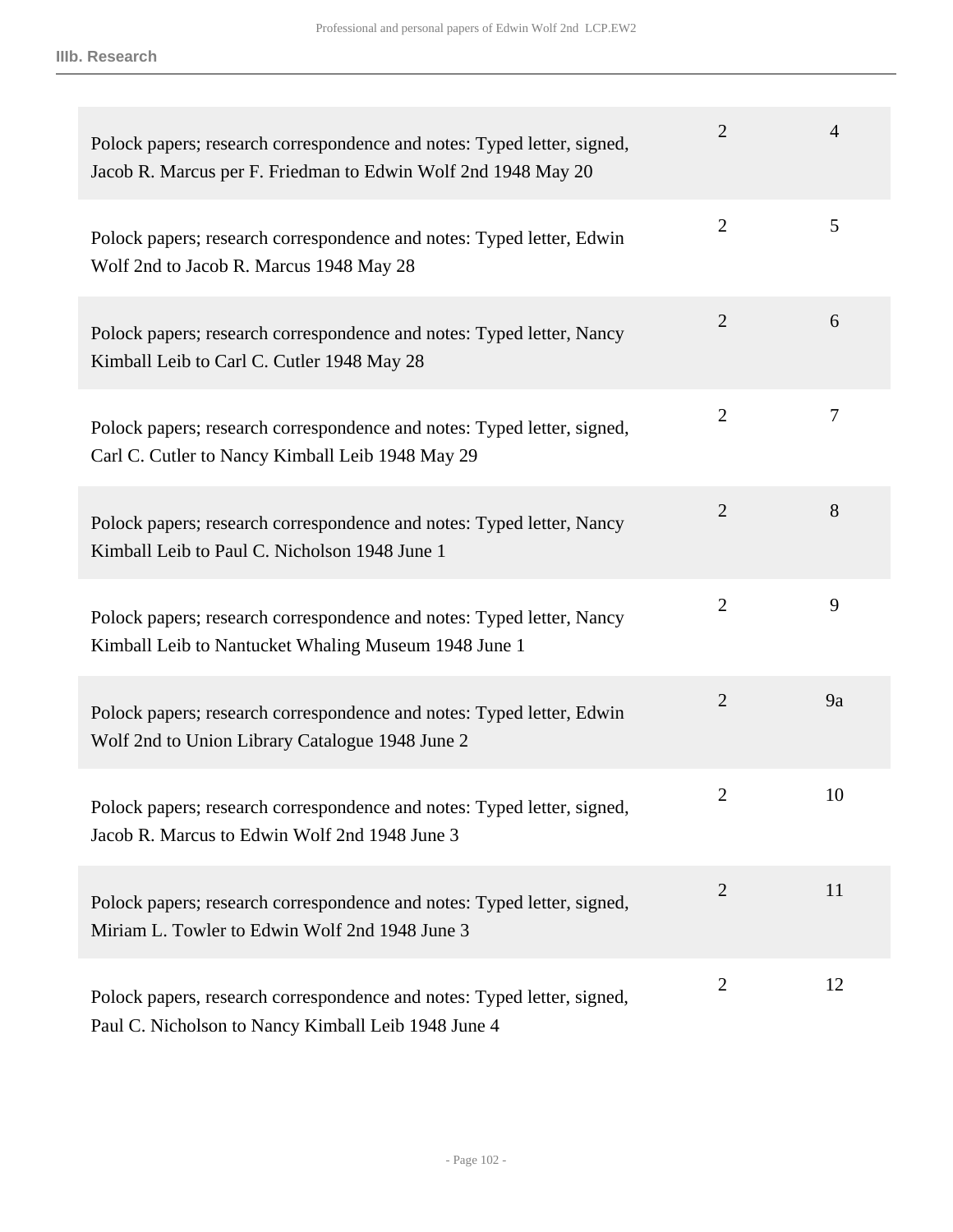| Polock papers; research correspondence and notes: Typed letter, signed, J.<br>Solis Cohen to Edwin Wolf 2nd 1949 March 22                              | $\overline{2}$ | 13 |
|--------------------------------------------------------------------------------------------------------------------------------------------------------|----------------|----|
| Polock papers, research correspondence and notes: Typed letter, signed,<br>Harry Polish to J. Solis Cohen, Jr. 1949 March 23                           | $\overline{2}$ | 14 |
| Polock papers; research correspondence and notes: Typed letter, signed,<br>Laurence G. Gill to Edwin Wolf 2nd 1949 March 30                            | $\overline{2}$ | 15 |
| Polock papers; research correspondence and notes: Typed letter, signed,<br>Mabel R. Gillis to Edwin Wolf 2nd 1949 March 31                             | $\overline{2}$ | 16 |
| Polock papers; research correspondence and notes: Typed letter, signed,<br>Stuart C. Sherman to Edwin Wolf 2nd 1949 April 2                            | $\overline{2}$ | 17 |
| Polock papers; research correspondence and notes: Typed letter, signed,<br>Dorothy C. Barck to Edwin Wolf 2nd 1949 April 9                             | $\overline{2}$ | 18 |
| Polock papers; research correspondence and notes: Typed letter, signed,<br>Elizabeth Euphrat (and George P. Hammond) to Edwin Wolf 2nd 1949<br>April 9 | $\overline{2}$ | 19 |
| Polock papers; research correspondence and notes: Typed letter, signed,<br>Elizabeth Euphrat to Edwin Wolf 2nd 1949 April 23                           | $\overline{2}$ | 20 |
| Polock papers; research correspondence and notes: Typed letter, signed,<br>Joe W. Kraus to Edwin Wolf 2nd 1949 April 23                                | $\overline{2}$ | 21 |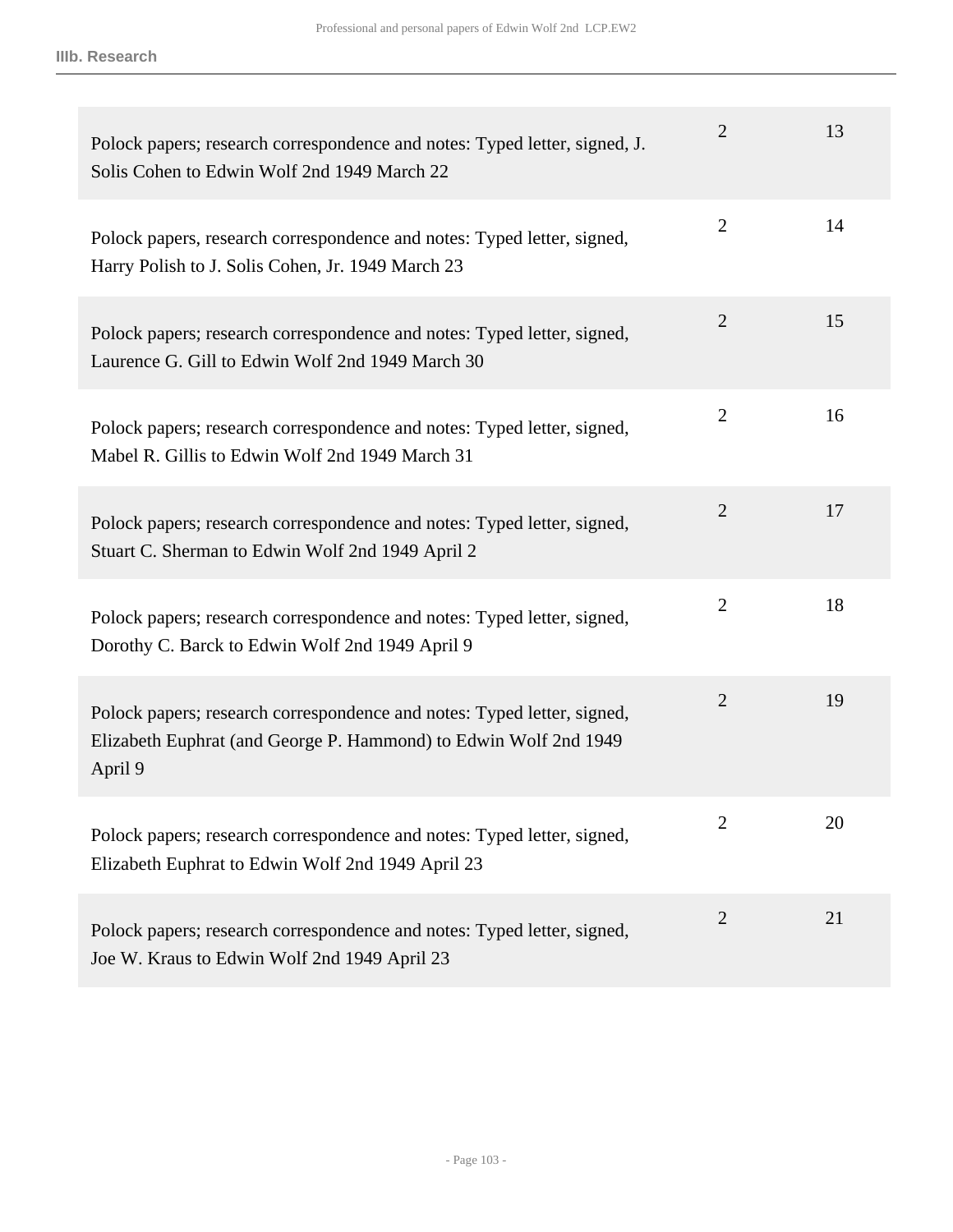| Polock papers; research correspondence and notes: Typed letter, signed,<br>Jacob R. Marcus to Edwin Wolf 2nd 1949 May 2                                                           | $\overline{2}$ | 22 |
|-----------------------------------------------------------------------------------------------------------------------------------------------------------------------------------|----------------|----|
| Polock papers; research correspondence and notes: Typed letter, signed,<br>David C. Mearns to Edwin Wolf 2nd 1949 May 31                                                          | $\overline{2}$ | 23 |
| Polock papers; research correspondence and notes: Typed letter, signed,<br>with photostat enclosure, Bertha Lauter [secretary to Jacob Marcus] to<br>Edwin Wolf 2nd 1949 July 28  | 4              | 5  |
| Polock papers; research correspondence and notes: Typed letter, signed,<br>Jacob R. Marcus to Edwin Wolf 2nd, with carbon of typed letter, JRM to<br>Isidore Meyers 1949 August 2 | $\overline{2}$ | 24 |
| Polock papers; research correspondence and notes: Typed letter, signed,<br>with carbon enclosures, Jacob R. Marcus to Edwin Wolf, 2nd 1949 August<br>$\overline{2}$               | $\overline{2}$ | 25 |
| Polock papers; research correspondence and notes: Typed letter, signed,<br>Jacob R. Marcus to Edwin Wolf 2nd 1949 August 9                                                        | $\overline{2}$ | 26 |
| Polock papers; research correspondence and notes: Typed notes, JRM<br>[Jacob R. Marcus] to Edwin Wolf 2nd 1949 August 9                                                           | $\overline{2}$ | 27 |
| Polock papers; research correspondence and notes: Typed letter, signed,<br>Isidore S. Meyer to Jacob R. Marcus 1949 August 11                                                     | $\overline{2}$ | 28 |
| Polock papers; research correspondence and notes: Typed letter, signed,<br>Jacob R. Marcus to Edwin Wolf 2nd 1949 August 16                                                       | $\overline{2}$ | 29 |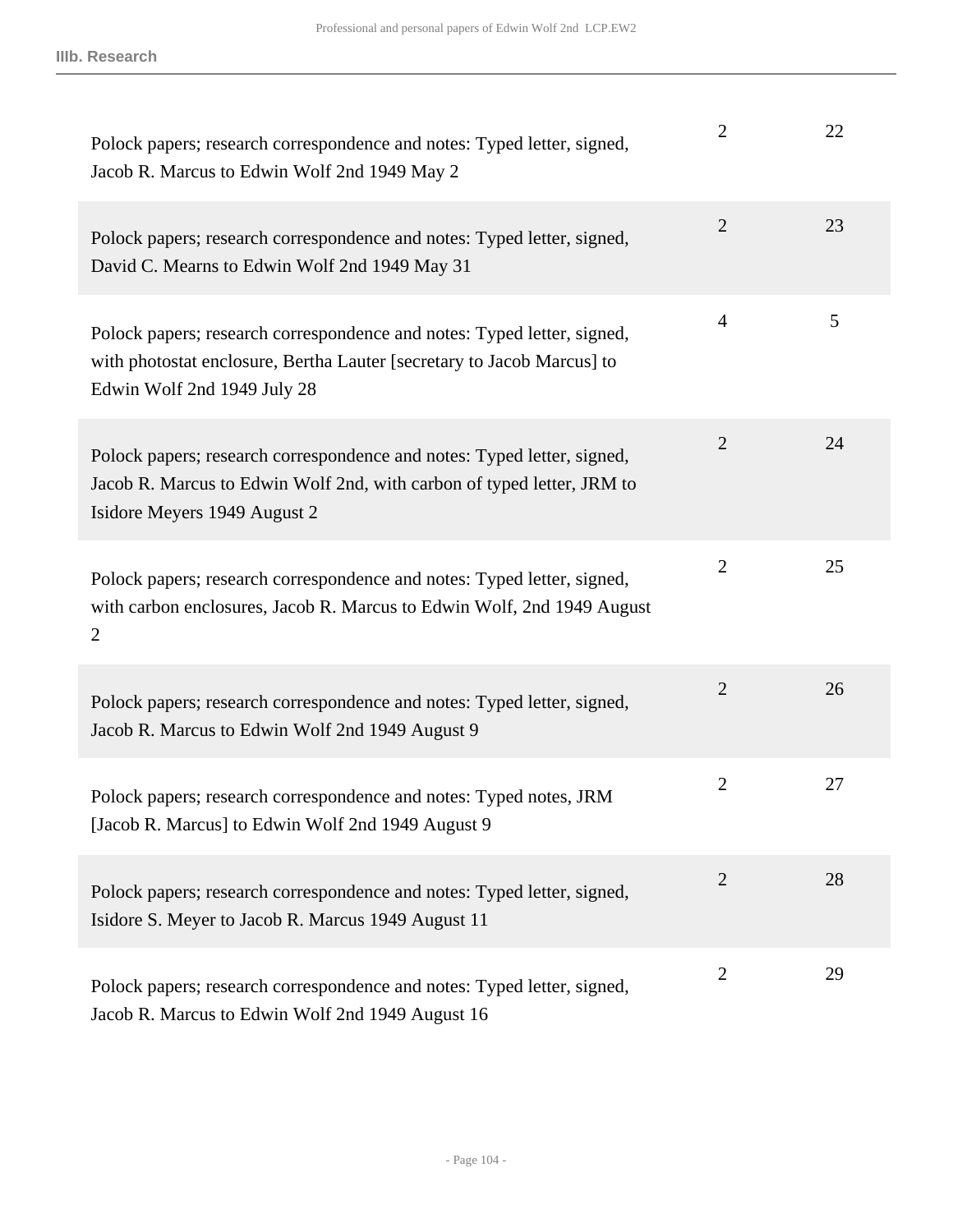| Polock papers; research correspondence and notes: Typed letter, signed,<br>Florence [Weinstein?] to Edwin Wolf 2nd 1949 August 18                                             | $\overline{2}$ | 30 |
|-------------------------------------------------------------------------------------------------------------------------------------------------------------------------------|----------------|----|
| Polock papers; research correspondence and notes: Typed letter, signed,<br>Jacob R. Marcus to Edwin Wolf 2nd 1949 August 25                                                   | $\overline{2}$ | 31 |
| Polock papers; research correspondence and notes: Autograph letter,<br>signed, Myer (Solis-Cohen] to Edwin Wolf 2nd 1949 September 4                                          | $\overline{2}$ | 32 |
| Polock papers; research correspondence and notes: Typed letter, signed,<br>Clifford K. Shapiro to Edwin Wolf 2nd, with enclosure 1949 September 9                             | $\overline{2}$ | 33 |
| Polock papers; research correspondence and notes: Typed letter, signed,<br>Isidore Meyer to Edwin Wolf 2nd 1949 September 16                                                  | $\overline{2}$ | 34 |
| Polock papers; research correspondence and notes: Typed letter, signed,<br>Clifford K. Shipton to Edwin Wolf 2nd 1949 September 16                                            | $\overline{2}$ | 35 |
| Polock papers; research correspondence and notes: Typed letter, signed,<br>Jacob Marcus to Edwin Wolf 2nd. With copies of Seat Records from<br>Mikve Israel 1949 September 23 | $\overline{2}$ | 36 |
| Polock papers; research correspondence and notes: Typed letter, signed,<br>Rose Demorest to Edwin Wolf 2nd 1949 October 10                                                    | 2              | 37 |
| Polock papers; research correspondence and notes: Typed letter, signed,<br>Jacob R. Marcus to Edwin Wolf 2nd 1950 January 11                                                  | $\overline{2}$ | 38 |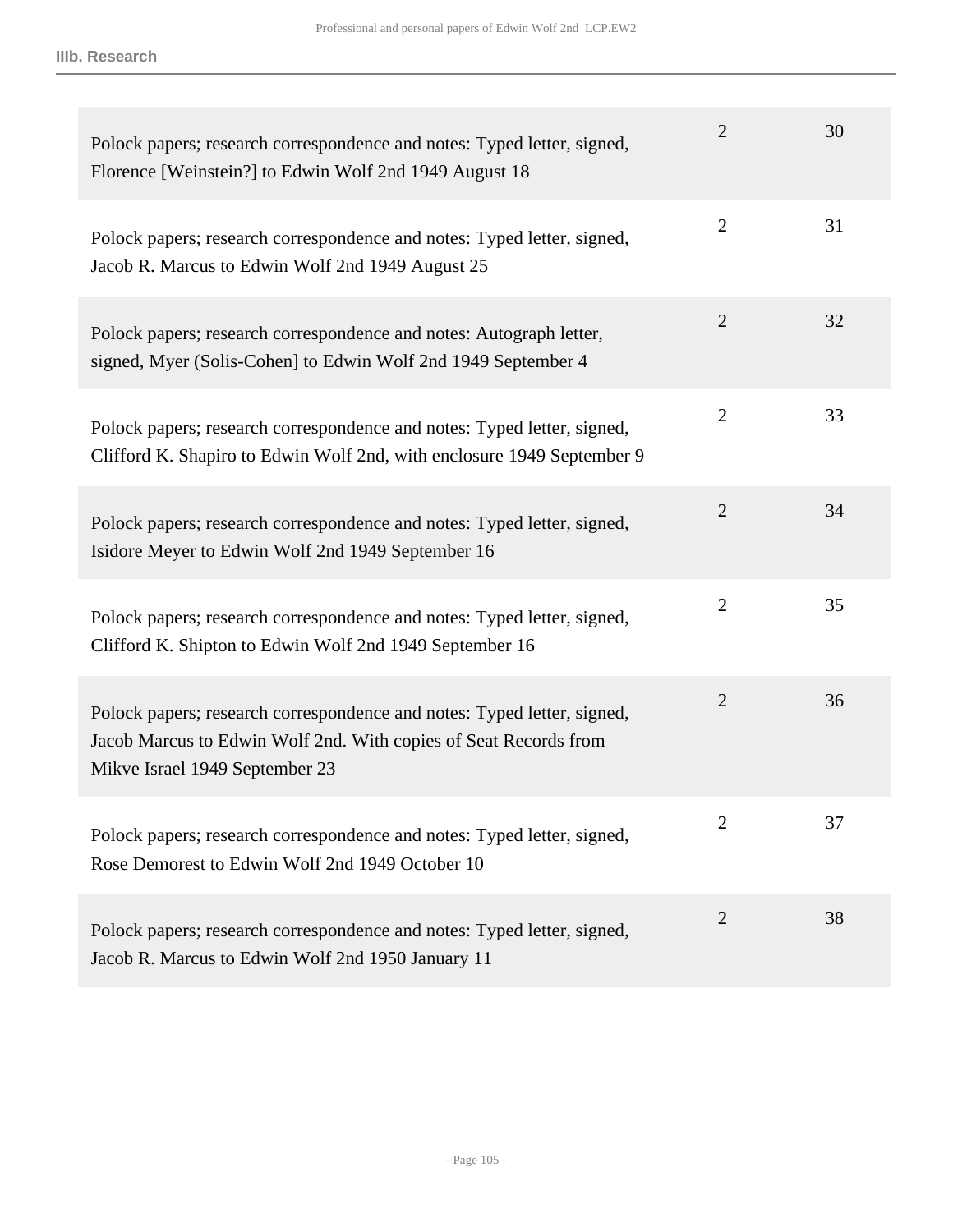| Polock papers; research correspondence and notes: Typed letter, signed,<br>Isidore Meyer to Edwin Wolf 2nd 1950 May 3                                      | $\overline{2}$ | 39 |
|------------------------------------------------------------------------------------------------------------------------------------------------------------|----------------|----|
| Polock papers; research correspondence and notes: Typed letter, signed,<br>Thomas W. Streeter to Edwin Wolf 2nd 1950 May 9                                 | $\overline{2}$ | 40 |
| Polock papers; research correspondence and notes: Typed letter, signed,<br>Isidore Meyer to Edwin Wolf 2nd 1950 May 28                                     | $\overline{2}$ | 41 |
| Polock papers; research correspondence and notes: Typed letter, signed,<br>Jacob R. Marcus to Edwin Wolf 2nd 1950 May 29                                   | $\overline{2}$ | 42 |
| Polock papers; research correspondence and notes: Typed "Extract<br>from letter received from Israel T. Naamani to Jacob Marcus, June 13,<br>1950" undated | $\overline{2}$ | 43 |
| Polock papers; research correspondence and notes: Typed letter, signed, C.<br>Lamar Willis to Edwin Wolf 2nd 1950 June 14                                  | $\overline{2}$ | 44 |
| Polock papers; research correspondence and notes: Typed letter, signed,<br>Mildred Stevenson to Edwin Wolf 2nd 1950 June 28                                | $\overline{2}$ | 45 |
| Polock papers; research correspondence and notes: Typed letter, signed,<br>Mildred Stevenson to Edwin Wolf 2nd 1950 June 30                                | $\overline{2}$ | 46 |
| Polock papers; research correspondence and notes: Typed letter, signed,<br>Malcolm H. Stern to Edwin Wolf 2nd 1950 October 11                              | $\overline{2}$ | 47 |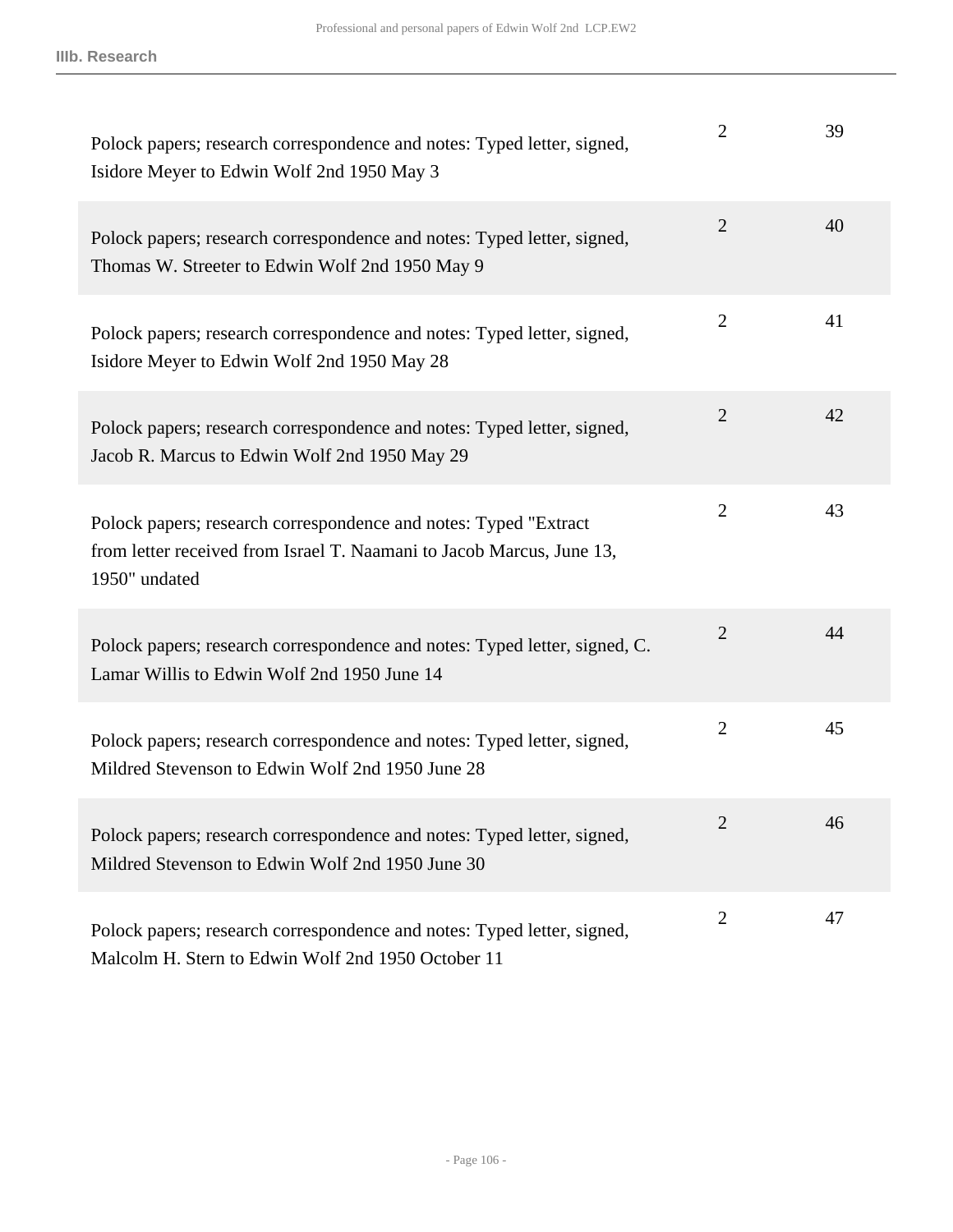| Polock papers; research correspondence and notes: Typed letter,<br>"copy," [Edwin Wolf 2nd?] to Herbert I. Bloom 1950 December 1                              | $\overline{2}$ | 48             |
|---------------------------------------------------------------------------------------------------------------------------------------------------------------|----------------|----------------|
| Polock papers; research correspondence and notes: Typed letter, signed,<br>Jacob R. Marcus to Edwin Wolf 2nd 1950 December 14                                 | $\overline{2}$ | 49             |
| Polock papers; research correspondence and notes: Typed letter, signed,<br>Jacob R. Marcus to Edwin Wolf 2nd 1950 December 21                                 | $\overline{2}$ | 50             |
| Polock papers; research correspondence and notes: Typed letter, signed,<br>Isidore Meyer to Edwin Wolf 2nd 1951 January 9                                     | $\overline{2}$ | 51             |
| Polock papers; research correspondence and notes: Typed letter, signed,<br>James A. Shackford [?] to Edwin Wolf 2nd. With mss. postscript 1951<br>November 30 | $\overline{2}$ | 52             |
| Polock papers; research correspondence and notes: Typed letter, signed,<br>Charles S. Bernheimer to Edwin Wolf 2nd 1952 March 15                              | $\overline{2}$ | 53             |
| Polock papers; research correspondence and notes: Typed letter, signed,<br>John F. Graf to Edwin Wolf 2nd 1989 October 28                                     | $\overline{2}$ | 54             |
| Polock papers; primary source material: Manuscript letter, signed, Barnett<br>to Hyman Polock, Columbia. Original of Document 1 1833 August 23                | 3              | $\mathbf{1}$   |
| Polock papers; primary source material: Manuscript letter, signed, Barnett<br>to Sarah Polock, Lewistown. Original of Document 2. 1834 January 25             | 3              | $\overline{2}$ |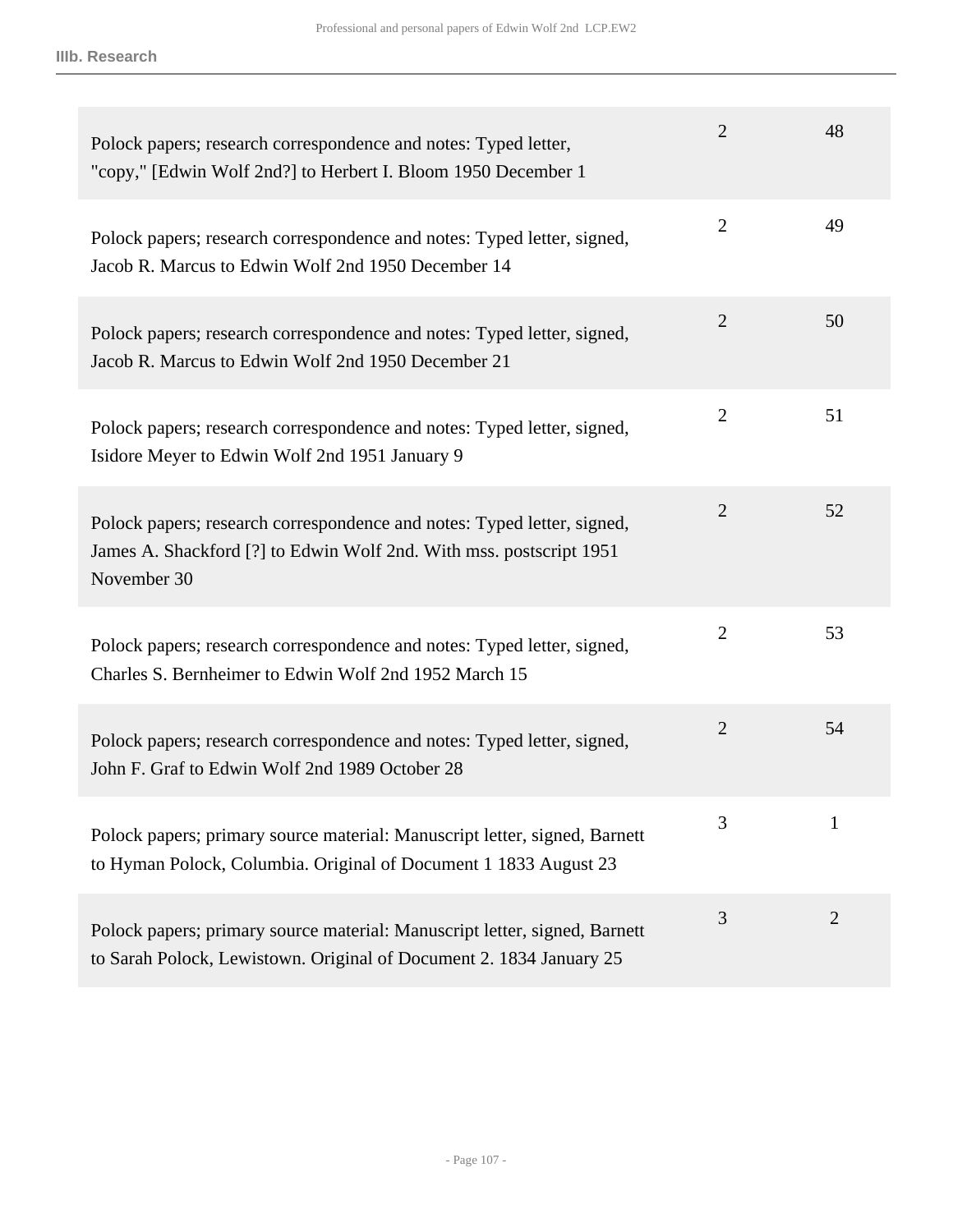| Polock papers; primary source material: Manuscript letter, signed, Barnett<br>to Hyman and Rebecca Polock, New Orleans. Original of Document<br>3 1834 December 21 | 3 | 3              |
|--------------------------------------------------------------------------------------------------------------------------------------------------------------------|---|----------------|
| Polock papers; primary source material: Manuscript letter, signed, Barnett<br>to Sarah Polock, New Orleans. Original of Document 4 1835 May 10                     | 3 | $\overline{4}$ |
| Polock papers; primary source material: Manuscript letter, signed, Barnett<br>to Sarah Polock, New Orleans. Original of Document 5 1835 May 25                     | 3 | 5              |
| Polock papers; primary source material: Manuscript letter, signed, Barnett<br>to Hyman Polock, New Orleans. Original of Document 6 1835 July 5                     | 3 | 6              |
| Polock papers; primary source material: Manuscript letter, signed, Barnett<br>to Sarah Polock, Pittsburgh. Original of Document 7 1835 November 3                  | 3 | 7              |
| Polock papers; primary source material: Manuscript letter, signed, Barnett<br>to Hyman Polock, New Orleans. Original of Document 8 1835 November<br>19             | 3 | 8              |
| Polock papers; primary source material: Manuscript letter, signed, Barnett<br>to Hyman Polock, Mobile. Original of Document 9 1835 December 5                      | 3 | 9              |
| Polock papers; primary source material: Manuscript letter, signed, Barnett<br>to Sarah Polock, Claiborne. Original of Document 10 1836 April 9                     | 3 | 10             |
| Polock papers; primary source material: Manuscript letter, signed, Barnett<br>to Sarah Polock, Claiborne. Original of Document 11 1836 July 16                     | 3 | 11             |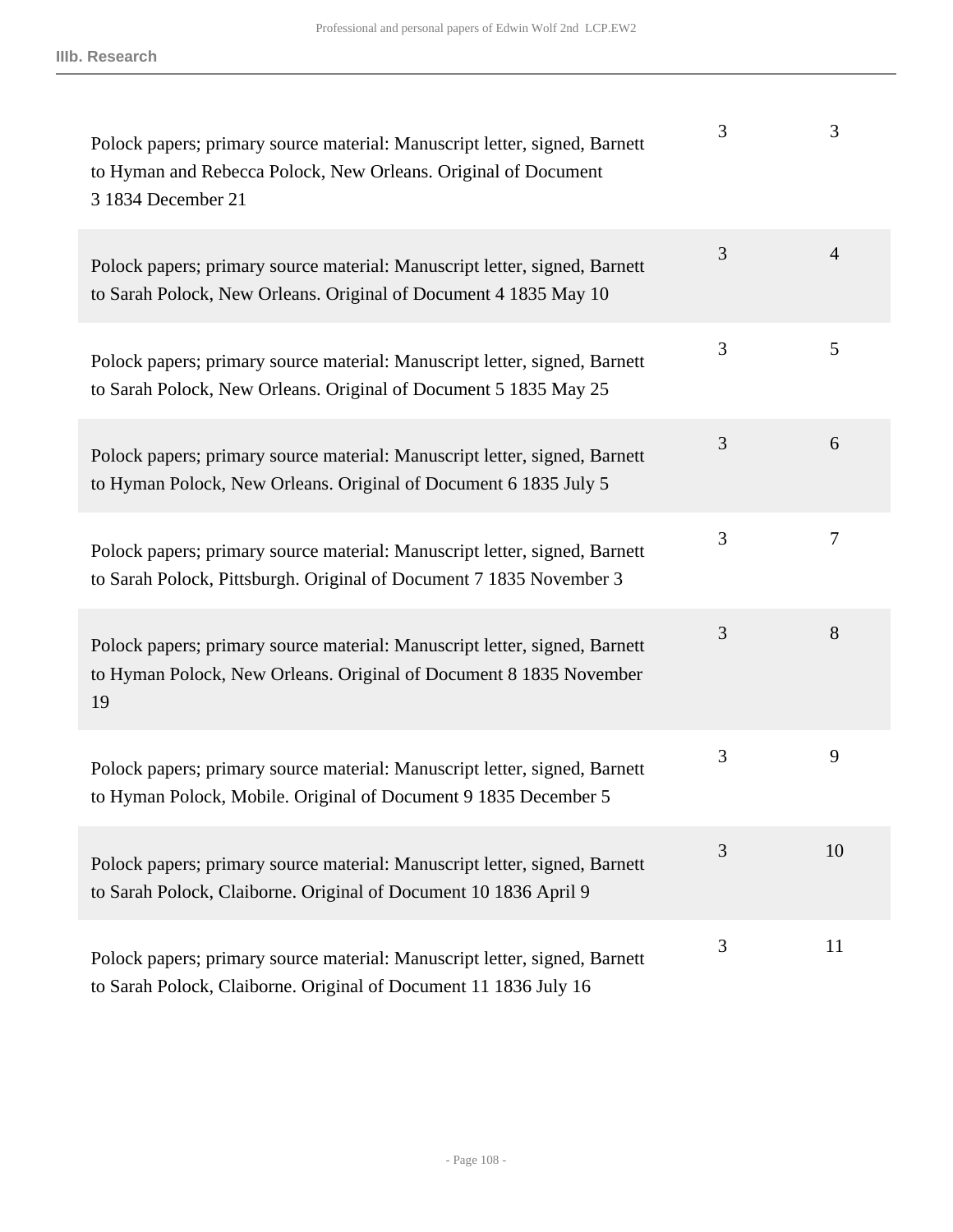| Polock papers; primary source material: Manuscript letter, signed, Barnett<br>to Sarah Polock, Claiborne. Original of Document 12 1836 September 6                                                                                                                                                     | 3 | 12 |
|--------------------------------------------------------------------------------------------------------------------------------------------------------------------------------------------------------------------------------------------------------------------------------------------------------|---|----|
| Polock papers; primary source material: Manuscript letter, signed, Barnett<br>to Sarah Polock, Claiborne. Original of Document 13 1839 September 15                                                                                                                                                    | 3 | 13 |
| Polock papers; primary source material: Manuscript letter, signed, Barnett<br>to Sarah Polock, Claiborne. Original of Document 14 1840 December 25                                                                                                                                                     | 3 | 14 |
| Polock papers; primary source material: Manuscript letter, signed, Lewis<br>to Hyman Polock, Tepic. Original of Document 18 1842 June 6                                                                                                                                                                | 3 | 15 |
| Polock papers; primary source material: Manuscript letter, signed, Lewis<br>to Hyman Polock [1841?]. Original of Document 19 undated                                                                                                                                                                   | 3 | 16 |
| Polock papers; primary source material: Manuscript document, signed,<br>Lewis Polock, to Barnett Polock [Power of attorney], Republic of Mexico.<br>Original of Document 21 1848 April 21                                                                                                              | 3 | 17 |
| Polock papers; primary source material: Manuscript letter, signed, J.<br>A. Phillips to I. Binswanger, South Sixth Street (Phila.). Original of<br>Document 22 1850 May 7                                                                                                                              | 3 | 18 |
| Polock papers; primary source material: Document by Lewis Polock,<br>San Francisco. Unsigned manuscript [holograph] original of Document<br>23. "Memorial of Lewis Polock" [Probably a copy enclosed with Polock<br>family copy of Lewis's power of attorney, also unsigned]. 1850 July 10,<br>undated | 4 | 6  |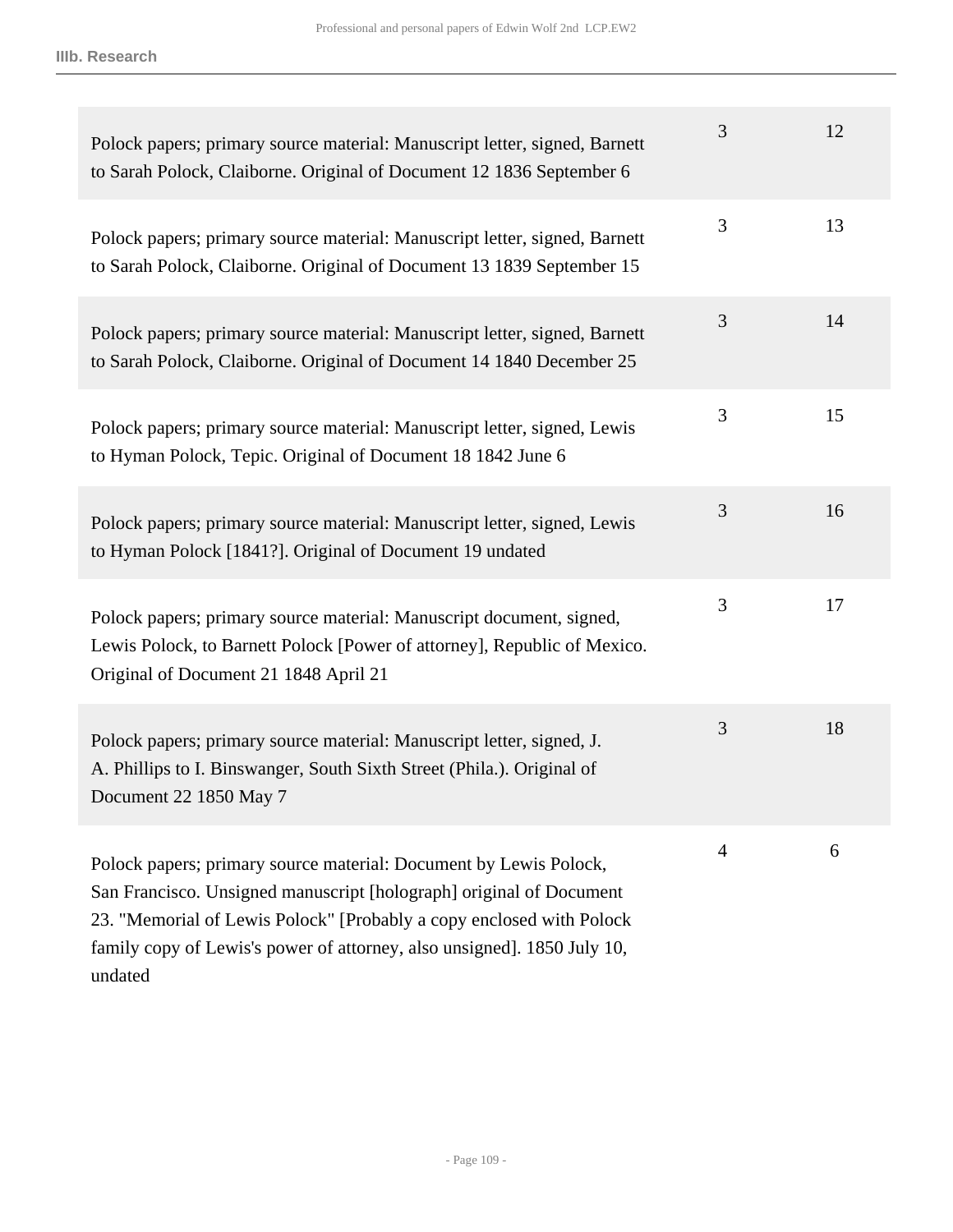| Polock papers; primary source material: Power of Attorney by Lewis<br>Polock [unsigned copy]. Original of Document 24 1850                                                                                                               | $\overline{4}$ | 7  |
|------------------------------------------------------------------------------------------------------------------------------------------------------------------------------------------------------------------------------------------|----------------|----|
| Polock papers; primary source material: Manuscript letter, signed,<br>Solomon to Hyman and Sarah Polock, Galveston. Original of Document<br>29 1842 January 25                                                                           | 3              | 19 |
| Polock papers; primary source material: Manuscript letter, signed, Barnett<br>to Sarah Polock, Gavleston. Original of Document [30] 1842 February 6                                                                                      | 3              | 20 |
| Polock papers; primary source material: Manuscript letter, signed, Barnett<br>to Sarah Polock, Baltimore. Original of Document 31 1842 November 30                                                                                       | 3              | 21 |
| Polock papers; primary source material: Manuscript letter, signed, Rachel<br>Lyons to Sarah Polock, on board Barque Calish; Hannah Dyer to Sarah<br>Polock, on board Barque Calish. Original of Documents [32] and 33 1843<br>November 9 | 3              | 22 |
| Polock papers; primary source material: Manuscript letter, signed, Barnett<br>to Sarah Polock, Galveston. Original of Document 34 1843 December 9                                                                                        | $\overline{4}$ | 8  |
| Polock papers; primary source material: Manuscript letter, signed, Barnett<br>to Sarah Polock, Galveston. Original of Document 35 1844 April 17                                                                                          | 3              | 23 |
| Polock papers; primary source material: Manuscript letter, signed, Barnett<br>to Sarah Polock, Galveston. Original of Document 36 1844 December 26                                                                                       | 3              | 24 |
| Polock papers; primary source material: Manusript letter, signed, Barnett<br>to Sarah Polock, Galveston. Original of Document 37 1845 May 6                                                                                              | 3              | 25 |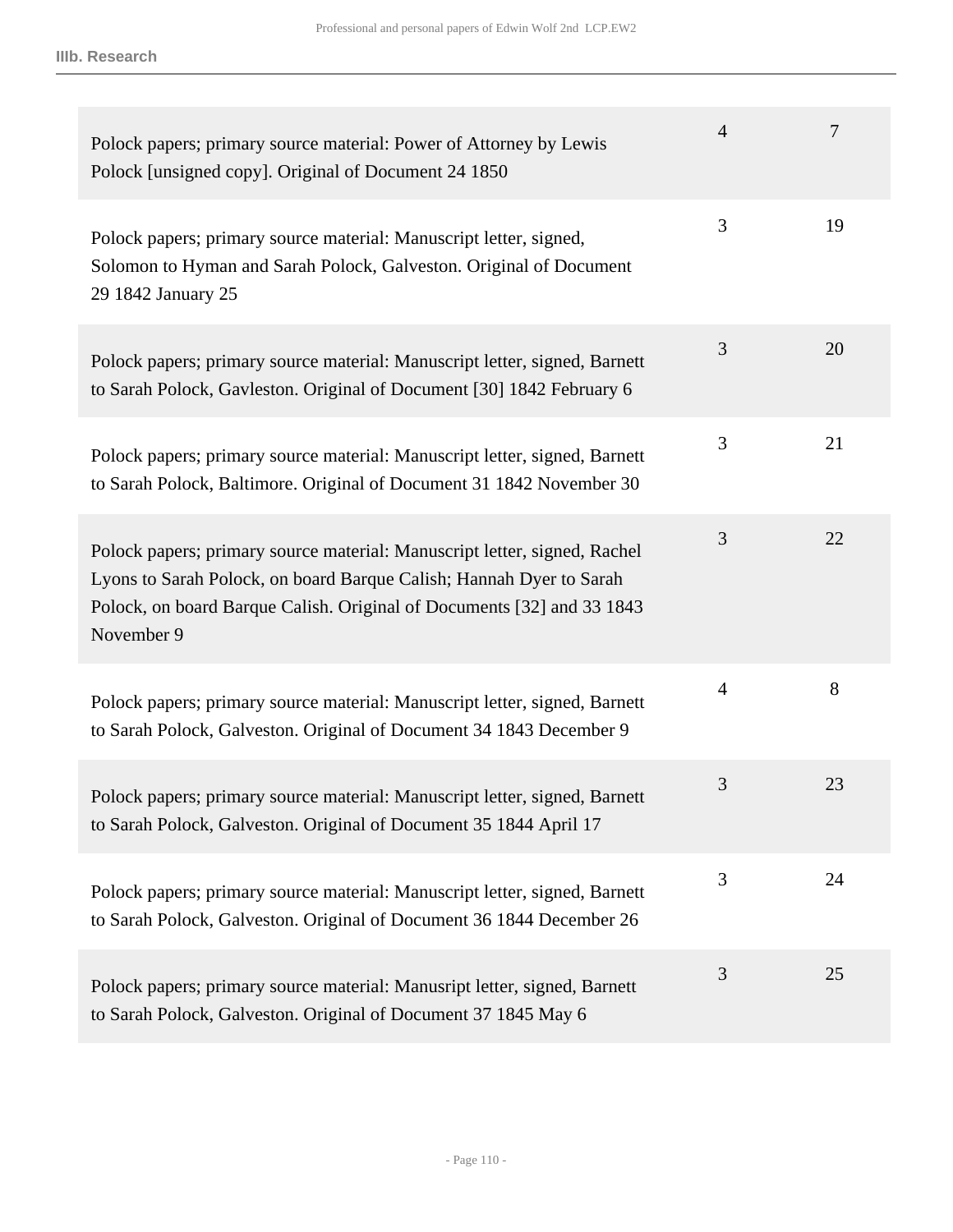| Polock papers; primary source material: Manuscript letter, signed, Barnett<br>to Sarah Polock, Galveston; Hannah Dyer to Sarah Polock. Original of<br>Document 38 1845 July 6 | 3 | 26 |
|-------------------------------------------------------------------------------------------------------------------------------------------------------------------------------|---|----|
| Polock papers; primary source material: Manuscript letter, signed, Barnett<br>to Sarah Polock, Galveston. Original of Document 39 1846 March 20                               | 3 | 27 |
| Polock papers; primary source material: Manuscript letter, signed, Barnett<br>to Sarah Polock, Galveston. Original of Document 40 1846 August 13                              | 3 | 28 |
| Polock papers; primary source material: Manuscript letter, signed, Barnett<br>to Moses Polock, Galveston. Original of Document 41 1846 September 6                            | 3 | 29 |
| Polock papers; primary source material: Manuscript letter, signed, Sarah to<br>Moses Polock, Galveston. Original of Document [42] 1847 February 17                            | 3 | 30 |
| Polock papers; primary source material: Manuscript letter, signed, Lewis<br>to Rebecca Polock, New Orleans. Original of Document [43] 1847<br>February 23                     | 3 | 31 |
| Polock papers; primary source material: Manuscript letter, signed, Sarah to<br>Moses Polock, Galveston. Original of Document [44] 1847 July 30                                | 3 | 32 |
| Polock papers; primary source material: Manuscript letter, signed, Sarah to<br>Moses Polock, Galveston. Original of document [45] 1847 July 30                                | 3 | 33 |
| Polock papers; primary source material: Manuscript letter, signed, Barnett<br>to Sarah Polock, Mexico. Original of Document [46] 1847 October 27                              | 3 | 34 |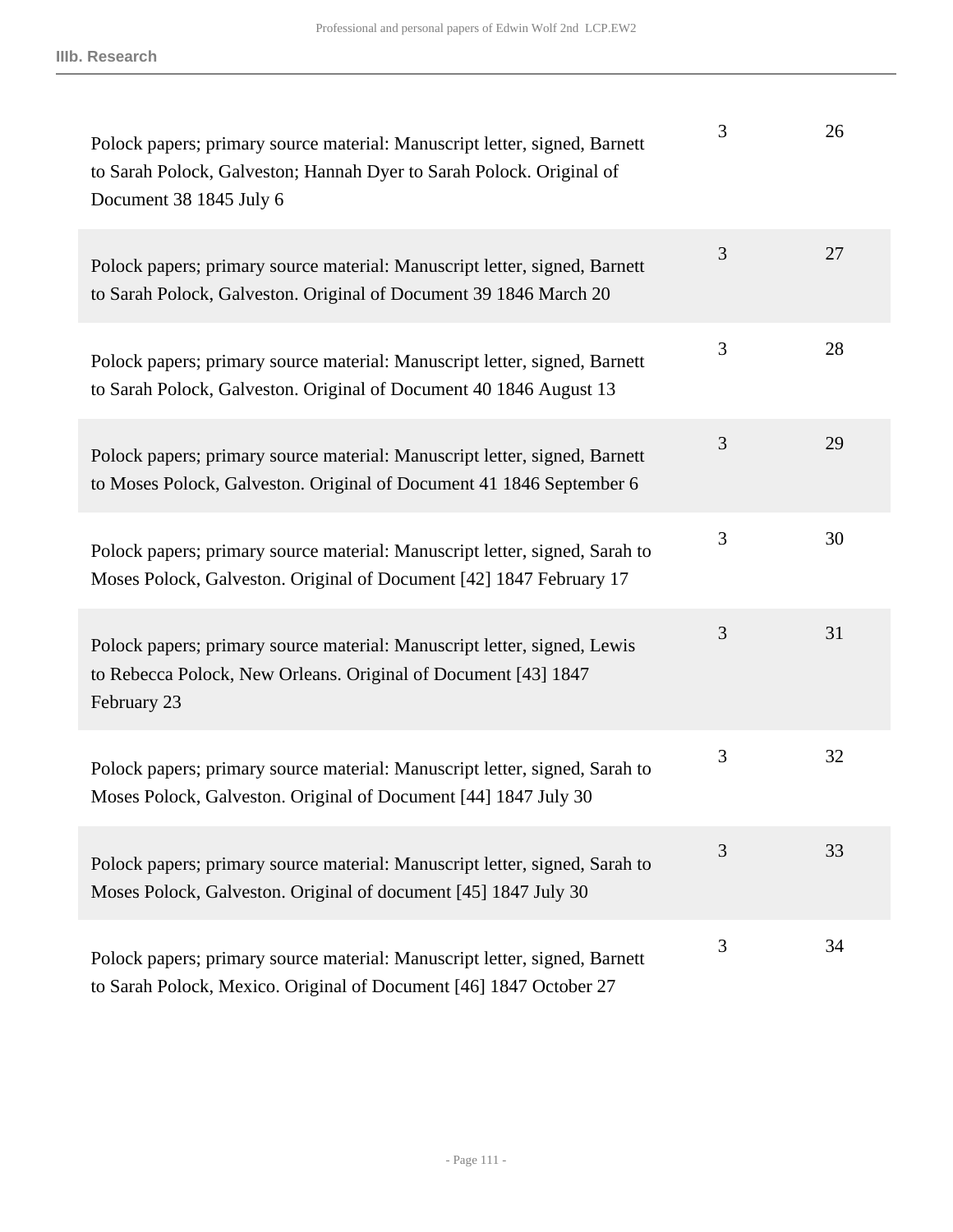| Polock papers; primary source material: Manuscript letter, signed, Sarah to<br>Moses Polock, Galveston. Original of Document [47] 1848 January 21        | 3 | 35 |
|----------------------------------------------------------------------------------------------------------------------------------------------------------|---|----|
| Polock papers; primary source material: Manuscript letter, signed, Barnett<br>to Moses Polock, New York. Original of Document [48] 1848 July 6           | 3 | 36 |
| Polock papers; primary source material: Manuscript letter, signed, Sarah to<br>Moses Polock, New Orleans. Original of Document [49] 1848 September<br>20 | 3 | 37 |
| Polock papers; primary source material: Manuscript letter, signed, Barnett<br>to Moses Polock, New Orleans. Original of Document 50 1848 November<br>29  | 3 | 38 |
| Polock papers; primary source material: Manuscript letter, signed, Barnett<br>to Sarah Polock, New Orleans. Original of Document 51 1848 December<br>18  | 3 | 39 |
| Polock papers; primary source material: Manuscript letter, signed, Barnett<br>to Sarah Polock, New Orleans. Original of Document 52 1848 December<br>30  | 3 | 40 |
| Polock papers; primary source material: Manuscript letter, signed, Lewis<br>to Barnett Polock, Gorgona. Original of Document 53 1849 January 8           | 3 | 41 |
| Polock papers; primary source material: Manuscript letter, signed, Barnett<br>to Sarah Polock, New Orleans. Original of Document 54 1849 February 3      | 3 | 42 |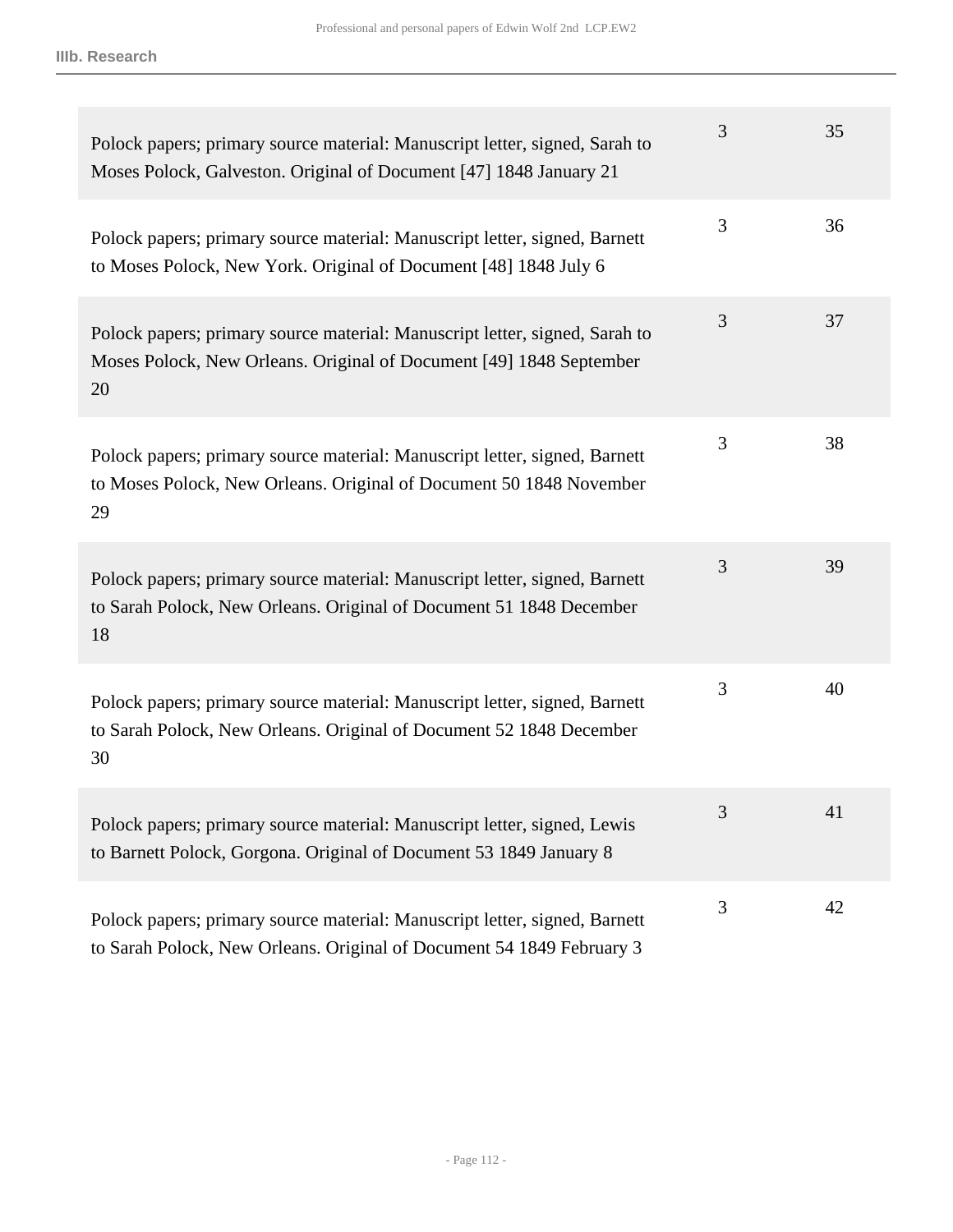| Polock papers; primary source material: Manuscript letter, signed, Sarah to<br>Moses Polock, Galveston. Original of Document 55 1849 February 9                                         | 3 | 43 |
|-----------------------------------------------------------------------------------------------------------------------------------------------------------------------------------------|---|----|
| Polock papers; primary source material: Manuscript letter, signed, Barnett<br>to Moses Polock, Panama. Original of Document 56 1849 June 16                                             | 3 | 44 |
| Polock papers; primary source material: Manuscript letter, in ink, Barnett<br>to Sarah Polock, San Francisco. Original of Document 57 1849 July 27                                      | 3 | 45 |
| Polock papers; primary source material: Manuscript letter, signed, Sarah to<br>Moses Polock, Galveston. Original of Document 58 1849 August 3                                           | 3 | 46 |
| Polock papers, primary source material: Manuscript letter, signed, Barnett<br>to Hyman Polock, Sacramento City, CA. Original of Document 59 1849<br>September 15                        | 3 | 47 |
| Polock papers; primary source material: Manuscript letter, signed,<br>Abraham Dyer to Hyman Polock, San Francisco, University of California.<br>Original of Document 61 1849 October 29 | 3 | 48 |
| Polock papers, primary source material: Manuscript letter, signed, Sarah to<br>Moses Polock, Galveston. Original of Document 62 1849 November 20                                        | 3 | 49 |
| Polock papers; primary source material: Manuscript letter, signed, Sarah to<br>Moses Polock, Galveston. Original of Document 63 1849 December 2                                         | 3 | 50 |
| Polock papers; primary source material: Manuscript letter, signed,<br>Hannah Dyer to Moses Polock, Galveston. Original of Document 64 1849<br>December 13                               | 3 | 51 |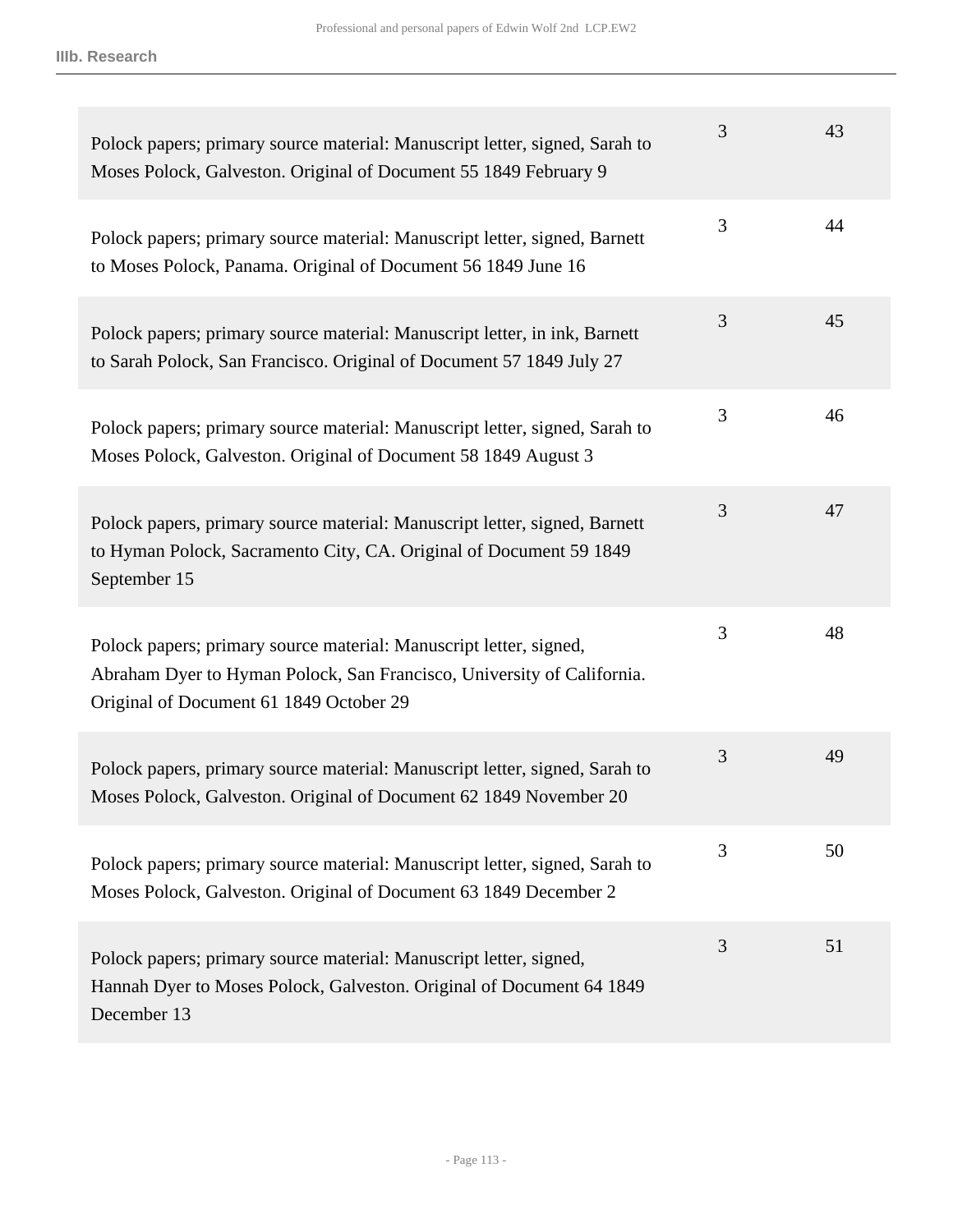| Polock papers; primary source material: Manuscript letter, signed,<br>Abraham Dyer to Hyman Polock, San Francisco. Original of Document<br>65 1850 January 31        | 3 | 52 |
|----------------------------------------------------------------------------------------------------------------------------------------------------------------------|---|----|
| Polock papers; primary source material: Manuscript letter, signed, Lewis<br>to Sarah Polock, Stockton. Original of Document 66 1850 March 27                         | 3 | 53 |
| Polock papers; primary source material: Manuscript letter, signed, Hannah<br>Dyer to Moses Polock, Galveston. Original of Document 67 1850 May 16                    | 3 | 54 |
| Polock papers; primary source material: Manuscript letter, signed, Lewis<br>to the Polock Family, San Francisco. Original of Document 68 1850<br>October 14          | 3 | 55 |
| Polock papers; primary source material: Manuscript letter, signed, Lewis<br>to Hyman Polock, San Francisco. Original of Document 69 1851 January<br>1                | 3 | 56 |
| Polock papers; primary source material: Manuscript letter, signed,<br>Solomon Polock to Isidore Binswanger, New Orleans. Original of<br>Document 71 1854 February 13 | 3 | 57 |
| Polock papers; primary source material: Certificate, "It is hereby certified<br>that Hyman PolockOct 20, 1824" 1824 October 20                                       | 3 | 58 |
| Polock papers; primary source material: Manuscript letter, signed, Joseph<br>Osterman to Hyman Polock, Baltimore 1830 September 3                                    | 3 | 59 |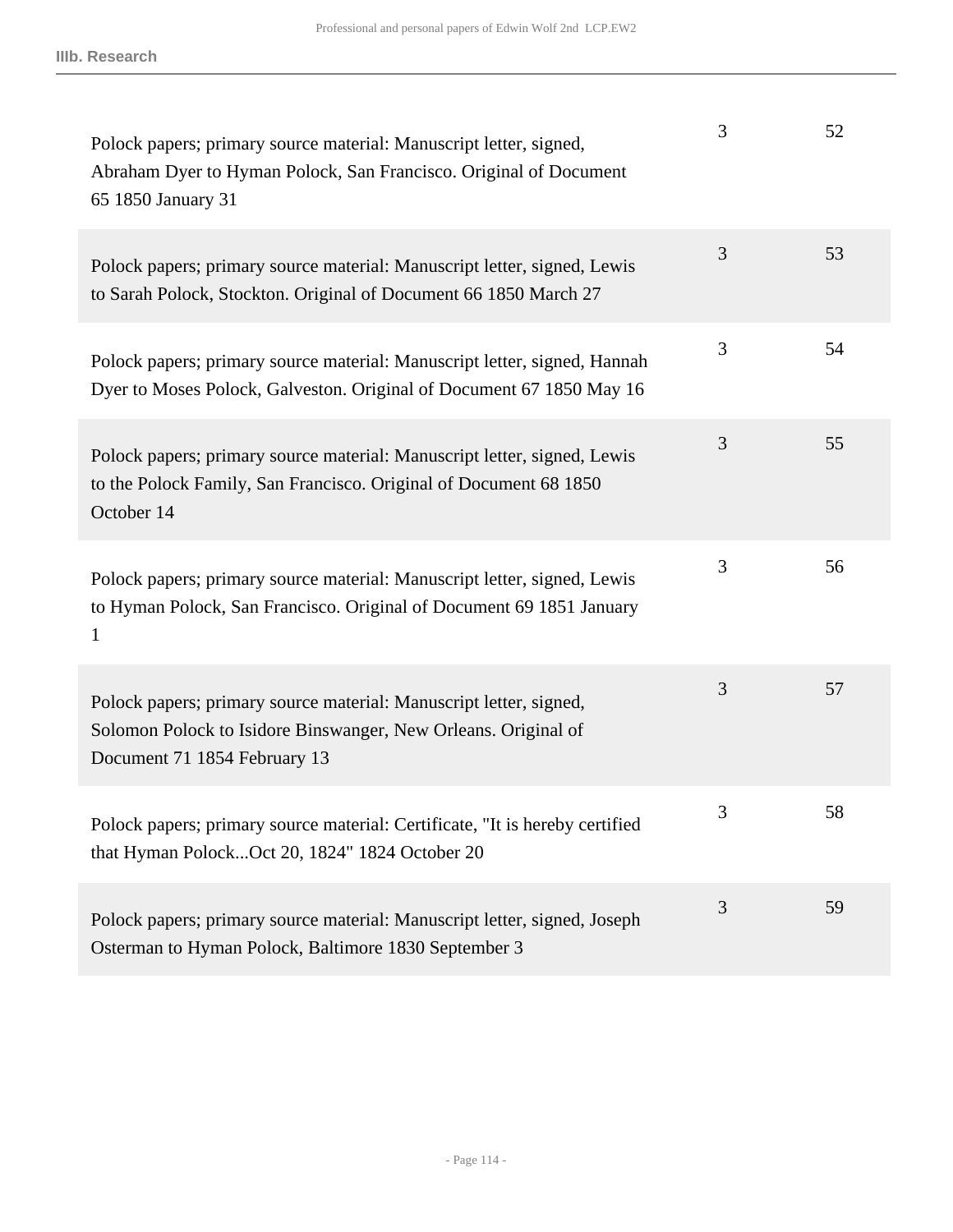| Polock papers; primary source material: Manuscript letter, signed, Peter<br>Lamm to Hyman Polock, Dear Creek Mills [Clearfield County, PA] 1839<br>September 3                                             | 3              | 60 |
|------------------------------------------------------------------------------------------------------------------------------------------------------------------------------------------------------------|----------------|----|
| Polock papers, primary source material: Manuscript letter, signed [in<br>Yiddish-Deutch, with Hebrew phrases], M. S. Polock to Hyman Polock.<br>Begins "Amsterdam, Eve of Yom Kippur, 5604" 1843 October 4 | 3              | 61 |
| Polock papers; primary source material: Certificate, "It is hereby certifed<br>that Miss Sarah Polock25 May, 1860" 1860 May 25                                                                             | 3              | 62 |
| Polock papers; primary source material: Manuscript letter, signed, Rosanna<br>Osterman to Miss S. Polock and Mrs. [J.?] Rosenbach, Galveston 1865<br>May 3                                                 | 3              | 63 |
| Polock papers; primary source material: Manuscript letter, signed, Rosanna<br>Osterman to [Sarah Polock], Galveston 1865 July 24                                                                           | 3              | 64 |
| Polock papers; primary source material: Lease, signed by Sarah Polock<br>and Matilda Cressman, for 614 Buttonwood St. 1871 July 18                                                                         | $\overline{4}$ | 9  |
| Polock papers; primary source material: Manuscript letter, signed, S.<br>Morais to Moses Polock, Cape Island 1871 August 8                                                                                 | 3              | 65 |
| Polock papers; primary source material: Invitation, "Thirteenth birthday,<br>Saturday evening, September 23rd, 1871" 1871                                                                                  | 3              | 66 |
| Polock papers; primary source material: Manuscript letter, signed, Isabella<br>H. Rosenbach to Wm. B. Hackenburg 1887 July 4                                                                               | 3              | 67 |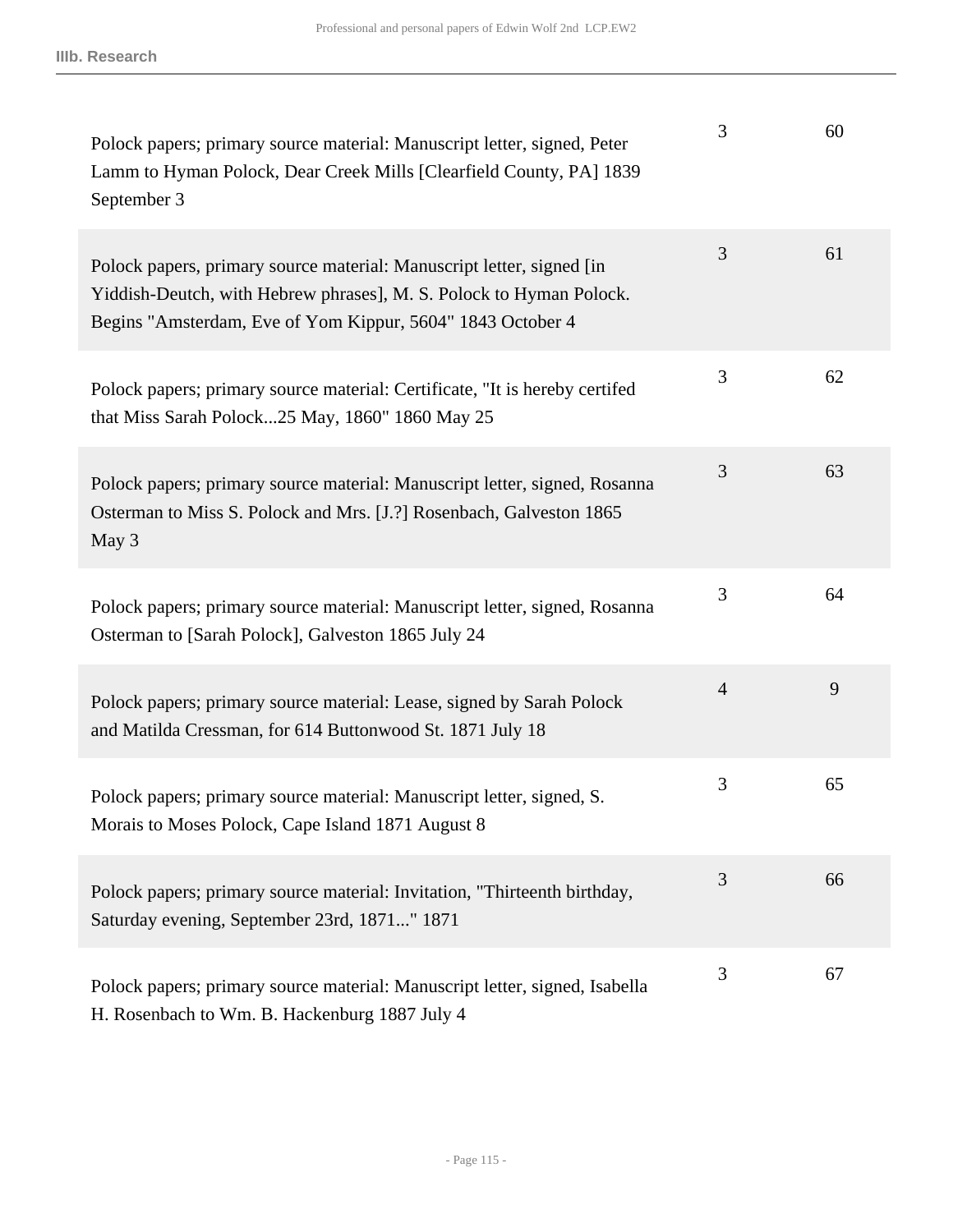| Polock papers; primary source material: Manuscript letter, signed, S.<br>Morais to Sarah Polock 1893 June 26                                                     | 3 | 68 |
|------------------------------------------------------------------------------------------------------------------------------------------------------------------|---|----|
| Polock papers; primary source materials: Calling card, "Master Hyman P.<br>Rosenbach" undated                                                                    | 3 | 69 |
| Polock papers; primary source material: Manuscript letter and envelope<br>[Hebrew text] to Hyman Pollack Rosenbach Esq. undated                                  | 3 | 70 |
| Polock papers; primary source material: Mss, in 19th c. hand [?], "The<br>First Hebrew Sunday School", on stationery resembling that of the<br>Ostermans undated | 3 | 71 |
| Polock papers; primary source material: Manuscript [Hebrew] undated                                                                                              | 3 | 72 |
| Polock papers; primary source material: Manuscript notes in 19th c. [?]<br>hand undated                                                                          | 3 | 73 |
| Polock papers; primary source material: Photograph, Hyman Pollock circa<br>1865                                                                                  | 3 | 74 |
| Polock papers; primary source material: Photograph, "Moses<br>Polock" undated                                                                                    | 3 | 75 |
| Polock papers, miscellaneous: Typed sheet, "The only significant<br>acquisition since the last report" undated                                                   | 3 | 76 |
| Polock papers; miscellaneous: Typed letter, Mary Wolf to James Green,<br>granting literary rights and unrestricted permission to the Library                     | 3 | 77 |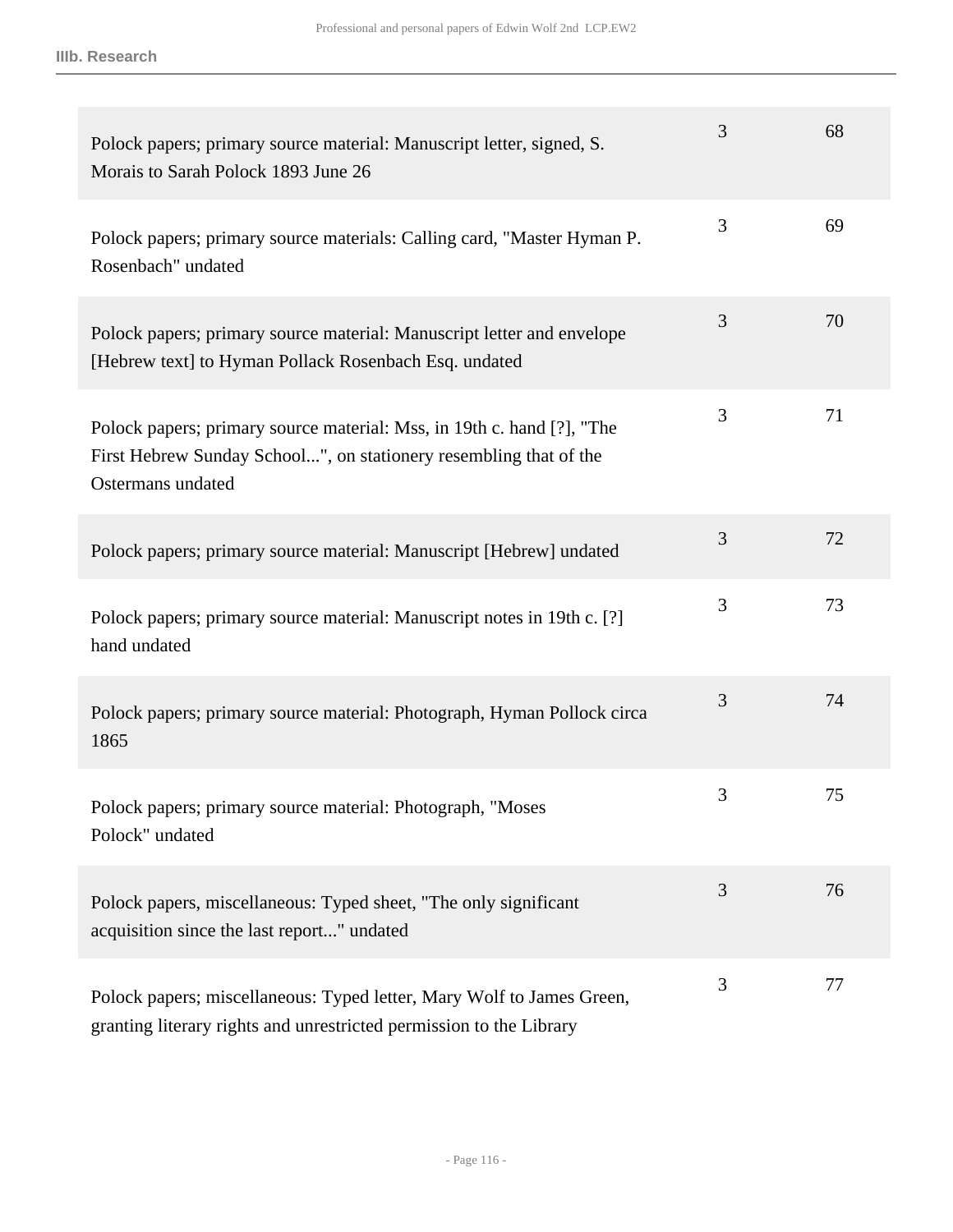| Company for publication of the Polock papers and related materials 1995 |  |
|-------------------------------------------------------------------------|--|
| January 25                                                              |  |

| Polock papers; miscellaneous: Typed letter, signed, Robert M. Peck to<br>James Green 1996 December 4                                        | 3  | 78 |
|---------------------------------------------------------------------------------------------------------------------------------------------|----|----|
| Captain General Alvara Saavedra: Typescript on Saavedra's explorations<br>of the Americas undated                                           | 32 | 8  |
| Captain General Alvara Saavedra: Typescripts of the original sources used<br>(11 items) undated                                             | 32 | 9  |
| Captain General Alvara Saavedra: Typescripts of the original sources used<br>(11 items) undated                                             | 32 | 10 |
| Captain General Alvara Saavedra: Manuscript of an article on Saavedra,<br>typescript excerpts from the Archivo de Indias undated            | 32 | 11 |
| Santo Domingo: Letters, newspaper clippings, tickets, and other materials<br>from Edwin's trip to Haiti (19 items) 1934 January 25-March 13 | 32 | 12 |
| Santo Domingo: Letters, manuscripts (including poems), brochures and<br>maps (12 items) 1934 April 4-1956 August                            | 32 | 13 |
| Santo Domingo: Typescript of an unpublished article on<br>Columbus undated                                                                  | 32 | 14 |
| Santo Domingo: Notes, manuscript, and typescript of an unpublished<br>article entitled "True Land of Columbus" (6 items) undated            | 32 | 15 |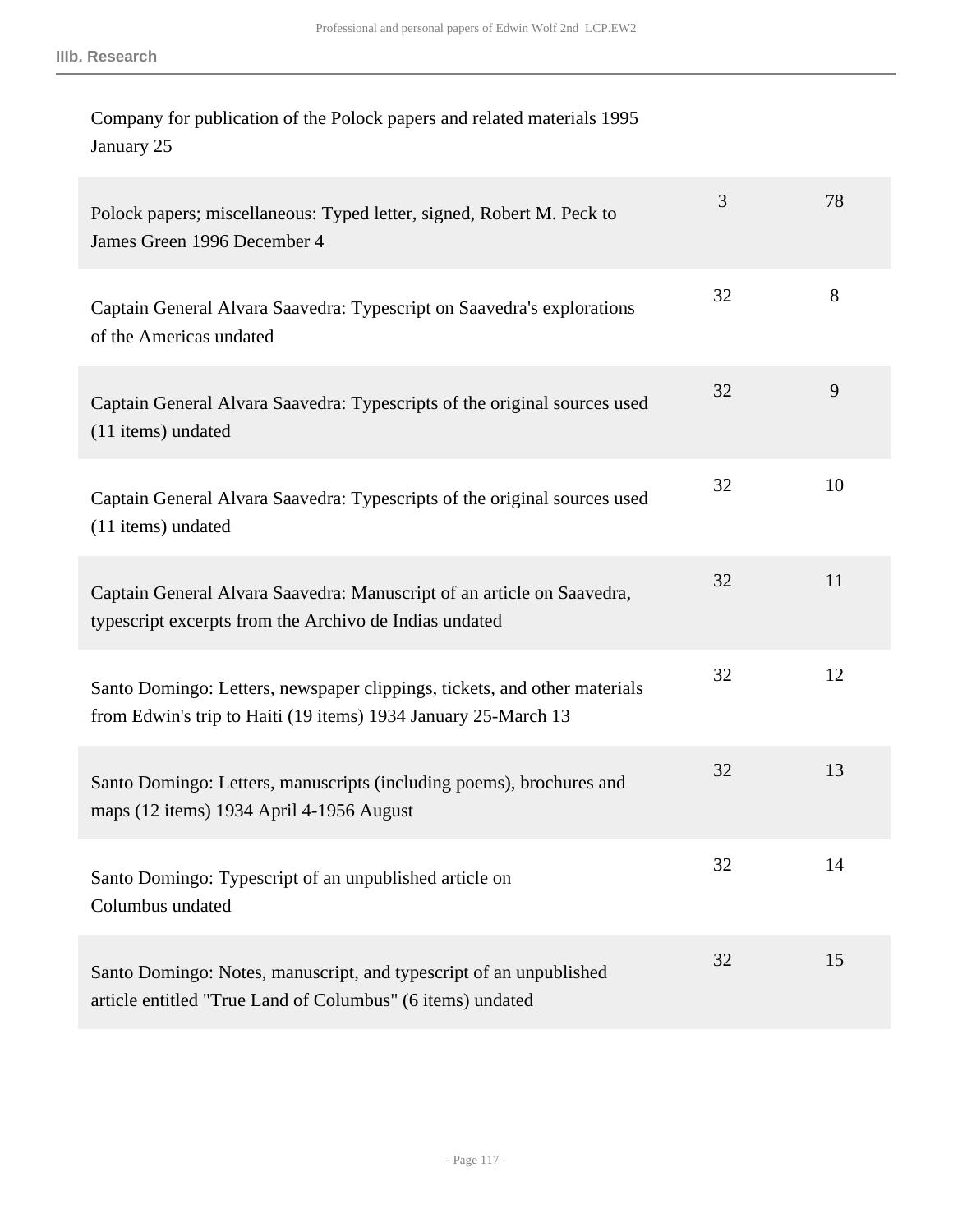| Short Title Catalogue: Letters between Edwin and C. W. David and Mary<br>C. Park; Mary C. Park's check on part of catalogue which Edwin found<br>lacking 1941 September 19-1942 December 10                    | 32 | 16             |
|----------------------------------------------------------------------------------------------------------------------------------------------------------------------------------------------------------------|----|----------------|
| Short Title Catalogue: Correction by Edwin of Mary C. Park's check of<br>catalogue as sent to University of Pennsylvania Chronicle; letters between<br>Edwin and C. W. David 1942 December 11-1943 December 18 | 32 | 17             |
| Short Title Catalogue: 5 letters between Edwin and Rittenhouse E. Neisser,<br>W. Eisenberg, and W. W. Bishop; Edwin's checklist of the catalogue 1943<br>January 29-1943 February 2                            | 32 | 18             |
| Short Title Catalogue: Preliminary proposal by Foxon of Short Title<br>Catalogue; letters between Edwin and Foxon 1962 October                                                                                 | 32 | 19             |
| "Stinking or Skinking?: A Bibliographical Study": Research materials,<br>typescript draft, reprint 1947                                                                                                        | 32 | 20             |
| U.S. emigrants: Transcriptions from 19th century sources relating to<br>emigrants undated                                                                                                                      | 32 | 21             |
| Letter from Edwin to Charles F. Heartman, editor of American Book<br>Collector undated                                                                                                                         | 33 | $\mathbf{1}$   |
| Unpublished autobiographical sketch intended for the William and Mary<br>Quarterly for 1987 circa 1987                                                                                                         | 33 | $\overline{2}$ |
| Bibliographic descriptions of books owned by the Mathers, Franklins, and<br>others undated                                                                                                                     | 33 | 3              |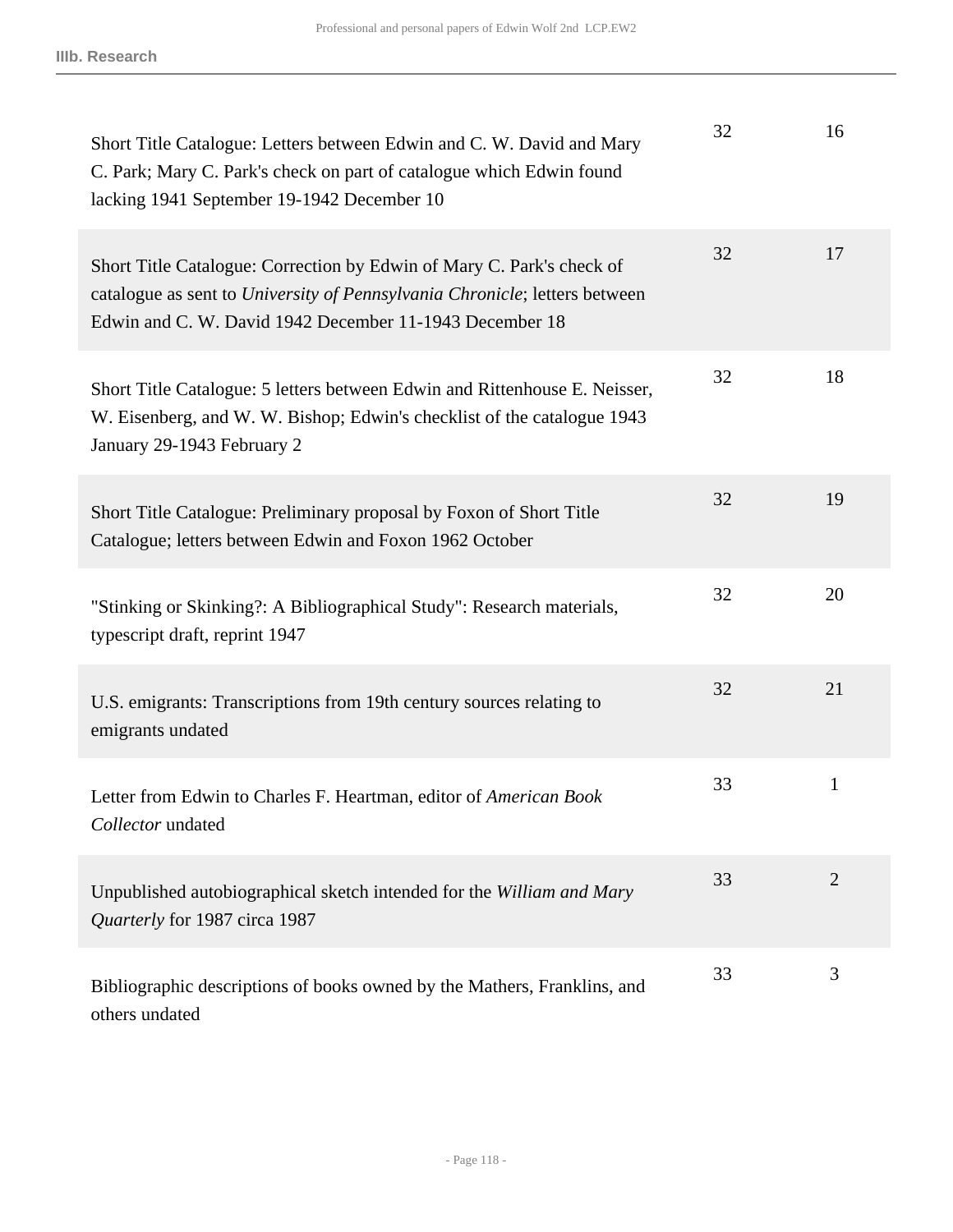| Bibliography of Edwin's published works undated                                                                                                                                                   | 33 | $\overline{4}$ |
|---------------------------------------------------------------------------------------------------------------------------------------------------------------------------------------------------|----|----------------|
| Letters between Edwin and P. Goodman and L. Given; review of Jane<br>Mecom, Favorite Singer of Benjamin Franklin and The Letters of<br>Benjamin Franklin and Jane Mecom 1950 May 17-1952 March 10 | 33 | 5              |
| Counterfeit document purported to be by Sir Walter Raleigh undated                                                                                                                                | 33 | 6              |
| Loose leaves from an 18th century encyclopedia undated                                                                                                                                            | 33 | 7              |
| Artwork for 1938 Free Library of Philadelphia exhibition "First Printers"<br>and Books" undated                                                                                                   | 33 | 8              |
| Illustration plate: "Men of the Day. No. 912" undated                                                                                                                                             | 33 | 9              |
| Illustration plate: Richard, First Earl of Howe undated                                                                                                                                           | 33 | 10             |
| Photocopy of article on Sigmund Lubin, Betzwood, and the Philadelphia<br>film industry undated                                                                                                    | 33 | 11             |
| <b>National Geographic Magazine 1951</b>                                                                                                                                                          | 33 | 12             |
| Article entitled "A Press for Penn's Pump," Art Quarterly, XXIV, 227-248<br>[1961], with Robert C. Smith circa 1961                                                                               | 33 | 13             |
| Photocopies of notes and various research files undated                                                                                                                                           | 33 | 14             |
| Various notes regarding books, manuscripts, and some prices undated                                                                                                                               | 33 | 15             |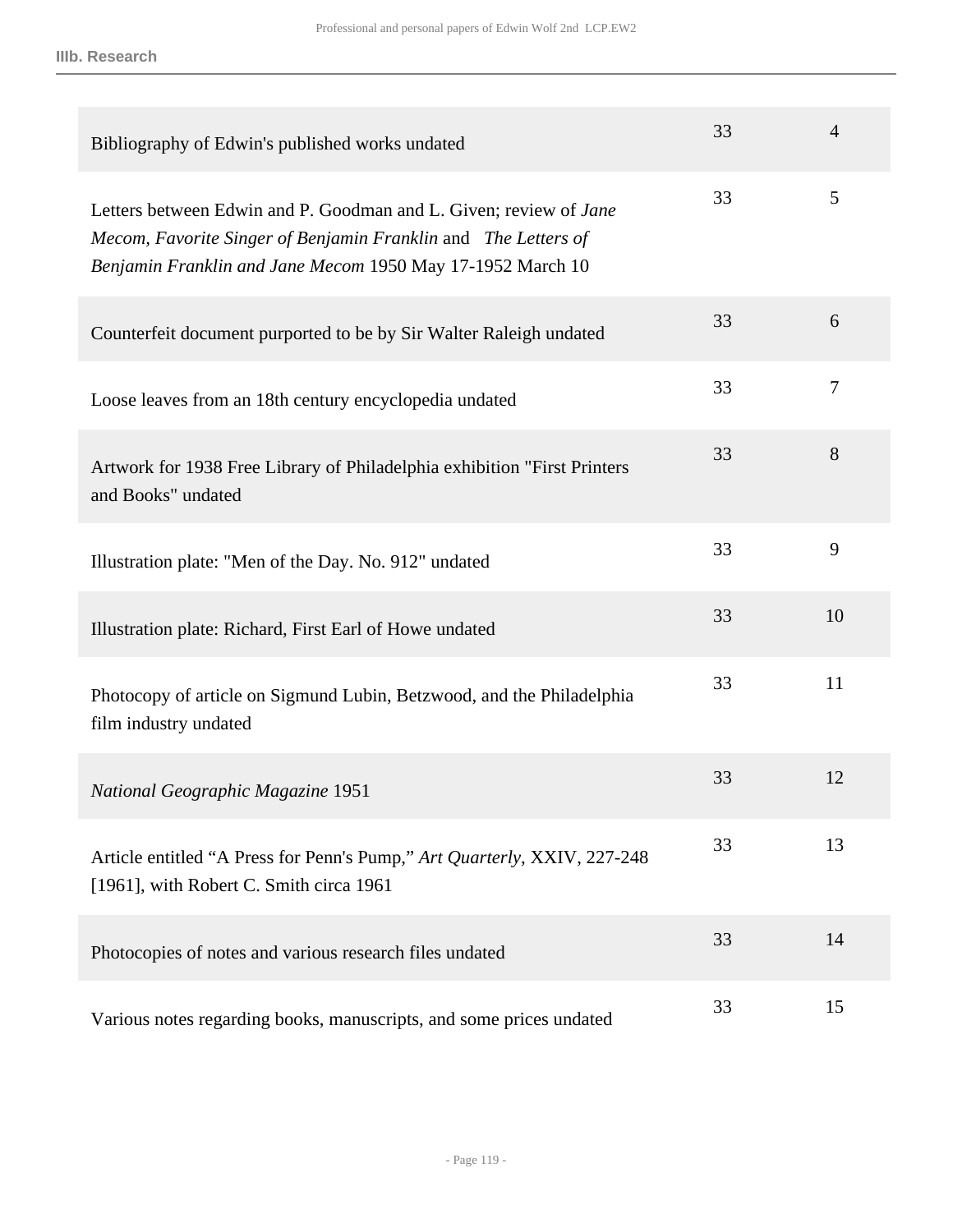| Alan Pifer, "The Jeopardy of Private Institutions," 1970 Annual Report,<br>Carnegie Corporation of New York, 1970 circa 1970                                                 | 33 | 16 |
|------------------------------------------------------------------------------------------------------------------------------------------------------------------------------|----|----|
| Julian P. Boyd, "A Modest Proposal to Meet an Urgent Need," American<br>Historical Review, 1965 circa 1965                                                                   | 33 | 17 |
| Roy F. Nichols, "History in a Self-Governing Culture," American<br>Historical Review, 1967 circa 1967                                                                        | 33 | 18 |
| Whitfield J. Bell, Jr., "Painted Portraits and Busts in the American<br>Philosophical Society," Antiques, 1973 circa 1973                                                    | 33 | 19 |
| Robert Hay Carnie, "Boswell's Account of Corsica 1768," The Book<br>Collector, 1977 circa 1977                                                                               | 33 | 20 |
| James E. Walsh, "The Librarian's Library': The William A. Jackson<br>Bibliographical Collection," The Book Collector, 1965-1966 circa 1965                                   | 33 | 21 |
| Irving A. Beck, "An Early American Journal Keyed to Medical Students:<br>A Pioneer Contribution of Elisha Bartlett," Bulletin of the History of<br>Medicine, 1966 circa 1966 | 33 | 22 |
| Whitfield J. Bell, Jr., "A Potrait of the Colonial Physician: The Fielding<br>H. Garrison Lecture," Bulletin of the History of Medicine, 1970 (2)<br>copies) circa 1970      | 33 | 23 |
| Whitfield J. Bell, Jr., "Practitioners of History: Philadelphia Medical<br>Historians Before 1925," Bulletin of the History of Medicine, 1976 circa<br>1976                  | 33 | 24 |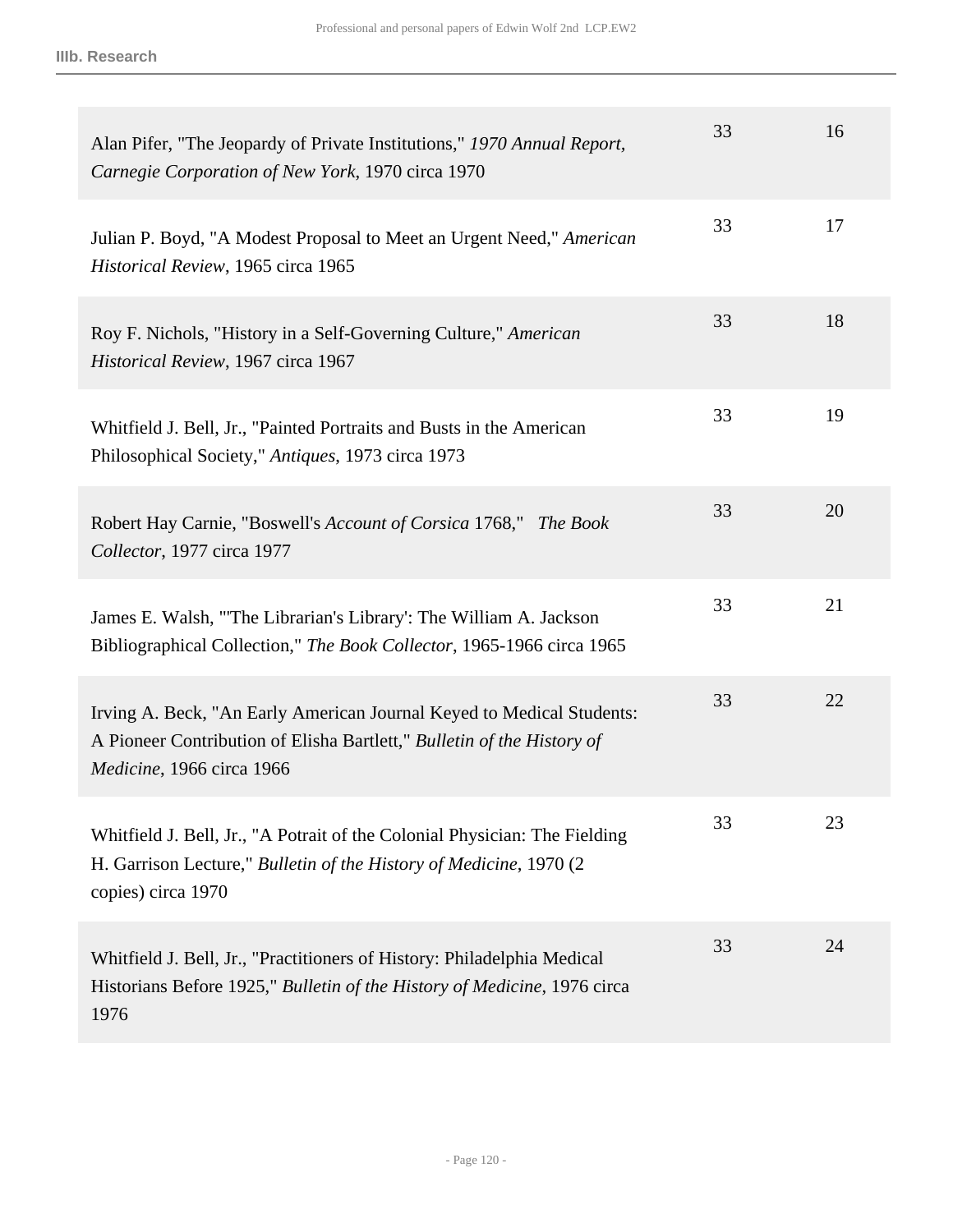| Eric T. Carlson and Meribeth M. Simpson, "Models of the Nervous<br>System in Eighteenth Century Psychiatry," Bulletin of the History of<br>Medicine, 1969 circa 1969 | 33 | 25 |
|----------------------------------------------------------------------------------------------------------------------------------------------------------------------|----|----|
| Charles E. Rosenberg, "Inward Vision & Outward Glance: The Shaping of<br>the American Hospital, 1880-1914," Bulletin of the History of Medicine,<br>1979 circa 1979  | 33 | 26 |
| Beverly P. Lynch, "Options for the 80s: Directions in Academic and<br>Research Libraries," College & Research Libraries, 1982 circa 1982                             | 33 | 27 |
| David H. Stam, "Prove All Things: Hold Fast That Which Is Good':<br>Deaccessioning and Research Libraries," College & Research Libraries,<br>1982 circa 1982         | 33 | 28 |
| Norman S. Fiering, "Solomon Stoddard's Library at Harvard in 1664,"<br>Harvard Library Bulletin, 1972 circa 1972                                                     | 33 | 29 |
| Owen Gingerich, "Rara Astronomica," Harvard Library Bulletin,<br>1971 circa 1971                                                                                     | 33 | 30 |
| Philip Hofer, "Preliminary Sketches for Gravelot's Cornielle," Harvard<br>Library Bulletin, 1951 circa 1951                                                          | 33 | 31 |
| Robert F. Metzdorf, "The Publishing History of Richard Henry Dana's Two<br>Years Before the Mast," Harvard Library Bulletin, 1953 circa 1953                         | 33 | 32 |
| Boies Penrose, "English Printing at Antwerp in the Fifteenth Century,"<br>Harvard Library Bulletin, 1970 circa 1970                                                  | 33 | 33 |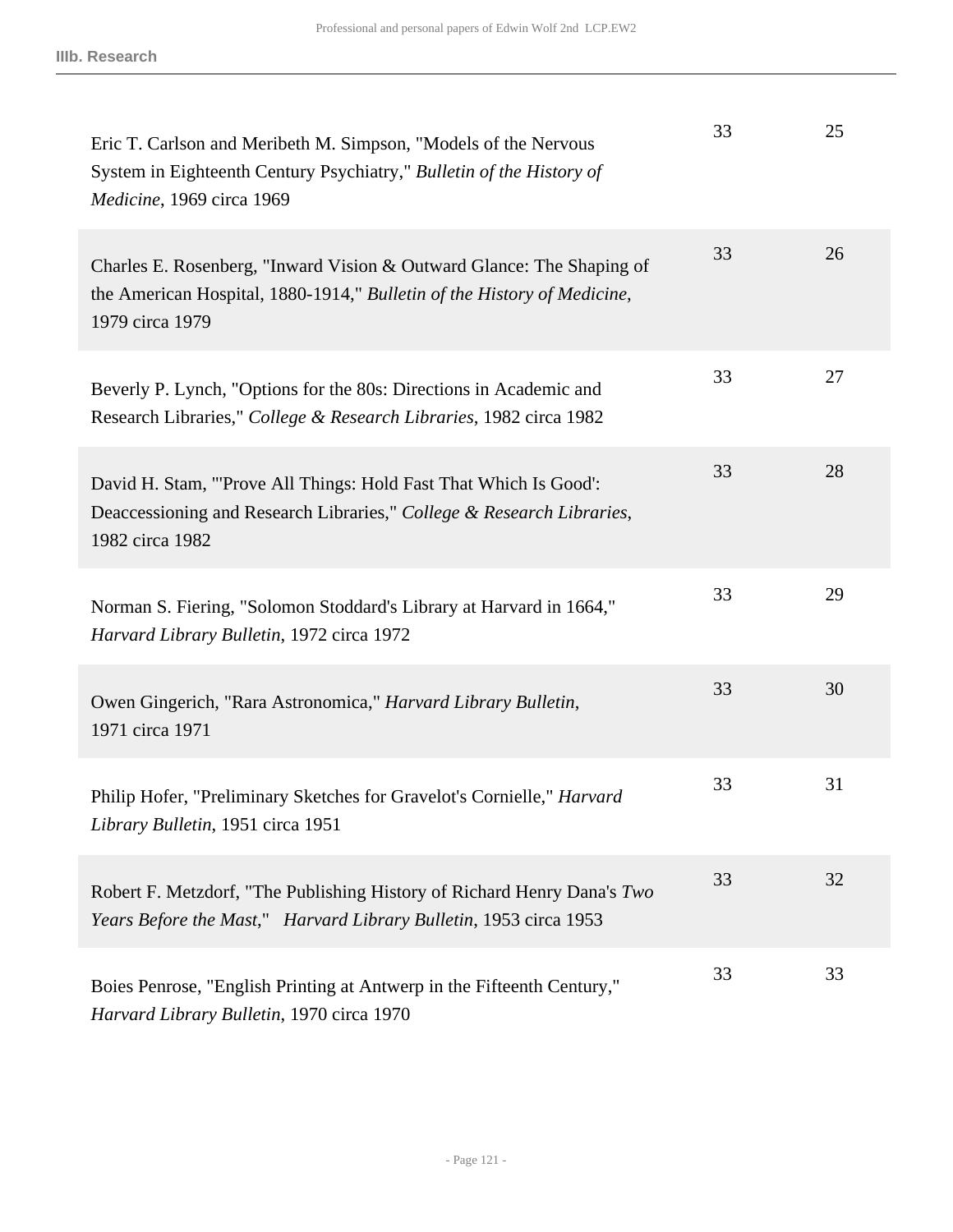| Caroline Robbins, "Thomas Hollis in His Dorsetshire Retirement,"<br>Harvard Library Bulletin, 1975 circa 1975                                                                 | 33 | 34 |
|-------------------------------------------------------------------------------------------------------------------------------------------------------------------------------|----|----|
| Roger E. Stoddard, "The Use of Mourning Wrappers in New England,<br>with a Note on Mourning Papers in English Books at Harvard," Harvard<br>Library Bulletin, 1982 circa 1982 | 33 | 35 |
| Richard J. Wolfe, "A Footnote to the Publication of Peter Smith's <i>Indian</i><br>Doctor's Dispensatory (Cincinnati, 1813)," Harvard Library Bulletin,<br>1979 circa 1979    | 33 | 36 |
| "Notes," <i>Harvard Library Bulletin</i> , 1950 circa 1950                                                                                                                    | 33 | 37 |
| Eric T. Carlson and Meribeth M. Simpson, "Perkinism vs. Mesmerism,"<br>Journal of the History of the Behavioral Sciences, 1970 circa 1970                                     | 33 | 38 |
| Patricia S. Noel and Eric T. Carlson, "The Faculty Psychology of<br>Benjamin Rush," Journal of the History of the Behavioral Sciences,<br>1973 circa 1973                     | 33 | 39 |
| Michael H. Harris, "Books on the Frontier: The Extent and Nature of<br>Book Ownership in Southern Indiana, 1800-1850," The Library Quarterly,<br>1972 circa 1972              | 33 | 40 |
| Lee E. Grove, "John Murray and Paper Deterioration," Libri, 1966 circa<br>1966                                                                                                | 33 | 41 |
| Lawrence Clark Powell, "The Power to Evoke," Manuscripts, 1953 circa<br>1953                                                                                                  | 33 | 42 |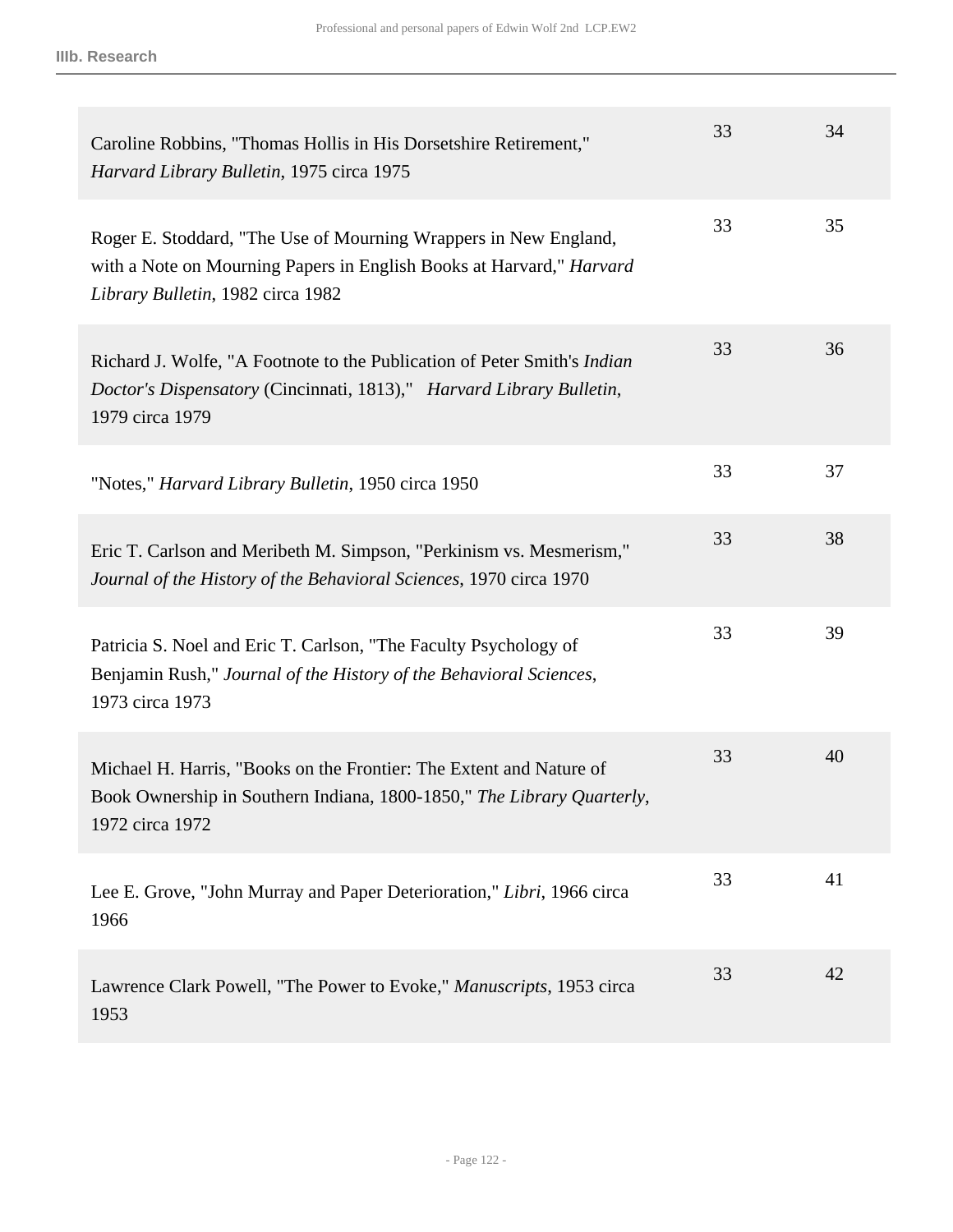| Justin G. Turner, "The Donner-Reed Party: Men Against Mountains, Salt,<br>and Sand," Manuscripts, 1960 circa 1960                                                                                                            | 33 | 43             |
|------------------------------------------------------------------------------------------------------------------------------------------------------------------------------------------------------------------------------|----|----------------|
| Justin G. Turner, "The Five Manuscript Copies of the Gettysburg<br>Address," Manuscripts, 1965 circa 1965                                                                                                                    | 33 | 44             |
| Justin G. Turner, "General Dix and the American Flag," Manuscripts,<br>1969 circa 1969                                                                                                                                       | 33 | 45             |
| Summer 1989 issue of Manuscripts 1989                                                                                                                                                                                        | 33 | 46             |
| Thomas R. Adams, "The Samuel J. Randall Papers," Pennsylvania History,<br>Quarterly Journal of the Pennsylvania Historical Association, 1954 circa<br>1954                                                                   | 34 | $\mathbf{1}$   |
| Roger Butterfield, "George Lippard and His Secret Brotherhood," The<br>Pennsylvania Magazine of History and Biography, 1955 circa 1955                                                                                       | 34 | $\overline{2}$ |
| Edward C. Carter II, "A 'Wild Irishman' Under Every Federalist's Bed:<br>Naturalization in Philadelphia, 1789-1806," The Pennsylvania Magazine of<br>History and Biography, 1970 circa 1970                                  | 34 | 3              |
| H. Trevor Colbourn, "John Dickinson, Historical Revolutionary," The<br>Pennsylvania Magazine of History and Biography, 1959 circa 1959                                                                                       | 34 | 4              |
| Lawrence Henry Gipson, "The Great Debate in the Committee of the<br>Whole House of Commons on the Stamp Act, 1766, as Reported by<br>Nathaniel Ryder," The Pennsylvania Magazine of History and Biography<br>1962 circa 1962 | 34 | 5              |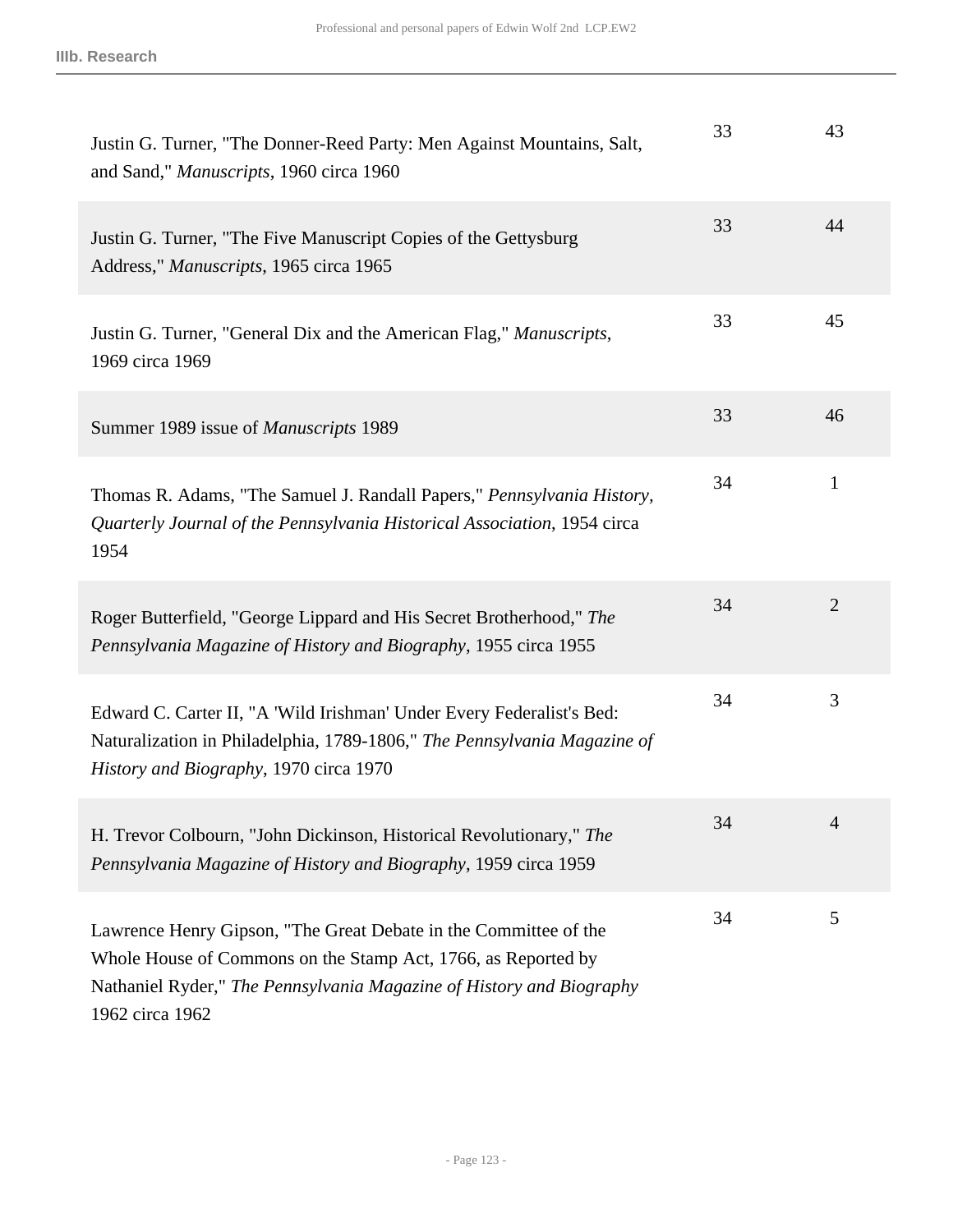| Peter J. Parker, "Asbury Dickens, Bookseller, 1798-1801, or, The Brief<br>Career of a Careless Youth," The Pennsylvania Magazine of History and<br>Biography, 1970 circa 1970                          | 34 | 6      |
|--------------------------------------------------------------------------------------------------------------------------------------------------------------------------------------------------------|----|--------|
| Whitfield J. Bell, Jr., "Rattlesnakes and Hummingbirds: Philadelphia's<br>Resources for the History of Science," Papers of the Bibliographical<br>Society of America, 1970 circa 1970                  | 34 | $\tau$ |
| Jacob Blanck, "The Star Spangled Banner," Papers of the Bibliographical<br>Society of America, 1966 circa 1966                                                                                         | 34 | 8      |
| Robert B. Brown, "Texans in Leopard Skin Pants," Papers of the<br>Bibliographical Society of America, 1950 circa 1950                                                                                  | 34 | 9      |
| Charles W. David, "The Longwood Library," Papers of the<br>Bibliographical Society of America, 1957 circa 1957                                                                                         | 34 | 10     |
| Alexander Davidson, Jr., "How Benson J. Lossing Wrote his 'Field Books'<br>of the Revolution, the War of 1812 and the Civil War," Papers of the<br>Bibliographical Society of America, 1938 circa 1938 | 34 | 11     |
| Richard Beale Davis, "Sandy's Song of Solomon: Its Manuscript Versions<br>and Their Circulation," Papers of the Bibliographical Society of America,<br>1956 circa 1956                                 | 34 | 12     |
| Frederick R. Goff, "The Dates in Certain German Incunabula," Papers of<br>the Bibliographical Society of America, 1940 circa 1940                                                                      | 34 | 13     |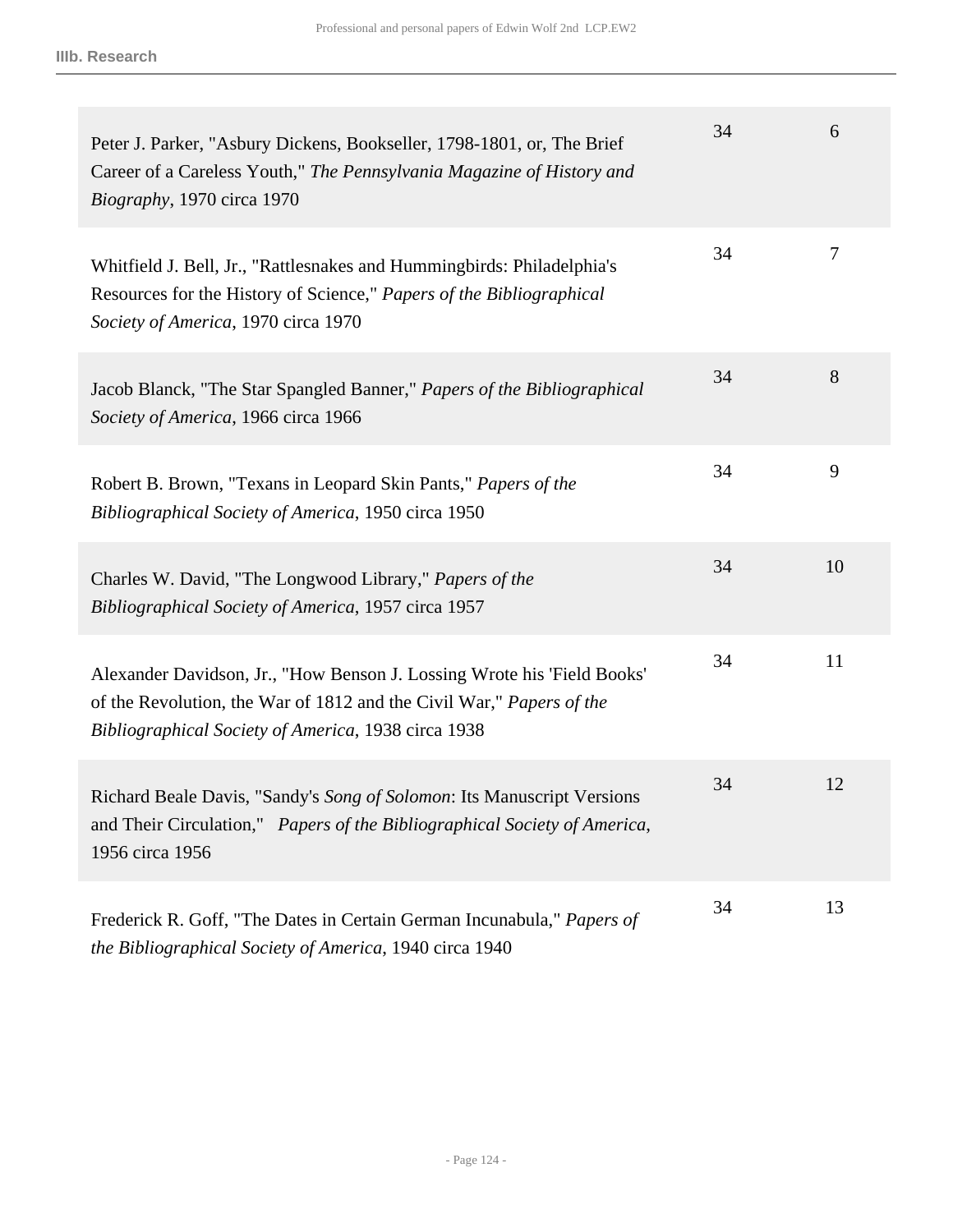| Frederick R. Goff, "The Preparation of the Third Census of Incunabula in<br>American Libraries," Papers of the Bibliographical Society of America,<br>1970 circa 1970                                                                  | 34 | 14 |
|----------------------------------------------------------------------------------------------------------------------------------------------------------------------------------------------------------------------------------------|----|----|
| Robert F. Metzdorf, "Bibliographical Notes: The First American 'Rasselas'<br>and Its Imprint," Papers of the Bibliographical Society of America,<br>1953 circa 1953                                                                    | 34 | 15 |
| Ted-Larry Pebworth, "Sir Henry Wotton's 'Dazel'd Thus, with Height of<br>Place' and the Appropriation of Political Poetry in the Earlier Seventeenth<br>Century," Papers of the Bibliographical Society of America, 1977 circa<br>1977 | 34 | 16 |
| Gordon N. Ray, "The Changing World of Rare Books," Papers of the<br>Bibliographical Society of America, 1965 circa 1965                                                                                                                | 34 | 17 |
| Leona Rostenberg, "The Printers of Strassburg and Humanism, from<br>1501 until the Advent of the Reformation," Papers of the Bibliographical<br>Society of America, 1940 circa 1940                                                    | 34 | 18 |
| Roger E. Stoddard, "C. Fiske Harris, Collector of American Poetry and<br>Plays," Papers of the Bibliographical Society of America, 1963 circa 1963                                                                                     | 34 | 19 |
| Roger E. Stoddard, "Bibliographical Notes: Some Corrigenda and<br>Addenda to Hill's American Plays Printed 1714-1830," Papers of the<br>Bibliographical Society of America, 1971 circa 1971                                            | 34 | 20 |
| Roger E. Stoddard, "Lost Books: American Poetry before 1821," Papers of<br>the Bibliographical Society of America, 1982 circa 1982                                                                                                     | 34 | 21 |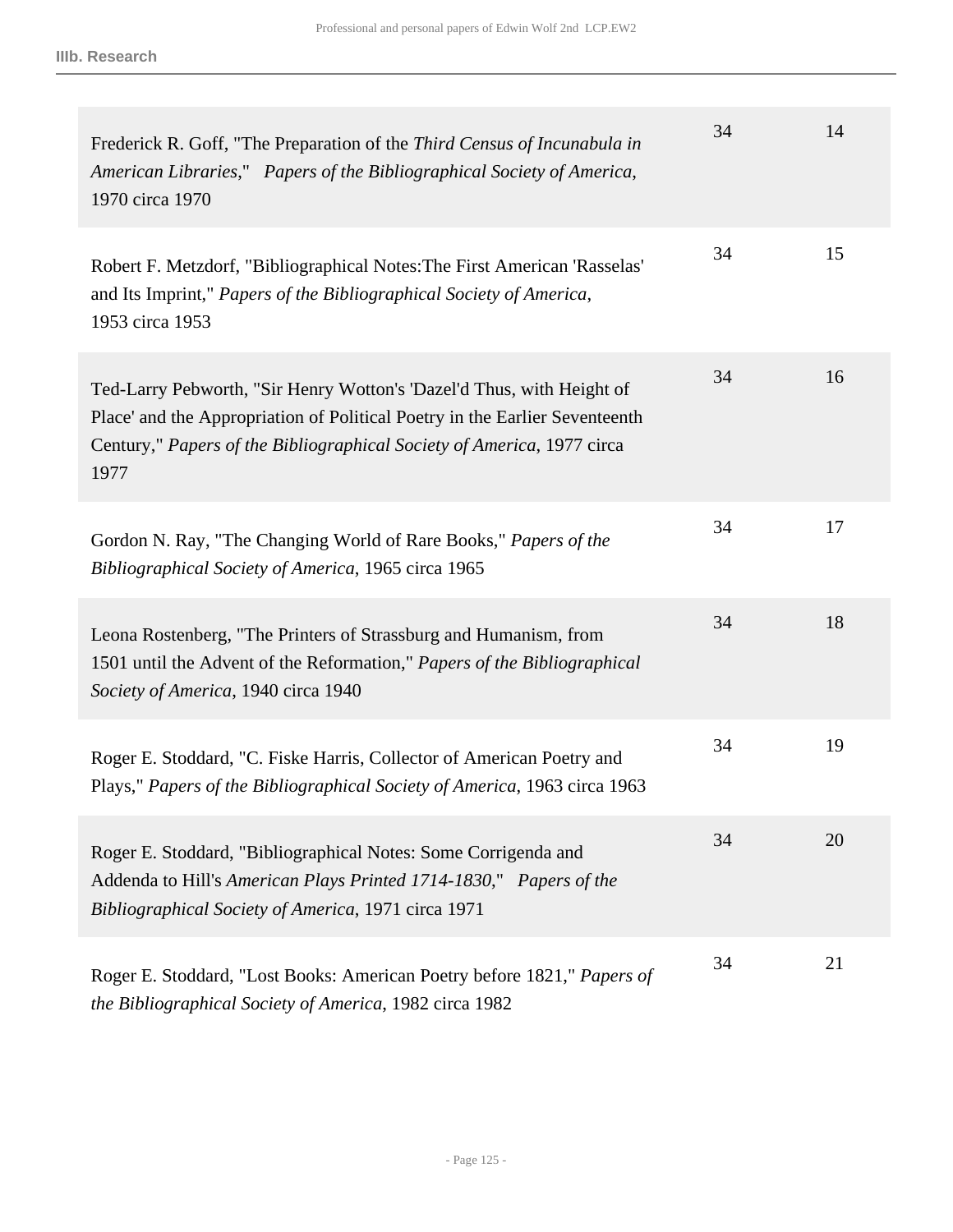| Roger E. Stoddard, "Vanity and Reform: B. O. Flower's Arena Publishing<br>Company, Boston, 1890-1896. With a Bibliographical List of Arena<br>Imprints," Papers of the Bibliographical Society of America, 1982 circa<br>1982 | 34 | 22 |
|-------------------------------------------------------------------------------------------------------------------------------------------------------------------------------------------------------------------------------|----|----|
| David M. Vieth, "The Text of Rochester and the Editions of 1680," Papers<br>of the Bibliographical Society of America, 1956                                                                                                   | 34 | 23 |
| David M. Vieth, "Order of Contents as Evidence of Authorship:<br>Rochester's Poems of 1680," Papers of the Bibliographical Society of<br>America, 1959 circa 1959                                                             | 34 | 24 |
| David M. Vieth, "A Textual Paradox: Rochester's 'To a Lady in a Letter',"<br>Papers of the Bibliographical Society of America, 1960 circa 1960                                                                                | 34 | 25 |
| David M. Vieth, "Bibliographical Notes: A Unsuspected Cancel in<br>Tonson's 1691 'Rochester'," Papers of the Bibliographical Society of<br>America, 1961 circa 1961                                                           | 34 | 26 |
| John Cook Wyllie, "The Forms of Twentieth-Century Cancels," Papers of<br>the Bibliographical Society of America, 1953 circa 1953                                                                                              | 34 | 27 |
| Rudolf Hirsch, "The Art of Selling Books: Notes on Three Aldus<br>Catalogues, 1586-1592," Papers of the Bibliographical Society, University<br>of Virginia, 1949 undated                                                      | 34 | 28 |
| Allan H. Stevenson, "New Uses of Watermarks as Bibliographical<br>Evidence," Papers of the Bibliographical Society, University of Virginia,<br>1949 undated                                                                   | 34 | 29 |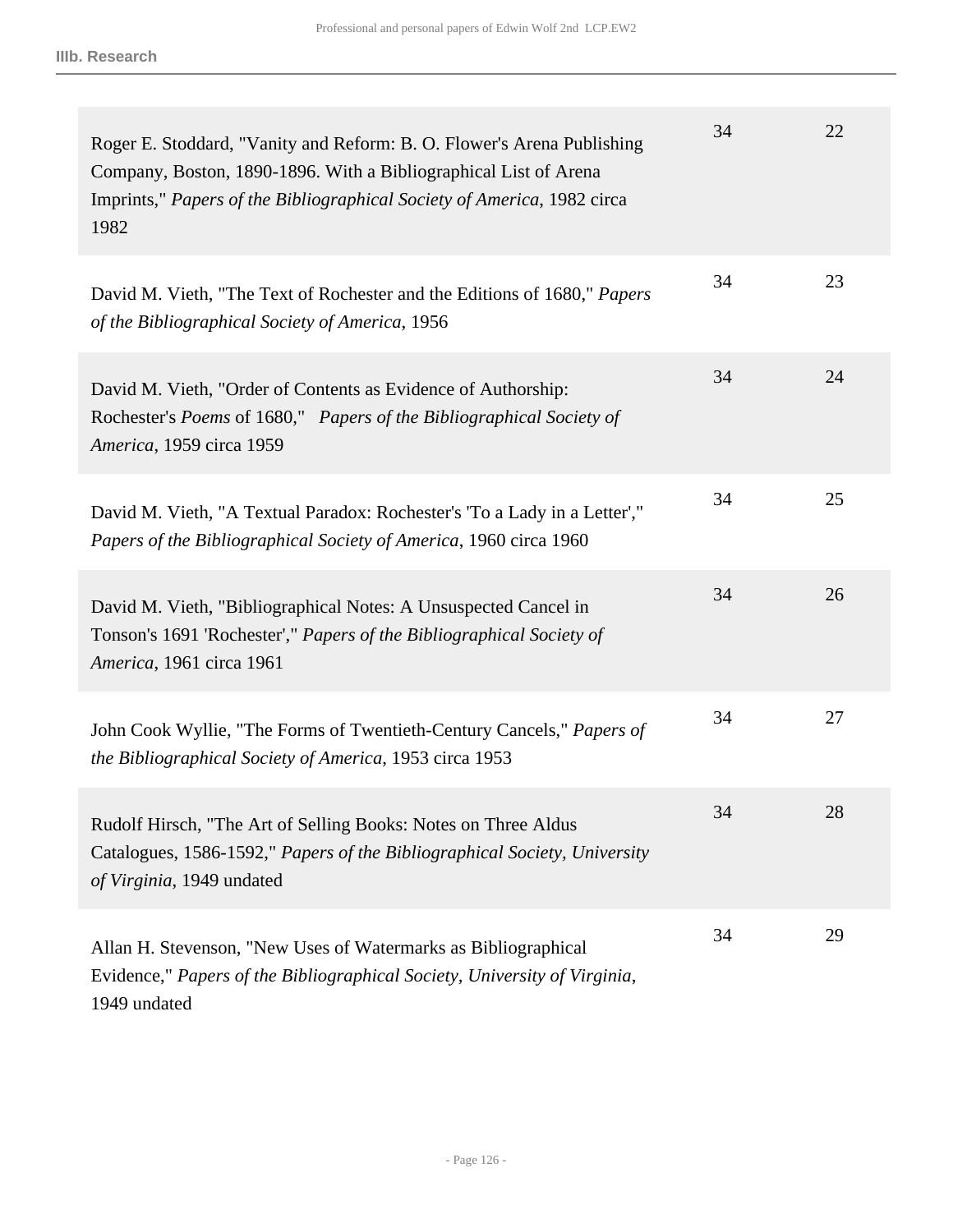| Gordon M. Marshall, "Americana in the Scheide Library: Adventures of a<br>Novice," The Princeton University Chronicle, 1976 circa 1976                                              | 34 | 30 |
|-------------------------------------------------------------------------------------------------------------------------------------------------------------------------------------|----|----|
| Charles Ryskamp, "Literary Association Books, 1800-1950," The<br>Princeton University Library Chronicle, 1977 circa 1977                                                            | 34 | 31 |
| Marcus A. McCorison, "Book Trade Labels at the American Antiquarian<br>Society," American Antiquarian Society, 1973 circa 1973                                                      | 34 | 32 |
| Roger E. Stoddard, "Notes on American Play Publishing, 1765-1865,"<br>American Antiquarian Society, 1971 circa 1971                                                                 | 34 | 33 |
| Tribute to Clarence Saunders Brigham, 1877-1963, Proceedings of the<br>American Antiquarian Society, 1963 circa 1963                                                                | 34 | 34 |
| Whitfield J. Bell, Jr., "Archives and Autographs in the American<br>Philosophical Society Library," Proceedings of the American<br>Philosophical Society, 1959 circa 1959           | 34 | 35 |
| Whitfield J. Bell, Jr., "Astronomical Observatories of the American<br>Philosophical Society, 1769-1843," Proceedings of the American<br>Philosophical Society, 1964 circa 1964     | 34 | 36 |
| Whitfield J. Bell, Jr., "As Others Saw Us: Notes on the Reputation of<br>the American Philosophical Society," Proceedings of the American<br>Philosophical Society, 1972 circa 1972 | 34 | 37 |

- Page 127 -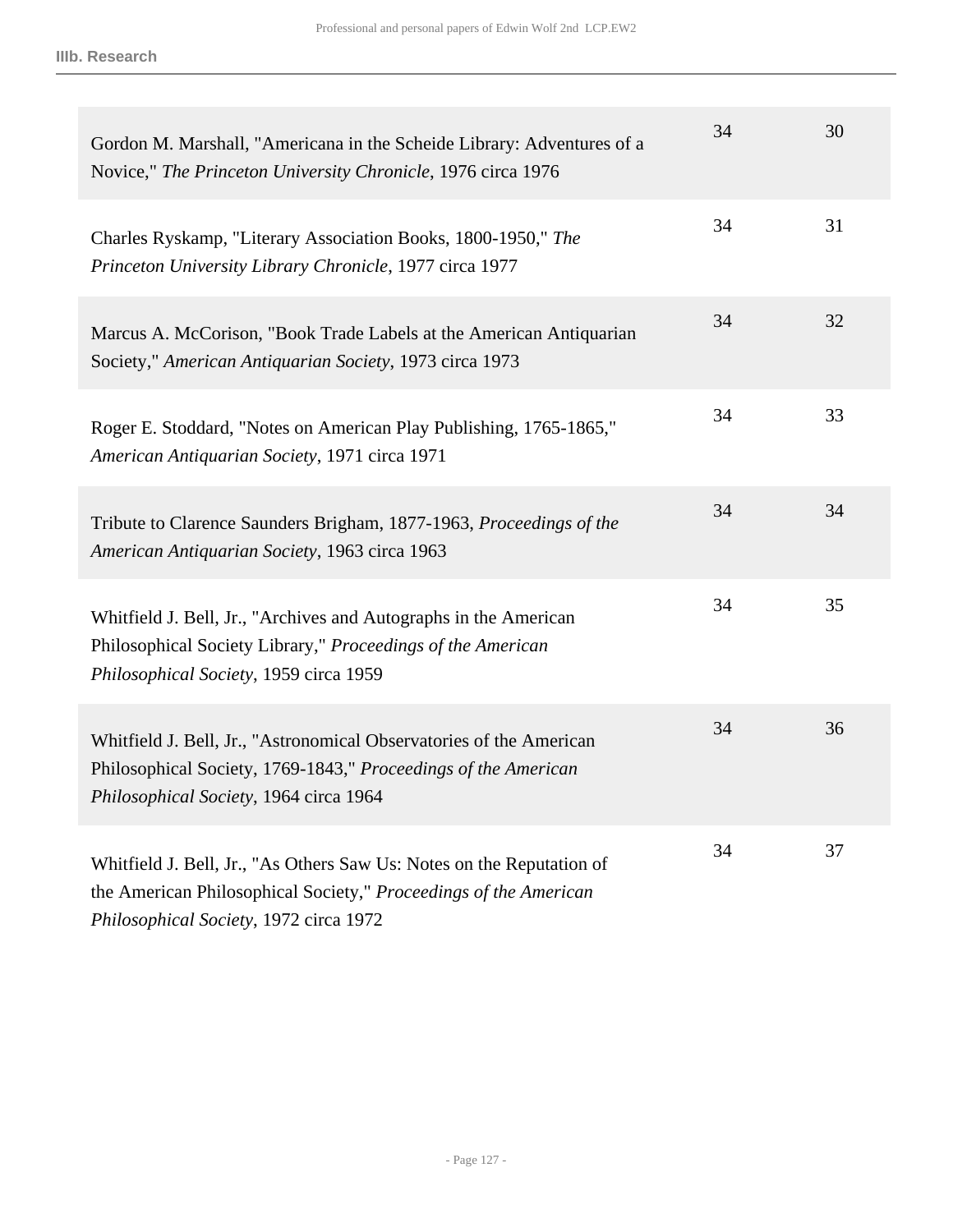| Whitfield J. Bell, Jr., "I. Minis Hays, Secretary, Librarian, and Benefactor<br>of the American Philosophical Society," Proceedings of the American<br>Philosophical Society, 1975 circa 1975                            | 34 | 38             |
|--------------------------------------------------------------------------------------------------------------------------------------------------------------------------------------------------------------------------|----|----------------|
| George F. Kennan and Whitfield J. Bell, Jr., "Views from Another East<br>Berlin," Proceedings of the American Philosophical Society, 1982 circa<br>1982                                                                  | 34 | 39             |
| William Roach, "Francisque Michel: A Pioneer in Medieval Studies,"<br>Proceedings of the American Philosophical Society, 1970 circa 1970                                                                                 | 34 | 40             |
| Kenneth M. Setton, "The Byzantine Background to the Italian<br>Renaissance," Proceedings of the American Philosophical Society,<br>1956 circa 1956                                                                       | 34 | 41             |
| Bernard Bailyn, "Morison: An Appreciation," Proceedings of the<br>Massachusetts Historical Society, 1977 circa 1977                                                                                                      | 34 | 42             |
| "Lyman Henry Butterfield: Commemorations of His Life by Marc<br>Friedlaender, Olive G. Malcolm, Whitfield J. Bell, Jr., and Fox<br>Butterfield," Proceedings of the Massachusetts Historical Society,<br>1982 circa 1982 | 35 | 1              |
| John Freehafer, " Cardenio, by Shakespeare and Fletcher," Publications<br>of the Modern Language Association of America, 1969 circa 1969                                                                                 | 35 | $\overline{2}$ |
| J. A. Leo Lemay, "Richard Lewis and Augustan American Poetry,"<br>Publications of the Modern Language Association of America, 1968 circa<br>1968                                                                         | 35 | 3              |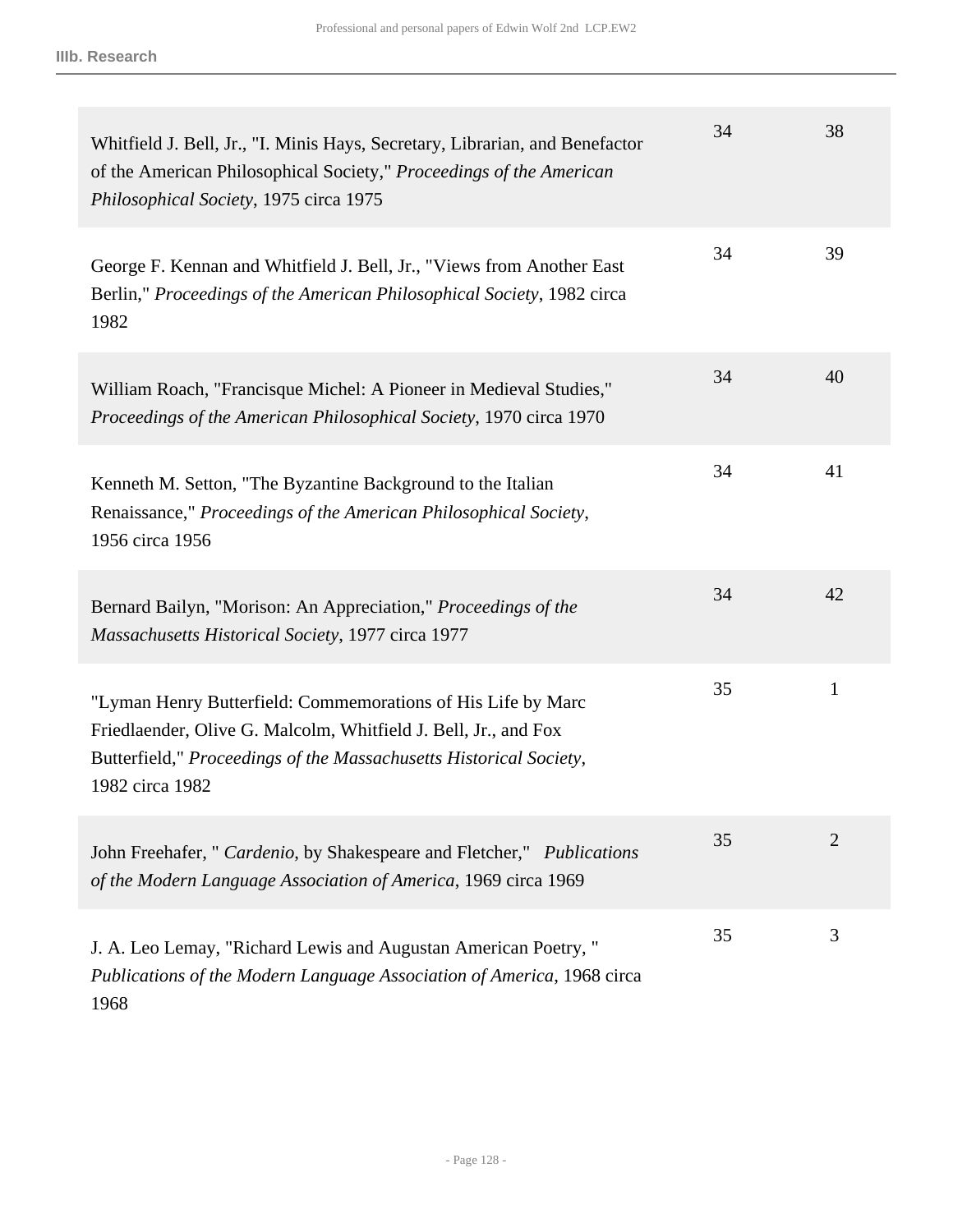| David M. Vieth, "Poems by 'My Lord R.': Rochester versus Radclyffe,"<br>Publications of the Modern Language Association of America, 1957 circa<br>1957                                            | 35 | $\overline{4}$ |
|---------------------------------------------------------------------------------------------------------------------------------------------------------------------------------------------------|----|----------------|
| H. Trevor Colbourn, "The Reading of Joseph Carrington Cabell: 'A List of<br>Books on Various Subjects Recommended to a Young Man'," Studies in<br>Bibliography, 1960 circa 1960                   | 35 | 5              |
| C. William Miller, "Thomas Newcomb: A Restoration Printer's Ornament<br>Stock," Studies in Bibliography, 1950-1951 circa 1951                                                                     | 35 | 6              |
| C. William Miller, "A London Ornament Stock: 1598-1683," Studies in<br>Bibliography, 1955 circa 1955                                                                                              | 35 | $\tau$         |
| G. Thomas Tanselle, "A System of Color Identification for Bibliographical<br>Description," Studies in Bibliography, 1967 circa 1967                                                               | 35 | 8              |
| G. Thomas Tanselle, "The Bibliographical Description of Patterns,"<br>Studies in Bibliography, 1970 circa 1970                                                                                    | 35 | 9              |
| Ted-Larry Pebworth, "Bibliographical Notes: New Light on Sir Henry<br>Wotton's 'The Character of a Happy Life'," The Transactions of the<br>Bibliographical Society: The Library, 1978 circa 1978 | 35 | 10             |
| Norman S. Fiering, "President Samuel Johnson and the Circle of<br>Knowledge," The William and Mary Quarterly, 1971 circa 1971                                                                     | 35 | 11             |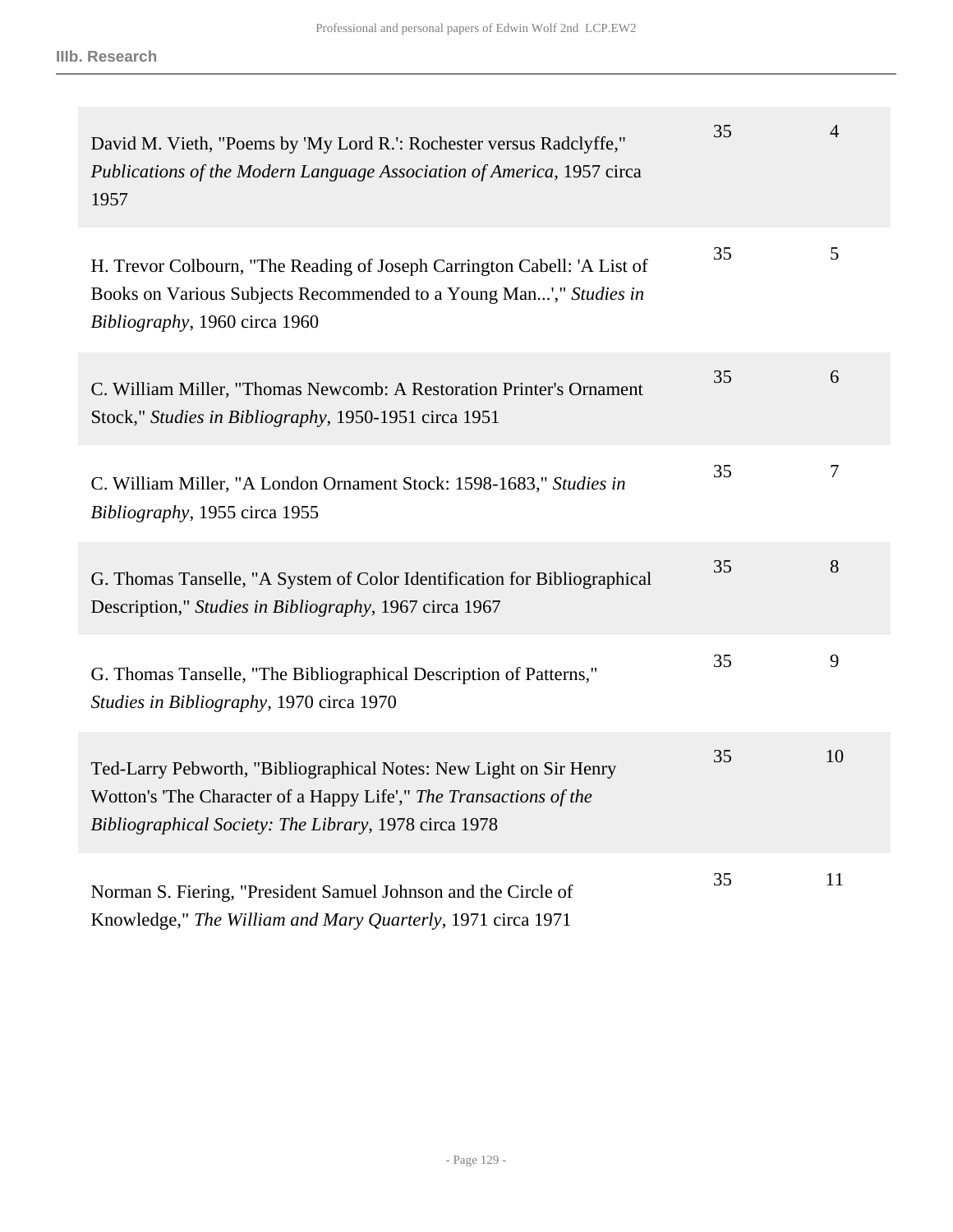| Norman S. Fiering, "The Transatlantic Republic of Letters: A Note on the<br>Circulation of Learned Periodicals to Early Eighteenth-Century America,"<br>The William and Mary Quarterly, 1976 circa 1976 | 35 | 12 |
|---------------------------------------------------------------------------------------------------------------------------------------------------------------------------------------------------------|----|----|
| Caroline Robbins, "Absolute Liberty: The Life and Thought of William<br>Popple, 1638-1708," The William and Mary Quarterly, 1967 circa 1967                                                             | 35 | 13 |
| Justin G. Turner, "Manuscripts and History," address delivered at the<br>Annual Meeting of the American Association for State and Local History<br>at Houston, Texas, October 24, 1952 circa 1952       | 35 | 14 |

## **IV. Photographs by Edwin Wolf 2nd 1970s**

|                                                                         | <b>Box</b> | <b>Folder</b>  |
|-------------------------------------------------------------------------|------------|----------------|
| Photographic prints: Self portraits 1970s                               | 35         | 15             |
| Photographic prints: Portraits and candid shots of various people 1970s | 35         | 16             |
| Photographic prints: Portraits and candid shots of various people 1970s | 35         | 17             |
| Photographic prints: Landscapes and various objects 1970s               | 35         | 18             |
| Photographic prints: Landscapes and various objects 1970s               | 36         | $\mathbf{1}$   |
| Contact sheets 1970s                                                    | 36         | $\overline{2}$ |
| Photographic negatives 1970s                                            | 36         | 3              |